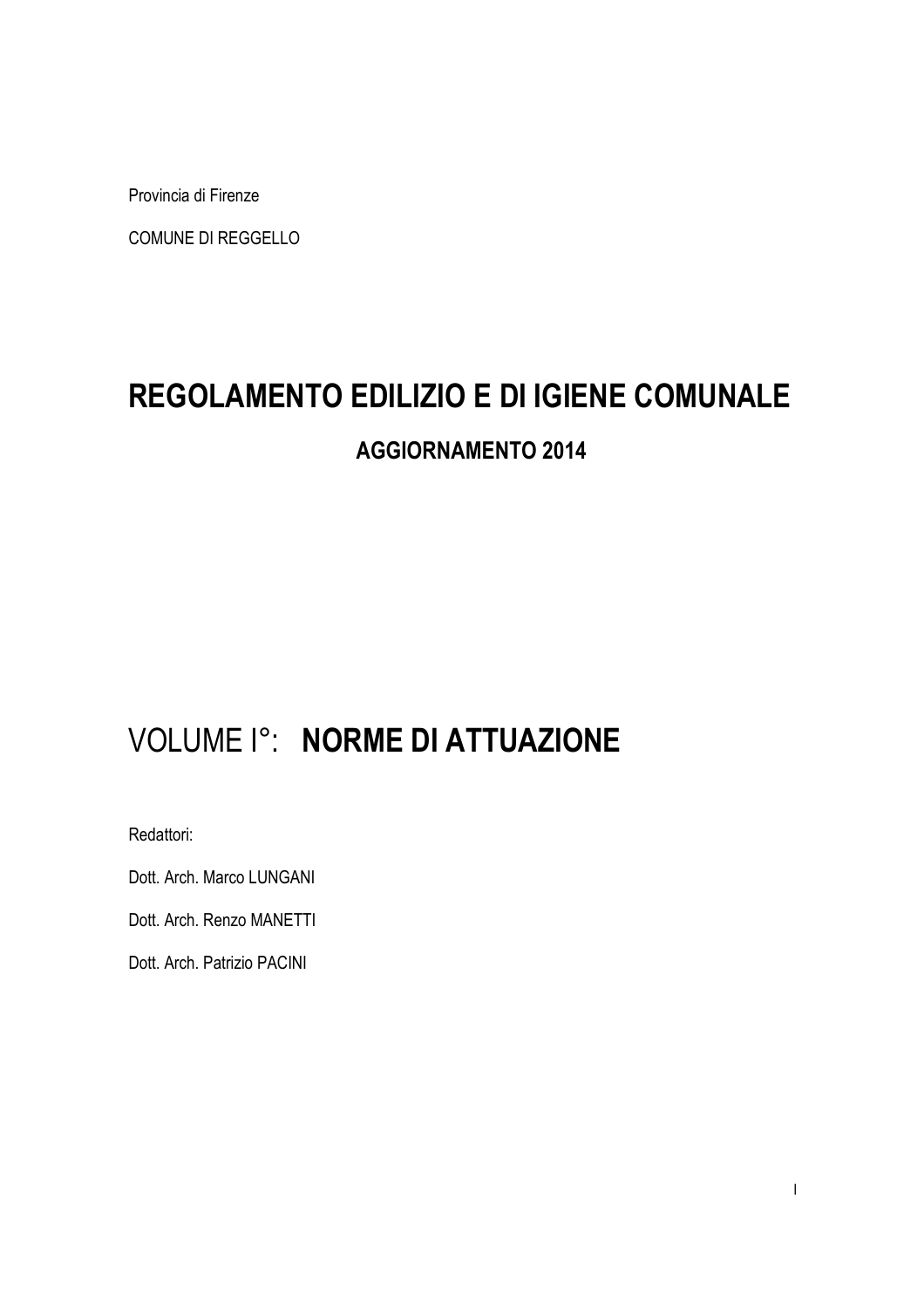#### **REGOLAMENTO EDILIZIO E DI IGIENE COMUNALE**

**VOLUME I:** Indice

#### **C A P O I NORME GENERALI**

| <b>ART. 1 - NORME GENERALI.</b>                                                    |  |
|------------------------------------------------------------------------------------|--|
|                                                                                    |  |
|                                                                                    |  |
| ART. 4 - PROCEDURE PER LE ADUNANZE DELLA COMMISSIONE EDILIZIA. 5                   |  |
|                                                                                    |  |
|                                                                                    |  |
|                                                                                    |  |
|                                                                                    |  |
|                                                                                    |  |
| ART. 10 - ATTUAZIONE DEGLI INTERVENTI: DOCUMENTAZIONE DA PRODURRE.  15             |  |
| ART. 10 BIS - GESTIONE DI MANUFATTI CONTENENTI AMIANTO (M.C.A.) IN MANUTENZIONI,   |  |
|                                                                                    |  |
| ART. 11 - MODALITA' DI PRESENTAZIONE DEI PROGETTI SU EDIFICI NEGLI ELENCHI         |  |
|                                                                                    |  |
|                                                                                    |  |
|                                                                                    |  |
| ART. 13 - CARATTERISTICHE DELL'ATTO DI CONCESSIONE O AUTORIZZAZIONE. 29            |  |
| ART. 14 - DETERMINAZIONI SULLA DOMANDA DI CONCESSIONE. IMPUGNATIVA. 30             |  |
|                                                                                    |  |
| ART. 16 - TITOLARITA' DELLA CONCESSIONE EDILIZIA E/O DELL'AUTORIZZAZIONE. 31       |  |
| ART. 17 - VALIDITA' E DECADENZA DELLA CONCESSIONE EDILIZIA E                       |  |
|                                                                                    |  |
|                                                                                    |  |
|                                                                                    |  |
|                                                                                    |  |
|                                                                                    |  |
|                                                                                    |  |
| ART. 23 - RESPONSABILITA' DEL TITOLARE CONCESSIONE, PROGETTISTA,                   |  |
|                                                                                    |  |
| ART. 24 - APERTURA DEL CANTIERE, RICHIESTA DEI PUNTI FISSI DI LINEA E DI LIVELLO35 |  |
|                                                                                    |  |
|                                                                                    |  |
|                                                                                    |  |
|                                                                                    |  |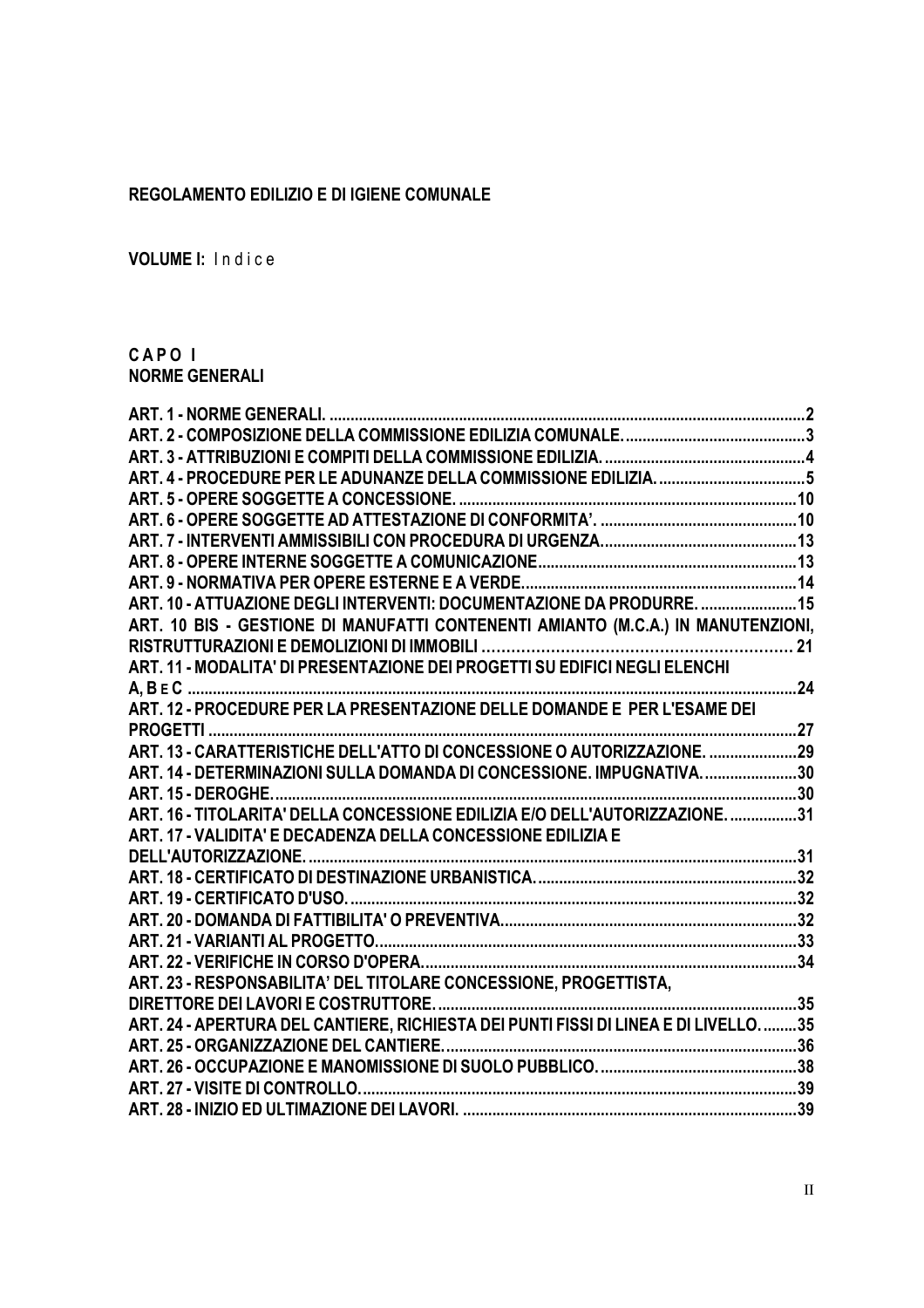| ART. 30 - OPERE SOGGETTE A CERTIFICAZIONE DI ABITABILITA' O AGIBILITA'. 40        |  |
|-----------------------------------------------------------------------------------|--|
| ART. 31 - ATTESTAZIONE DI ABITABILITA' ED AGIBILITA': DOCUMENTI A CORREDO41       |  |
|                                                                                   |  |
|                                                                                   |  |
| <b>CAPOII</b>                                                                     |  |
| NORME TECNOLOGICHE E CARATTERISTICHE DEI LOCALI                                   |  |
|                                                                                   |  |
|                                                                                   |  |
|                                                                                   |  |
|                                                                                   |  |
|                                                                                   |  |
|                                                                                   |  |
|                                                                                   |  |
| ART. 38 - REQUISITI RELATIVI ALLA AEREAZIONE E DIMENSIONAMENTO DEI LOCALI. 52     |  |
|                                                                                   |  |
|                                                                                   |  |
|                                                                                   |  |
|                                                                                   |  |
| ART. 43 - MODALITA' DI PRESENTAZIONE DEI PROGETTI DI PERFORAZIONE                 |  |
|                                                                                   |  |
| ART. 44 - MODALITA' DI SCARICO DELLE ACQUE PROVENIENTI DA INSEDIAMENTI CIVILI. 62 |  |
| ART. 45 - MODALITA' DI SCARICO DELLE ACQUE PROVENIENTI DA INSEDIAMENTI            |  |
|                                                                                   |  |
|                                                                                   |  |
| ART. 47 - IMPIANTI DI SMALTIMENTO DELLE ACQUE "NERE" E "SAPONOSE". 65             |  |
| ART. 48 - DIMENSIONAMENTO E CARATTERISTICHE DELLE FOSSE SETTICHE E                |  |
| 67<br>DEGLUMPLANTUDLDEPURAZIONE DELLE ACQUE "NERE"                                |  |

| ART. 48 - DIMENSIONAMENTO E CARATTERISTICHE DELLE FOSSE SETTICHE E           |  |
|------------------------------------------------------------------------------|--|
|                                                                              |  |
|                                                                              |  |
| ART. 50 - CARATTERISTICHE DEI FABBRICATI AI FINI DELLA PREVENZIONE INCENDI?1 |  |
|                                                                              |  |
|                                                                              |  |
|                                                                              |  |
|                                                                              |  |
|                                                                              |  |
|                                                                              |  |
| ART. 57 - CARATTERISTICHE DEI LOCALI ACCESSORI O DI SERVIZIO - CAT. "E". 77  |  |
| ART. 58 - CARATTERISTICHE DEI LOCALI ACCESSORI O DI SERVIZIO - CAT. "F"77    |  |
|                                                                              |  |
|                                                                              |  |
|                                                                              |  |
|                                                                              |  |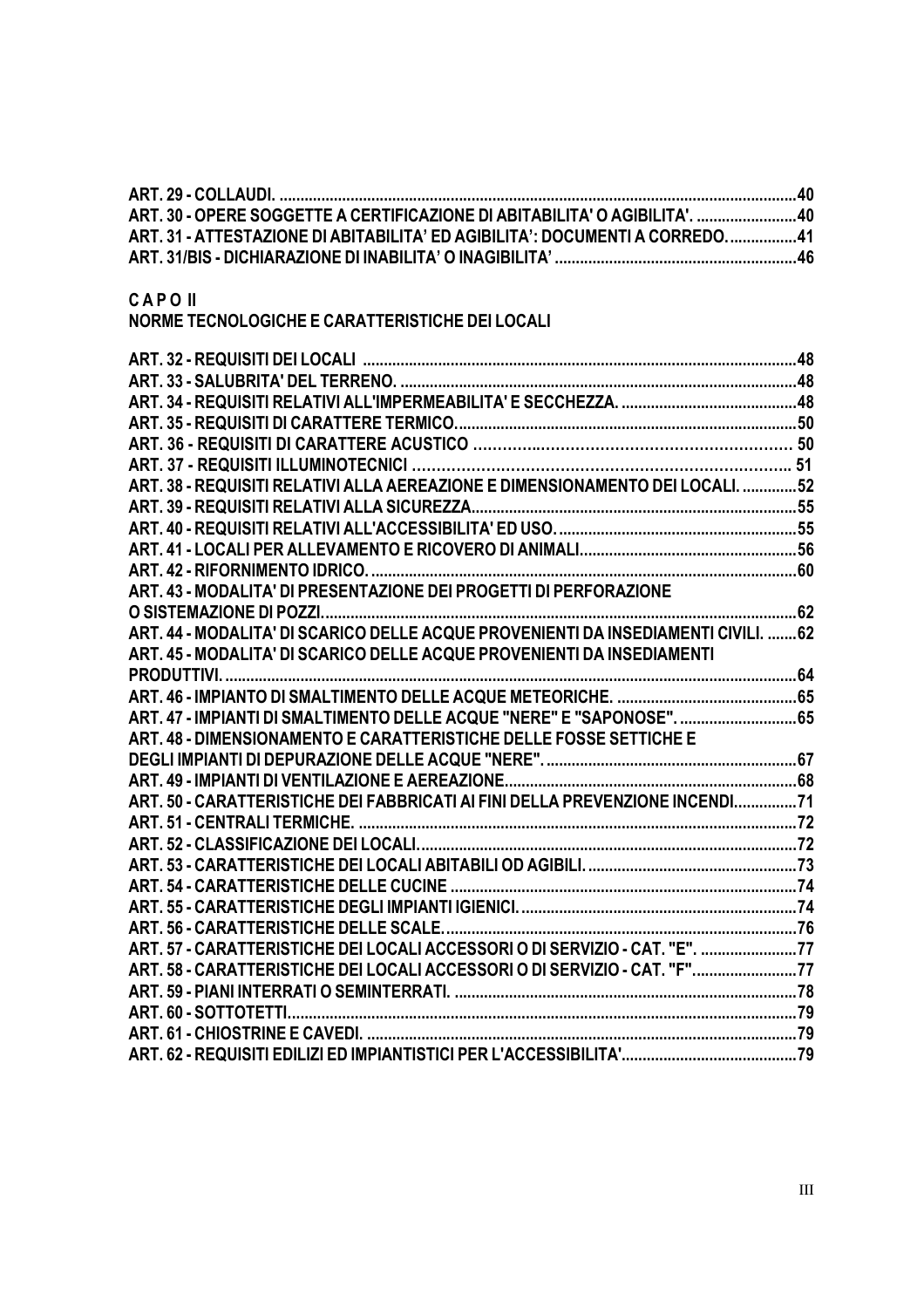**C A P O III DEFINIZIONI URBANISTICHE ED EDILIZIE** 

| ART. 77 - DISTANZA DALLE STRADE. | .97 |
|----------------------------------|-----|
|                                  | .97 |
|                                  | .98 |
| ART. 80 - CORTILI E CHIOSTRINE.  | .98 |
| ART. 81 - PARCHEGGI.             | .99 |
|                                  |     |

**C A P O IV** 

# **STRUMENTI URBANISTICI DI INIZIATIVA PUBBLICA E PRIVATA**

| ART. 84 - CONTENUTI DEL PIANO PARTICOLAREGGIATO: P.E.E.P. - P.I.P. -<br>ART. 88 - PIANO DI RECUPERO DI INIZIATIVA PRIVATA: COMPETENZE A REDIGERLO.<br>ART. 89 - ELEMENTI COSTITUTIVI DEL PROGETTO DI PIANO DI RECUPERO<br>ART, 90 - DOMANDA DI APPROVAZIOME DEL PIANO DI RECUPERO DI INIZIATIVA<br>ART. 91 - ISTRUTTORIA, PUBBLICAZIONE ED APPROVAZIONE DEL PIANO DI RECUPERO. 110 | ART. 82 - INTERVENTI SOGGETTI A PIANO PARTICOLAREGGIATO, P.E.E.P., P.I.P, |  |
|------------------------------------------------------------------------------------------------------------------------------------------------------------------------------------------------------------------------------------------------------------------------------------------------------------------------------------------------------------------------------------|---------------------------------------------------------------------------|--|
|                                                                                                                                                                                                                                                                                                                                                                                    |                                                                           |  |
|                                                                                                                                                                                                                                                                                                                                                                                    |                                                                           |  |
|                                                                                                                                                                                                                                                                                                                                                                                    |                                                                           |  |
|                                                                                                                                                                                                                                                                                                                                                                                    |                                                                           |  |
|                                                                                                                                                                                                                                                                                                                                                                                    |                                                                           |  |
|                                                                                                                                                                                                                                                                                                                                                                                    |                                                                           |  |
|                                                                                                                                                                                                                                                                                                                                                                                    |                                                                           |  |
|                                                                                                                                                                                                                                                                                                                                                                                    |                                                                           |  |
|                                                                                                                                                                                                                                                                                                                                                                                    |                                                                           |  |
|                                                                                                                                                                                                                                                                                                                                                                                    |                                                                           |  |
|                                                                                                                                                                                                                                                                                                                                                                                    |                                                                           |  |
|                                                                                                                                                                                                                                                                                                                                                                                    |                                                                           |  |
|                                                                                                                                                                                                                                                                                                                                                                                    |                                                                           |  |
|                                                                                                                                                                                                                                                                                                                                                                                    |                                                                           |  |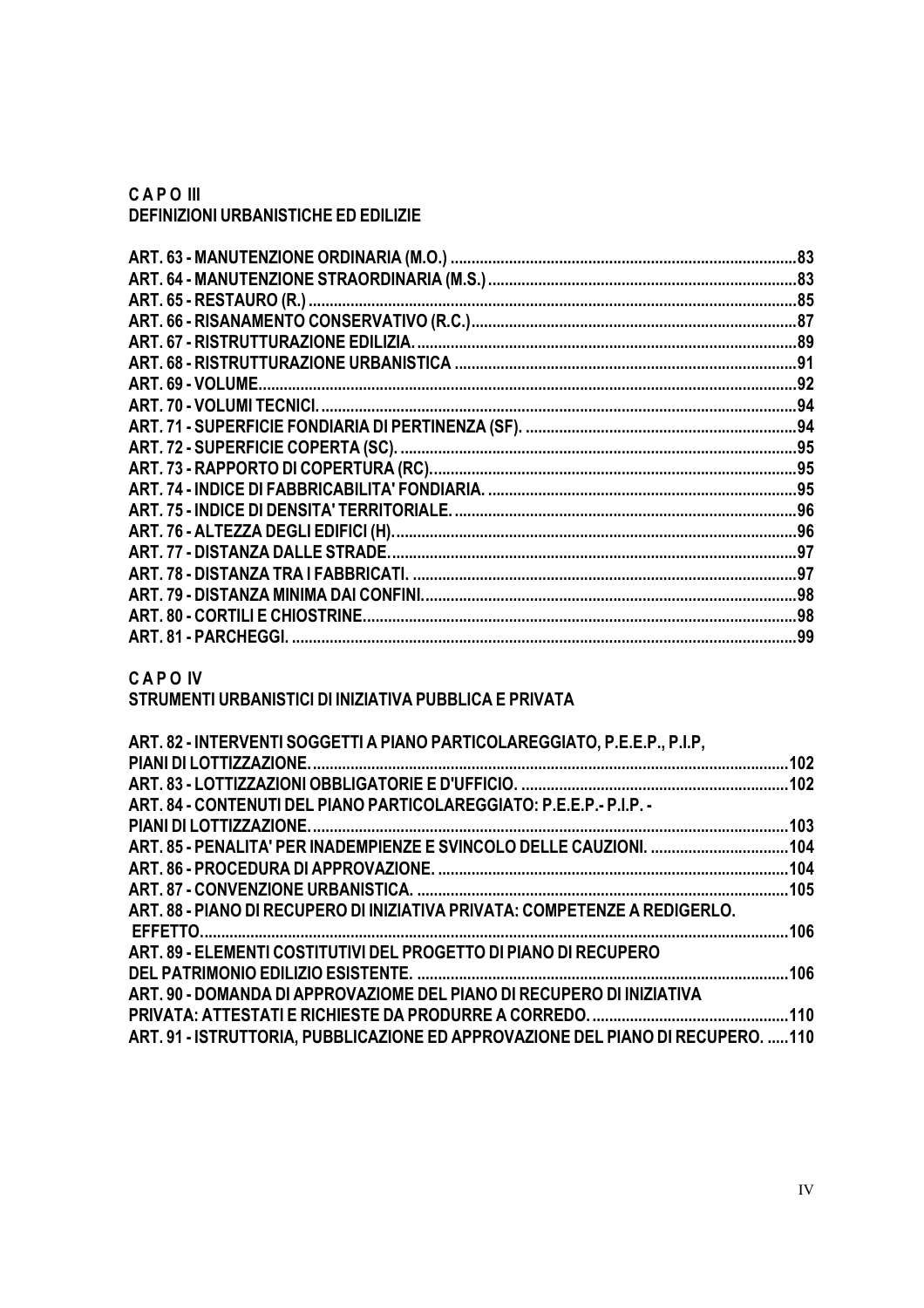**C A P O V DISPOSIZIONI VARIE** 

| ART. 99 - TABELLE STRADALI, NUMERI CIVICI, INDICATORI STRADALI, AUTORIMESSE. 116 |  |
|----------------------------------------------------------------------------------|--|
|                                                                                  |  |
|                                                                                  |  |

**C A P O VI** 

**DIRITTI DI INFORMAZIONE, ACCESSO AGLI ATTI, CERTIFICAZIONI, SANZIONI, NORME TRANSITORIE E FINALI** 

| ART. 102 - DIRITTI DI INFORMAZIONE, ACCESSO AGLI ATTI E CERTIFICAZIONI |  |
|------------------------------------------------------------------------|--|
|                                                                        |  |
|                                                                        |  |
|                                                                        |  |
|                                                                        |  |
|                                                                        |  |
|                                                                        |  |
|                                                                        |  |
|                                                                        |  |
|                                                                        |  |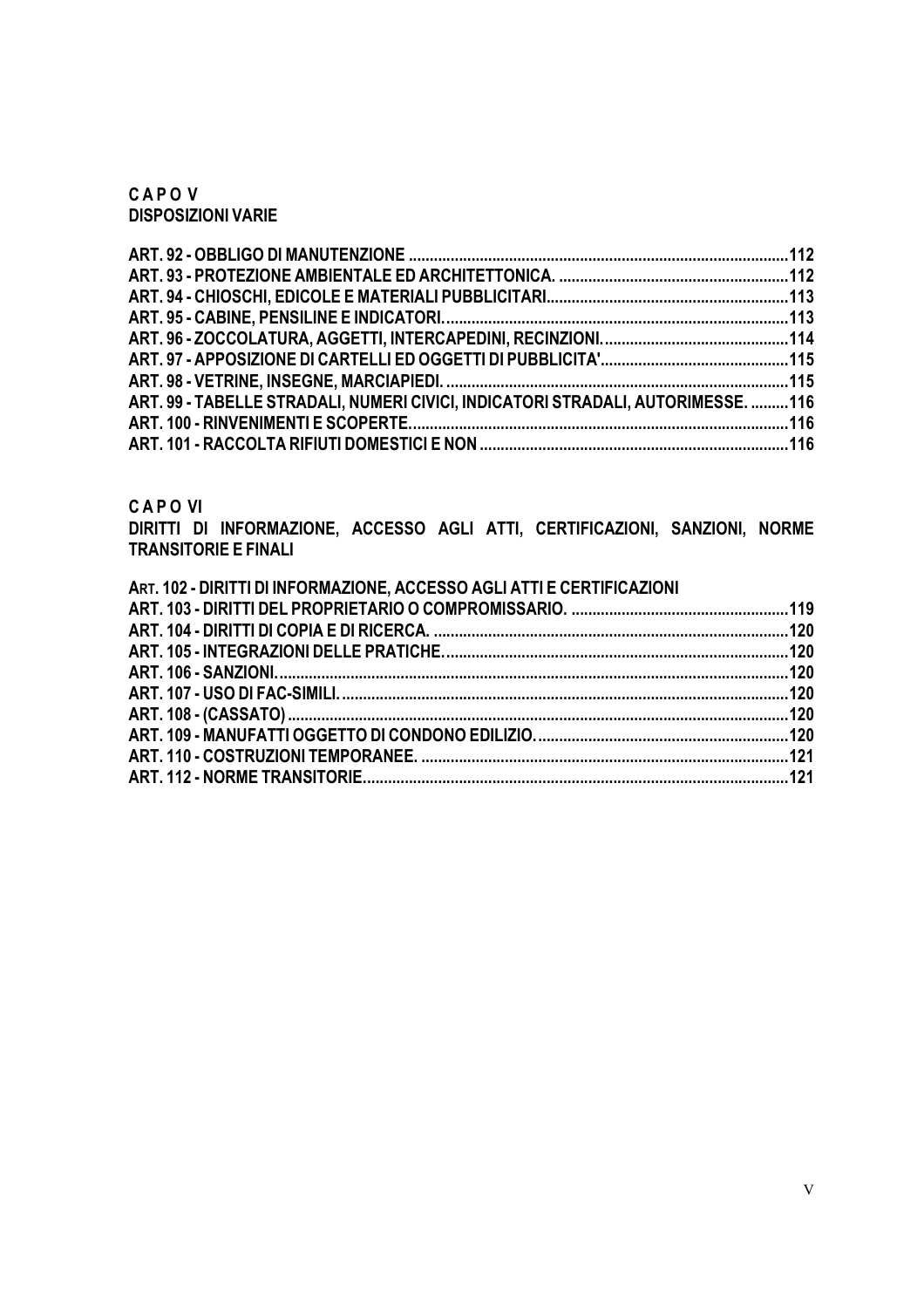#### **ABBREVIAZIONI PRESENTI NEL TESTO DEL REGOLAMENTO EDILIZIO E D'IGIENE**

A.C.: Amministrazione Comunale A.R.S.I.A.: Agenzia Regionale per lo Sviluppo e l'Innovazione nel Settore Agricolo e Forestale C.E.: Commissione Edilizia C.N.R.: Consiglio Nazionale delle Ricerche D.I.A.: Dichiarazione di Inizio Attività D.L.: Decreto Legge D.M.: Decreto Ministeriale D.P.R.: Decreto del Presidente della Repubblica G.U.: Gazzetta Ufficiale H.: Altezza If: Indice di fabbricabilità LL.PP.: Lavori Pubblici L.R.: Legge Regionale M.O.: Manutenzione Ordinaria M.S.: Manutenzione Straordinaria N.O.: Nulla Osta N.T.A.: Norme Tecniche di Attuazione P.E.E.P.: Piano Edilizia Economica Popolare P.I.P.: Piano Insediamento Produttivo P.I.S.L.L.: Prevenzione infortuni sul luogo di lavoro P.P.: Piano Particolareggiato P.P.A.: Piano Particolareggiato Attuativo P.R.G.: Piano Regolatore Generale R.: Restauro R.C.: Risanamento Conservativo Rc: Rapporto di copertura R.D.: Regio Decreto R.E.: Regolamento Edilizio R.U.: Regolamento Urbanistico Sc: Superficie coperta Sf: Superficie fondiaria di pertinenza S.U.C.: Superficie Utile Complessiva S.U.L.: Superficie Utile Lorda T.U.L.P.S.: Testo Unico Leggi di Pubblica Sicurezza U.S.L.: Unità Sanitaria Locale VV.FF.: Vigili del Fuoco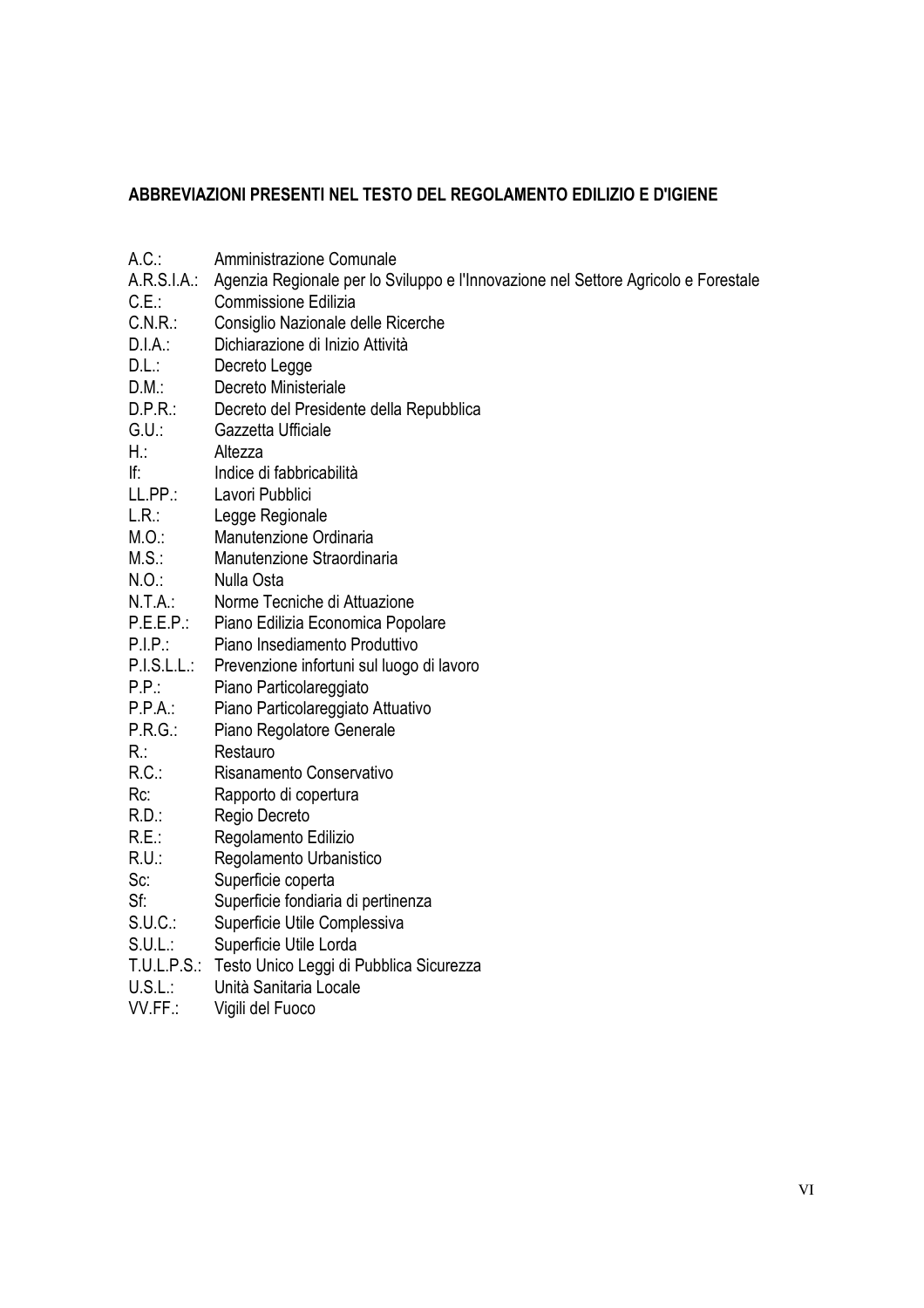**C a p o I** 

**NORME GENERALI**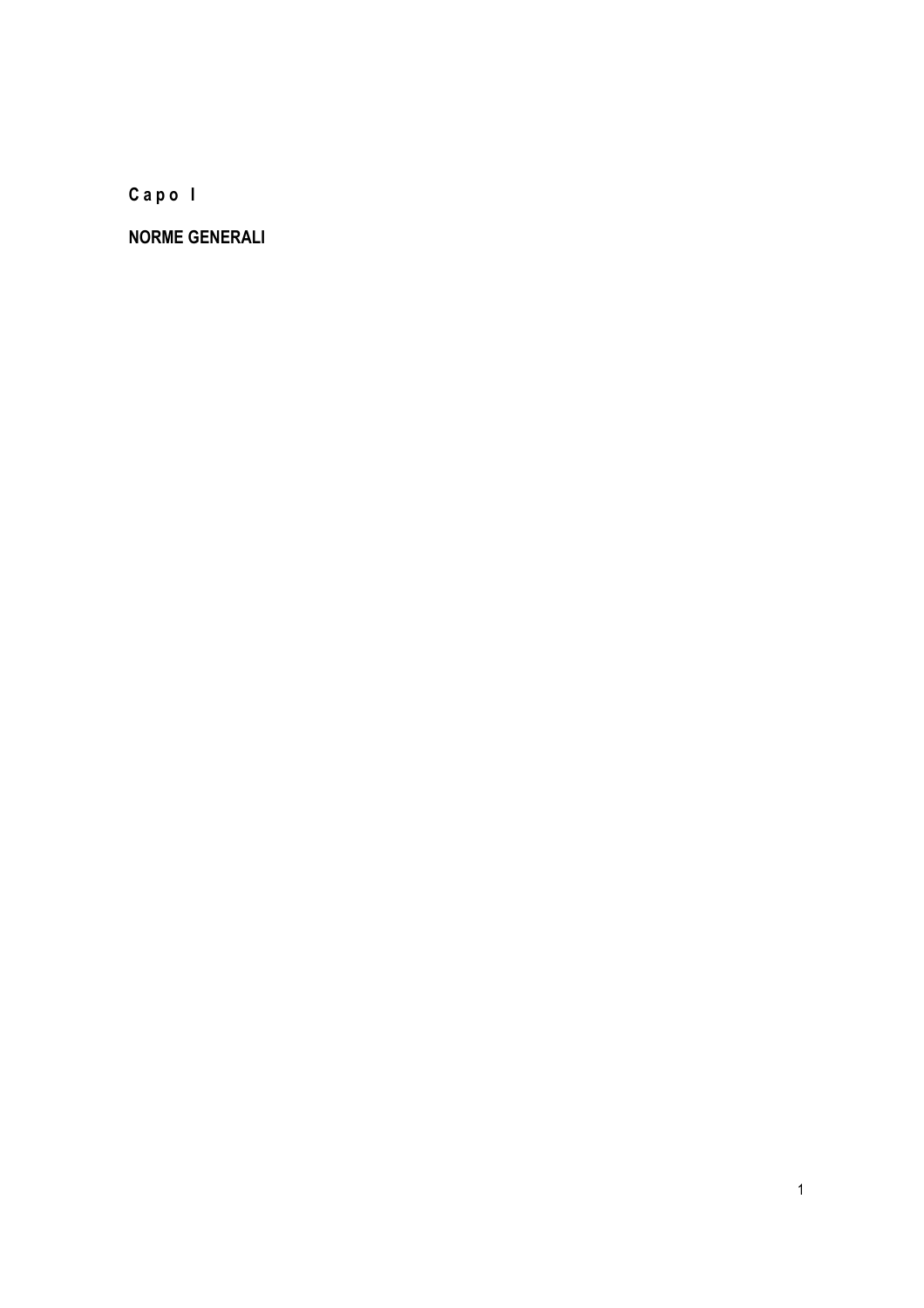#### **Art. 1 - NORME GENERALI**

Il presente Regolamento, redatto ai sensi dell'art. 33 della L. 17 agosto 1942, n°1150 e dell'art. 35 della L.R.16 Gennaio 1995, n° 5 è atto normativo che disciplina l'attività urbanistica ed edilizia nell'ambito del territorio comunale stabilendo norme finalizzate sia ad obiettivi di pubblico interesse, tramite l'ordinato sviluppo edilizio, sia alla tutela di interessi privati mediante la regolamentazione dei rapporti di vicinato.

In particolare il presente Regolamento stabilisce le norme per:

- ogni attività comportante la trasformazione urbanistica ed edilizia del territorio;
- l'esecuzione di opere che modifichino l'ambiente urbano e quello naturale (fatta eccezione per le consuetudinarie operazioni di coltivazioni agrarie);
- la realizzazione di opere di urbanizzazione.

Di conseguenza il presente Regolamento disciplina, nel rispetto di quanto prescritto dalla legislazione vigente, le attività od opere che, a seconda della loro natura ed entità, sono soggette:

- al rilascio della Concessione Edilizia così come prevista dall'art. 3 della Legge Regionale 14 Ottobre 1999, n° 52;
- ad Attestazione di Conformità con le vigenti norme urbanistiche ed edilizie così come prevista dall'art. 4 della Legge Regionale 14 ottobre 1999, n° 52;
- tutte le opere che ai sensi della legislazione vigente in materia, non siano subordinate ad uno degli atti di cui ai punti precedenti, potranno essere eseguite senza alcun adempimento preliminare, fermo restando che anche per le medesime è richiesto l'integrale rispetto delle prescrizioni del presente Regolamento.

Il presente Regolamento contiene disposizioni di carattere obbligatorio desunte da norme a livello nazionale o regionale, disposizioni di natura ed interesse locale legate ad esigenze proprie del territorio comunale ed allegati relativi a specifiche prescrizioni di massima finalizzate ad orientare la progettazione o l'esecuzione di determinate attività edilizie e non.

In ogni parte del presente Regolamento, qualunque sia l'argomento trattato, le prescrizioni in esso contenute sono da applicarsi sempre e comunque fatti salvi i diritti di terzi.

L'entrata in vigore di nuove norme di leggi statali e regionali, attinenti alle materie considerate dal presente Regolamento, comporta l'adeguamento del testo regolamentare senza che ciò costituisca variante al Regolamento stesso.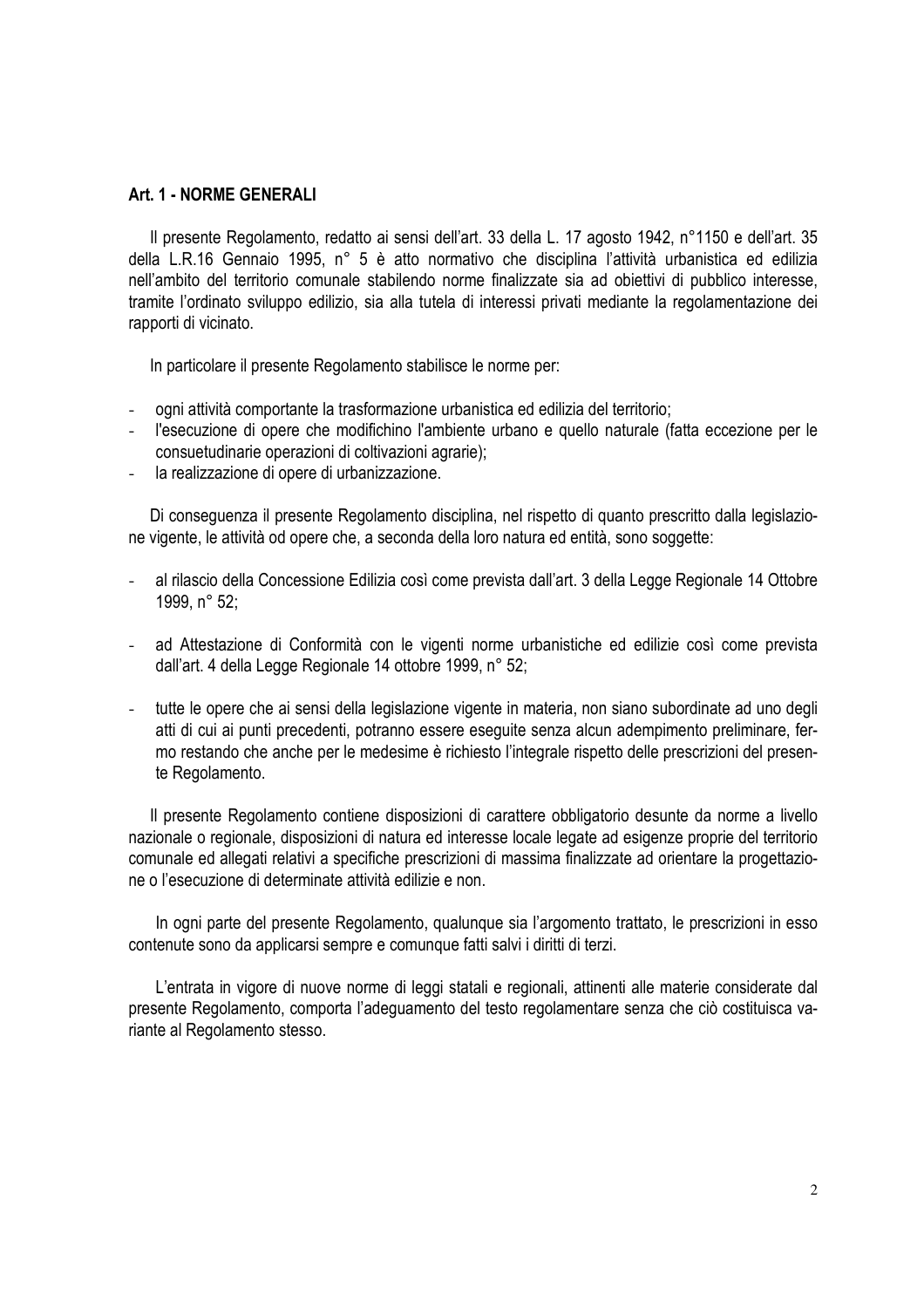#### **Art. 2 - COMPOSIZIONE DELLA COMMISSIONE EDILIZIA COMUNALE**

La Commissione è l'organo consultivo comunale per l'esame dei Piani Attuativi e dei Permessi di Costruire e, più in generale, per tutti i problemi connessi alla gestione del settore urbanistico ed edilizio e dell'assetto del territorio.

La Commissione Edilizia è costituita con deliberazione del Consiglio Comunale, è presieduta dal Responsabile dell'Ufficio Tecnico Comunale con diritto di voto ed è formata da:

- 1) il Responsabile dell'Ufficio Tecnico Comunale Settore Urbanistica;
- 2) un rappresentante del Comando Provinciale dei Vigili del Fuoco;
- 3) un ingegnere;
- 4) un architetto;
- 5) un geologo;
- 6) un agronomo o tecnico iscritto al rispettivo Albo professionale con competenze in materia paesaggistica e/o ambientale;
- 7) un geometra o perito edile o perito industriale;
- 8) tre membri aggregati, per l'esercizio delle funzioni relative ai pareri riguardanti le zone sottoposte a vincolo paesaggistico, ai sensi del D. Lgs. 22.01.2004, n° 42 Parte Terza – Titolo I ( riguardante zone assoggettate a vincolo paesaggistico di cui alla Legge 29 Giugno 1939, n° 1497 e alla Legge 8 agosto 1985, n° 431) conformemente a quanto previsto all'art. 89 della Legge Regionale 3 gennaio 2005 n. 1 così come modificata dalle Leggi Regionali 62/08, 75/09 e 40/11.

Esercita le funzioni di segretario della Commissione, il Dirigente responsabile dell'Ufficio Tecnico o un suo delegato, in tal caso, senza diritto di voto: gli stessi possono svolgere funzioni di relatore.

I componenti di cui ai punti 1 e 2 sono membri di diritto; quelli di cui ai punti 3, 4, 5, 6 e 7 sono nominati dal Consiglio Comunale con votazioni a scrutinio segreto e sono scelti fra le terne proposte dai rispettivi organismi rappresentativi, o trascorsi trenta giorni dalla richiesta delle terne direttamente nei rispettivi Elenchi degli Ordini professionali.

I tecnici di cui al punto 8 sono nominati dal Consiglio Comunale e scelti tra esperti in materia paesaggistica ed ambientale aventi i requisiti di cui all'art. 89 della Legge Regionale 3 gennaio 2005 n. 1 e ss.mm.ii. e pertanto la composizione della Commissione per il Paesaggio coincide con quella della Commissione Edilizia.

Il Sindaco, acquisiti i risultati delle votazioni, nomina la C.E.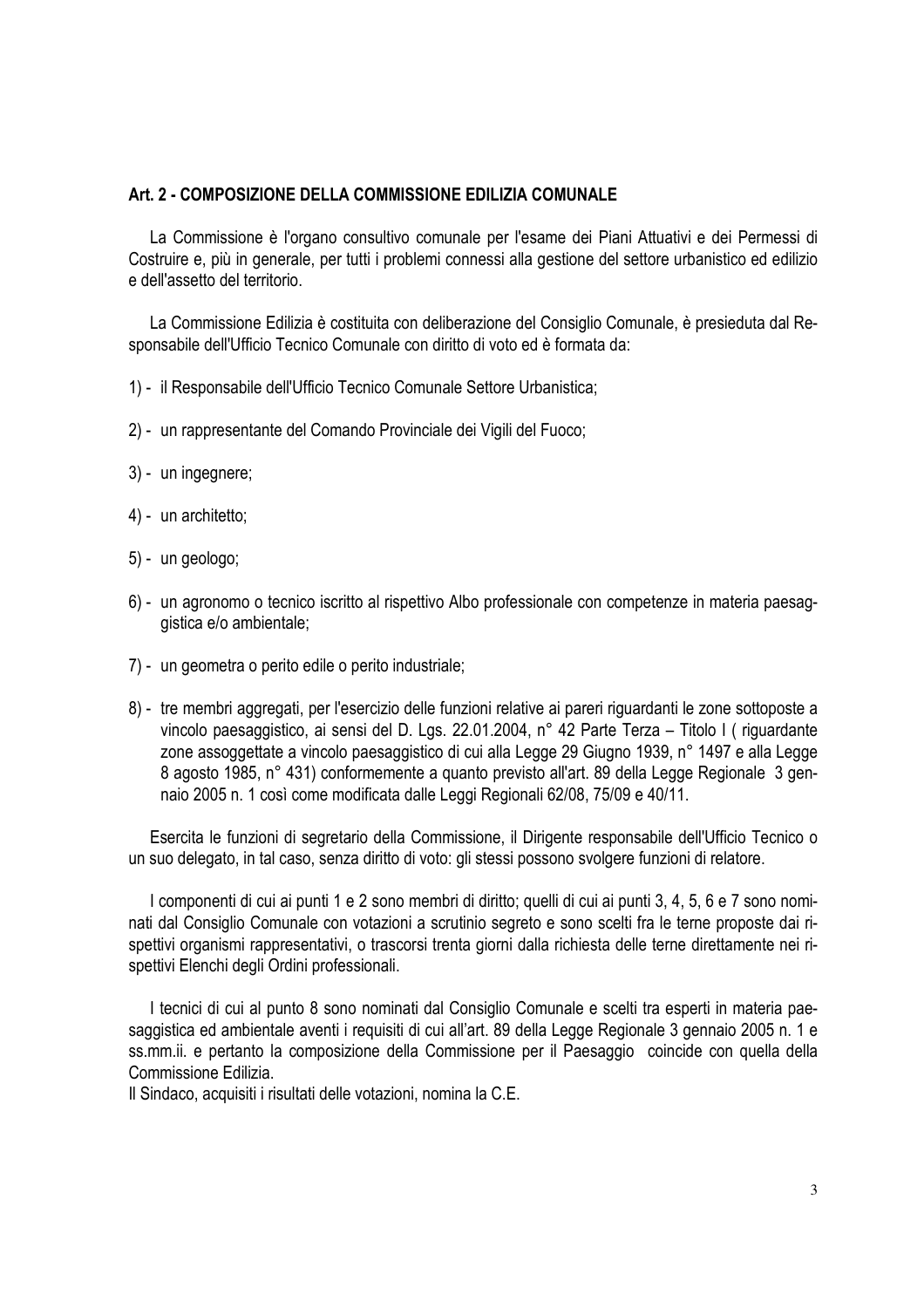In caso di rinuncia o di missione di un membro elettivo esso dovrà essere sostituito con la stessa procedura della nomina del rinunciatario o dimissionario, entro 30 giorni dalla data della comunicazione di rinuncia o di dimissioni.

Saranno considerati dimissionari i membri elettivi che senza giustificato motivo risultino assenti per 3 sedute consecutive.

I membri eletti di cui ai punti 3-4-5-6-7 restano in carica 3 anni, i membri di cui al punto 8 restano in carica 5 anni.

Non possono far parte contemporaneamente della Commissione Edilizia i fratelli, gli ascendenti, i discendenti, gli affini di primo grado, l'adottante e l'adottato.

I membri elettivi non possono essere dipendenti dell'Amministrazione Comunale.

#### **Art. 3 – ATTRIBUZIONI E COMPITI DELLA COMMISSIONE EDILIZIA**

La Commissione Edilizia è chiamata ad esprimere un parere consultivo obbligatorio al Dirigente dell'Ufficio Tecnico relativamente:

1) - alle domande di Concessione Edilizia;

2) - sui Piani Particolareggiati, Piani di Recupero e Piani di Lottizzazione a scopo;

3) – sulla revoca e sulle varianti alle Concessioni Edilizie già concesse;

Il parere della Commissione Edilizia è richiesto anche nel caso di domanda di nuova Concessione Edilizia a seguito di decadenza di una precedente Concessione, sia per mancato inizio dei lavori nel termine di un anno dal suo rilascio, sia nel caso di non ultimazione dei lavori nel termine fissato dalla Concessione stessa.

La Commissione esprime parere:

- sulla conformità delle opere e dei progetti rispetto al presente Regolamento Edilizio, agli strumenti urbanistici vigenti sul territorio comunale, nonché a tutte le norme vigenti in materia;
- sulla revoca o sull'annullamento di Concessioni e di Autorizzazioni Edilizie;
- sul valore formale, architettonico, funzionale e tecnico dell'opera progettata, sul suo decoro in rapporto al rispetto dei valori ambientali;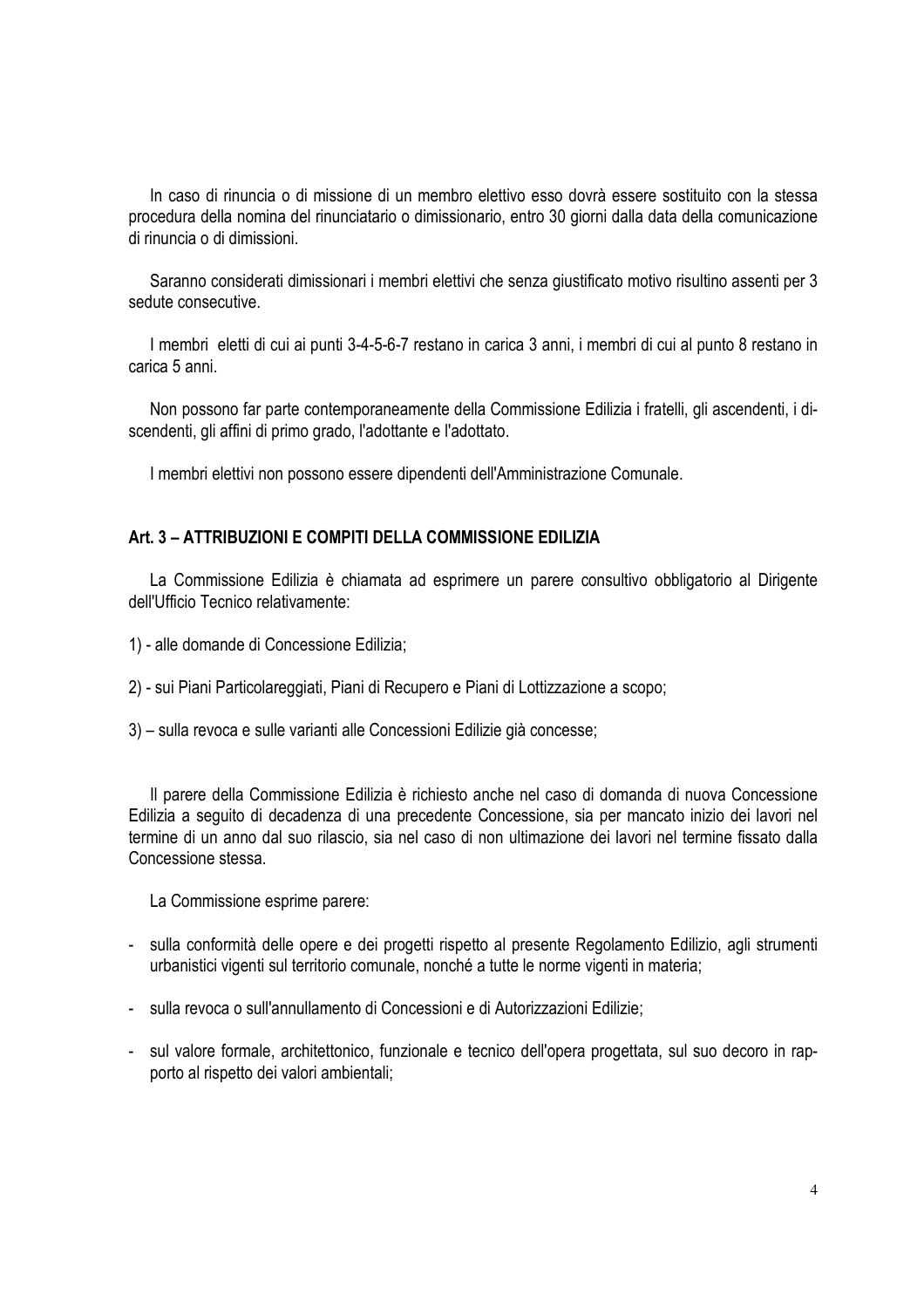La Commissione Edilizia integrata esprime a maggioranza il parere di cui al primo comma dell'art. 4 della Legge Regionale 2 Novembre 1979 n° 52, e successive integrazioni distinto da quello ordinario della C.E., con la presenza di almeno due membri aggregati: il parere deve recare menzione dei voti espressi dai membri aggregati e delle relative motivazioni.

#### **Art. 4 - PROCEDURE PER LE ADUNANZE DELLA COMMISSIONE EDILIZIA.**

La Commissione Edilizia è convocata nella sua sede abituale, con frequenza almeno mensile, dal presidente.

La convocazione è scritta e deve pervenire ai commissari con un congruo anticipo rispetto alla data di adunanza e può riportare l'elenco degli argomenti posti all'ordine del giorno.

Per la validità delle adunanze deve intervenire almeno la metà dei componenti e tra di essi vi deve essere obbligatoriamente il presidente.

Le decisioni sono prese a maggioranza dei voti e in caso di parità prevale quello del presidente.

I commissari che siano direttamente interessati alla realizzazione di un'opera non possono presenziare all'esame e alla votazione su di essa: possono, a giudizio della Commissione, essere invece chiamati per chiarimenti. Possono, comunque, essere sentiti per chiarimenti anche i tecnici che hanno firmato i progetti, esaminati dalla Commissione.

Di questa procedura deve essere fatto esplicito riferimento nel verbale.

I progetti che dovranno essere esaminati dalla Commissione Edilizia devono essere forniti di una scheda di istruttoria compilata dal Dirigente dell'Ufficio Tecnico, dal Responsabile del Procedimento o da persona da esso delegata secondo l'allegato schema riportato a margine dell'articolo.

Alle riunioni della Commissione Edilizia possono partecipare, senza diritto di voto, esperti invitati dal Dirigente dell'Ufficio Tecnico o su richiesta della Commissione stessa.

In relazione a questioni che possono assumere particolare rilevanza legale la Commissione potrà avvalersi della consulenza del Segretario Comunale o suo delegato ovvero di legale esterno.

I processi verbali delle adunanze sono scritti su apposito registro dal segretario della Commissione e devono contenere la motivazione sintetica del parere espresso e il nominativo degli esperti eventualmente invitati; in caso di non unanimità devono anche essere riportati i voti ottenuti (favorevoli, contrari, astenuti) e le eventuali dichiarazioni di voto.

I verbali delle adunanze sono firmati dal presidente, dal segretario della Commissione e dai commissari presenti alla seduta.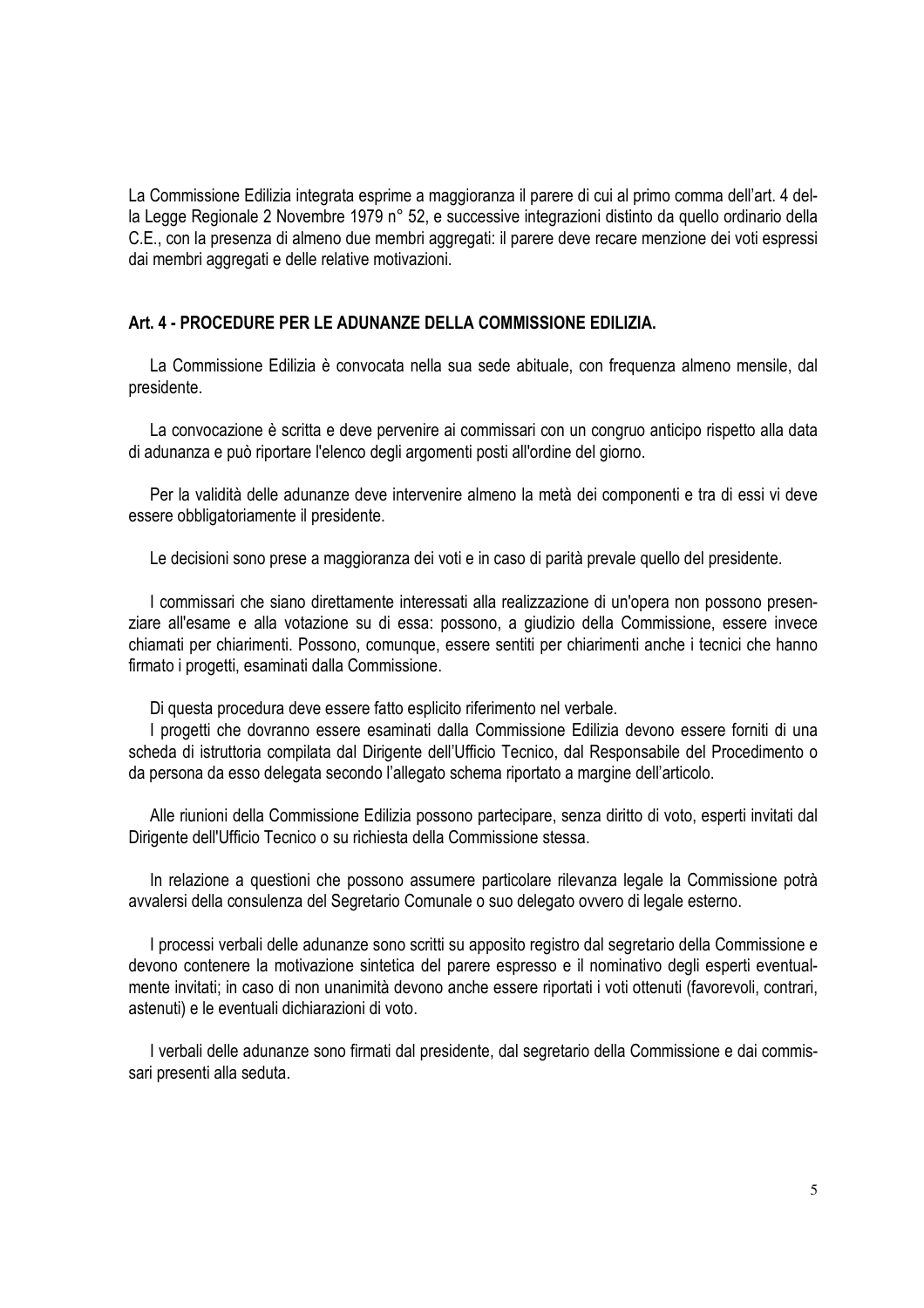Il parere espresso dalla Commissione Edilizia deve essere riportato in forma sintetica sulla pratica esaminata e sui relativi allegati di carattere amministrativo e tecnico con la dicitura: "Esaminato dalla Commissione Edilizia nella seduta del....con parere...": il tutto deve essere firmato dal presidente o da un commissario e dal segretario della Commissione.

Il parere della Commissione Edilizia è comunicato dal Dirigente dell'Ufficio Tecnico agli interessati con lettera per i successivi adempimenti ed integrazioni eventualmente necessari per il completamento della pratica.

Trascorso un anno senza che l'interessato abbia provveduto a produrre eventuali integrazioni richieste dalla C.E. o dall'Ufficio per il proseguimento della pratica, oppure al ritiro della Concessione od Autorizzazione, lo stesso dovrà presentare domanda di riesame della pratica mai conclusa.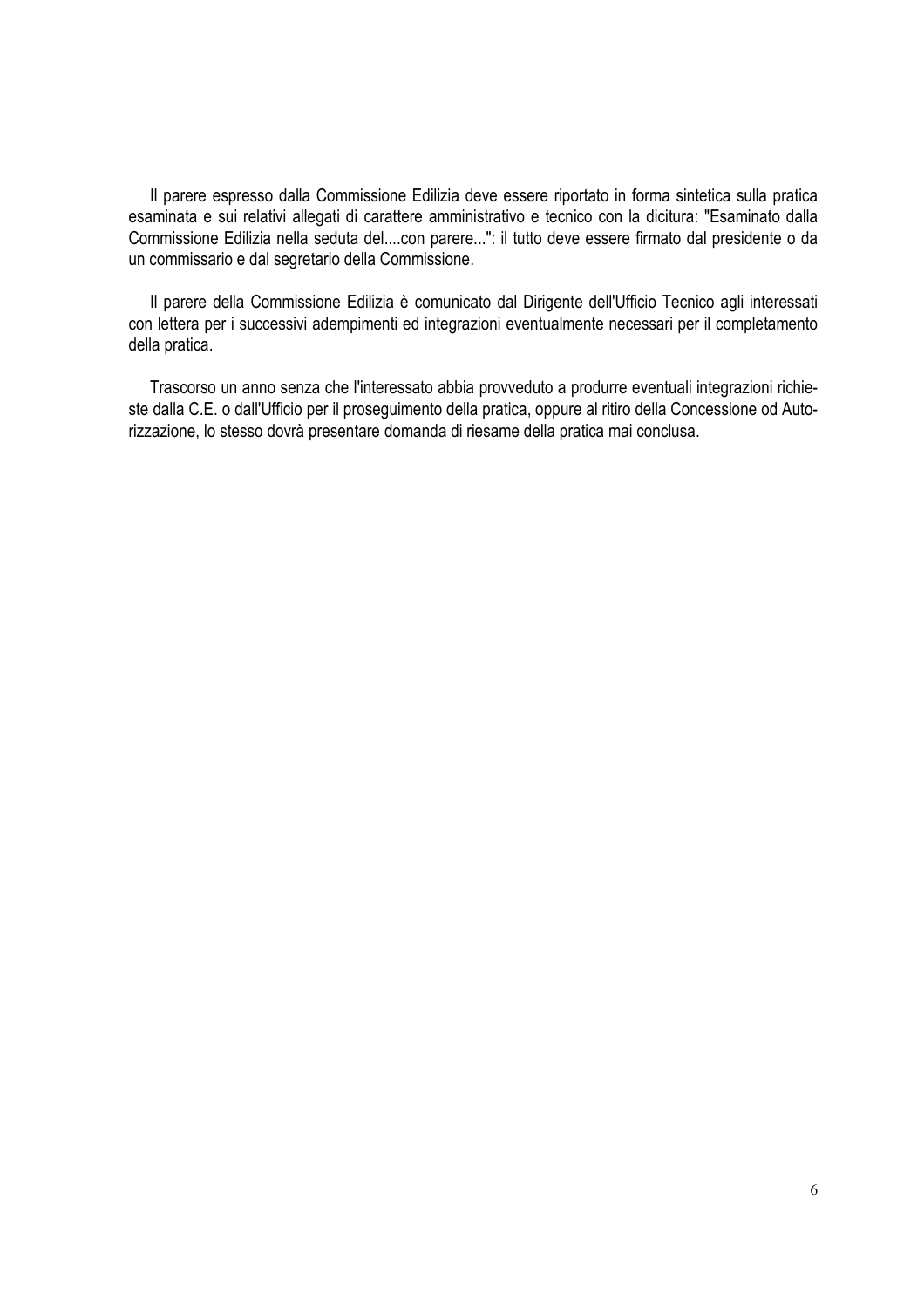#### **COMUNE DI REGGELLO**

# COMMISSIONE EDILIZIA: SCHEDA PER L'ISTRUTTORIA DELL'UFFICIO TECNICO

| N. DI PRATICA<br>PROT.<br><b>FOGLIO DI MAPPA</b>        | DEL<br><b>PARTICELLE</b> |
|---------------------------------------------------------|--------------------------|
| PROPRIETA':                                             |                          |
| OGGETTO:                                                |                          |
| <b>TAV. R.U.:</b>                                       | ZONA DI P.R.G.:          |
| PRESCRIZIONI N.T.A. del R.U. – Articoli di Riferimento: |                          |

| <b>VINCOLI</b>                       |    |     |                                     |  |  |  |
|--------------------------------------|----|-----|-------------------------------------|--|--|--|
|                                      | SI | NO. |                                     |  |  |  |
| VINCOLO D. Leg. n° 490/99 Titolo I°  |    |     | VINCOLO IDROGEOLOGICO               |  |  |  |
| VINCOLO D. Leg. n° 490/99 Titolo II° |    |     | VINCOLO Autorità di Bacino          |  |  |  |
| VINCOLO L.R. n° 52/82                |    |     | VINCOLO D.C.R. n° 230/94 ambito "A" |  |  |  |
| VINCOLO Archeologico                 |    |     | VINCOLO D.C.R. n° 230/94 ambito "B" |  |  |  |
| <b>VINCOLO Cimiteriale</b>           |    |     |                                     |  |  |  |

| <b>CLASSIFICAZIONE DEL PATRIMONIO EDILIZIO STORICO</b>                   |                                                                   |              |  |  |  |
|--------------------------------------------------------------------------|-------------------------------------------------------------------|--------------|--|--|--|
| Numero della scheda di rilevamento                                       |                                                                   |              |  |  |  |
|                                                                          | GIUDIZIO DI VALORE ARCHITETTONICO ED AMBIENTALE                   |              |  |  |  |
| A<br>Elenco A: edifici di rilevante valore architettonico ed ambientale. |                                                                   |              |  |  |  |
| B                                                                        | Flenco B: edifici di valore architettonico ed ambientale.         |              |  |  |  |
| $\mathsf{C}$                                                             | Flenco C: edifici di modesto valore architettonico ed ambientale. |              |  |  |  |
| D                                                                        | Elenco D: edifici di valore architettonico ed ambientale nullo.   |              |  |  |  |
|                                                                          | <b>CATEGORIE DEGLI INTERVENTI</b>                                 |              |  |  |  |
| <b>MO</b>                                                                | Manutenzione ordinaria                                            | Vedi art. 63 |  |  |  |
| MS<br>Manutenzione Straordinaria<br>Vedi art. 64                         |                                                                   |              |  |  |  |
| RC<br>R<br>Restauro e risanamento conservativo Vedi art. 65/66           |                                                                   |              |  |  |  |
| R <sub>2</sub><br>R <sub>3</sub><br>R1                                   | Ristrutturazione edilizia                                         | Vedi art. 67 |  |  |  |
| RU1<br>RU2                                                               | Ristrutturazione urbanistica                                      | Vedi art. 68 |  |  |  |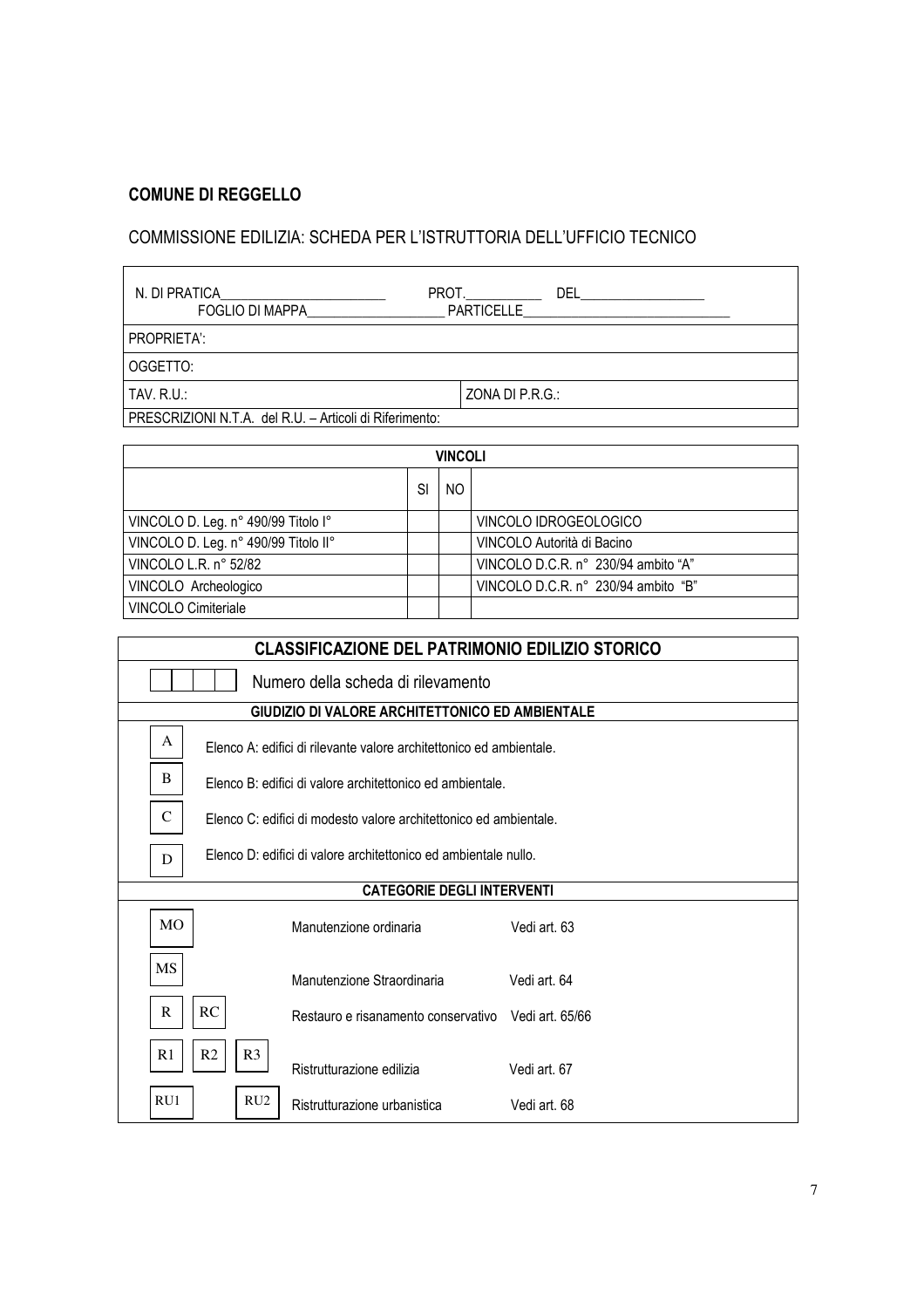| <b>VERIFICHE PRESCRIZIONI R.E.</b>                      |                    |    |             |  |
|---------------------------------------------------------|--------------------|----|-------------|--|
| <b>ESAMI</b>                                            | <b>RISPONDENZA</b> |    | <b>NOTE</b> |  |
|                                                         | SI                 | NO |             |  |
| Requisiti di carattere termico – art. 35                |                    |    |             |  |
| Requisiti di carattere acustico – art. 36               |                    |    |             |  |
| Requisiti illuminotecnici - art. 37                     |                    |    |             |  |
| Requisiti areazione e dim.to locali - art. 38           |                    |    |             |  |
| Classificazione locali - art. 52                        |                    |    |             |  |
| Caratteristiche locali abitabili o agibili - art. 53    |                    |    |             |  |
| Caratteristiche cucine - art. 54                        |                    |    |             |  |
| Caratteristiche impianti igienici - art.55              |                    |    |             |  |
| Caratt. locali accessori o di servizio cat. E – art. 57 |                    |    |             |  |
| Caratt. locali accessori o di servizio cat. F - art. 58 |                    |    |             |  |
| Piani interrati o seminterrati - art. 59                |                    |    |             |  |
| Sottotetti - art. 60                                    |                    |    |             |  |
| Chiostrini e cavedi - art. 61                           |                    |    |             |  |
| Articoli non rispettati dal R.E.                        |                    |    |             |  |

| <b>VERIFICA PARAMETRI URBANISTICI</b>                     |    |                                   |  |  |
|-----------------------------------------------------------|----|-----------------------------------|--|--|
| <b>ESAMI</b>                                              |    | <b>RISPONDENZA</b><br><b>NOTE</b> |  |  |
|                                                           | SI | NO.                               |  |  |
| Volume - art. 69                                          |    |                                   |  |  |
| Rapporto di copertura – art. 72/73                        |    |                                   |  |  |
| Indice fondiario - art. 74                                |    |                                   |  |  |
| Altezza massima - art. 76                                 |    |                                   |  |  |
| Distanza dai fabbricati - art.78/80 (cortili, chiostrine) |    |                                   |  |  |
| Distanza dai confini - art. 79                            |    |                                   |  |  |
| Altri articoli                                            |    |                                   |  |  |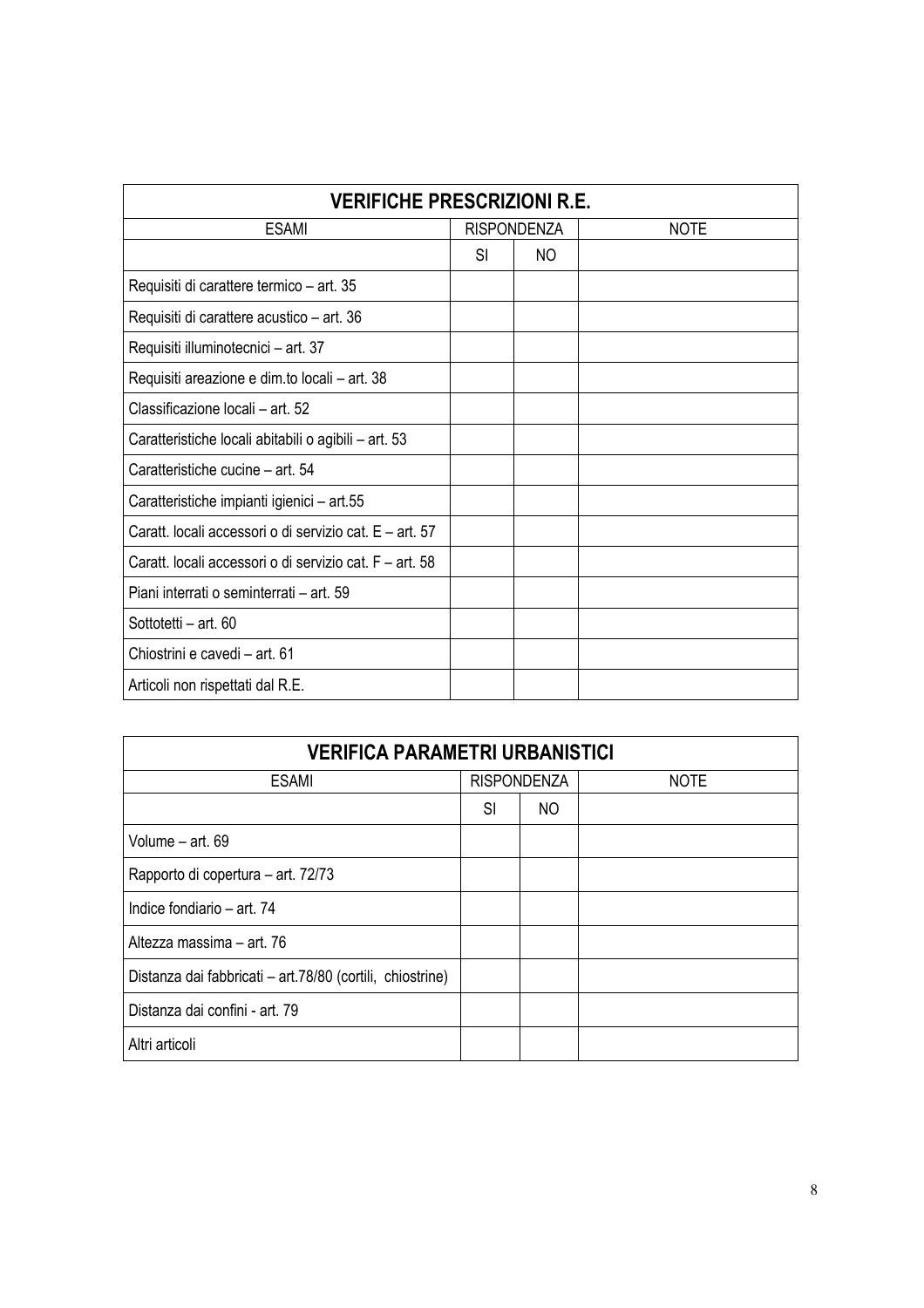| <b>DOCUMENTAZIONE PRESENTATA</b>                                                               |    |                |                                                                               |    |     |  |
|------------------------------------------------------------------------------------------------|----|----------------|-------------------------------------------------------------------------------|----|-----|--|
|                                                                                                | SI | N <sub>O</sub> |                                                                               | SI | NO. |  |
| Corografia 1:500 con indicazione di confini,<br>strade, accessi e distanze da altri fabbricati |    |                | Elaborati grafici STATO MODIFICATO: piante,<br>prospetti e sezioni, scala 1:  |    |     |  |
| Planimetria 1:2000                                                                             |    |                | Elaborati grafici STATO SOVRAPPOSTO:<br>piante, prospetti e sezioni, scala 1: |    |     |  |
| Estratto PRG 1:2000                                                                            |    |                | Sistemazioni esterne: stato attuale, scala 1:-                                |    |     |  |
| Estratto catastale 1:2000                                                                      |    |                | Sistemazioni esterne: stato modificato, scala                                 |    |     |  |
| Foto con punti di scatto in planimetria                                                        |    |                | Sistemazioni esterne: stato sovrapposto, scala                                |    |     |  |
| Elaborati grafici STATO ATTUALE: piante, pro-<br>spetti e sezioni, scala 1:                    |    |                | Certificazione<br>proprietà o<br>permesso<br>all'esecuzione lavori            |    |     |  |
| ALTRI DOCUMENTI:                                                                               |    |                |                                                                               |    |     |  |

| <b>DOCUMENTAZIONE NECESSARIA</b>                                                                                                                       |           |     |  |  |  |  |
|--------------------------------------------------------------------------------------------------------------------------------------------------------|-----------|-----|--|--|--|--|
|                                                                                                                                                        | <b>SI</b> | NO. |  |  |  |  |
| VERIFICA L. 122/89 (art. 2 nelle nuove costruzioni e nelle aree di pertinenza devono essere riservati<br>parcheggi 1 mq. x ogni 10 mc. di costruzioni) |           |     |  |  |  |  |
| <b>VERIFICA REGOLARITA' STATO PRECEDENTE</b>                                                                                                           |           |     |  |  |  |  |
| VERIFICA D.C.R N° 230/94 art. 4 comma 10 (sup. perm. Min. = 25% sup. lotto)                                                                            |           |     |  |  |  |  |
| VERIFICA D.C.R. N° 230/94 art. 2 commi 2 e/o 3 (ambito A1 e/o ambito A2)                                                                               |           |     |  |  |  |  |
| VERIFICA L. 13/89 (D.M. 14.06.1989 N° 236 art. 1)                                                                                                      |           |     |  |  |  |  |
| RELAZIONE GEOLOGICA - GEOTECNICA                                                                                                                       |           |     |  |  |  |  |
| VERIFICA L. 10 del 9.01.1991 art. 25                                                                                                                   |           |     |  |  |  |  |
| PARERE A.S.L.                                                                                                                                          |           |     |  |  |  |  |
| ALTRI PARERI – NULLA OSTA                                                                                                                              |           |     |  |  |  |  |
| DOCUMENTAZIONE MANCANTE:                                                                                                                               |           |     |  |  |  |  |
|                                                                                                                                                        |           |     |  |  |  |  |
| PARERI U.T.C.:<br><u> 1989 - Johann Stein, fransk politiker (d. 1989)</u>                                                                              |           |     |  |  |  |  |
|                                                                                                                                                        |           |     |  |  |  |  |
| NOTE:                                                                                                                                                  |           |     |  |  |  |  |
|                                                                                                                                                        |           |     |  |  |  |  |
|                                                                                                                                                        |           |     |  |  |  |  |

Reggello, and the contract of the contract of the contract of the contract of the contract of the contract of the contract of the contract of the contract of the contract of the contract of the contract of the contract of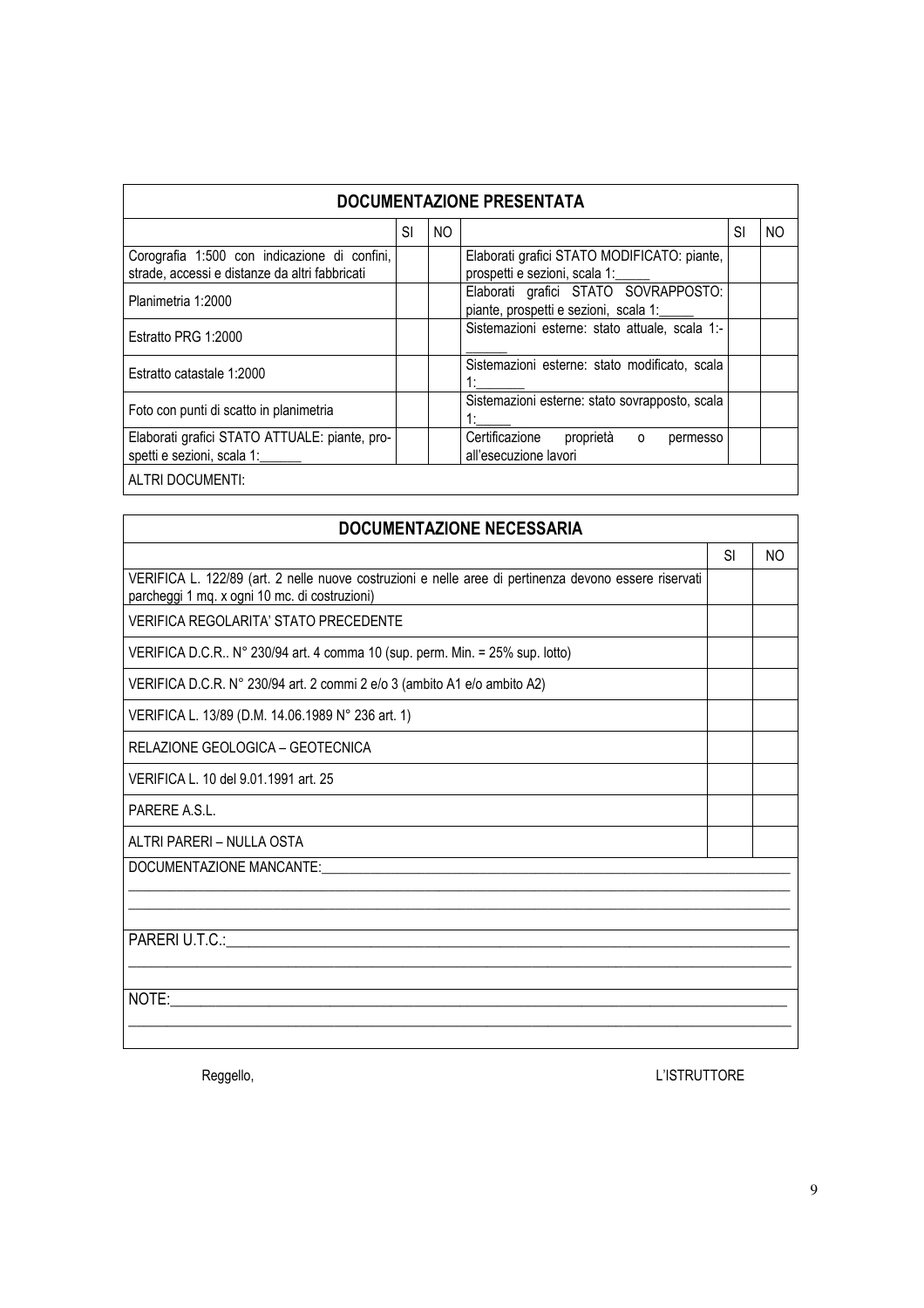#### **Art. 5 - OPERE SOGGETTE A CONCESSIONE.**

Le opere che comportano la trasformazione urbanistica ed edilizia del territorio comunale sono subordinate alla Concessione Edilizia da parte del dirigente dell'Ufficio Tecnico.

In particolare e fatta salva la necessità, ove necessario, di preventivi Piani Attuativi, sono soggette a "Concessione Edilizia" (onerosa o gratuita, secondo quanto disposto dalle vigenti leggi e/o dal regolamento comunale degli oneri) le seguenti opere:

- a) gli interventi di nuova edificazione;
- b) la realizzazione di opere di urbanizzazione primaria e secondaria da parte di soggetti diversi dal Comune;
- c) la realizzazione di infrastrutture e di impianti, anche per pubblici servizi, che comporti la trasformazione in via permanente di suolo inedificato;
- d) la realizzazione di depositi di merci o di materiali e la realizzazione di impianti per attività produttive all'aperto, che comporti l'esecuzione di lavori cui consegua la trasformazione permanente del suolo inedificato;
- e) gli interventi di ristrutturazione urbanistica, cioè quelli rivolti a sostituire l'esistente tessuto urbanistico - edilizio con altro diverso, mediante un insieme sistematico di interventi edilizi, anche con la modificazione del disegno dei lotti, degli isolati e della rete stradale;
- f) le addizioni volumetriche agli edifici esistenti non assimilate alla ristrutturazione edilizia.

Per le opere pubbliche dei Comuni, l'atto comunale, con il quale il progetto esecutivo e' approvato o l'opera autorizzata secondo le modalità previste dalla legge L. 11 febbraio 1994, n. 109 (Legge quadro in materia di lavori pubblici) e successive modificazioni ha i medesimi effetti della concessione edilizia. In sede di approvazione del progetto si da' atto della sua conformità alle prescrizioni urbanistiche ed edilizie, dell'acquisizione dei necessari pareri e nulla osta o atti di assenso comunque denominati ai sensi della legislazione vigente, della conformità alle norme di sicurezza, sanitarie, ambientali e paesistiche.

La Concessione Edilizia, per qualsiasi opera richiesta, viene rilasciata con le procedure di cui all'art. 7 della L.R. 14 ottobre 1999 n° 52.

#### **Art. 6 - OPERE SOGGETTE AD ATTESTAZIONE DI CONFORMITA'.**

Sono soggette ad Attestazione di Conformità con le vigenti norme urbanistico edilizie e di tutela le opere e gli interventi di seguito descritti. L'Attestazione di Conformità è effettuata:

- mediante il rilascio dell'Autorizzazione del Comune;
- mediante la Dichiarazione di Inizio dell'Attività. Interventi:
	- a) gli interventi di cui dall'articolo 5, qualora siano specificamente disciplinati dai regolamenti urbani-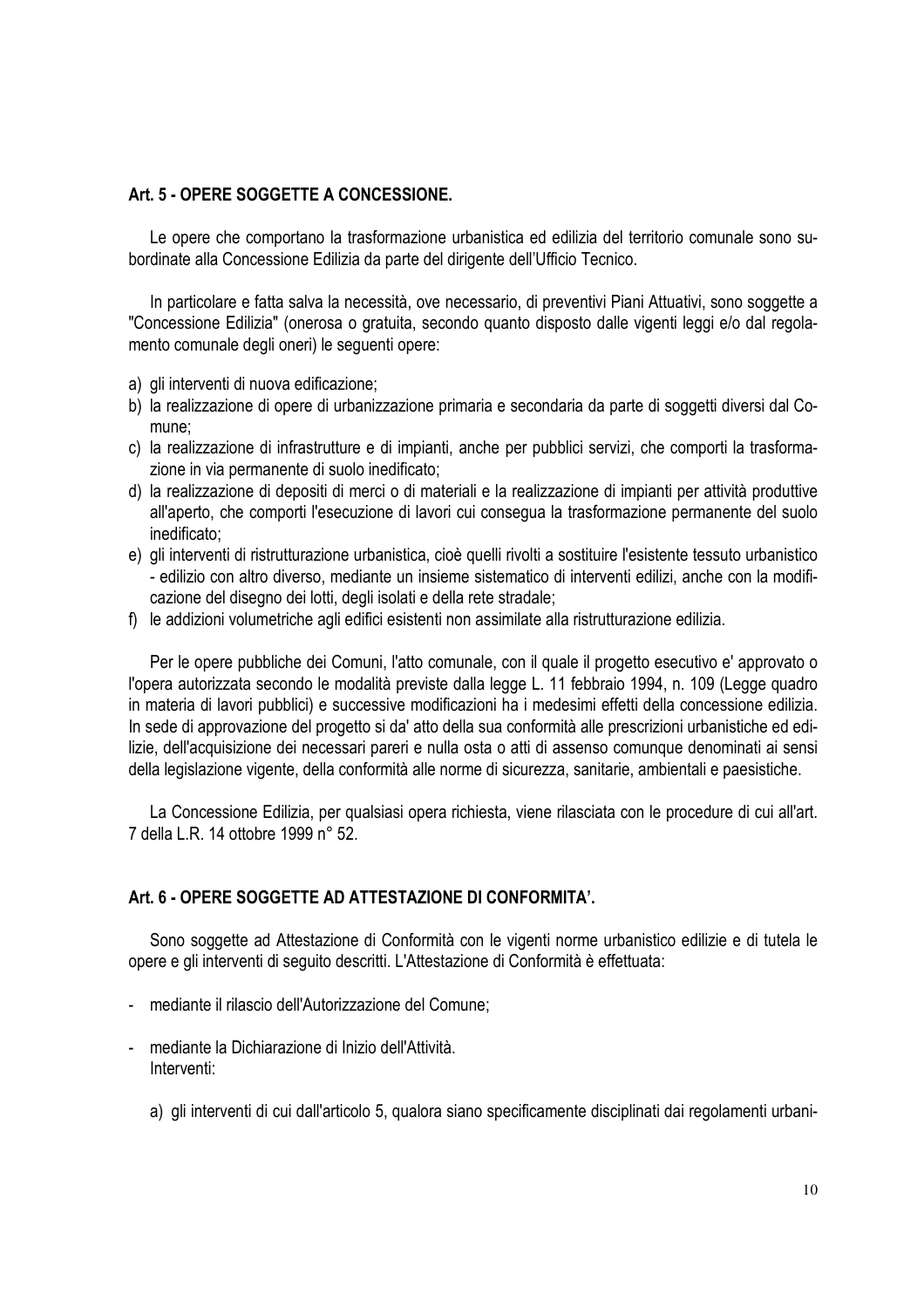stici di cui all'articolo 28 della legge regionale 16 gennaio 1995, n. 5 (Norme per il governo del territorio), dai programmi integrati di intervento di cui all'articolo 29 della stessa legge regionale, dai piani attuativi, laddove tali strumenti contengano precise disposizioni planivolumetriche, tipologiche, formali e costruttive, La sussistenza delle quali deve risultare da una esplicita attestazione del Consiglio Comunale da rendersi in sede di approvazione dei nuovi strumenti o in sede di ricognizione di quelli vigenti, previo parere della Commissione edilizia se istituita, ovvero dell'ufficio competente in materia.

- b) le opere di reinterro e di scavo non connesse all'attività edilizia o alla conduzione dei fondi agricoli e che non riguardino la coltivazione di cave e torbiere;
- c) le recinzioni con fondazioni continue ed i muri di cinta;
- d) le opere pertinenziali, ivi compresi i parcheggi all'aperto o interrati;
- e) i mutamenti di destinazione d'uso degli immobili, edifici ed aree anche in assenza di opere edilizie, nei casi previsti dalla legge regionale 23 maggio 1994, n. 39;
- f) le demolizioni di edifici o di manufatti non preordinate alla ricostruzione o alla nuova edificazione;
- g) le occupazioni di suolo per esposizione o deposito di merci o materiali, che non comportino trasformazione permanente del suolo stesso.

Sono inoltre oggetto di attestazione di conformità i seguenti interventi sul patrimonio edilizio esistente:

- a) interventi di manutenzione ordinaria recanti mutamento dell'esteriore aspetto degli immobili;
- b) interventi di manutenzione straordinaria, ossia le opere e le modifiche necessarie per rinnovare sostituire parti anche strutturali degli edifici, nonché per realizzare ed integrare i servizi igienico - sanitari e tecnologici, sempre che non alterino i volumi e le superfici delle singole unità immobiliari; detti interventi non possono comportare modifiche della destinazione d'uso;
- c) interventi di restauro e di risanamento conservativo, ossia quelli rivolti a conservare l'organismo edilizio e ad assicurare la funzionalità mediante un insieme sistematico di opere che, nel rispetto degli elementi tipologici, formali e strutturali dell'organismo stesso, ne consentano destinazioni d'uso con essa compatibili; tali interventi comprendono il rinnovo degli elementi costitutivi dell'edificio, l'inserimento degli elementi accessori e degli impianti richiesti dalle esigenze dell'uso, l'eliminazione degli elementi estranei a l'organismo edilizio; tali interventi comprendono altresì gli interventi sistematici, eseguiti mantenendo gli elementi tipologici formali e strutturali dell'organismo edilizio, volti a conseguire l'adeguamento funzionale degli edifici, ancorché recenti;
- d) interventi di ristrutturazione edilizia, ossia quegli rivolti a trasformare gli organismi edilizi mediante un insieme sistematico di opere che possono portare ad un organismo edilizio in tutto o in parte diverso dal precedente; tali interventi comprendono il ripristino o la sostituzione di alcuni elementi costitutivi dell'edificio, la eliminazione, la modifica e l'inserimento di nuovi elementi ed impianti; tali interventi comprendono altresì:
	- 1) le demolizioni con fedele ricostruzione degli edifici, intendendo per fedele ricostruzione quella realizzata con identici materiali e con lo stesso ingombro planivolumetrico, fatte salve esclusivamente le innovazioni necessarie per l'adeguamento alla normativa antisismica;
	- 2) la demolizione di volumi secondari e la loro ricostruzione in diversa collocazione sul lotto di pertinenza;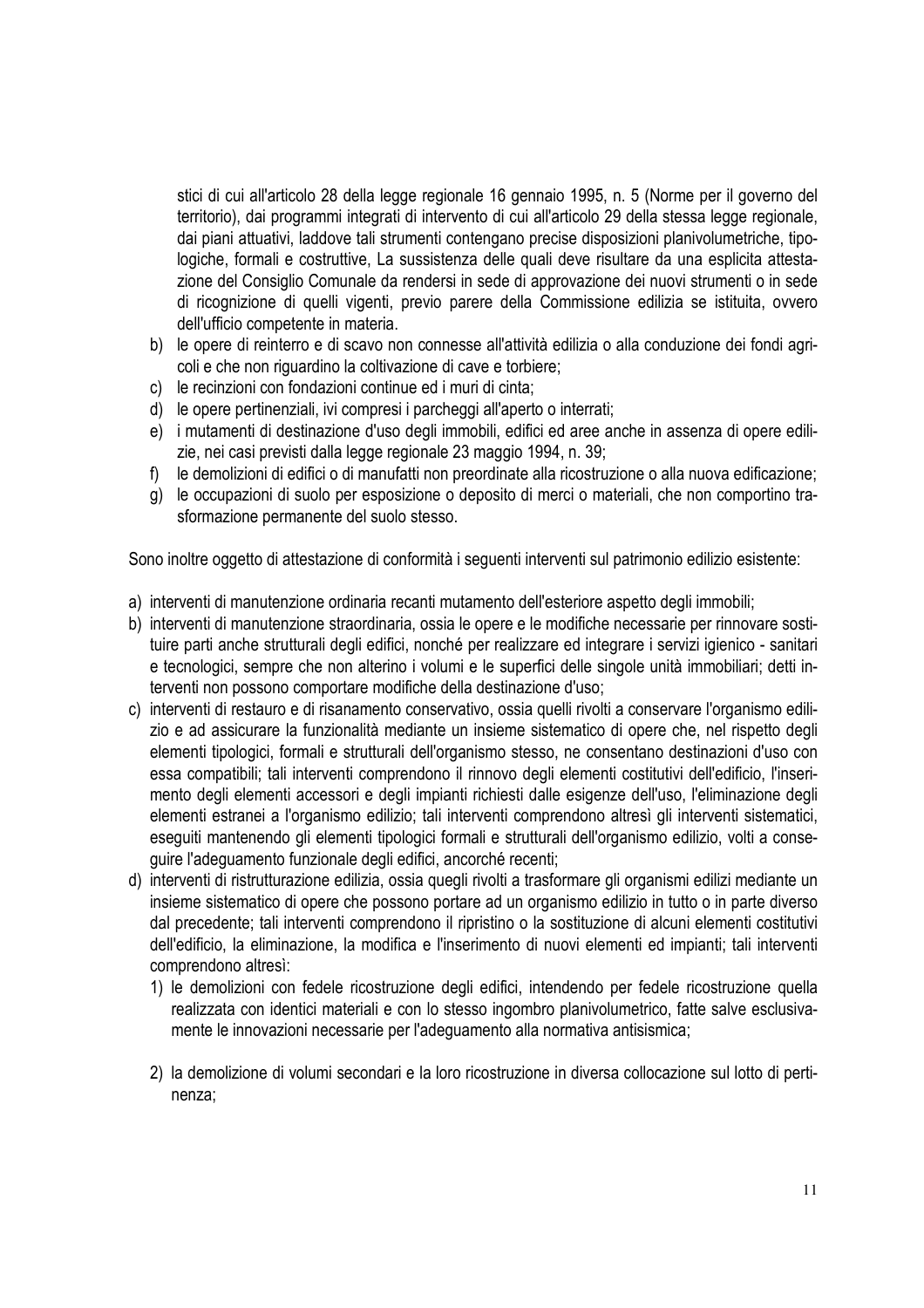- 3) le addizioni, anche in deroga agli indici di fabbricabilità per realizzare i servizi igienici, i volumi tecnici e le autorimesse pertinenziali, il rialzamento del sottotetto, ove ciò non sia escluso dagli strumenti urbanistici, al fine di renderlo abitabile senza che si costituiscano nuove unita' immobiliari;
- e) interventi necessari al superamento delle barriere architettoniche ed all'adeguamento degli immobili per le esigenze dei disabili, anche in aggiunta ai volumi esistenti e in deroga agli indici di fabbricabilità.

Le opere e gli interventi di cui sopra sono subordinati alla denuncia di inizio dell'attività, a meno che non sussista anche una sola delle seguenti condizioni, nel qual caso sono subordinati al rilascio di autorizzazione da parte del Comune:

- a) gli immobili interessati siano assoggettati a vincolo ai sensi del D. Leg. 29 Ottobre 1999 n° 490, Titolo I° (Tutela delle cose d'interesse artistico e storico) o compresi negli Elenchi "A" e "B" equiparati ai precedenti, precisando che, nel caso di immobili vincolati solo in parte, la limitazione operi solo nei confronti dei locali e/o degli elementi sottoposti a vincolo.;
- b) per l'esecuzione delle opere sia prescritto anche il rilascio dell'Autorizzazione di cui all'art. 151 del D. Leg. 29 Ottobre 1999 n° 490, Titolo II° (Protezione delle bellezze naturali);
- c) gli immobili interessati siano assoggettati alla disciplina di cui alla legge 6 dicembre 1991, n. 394 (Legge quadro sulle aree protette);
- d) gli immobili interessati siano assoggettati a disposizioni immediatamente operative dei piani aventi la valenza di cui all'art. 149 del D. Leg. 29 Ottobre 1999 n° 490, Titolo II° o alle prescrizioni o alle misure di salvaguardia dei piani di bacino di cui al Titolo II, Capo II, della Legge 18 maggio 1989 n°183 (Norme per l'assetto funzionale e organizzativo della difesa del suolo);
- e) gli immobili interessati siano compresi nelle zone A di cui al decreto ministeriale 2 aprile 1968, n. 1444 e le opere e gli interventi comportino modifiche della sagoma e dei prospetti o modifichino la destinazione d'uso;

I progetti degli interventi relativi ad immobili classificati come soggetti a restauro o comunque definiti di valore storico, culturale ed architettonico compresi negli ELENCHI A e B del R.U., devono documentare gli elementi tipologici, formali e strutturali, che qualificano il valore degli immobili stessi, e dimostrare la compatibilità degli interventi proposti con la tutela e la conservazione dei suddetti elementi.

Gli interventi di manutenzione ordinaria di cui all'articolo 4, comma 2, lettera a), e quelli di manutenzione straordinaria relativi a immobili od a parti di immobili sottoposti alla disciplina del D. Leg. 29 Ottobre 1999 n° 490, Titolo I° e II°, e Legge del 6 Dicembre 1991 n° 394,o siti nelle zone classificate A ai sensi del decreto ministeriale 2 aprile 1968, n. 1444, o comunque classificati come soggetti a restauro o definiti di valore storico, culturale ed architettonico compresi negli ELENCHI A e B del R.U., sono realizzati nel rispetto degli elementi tipologici, formali e strutturali dell'organismo edilizio.

Le opere di cui sopra sono soggette alla corresponsione di oneri concessori ogni qualvolta i medesimi risultino dovuti per le stesse opere quando soggette a Concessione.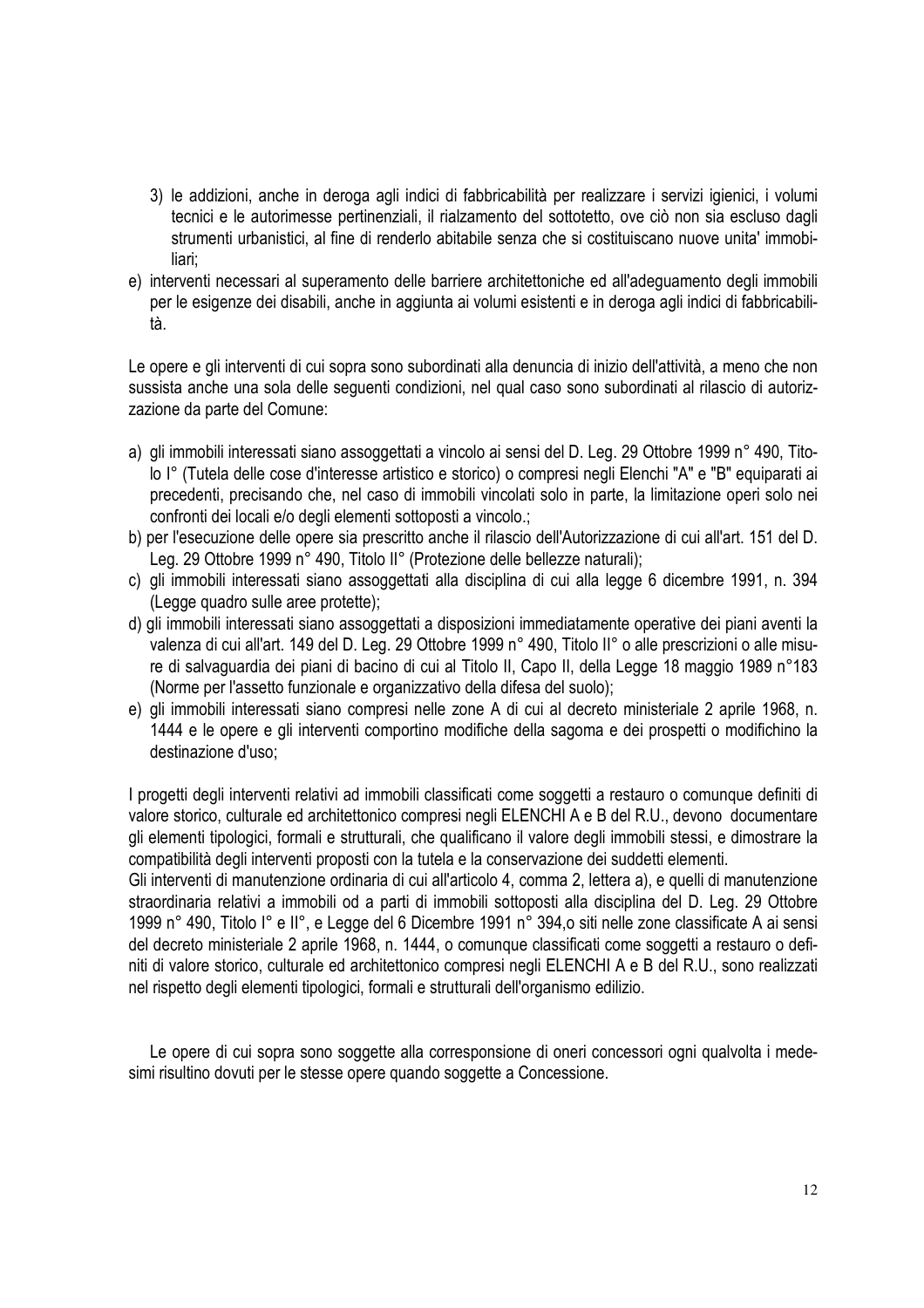Per l'esecuzione delle opere soggette a Dichiarazione di Inizio Attività è necessario procedere, almeno venti giorni prima dell'effettivo inizio dei lavori, al deposito della Denuncia di Inizio Attività, corredata dal progetto delle opere (costituito dagli elaborati e documenti prescritti dal Presente Regolamento per l'intervento ricorrente) ed accompagnata dalla dettagliata relazione di cui all'art. 9 della L. R. 52/99. Ai fini della dichiarazione asseverata il progettista assume la qualità di persona esercente un servizio di pubblica necessità ai sensi degli articoli 359 e 481 del codice penale. Il Comune, qualora entro il termine indicato sopra sia riscontrata l'assenza di una o più delle condizioni stabilite, notifica agli interessati l'ordine motivato di non attuare le trasformazioni previste, e, nei casi di false attestazioni dei professionisti abilitati, ne dà contestuale notizia all'autorità giudiziaria ed al consiglio dell'ordine di appartenenza.

I lavori debbono essere iniziati non prima di venti giorni e non oltre un anno dal deposito della denuncia, pena decadenza della medesima.

I lavori medesimi debbono essere ultimati entro tre anni dalla stessa data, e della loro ultimazione l'interessato deve dare comunicazione scritta ai competenti Uffici Comunali.

Ad opere ultimate il progettista deve emettere un certificato di collaudo che attesti la conformità delle opere eseguite al progetto depositato.

#### **Art. 7 - INTERVENTI AMMISSIBILI CON PROCEDURA DI URGENZA.**

Oltre alle opere da eseguire su ordinanza del Sindaco per la tutela della pubblica incolumità, potranno essere iniziate senza domanda preventiva le opere da eseguirsi quando siano motivate da carattere di urgenza e necessità.

Entro ventiquattro ore dall'inizio dei lavori deve esserne data però comunicazione al Sindaco mediante lettera raccomandata. La domanda e la documentazione essenziale relativa alle opere da eseguire deve essere comunque presentata al Sindaco entro quindici giorni dall'inizio delle stesse.

In quest'ultimo caso il proprietario o il conduttore sono responsabili della valutazione relativa alla effettività del pericolo.

#### **Art. 8 – OPERE INTERNE SOGGETTE A COMUNICAZIONE**

Tali opere sono fra quelle soggette a Denuncia di inizio Attività ai sensi del precedente art. 6.

#### **Art. 9 - NORMATIVA PER OPERE ESTERNE E A VERDE.**

Sono soggetti alle seguenti norme i lavori di sistemazione completa, risistemazione o modifica sostanziale e demolizione parziale o totale di spazi liberi per qualsiasi destinazione di uso predisposti, ubi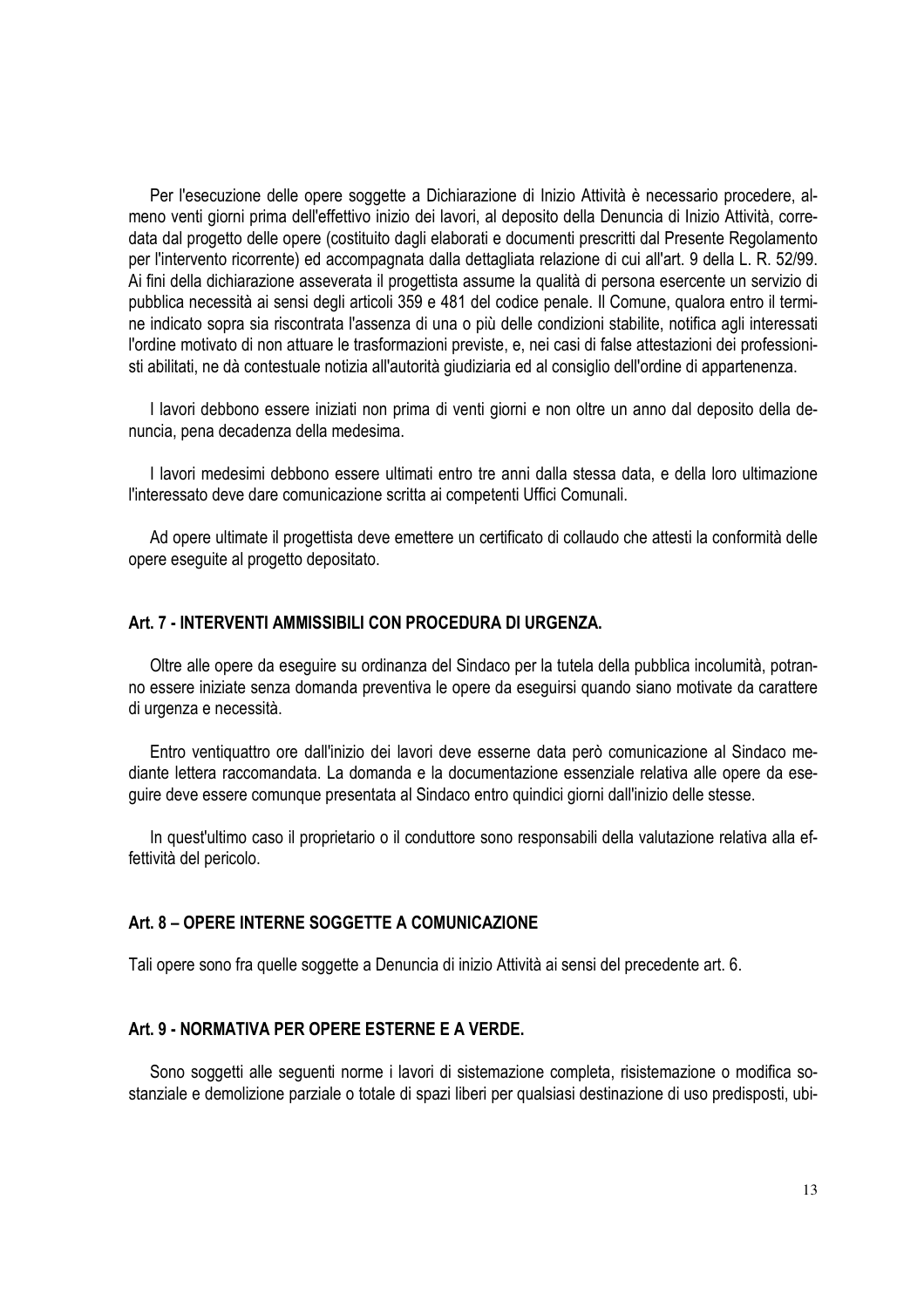cati nelle zone indicate dal P.R.G. come urbane e quelli a diretto corredo degli edifici sia esistenti che di nuova costruzione ubicati nelle zone extraurbane.

I lavori di cui al precedente comma riguardano:

- a) Opere murarie come recinzioni, muri a retta, vasconi e cisterne, parcheggi non filtranti, scalinate, terrazzamenti, pergolati in muratura, strade e piazzali, chiostri e padiglioni con esclusione dei cordonati, muretti d'unghia e simili, dei focolari all'aperto di misura inferiore a metri 1,30x1,00x1,50 e serre in vetro con superficie non superiore a mq. 3,00 e altezza non superiore a metri 1,80;
- b) Opere a verde, costituite da piante di basso, medio ed alto fusto (1a, 2a e 3a grandezza) essendo esclusi gli arbusti, le siepi, i prati e gli alberi da frutto.

Per l'esecuzione dei lavori sopra specificati, l'interessato potrà avvalersi della Dichiarazione di Inizio Attività (D.I.A.) di cui all'art. n. 4 e n. 7 della L. n. 493 del 4 Dicembre 1993 a all'art. n. 4 della L.R. n° 52 del 14 Ottobre 1999.

Il progetto allegato alla D.I.A., nel numero e nel tipo di elaborati di rito pertinenti, individuati al successivo art. 10 limitatamente alle planimetrie dello stato di fatto e di progetto in scala 1:200, eventuali profili e documentazione fotografica, per quanto riguarda le opere a verde, dovrà riportare, quanto meno, la disposizione planimetrica delle piante, la loro specie ed una breve relazione sui criteri progettuali e sulla scelta delle specie.

Nei progetti per le opere a verde, dovranno essere seguiti i criteri e le indicazioni contenute nelle apposite "PRESCRIZIONI DI MASSIMA PER L'IMPIANTO DI NUOVE ALBERATURE ORNAMENTALI, PER IL RESTAURO DI PARCHI E GIARDINI STORICI E DI NUOVO IMPIANTO ED ELENCO DELLE ESSENZE AMMESSE" di cui all'Allegato n. 5 del presente Regolamento Edilizio.

In ogni caso le piante previste in fregio a spazi pubblici dovranno rispettare distanze dal confine tali da non determinare danni nell'area pubblica.

Per le zone a verde pubblico, o privato di uso collettivo ed i lotti privati di superficie superiore a mq. 1.200 o per le lottizzazioni o piani di insieme, il progetto delle sistemazioni esterne dovrà contenere una relazione tecnica ed illustrativa esaurientemente motivata sui criteri adottati nel progetto stesso e sulle scelte delle essenze che dovranno attenersi alle prescrizioni di cui all'Allegato n . adottati nel progetto stesso e sulle scelte delle essenze che dovranno attenersi alle prescrizioni di cui all'Allegato n. 3.

Analoga relazione dovrà essere prodotta per le risistemazioni o modificazioni di parchi, giardini, pomari, resedi e simili esistenti di ville o complessi antichi ubicati secondo il P.R.G. in zone omogenee di tipo A (storiche) o in zone E (agricole).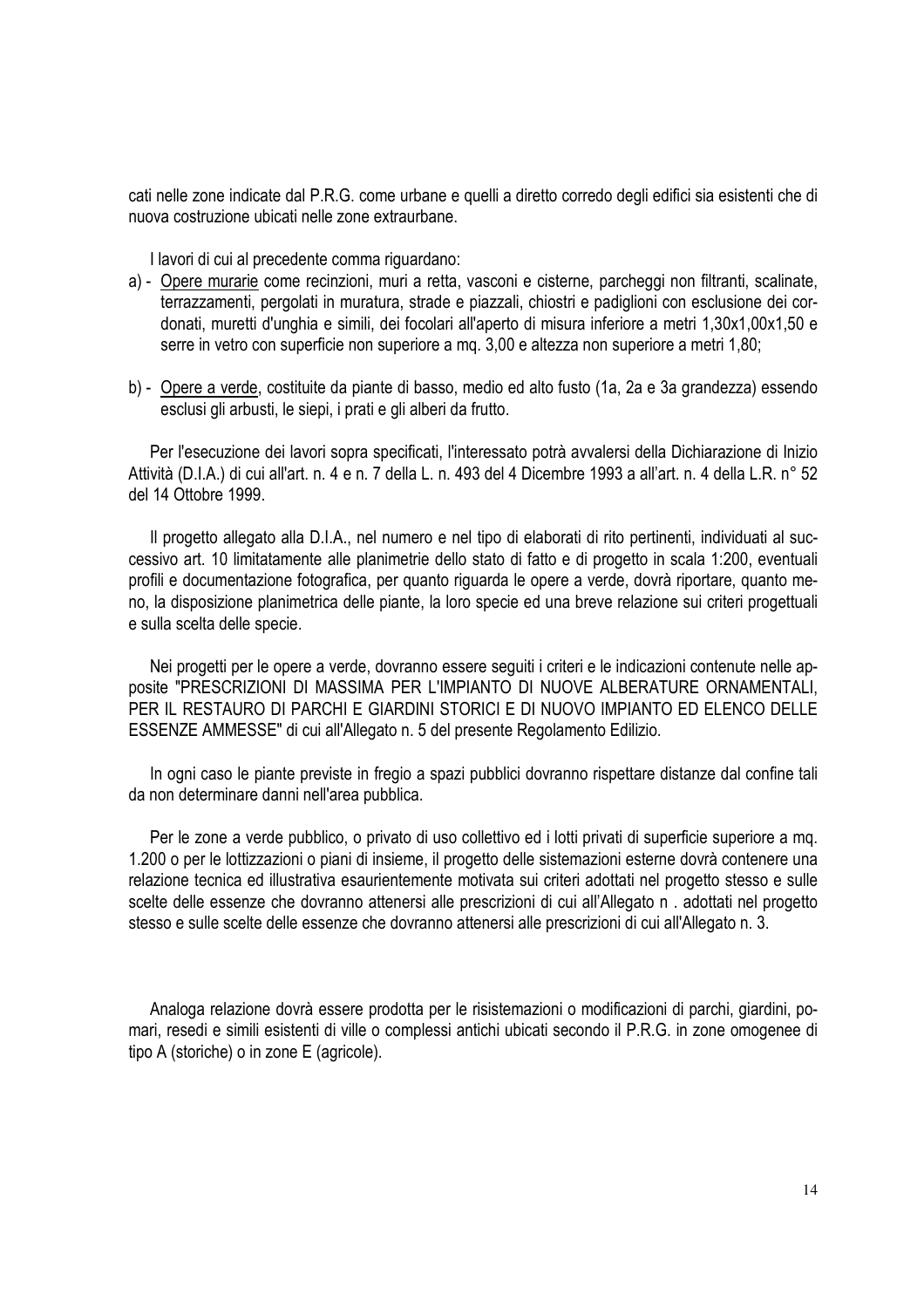Il patrimonio edilizio riconosciuto di particolare valore storico o ambientale dal Comune è individuato in Elenchi speciali allegati alle N.T.A. del R.U.; all'interno delle aree di pertinenza di tali edifici o complessi edilizi individuate dal R.U. come "AREE SPECIALI DI PERTINENZA DI EDIFICI DI PARTICOLA-RE VALORE STORICO, ARCHITETTONICO E CULTURALE" sono ammessi interventi riguardanti esclusivamente il restauro con ripristino delle preesistenze sulla base di idonea ricerca storico-scientifica. In questo caso non è ammesso il ricorso alla D.I.A., ma dovrà essere presentata istanza di Autorizzazione per la sistemazione o modifica di spazi esistenti, di Concessione per le sistemazioni ex nuovo.

Per tutte le nuove sistemazioni e per le modificazioni sostanziali si richiede che almeno il 50% della superficie totale degli spazi all'aperto (Sf meno Sc) sia riservato esclusivamente ad opere a verde o con suolo filtrante rispetto alle opere murarie come precedentemente definite.

Il Dirigente dell'Ufficio Tecnico per l'esame dei progetti di sistemazione di spazi all'aperto, nei casi di maggior rilevanza, dovrà avvalersi del parere della Commissione Edilizia Comunale e potrà richiedere parere consultivo di uno o più specialisti.

#### **Art. 10 - ATTUAZIONE DEGLI INTERVENTI: DOCUMENTAZIONE DA PRODURRE.**

I progetti devono contenere tutte le indicazioni e verifiche necessarie per valutarne la conformità al vigente R.U., al presente Regolamento ed alla restante normativa edilizia ed urbanistica. La documentazione minima obbligatoria costituente il progetto è determinata dal presente Regolamento in funzione del tipo di intervento.

Le procedure per attuare l'intervento relativamente alle singole categorie (salvo le disposizioni diverse o più restrittive, relative ai singoli manufatti ed alle zone omogenee di piano, derivanti da leggi nazionali e regionali in materia di tutela ambientale, fatte salve inoltre le prescrizioni per la sicurezza degli impianti e per la prevenzione infortuni e le norme per la salvaguardia di esigenze di carattere igienico e sanitario e le necessarie autorizzazioni) sono le seguenti:

#### 1) - **Concessioni**:

La domanda di Concessione Edilizia dovrà essere compilata su carta resa legale usufruendo degli appositi moduli e stampati forniti dall'Amministrazione Comunale.

Oltre alla specificazione dell'oggetto della domanda dovranno anche essere indicate le generalità, il domicilio fiscale del proprietario (o dell'avente titolo) e del progettista e, per questo ultimo, anche il numero di iscrizione all'albo professionale; la domanda deve essere firmata da entrambi. Se il richiedente non è proprietario dell'area o del fabbricato alla domanda dovrà essere allegato il titolo che lo abilita a richiedere la Concessione (assenso del proprietario).

Per le aree edificabili e per i fabbricati, appartenenti a persone giuridiche la domanda di Concessione deve essere sottoscritta dalla persona che ne ha la legale rappresentanza.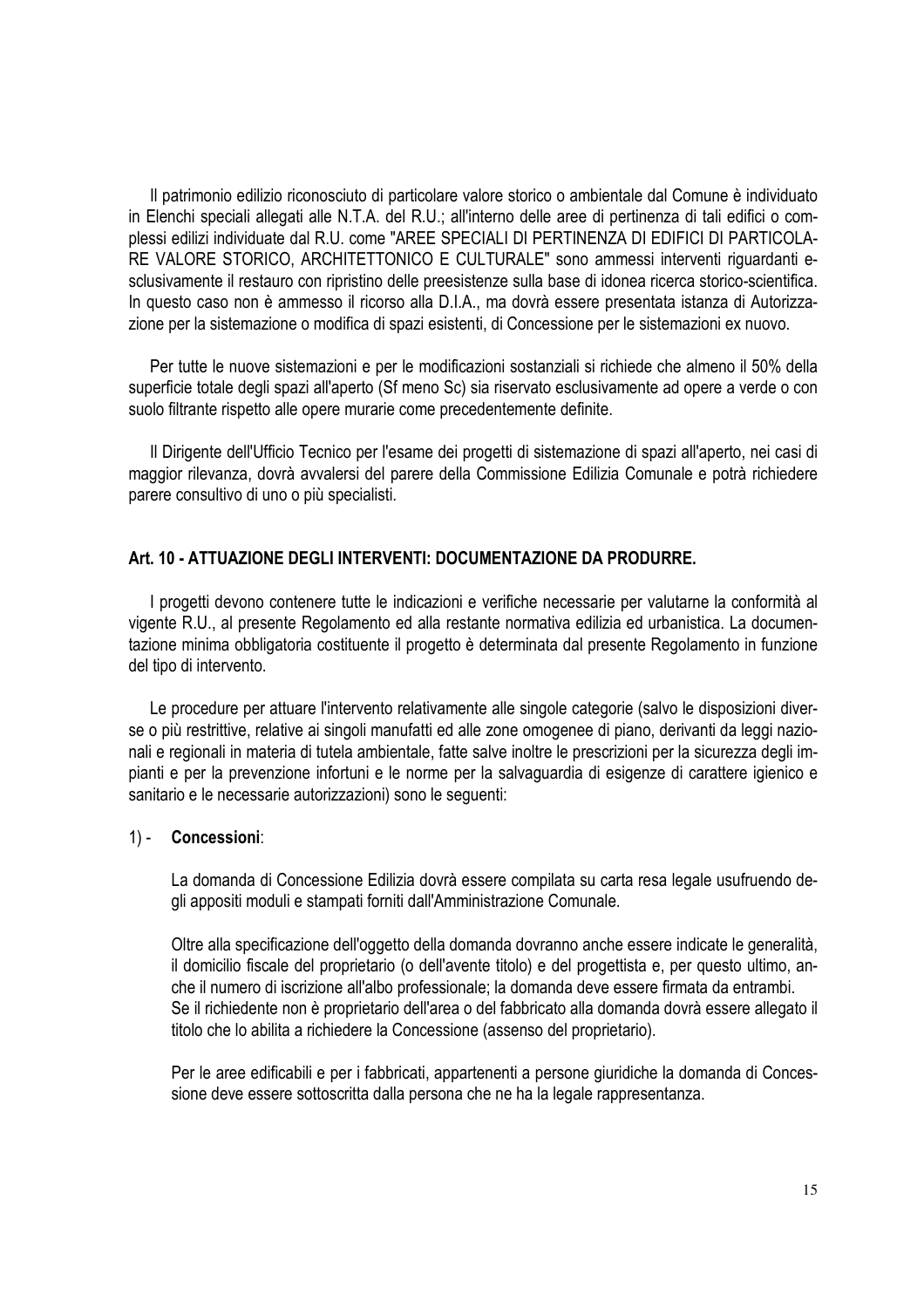La domanda di Concessione Edilizia deve essere corredata di norma dai seguenti elaborati:

- 1.1) estratto dello strumento urbanistico (mappe e norme che interessano direttamente l'intervento) con evidenziata in rosso l'area di intervento o l'estratto di P.R.G.;
- 1.2) estratto di mappa catastale o tipo di frazionamento rilasciato in data non anteriore a sei mesi;
- 1.3) **planimetria dello stato di fatto** in rapporto di 1:500 in caso di proposte urbanistiche e non inferiore al rapporto di 1:200 in caso di proposte edilizie, con le seguenti indicazioni:
	- stato di fatto delle proprietà confinanti considerate nella loro interezza, per una fascia minima di 20 mt. con indicazioni delle destinazioni d'uso dei fabbricati, anche accessori, delle aree scoperte(ponteggi, piazzali di carico e scarico, depositi di materiali, lavorazioni allo scoperto, pavimentazioni, giardini, alberature di alto e medio fusto, con indicazione delle specie, tappeti erbosi, cordonature, ecc.), le recinzioni, gli ingressi ed ogni altro particolare di rilievo;
	- orientamento, toponomastica, quote altimetriche del terreno e dei manufatti esistenti con capisaldi infissi permanentemente nel cantiere ed ogni altro elemento atto a chiarire le modificazioni apportate dall'opera all'ambiente circostante;
	- planimetria dimostrativa delle opere di urbanizzazione previste quali strade, fognature, servizi, quote altimetriche di progetto e con il corredo eventuale di sezioni e particolari. Devono essere indicati i punti di raccordo con le reti pubbliche ed in loro mancanza le caratteristiche di provvista, evacuazione ed uso delle opere in oggetto;
	- con apposita grafia verranno rappresentati i distacchi che l'edificazione deve mantenere da elettrodotti, metanodotti, fognature, pozzi, acquedotti, ecc.;
- 1.4) documentazione fotografica a colori con positive formato minimo 10x15 estesa anche agli elementi circostanti e/o contigui e che possono essere utili per valutare i rapporti ambientali;
- 1.5) computo degli indici e verifica delle prescrizioni urbanistiche;
- 1.6) **disegni**, in rapporto non inferiore a 1:100, **delle piante di tutti i piani** e della copertura dell'opera oggetto della concessione con le seguenti indicazioni relativamente all'intervento:
	- destinazione d'uso dei locali;
	- superficie di ciascun locale abitabile con verifica del relativo rapporto aereo-illuminante;
	- quote planimetriche ed altimetriche;
	- dimensione delle aperture;
	- ubicazione degli apparecchi igienici;
	- ubicazione e caratteristiche di canne fumarie e canne di areazione forzata;
	- ubicazione e caratteristiche di scale, collegamenti verticali in genere, ascensori, montacarichi;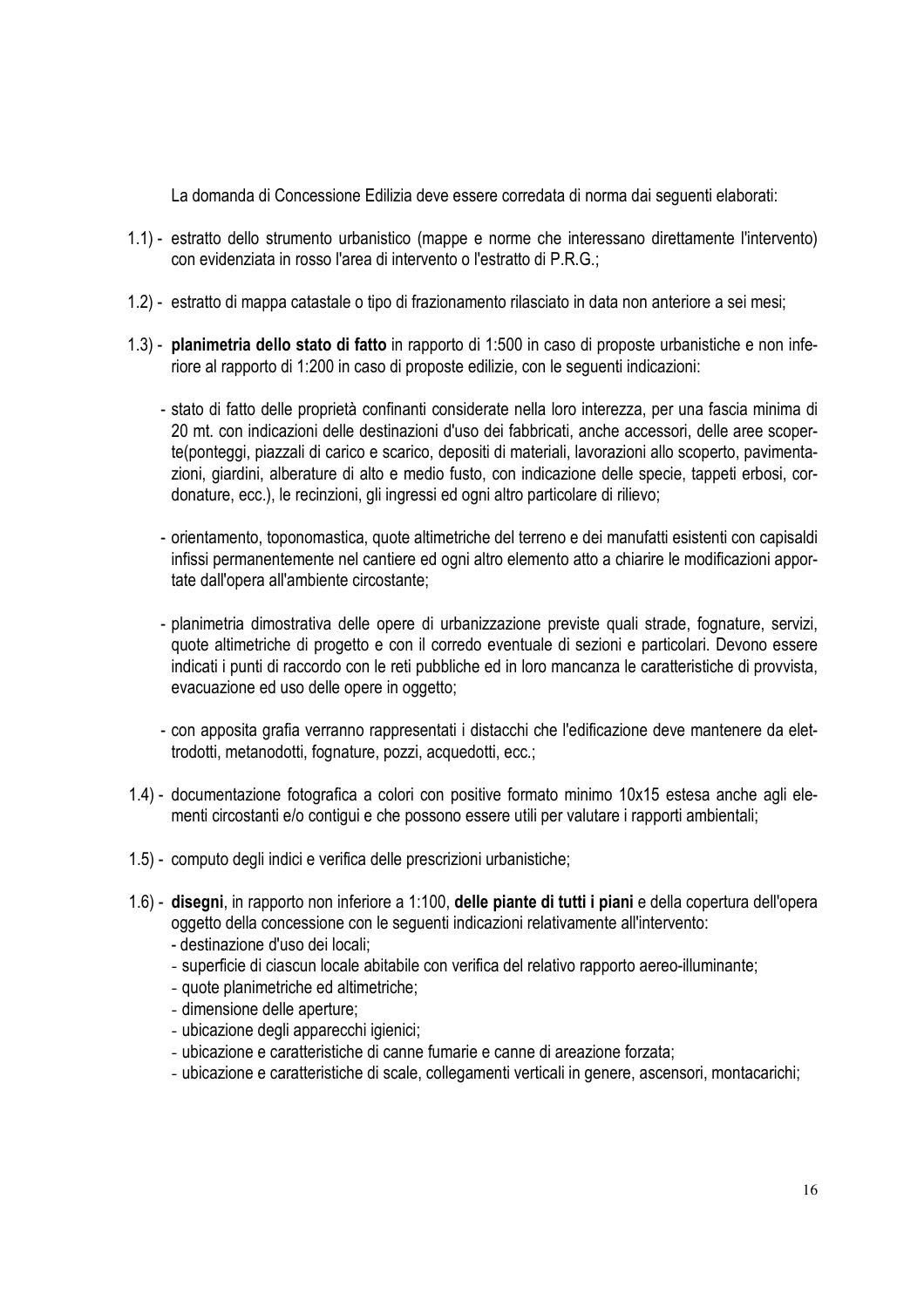- gli ingombri dei volumi tecnici devono essere riportati su tutti gli elaborati grafici per poter controllare il buon ordine dei medesimi;
- ubicazione e caratteristiche degli scarichi verticali, dei pozzetti di ispezione delle acque meteoriche, delle acque di scarico, chiare e luride, ed eventualmente di quelle industriali e di qualsiasi altro impianto di depurazione, delle condutture al recapito finale; nel caso di recapito in fognatura esistente dovrà essere rappresentata l'esatta situazione della stessa con indicazione dell'allacciamento;
- strade e parcheggi; ( verifica degli spazi destinati a parcheggio);
- pavimentazione delle aree scoperte, recinzioni, ingressi, arredi fissi, cordonature, tappeti erbosi, piante di alto fusto e loro specie;
- materiali del manto di copertura, andamento delle falde, camini, gronde, punti di calata, ubicazione, estensione e tipo dei lucernari.

Nel caso di edifici costituiti da ripetizioni di cellule tipo, è consentita la presentazione di piante delle singole cellule nel rapporto 1:50.

Qualora l'opera progettata sia comunicante con altri fabbricati (anche di diversa proprietà) gli elaborati di progetto devono essere estesi anche a questi edifici o loro porzioni interessate all'intervento;

- 1.7) **disegni**, normalmente in rapporto 1:100, quotati, **di sezione** dell'opera, messa in relazione all'ambiente circostante, alle larghezze delle strade e degli altri spazi. Le quote, riferite al piano di campagna originario ed al piano di campagna modificato, dovranno indicare le dimensioni complessive dell'opera e delle principali parti esterne ed interne, l'altezza netta dei piani, lo spessore dei solai, gli sporti delle parti aggettanti, i colmi delle parti al di sopra della linea di gronda. Le sezioni saranno non meno di due, una trasversale e una longitudinale;
- 1.8) **disegni**, a semplice contorno, sempre nel rapporto 1:100, **di tutti i prospetti** dell'opera progettata, ivi comprese anche le coperture, completi di riferimenti alle cose circostanti al terreno ed alle sue eventuali modifiche.

Qualora l'edificio sia aderente ad altri fabbricati, i disegni dei prospetti dovranno comprendere anche quelli delle facciate aderenti;

- 1.9) eventuali disegni in scala opportuna dei particolari dei prospetti con indicazione dei materiali previsti, ringhiere, infissi, ecc.;
- 1.10)- in caso di opere complesse edifici a carattere collettivo, commerciale, agricolo, industriale, per attrezzature scolastiche, magazzini, ecc. - delle quali anche accurati disegni non chiariscono tutti i rapporti con l'ambiente esterno, pubblico o privato, e tutte le caratteristiche funzionali, a richiesta della C.E. dovrà essere allegata una particolare documentazione atta a chiarire i fini perseguiti e le soluzioni proposte, ivi compreso eventualmente un plastico volumetrico;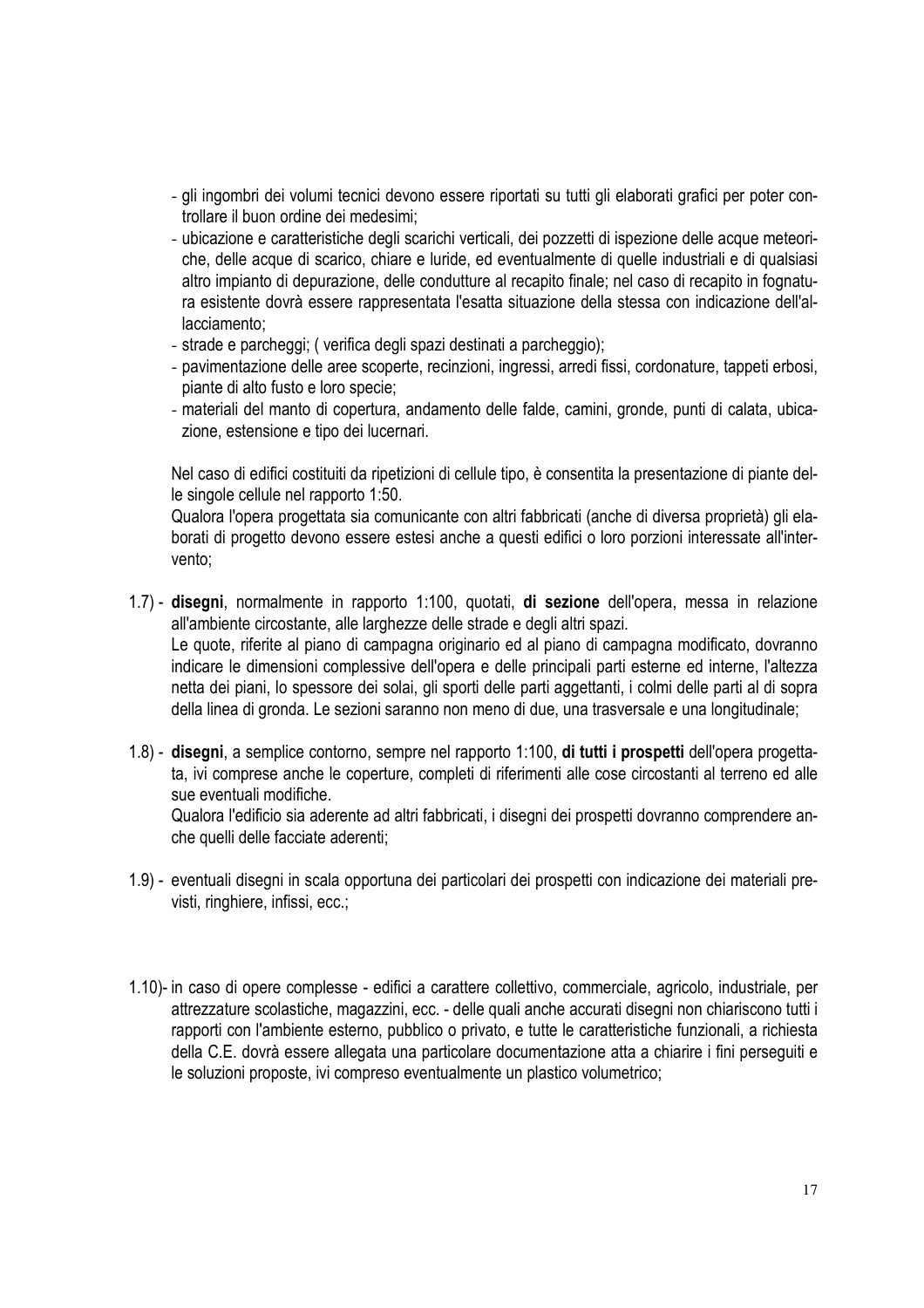- 1.11)- in caso di progetti di intervento sul patrimonio edilizio esistente o edifici in corso di esecuzione, tutti i disegni devono chiaramente indicare con le colorazioni d'uso (giallo: demolizioni; rosso: nuove strutture) o con analoga simbologia predisposta tramite codice in bianco e nero allegato all'articolo n° 11 del presente R.E. le parti da demolire, quelle da sostituire, quelle realizzate ex novo e le nuove aperture;
- 1.12)- i disegni saranno presentati normalmente in due copie su fondo bianco piegato in formato UNI 21 x 29,7 con titolo dell'opera ed il tipo di intervento, firmato dal proprietario/i e dal progettista, il quale deve anche apporvi il timbro indicante l'appartenenza all'albo professionale. In caso di interventi in zona vincolata soggetti alle Autorizzazioni rilasciate ai sensi dell'art. n. 151 del D. Leg. del 19 Ottobre 1999 n° 490 dovrà essere presentata un'altra copia, fermo restando, che le copie dovranno essere due per tutti gli interventi per i quali la Competenza della Sovrintendenza è di sola verifica istruttoria ed è, come tale, subordinata alla determinazione del superiore Ministero;
- 1.13)- **la relazione** sull'opera progettata che illustri le caratteristiche strutturali e tipologiche e di sistemi tecnologici adottati per i vari impianti.

Per i fabbricati a destinazione produttiva la relazione deve essere asseverata da un progettista abilitato così come previsto dal comma 1° dell'Art. 9 della L.R. n. 52/99 e deve indicare i cicli di lavorazione, i materiali trattati, depositati, prodotti ed eliminati, gli scarichi liquidi, solidi ed aerei con i relativi impianti di depurazione ed il tipo di energia sfruttata.

Sempre per le attività produttive vanno specificati: intensità dei rumori prodotti e quantità di acqua e relative fonti di approvvigionamento.

Per l'inizio di esercizio di un'attività produttiva resta fermo quanto previsto dal comma 5° dell'Art. 11 della L.R. n. 52/99 e quindi la possibilità di richiedere da parte dell'interessato parere preventivo alle strutture tecniche competenti in materia sanitaria ed ambientale.

Inoltre la relazione dovrà contenere una parte illustrante la conformità del progetto alla normativa vigente in materia di superamento delle barriere architettoniche corredata della relativa documentazione illustrativa.

Quando necessario in funzione dell'intervento proposto, il progetto deve essere corredato dalle seguenti ulteriori documentazioni:

- 1.14)- la relazione geologica-geotecnica, o quanto stabilito dalle leggi e regolamenti vigenti; quest'elaborato deve essere firmato da un tecnico abilitato nelle apposite discipline e regolarmente iscritto all'Albo professionale. Per la redazione degli elaborati geologici si rimanda a quanto previsto nell'Allegato n. 3 e alle relative tabelle in esso contenute del presente R.E.;
- 1.15)- la documentazione tecnica inerente l'impianto e l'isolamento termico, redatta in conformità alle disposizioni di legge vigenti e relativo Regolamento, firmata, oltre che dal Committente, anche dal progettista degli impianti; essa dovrà essere depositata prima dell'inizio dei lavori.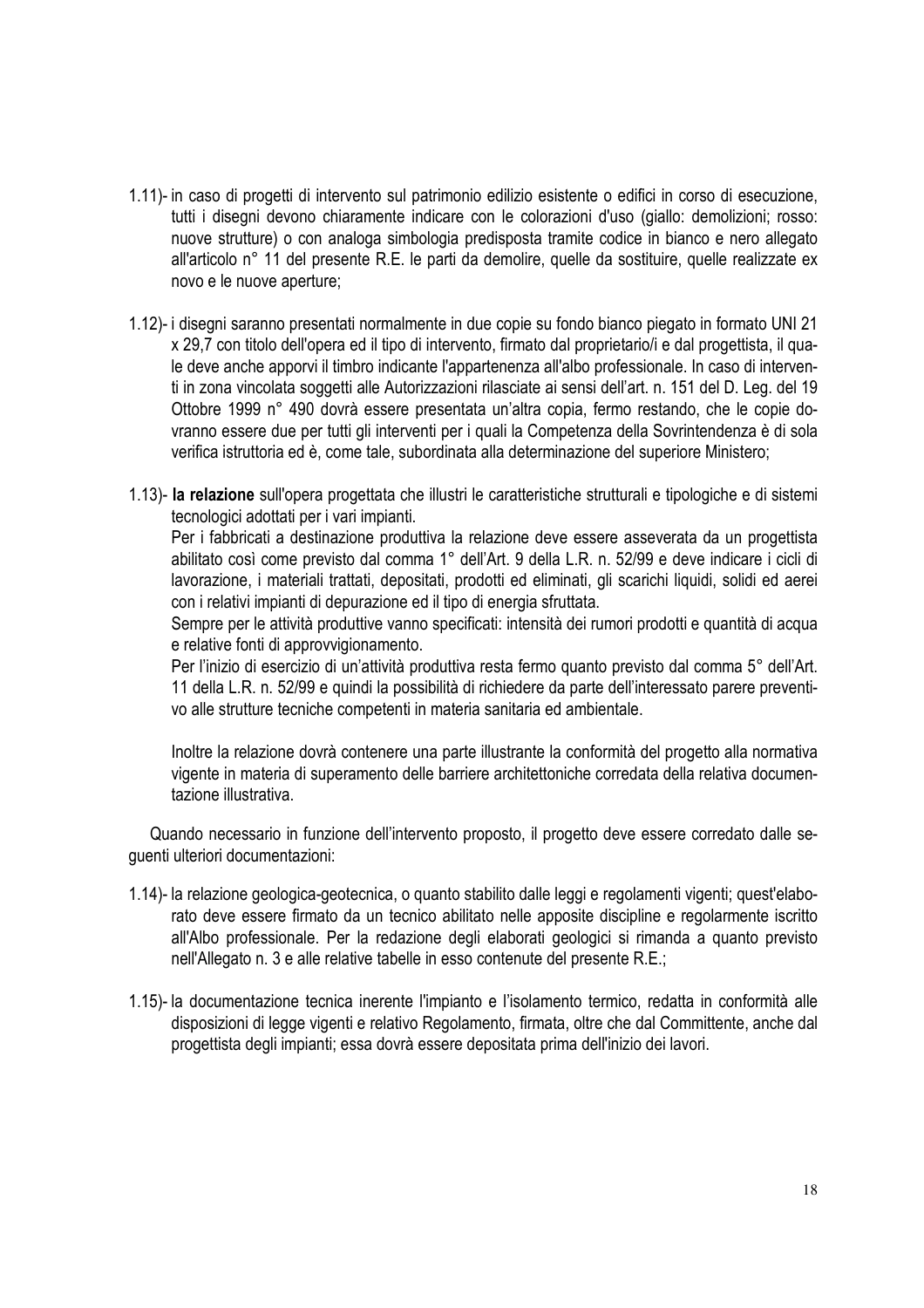- 1.16)- dimostrazione dell'assenza o superamento delle condizioni di rischio legati a fenomeni di esondazione o ristagno così come previsto dalla Delibera Consiglio Regionale 21 giugno 1994, n° 230 nei casi in cui l'intervento ricada in zona soggetta a detta tutela;
	- dimostrazione dell'assenza, superamento mitigazione delle condizioni di rischio legati a fenomeni di esondazione o ristagno così come previsto dalla deliberazione del Comitato Istituzionale dell'Autorità di Bacino del fiume Arno, nei casi in cui l'intervento ricada in zona soggetta a detta tutela;
	- dimostrazione del rispetto delle norme relative alla riduzione dell'impermeabilizzazione, ai sensi dell'art. 6 comma 3 e dell'art. 4 comma 10 della Delibera Consiglio Regionale 21 giugno 1994, n° 230 oltreché dell'art. 9 del presente Regolamento;
- 1.17)- progetti definitivi delle opere di urbanizzazione primaria, nei casi in cui le stesse siano mancanti o quando ciò sia prescritto dalle N.T.A. del R.U. o dal presente Regolamento;
- 1.18)- dichiarazione nella quale il progettista assevera che il progetto è stato redatto nel rispetto delle norme tecniche di cui alla Legge 2 febbraio 1974, n° 64 ;
- 1.19)- dichiarazione di deposito degli elaborati di cui alla Legge sulla Sicurezza nei Cantieri (D.L. n° 494 del 14 Agosto 1996 e successive modificazioni ed integrazioni) ai competenti Uffici della A.S.L..

Inoltre potrà essere prodotta o potrà essere richiesta altra documentazione che si ritenga necessaria in ragione dello specifico intervento per la valutazione complessiva dell'intervento (vedi plastico, inserimento dell'intervento nell'ambiente circostante).

Per tutti gli interventi sul patrimonio edilizio storico classificato negli elenchi "A", "B" e "C" dalle Norme Tecniche di Attuazione del R.U., si rimanda alla documentazione prevista nel successivo articolo n. 11 del presente Regolamento Edilizio.

#### 2) - **Autorizzazioni**:

Per effettuare gli interventi soggetti ad Autorizzazione deve essere presentata domanda. La domanda, in carta legale o resa legale, dovrà essere indirizzata al Sindaco ed in essa devono essere indicate, oltre alle generalità, il domicilio ed il codice fiscale del richiedente, le caratteristiche dell'intervento, la sua esatta ubicazione, la destinazione ed uso e descritte sinteticamente le opere previste con l'indicazione dei materiali impiegati. Dovrà altresì essere allegata alla domanda tutta quella documentazione finalizzata ad illustrare e descrivere con chiarezza le operazioni edilizie richieste. Tale documentazione, anche se ridotta, rispetto alla documentazione sopra citata, riguardante le Concessioni, dovrà almeno contenere:

- 2.1) il riferimento allo strumento urbanistico (mappe e norme che interessano direttamente l'intervento) con evidenziata in rosso l'area di intervento o l'estratto di P.R.G.;
- 2.2) **planimetria dello stato di fatto** e progetto in rapporto di 1:200 qualora si prevedano rifacimenti o nuove sistemazioni esterne con le seguenti indicazioni: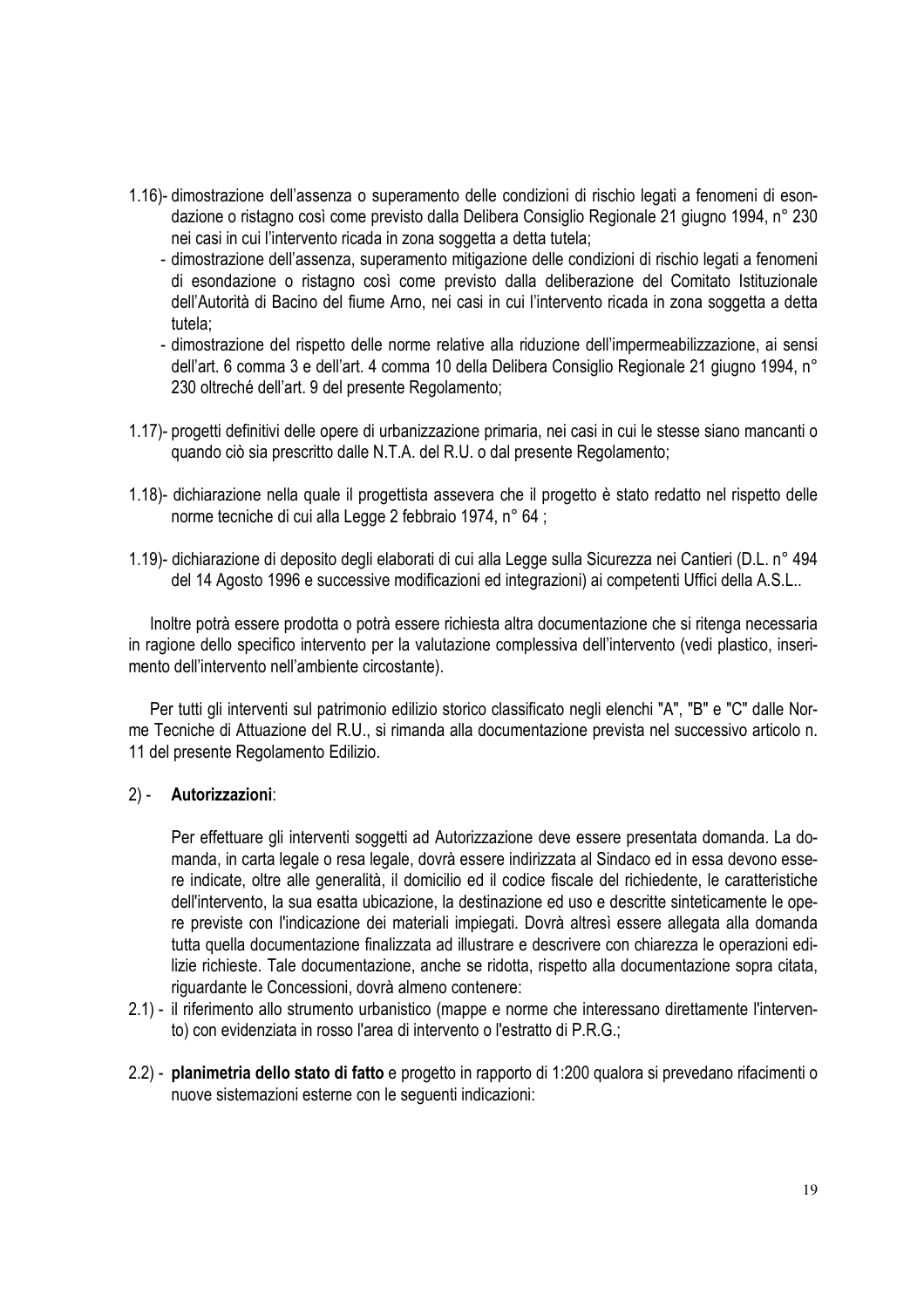- stato di fatto delle proprietà confinanti considerate nella loro interezza, per una fascia minima di 20 mt. con indicazioni delle destinazioni d'uso dei fabbricati, anche accessori, delle aree scoperte(ponteggi, piazzali di carico e scarico, depositi di materiali, lavorazioni allo scoperto, pavimentazioni, giardini, alberature di alto e medio fusto, con indicazione delle specie, tappeti erbosi, cordonature, ecc.), le recinzioni, gli ingressi ed ogni altro particolare di rilievo;
- orientamento, toponomastica, quote altimetriche del terreno e dei manufatti esistenti ed ogni altro elemento atto a chiarire le modificazioni apportate dall'opera all'ambiente circostante;
- 2.3) rilievo, progetto e sovrapposto con piante, prospetti e sezioni di cui ai precedenti punti 1.6, 1.7 e 1.8, per quanto necessarie ed in numero sufficiente per descrivere l'intervento, qualora si prevedano:
	- rifacimento di intonaci, coloriture e finiture esterne;
	- rifacimento degli infissi e dei dispositivi di oscuramento;
	- rifacimento pavimenti o rivestimenti interni od esterni;
	- rifacimento manto di copertura;
	- installazione di impianti di riscaldamento e raffreddamento;
	- rifacimento impianti igienico-sanitari;
	- realizzazione di chiusure o di aperture interne;
	- costruzione di vespai o scannafossi;
	- 2.4) Rilievo dei dettagli e progetto dei particolari costruttivi di cui al precedente punto 1.9 per quanto interessati o necessari nell'intervento;
- 2.5) Documentazione fotografica di cui al precedente punto 1.4 che illustri esaurientemente le parti oggetto di intervento;
- 2.6) Relazione tecnica di cui ai precedenti punti 1.13 e 1.15 che descriva dettagliatamente tecniche costruttive e materiali da impiegare nelle operazioni edilizie da eseguire;
- 2.7) Dichiarazione di deposito degli elaborati relativi alla Legge sulla Sicurezza nei Cantieri (D.L. N. 494 del 14 Agosto 1996 e successive modificazioni e integrazioni), ai competenti uffici dell'A.S.L..

Per tutti gli interventi sul patrimonio edilizio storico classificato negli elenchi "A", "B" e "C" dalle Norme Tecniche di Attuazione del R.U. si rimanda alla documentazione prevista nel successivo articolo n. 11 del presente R.E.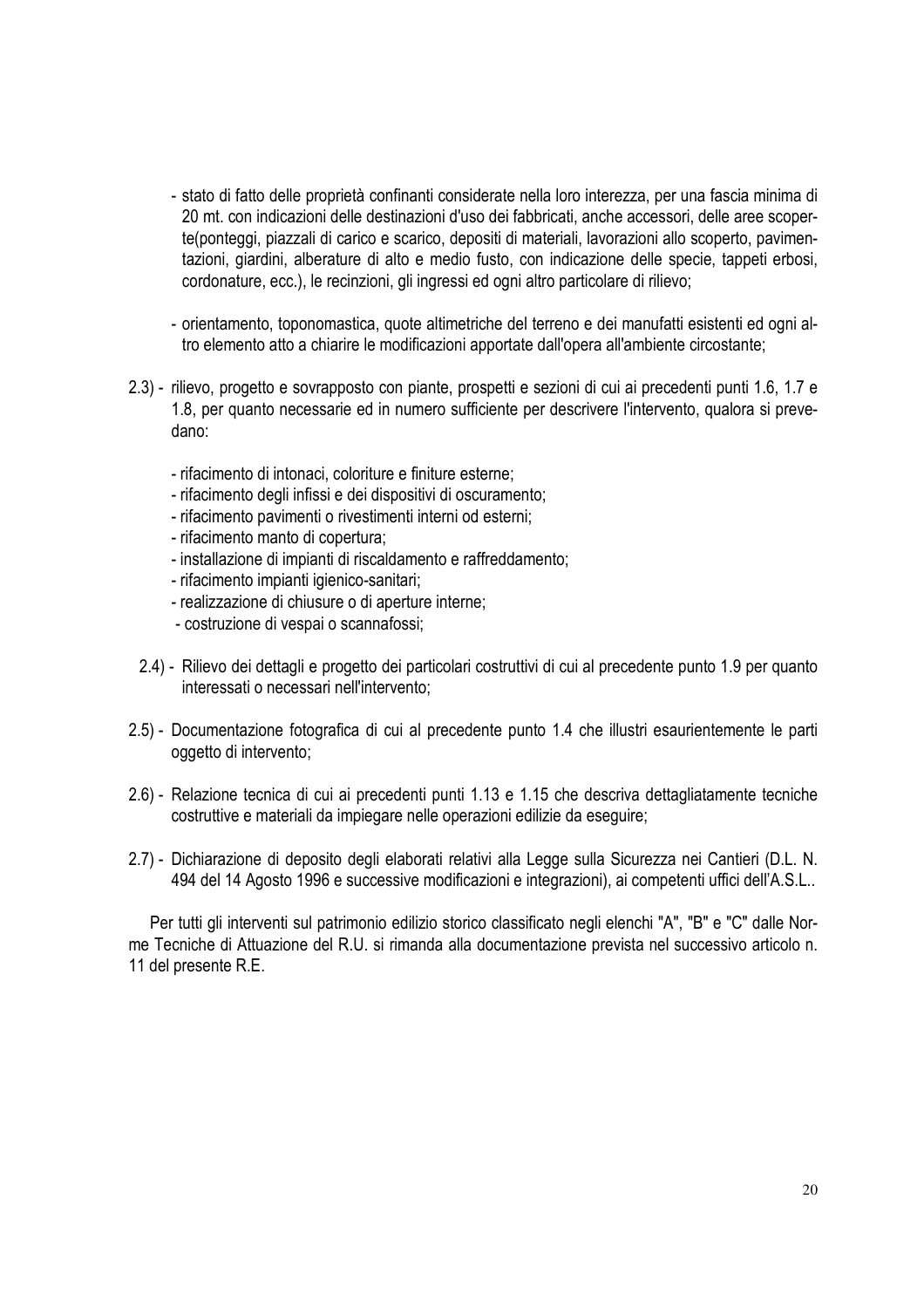#### **ART. 10 BIS - GESTIONE DI MANUFATTI CONTENENTI AMIANTO (M.C.A.) IN MANUTENZIONI, RISTRUTTURAZIONI E DEMOLIZIONI DI IMMOBILI**

Ciascun proprietario di strutture a qualunque uso destinate e relativi annessi, in fase di manutenzione, ristrutturazione o demolizione della proprietà ha l'obbligo, preventivamente all'esecuzione dei lavori, di verificare la presenza o assenza di materiali contenenti amianto.

- In caso di assenza il proprietario deve presentare all'ufficio Urbanistica del Comune in allegato alla D.I.A o al progetto di manutenzione/ristrutturazione/demolizione apposita dichiarazione firmata.
- In caso di presenza di tali manufatti il proprietario:
- 1. Può provvedere alla relativa rimozione secondo quanto previsto dalla normativa vigente. Copia del piano di rimozione deve essere allegata alla documentazione progettuale da presentarsi all'Ufficio urbanistica. Nel caso si tratta di dimensioni tali per cui la rimozione viene effettuata in proprio dal proprietario, lo stesso dovrà dichiararlo per iscritto in detta documentazione.
- 2. Può decidere di mantenere eventualmente il manufatto in loco e pertanto ha l'obbligo, prima di procedere con i lavori, di effettuare una valutazione delle condizioni di manutenzione del m.c.a. e stimare il pericolo di un rilascio di fibre libere nell'ambiente, oltre a definire un programma di controllo periodico sul manufatto in questione, come previsto dal Decreto Ministro Sanità del 6.9.94 punti 2 e 4a.
- La valutazione di cui al punto 2, deve essere redatta e firmata da tecnico qualificato iscritto ad albo professionale, seguendo le procedure previste dalla Del. CRT n. 102 del 8 aprile 1997 dove, alla parte II punto 9, è inserito il calcolo per "l'indice di valutazione delle coperture esterne in cemento amianto". Potranno comunque essere seguite altre procedure di valutazione utilizzando norme ufficiali approvate a livello nazionale o internazionale, esplicitamente dichiarate.

La valutazione deve essere allegata alla DIA o al Progetto.

- In base agli elementi raccolti per la valutazione possono delinearsi diversi tipi di situazione nei quali il m.c.a. può trovarsi:
- a) il manufatto è integro e non suscettibile di danneggiamento, poiché difficilmente accessibile e/o protetto: è pertanto mantenuto in loco e secondo il Programma di Controllo e Manutenzione indicato nella valutazione, il proprietario dovrà provvedere alla periodica rivalutazione del suo stato di manutenzione;
- b) il manufatto richiede interventi manutentivi che non prevedano rimozione (incapsulamento, confinamento, ecc.); la valutazione deve indicare, oltre le modalità di intervento che si intendono adottare con le relative tempistiche, anche il conseguente Programma di Controllo e Manutenzione e relativo scadenzario;
- c) il manufatto è in uno stato di manutenzione tale da richiedere interventi di bonifica mediante rimozione; la valutazione deve dare indicazioni sulle tempistiche di attuazione dell'intervento.

Nel caso in cui si intenda mantenere il manufatto in loco e la struttura sia adibita ad uso lavorativo con personale dipendente o comunque equiparato, la valutazione deve essere integrata da quanto previsto dall'art. 249 del D.Lgs 81/08.

Sanzioni – Le violazioni al presente articolo, ove non costituiscano reato e non siano già previste e punite da leggi statali e regionali in materia, sono soggette a sanzioni amministrative e pecuniarie determinate nei limiti del minimo e del massimo edittale stabiliti ai sensi della legge 24 novembre 1981, n. 689.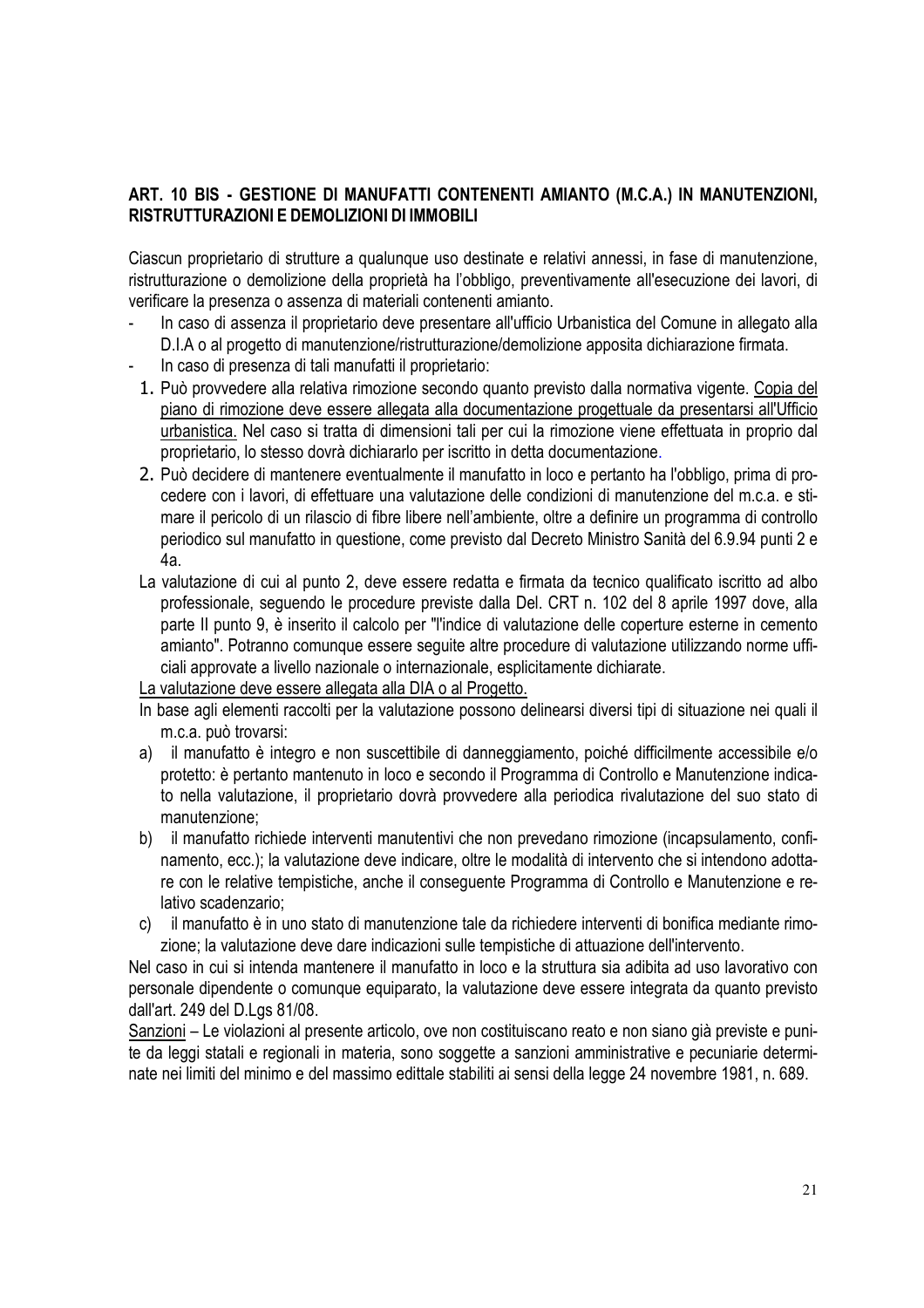Per l'inosservanza delle disposizioni contenute nel testo del presente articolo, si applica la sanzione amministrativa pecuniaria del pagamento di una somma da € 200 a € 1000.

Si riporta di seguito l'indice di valutazione previsto dalla Regione Toscana.

| Indice di valutazione approvato dalla Regione Toscana Del. 102/1997 |                                                  |  |  |  |  |
|---------------------------------------------------------------------|--------------------------------------------------|--|--|--|--|
| A = STATO DI CONSERVAZIONE                                          | <b>B = PRESENZA DI CREPE</b>                     |  |  |  |  |
| (si osserva con una lente d>ingrandimento)                          | si assegna il valore:                            |  |  |  |  |
| si assegna il valore:                                               | 1- se assenti                                    |  |  |  |  |
| 1- se fasci visibili di fibre sono inglobati quasi comple-          | 2-se rare                                        |  |  |  |  |
| tamente                                                             | 3-se numerose                                    |  |  |  |  |
| 2- se fasci visibili di fibre sono inglobati solo parzial-          |                                                  |  |  |  |  |
| mente                                                               |                                                  |  |  |  |  |
| 3- se fasci visibili di fibre non sono inglobati e facil-           |                                                  |  |  |  |  |
| mente                                                               |                                                  |  |  |  |  |
| asportabili con pinzette                                            |                                                  |  |  |  |  |
| C = TIPO DI AMIANTO                                                 | $D = FRIABILITA'$                                |  |  |  |  |
| si assegna il valore:                                               | (necessaria una pinza da meccanici - la prova    |  |  |  |  |
| 1- se solo crisotilo                                                | va eseguita con                                  |  |  |  |  |
| 4- se anfibolo o miscela di anfibolo (la crocidolite con            | tempo asciutto) si assegna il valore:            |  |  |  |  |
| lente,                                                              | 1- se un angolo flesso con le pinze si rompe     |  |  |  |  |
| l'amosite va determinata analiticamente)                            | nettamente con un                                |  |  |  |  |
|                                                                     | suono secco                                      |  |  |  |  |
|                                                                     | 2- se la rottura è facile, sfrangiata, con un    |  |  |  |  |
|                                                                     | suono sordo                                      |  |  |  |  |
| <b>E = RILASCIO SUPERFICIALE</b>                                    | <b>F = ACCESSIBILITA'</b>                        |  |  |  |  |
| si assegna il valore:                                               | si assegna il valore:                            |  |  |  |  |
| 1- se sfregando la superficie con un guanto di lattice              | 1- se la copertura non è accessibile             |  |  |  |  |
| non sono                                                            | 2- se vi è necessità di accesso per eventuali    |  |  |  |  |
| rilasciate particelle                                               | servitù (TV,                                     |  |  |  |  |
| 2- se sfregando la superficie con un guanto di lattice              | condizionamento, aspiratori, ecc.)               |  |  |  |  |
| sono                                                                | 3- se facilmente accessibile                     |  |  |  |  |
| rilasciate particelle                                               |                                                  |  |  |  |  |
| <b>G = STRUTTURA DI SOSTEGNO</b>                                    | <b>H = DISTANZA DA FINESTRE</b>                  |  |  |  |  |
| si assegna il valore:                                               | si assegna il valore:                            |  |  |  |  |
| 1- se la copertura è appoggiata su solaio portante                  | 1- se la copertura è distante da finestre o ter- |  |  |  |  |
| 4 - se la copertura è appoggiata su travetti                        | razze                                            |  |  |  |  |
|                                                                     | 4- se vi sono finestre e/o terrazze prospicienti |  |  |  |  |
|                                                                     | ed attigue                                       |  |  |  |  |
| <b>I = FREQUENZA DI ACCESSO</b>                                     | $V = VETUSTA' (anni)$                            |  |  |  |  |
| si assegna il valore:                                               | si assegna il valore:                            |  |  |  |  |
| 1- se non vi è mai accesso alla copertura                           | 1- se $< 5$                                      |  |  |  |  |
| 2- se vi si accede qualche volta                                    | 2-da 5 a 10                                      |  |  |  |  |
| 3- se vi si accede spesso                                           | 3- da 11 a 30                                    |  |  |  |  |
|                                                                     | $4 - se > 30$                                    |  |  |  |  |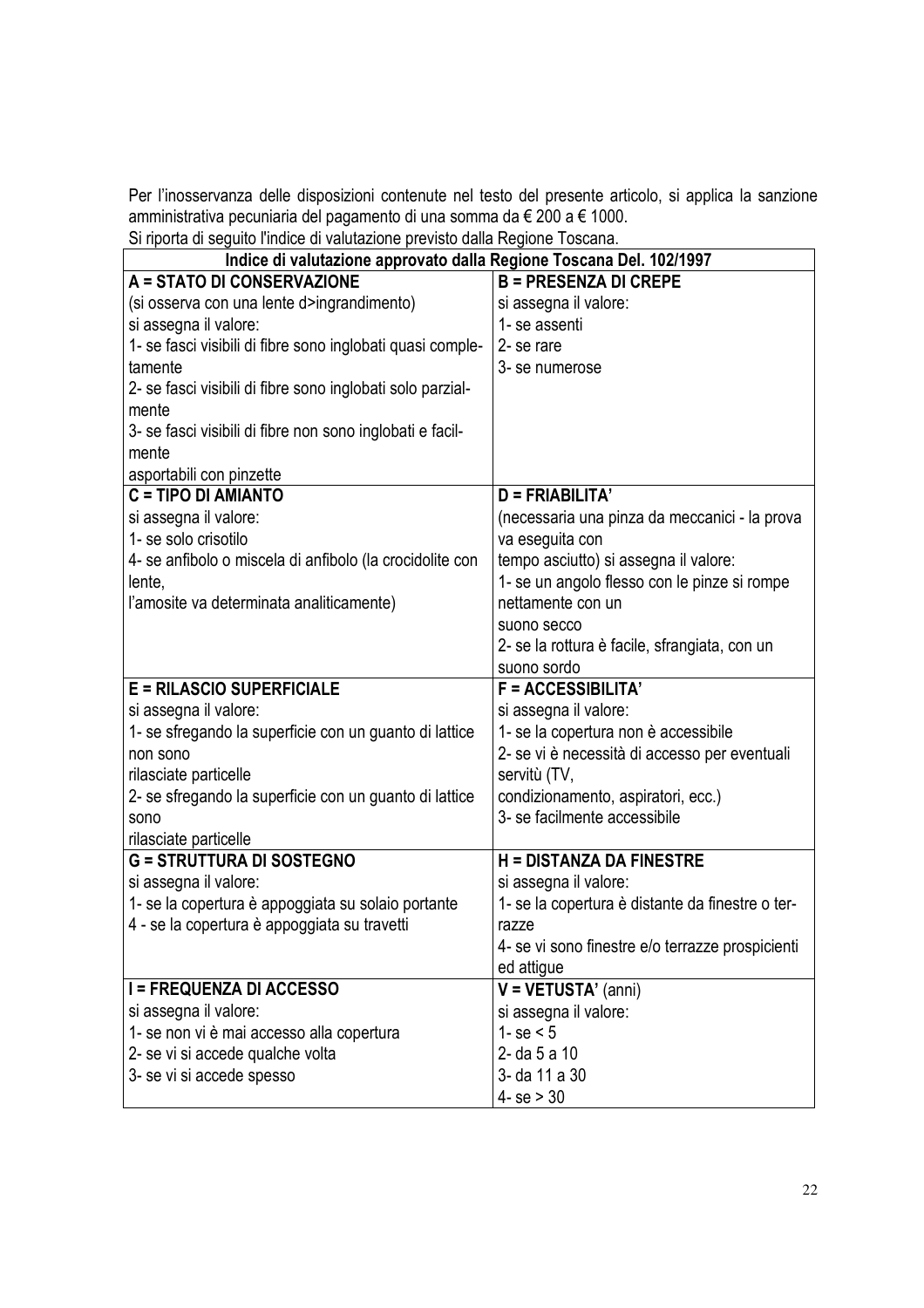### **INDICE DI VALUTAZIONE = (A+B+C+D+E+F+G+H+I) x V**

Secondo il punteggio ottenuto, si può adottare uno dei seguenti interventi:

• Da 10 a 26: Buono, ripetere l'indice di valutazione della copertura dopo 3 anni e adottare il piano di Manutenzione e

Controllo in modo da avere una specifica procedura operativa per i lavori di manutenzione, ordinaria e straordinaria,

ed in generale per qualsiasi operazione di accesso, per evitare il disturbo delle lastre.

• Da 27 a 54: Sufficiente, occorre Bonificare nei modi previsti dal DM 6 settembre 1994 (Rimozione, Incapsulamento,

Confinamento). In alternativa all'incapsulamento o al confinamento, si consiglia l'impegno alla rimozione entro 5 anni.

• Da 55 e oltre: Scadente, si dovrà procedere alla Rimozione.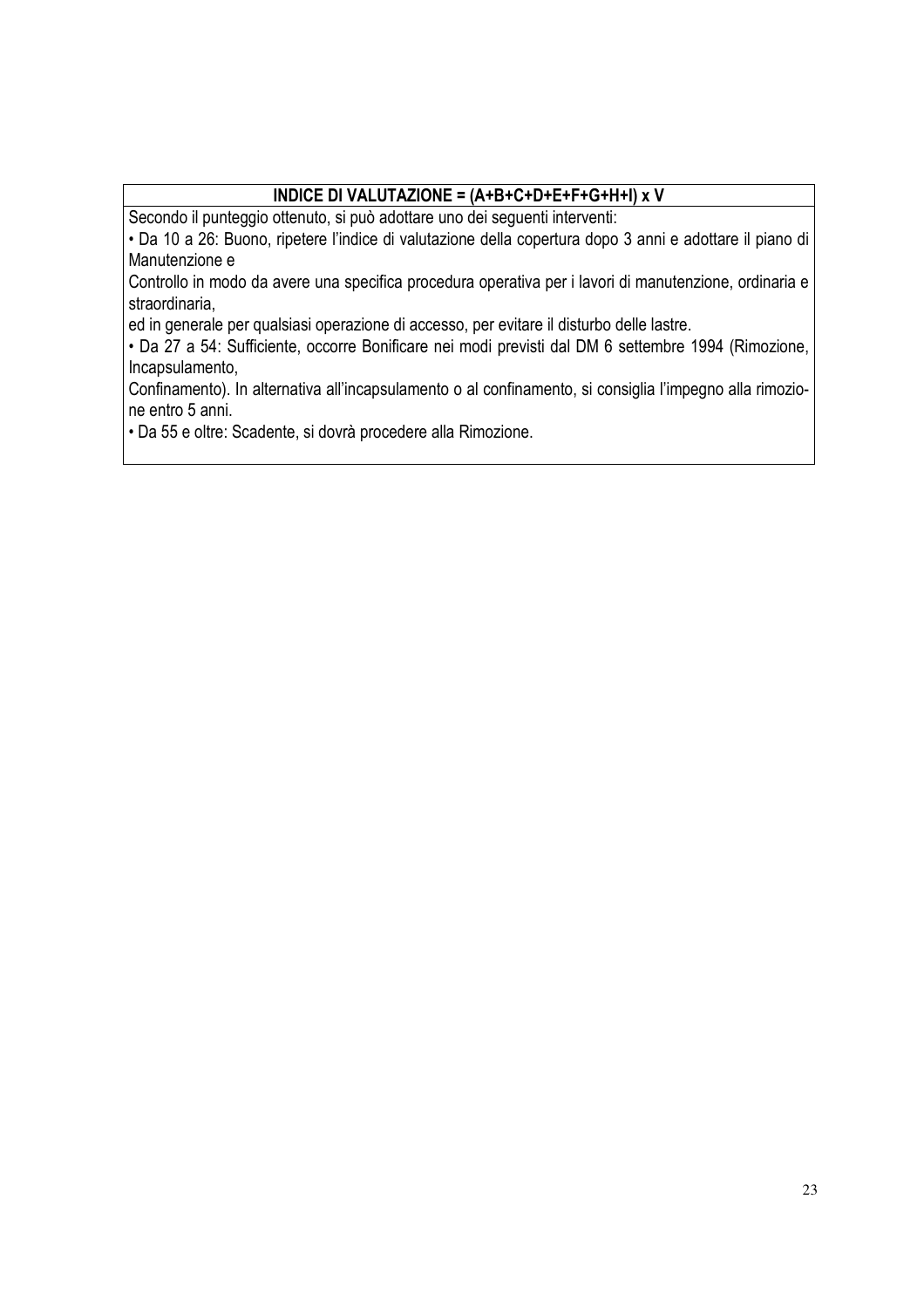#### **Art. 11 - MODALITA' DI PRESENTAZIONE DEI PROGETTI SU EDIFICI NEGLI ELENCHI A, B e C.**

Le domande di Concessione e le domande di Autorizzazione richiedenti operazioni edilizie su edifici classificati negli Elenchi A, B e C dalle Norme Tecniche di Attuazione del R.U. e che corrispondono alle seguenti categorie di interventi:

- b) Manutenzione Straordinaria (M.S.) vedi successivo art. 64;
- 
- d) Risanamento Conservativo (R.C.) vedi successivo art. 66;
- e) Ristrutturazione Edilizia (R1) vedi successivo art. 67.1;
- f) Ristrutturazione Edilizia (R2) vedi successivo art. 67.2;
- g) Ristrutturazione Edilizia (R3) vedi successivo art. 67.3.
- 
- c) Restauro (R.)  $-$  vedi successivo art. 65;
	-
	-
	-
	-

dovranno possedere i requisiti (vedi articolo 7 delle N.T.A. del R.U.) per costituire una unità minima di intervento e dovranno inoltre essere corredate dai seguenti elaborati tecnici di progetto:

- 1. Stato di fatto:
- 1.1 Planimetria generale orientata (stralcio della mappa catastale) della località, in scala non inferiore a 1:5000 per le zone agricole "E" comprendente l'intera proprietà o l'area di pertinenza aziendale" convenientemente distinta dall'area di pertinenza edilizia";
	- Planimetria generale orientata (stralcio della mappa catastale) della località, in scala 1:1000 o non inferiore a 1:2000, per le zone "A" comprendente i confini di proprietà e l'esatta ubicazione del fabbricato oggetto di intervento.
- 1.2 Planimetria orientata e quotata dell'area di pertinenza" della unità edilizia, in scala non inferiore a 1:200 con le sistemazioni esterne, pavimentazioni, opere murarie e di sistemazione del terreno (muri a retta, terrazzamenti, ecc.), degli annessi minori esistenti (pozzi, forni, cappelle, capanne, ecc.), delle eventuali superfetazioni, delle recinzioni e con l'individuazione e la localizzazione delle essenze arboree ed arbustive.
- 1.3 Rilievo quotato in scala 1:50 comprendente: piante di tutti i piani con proiezione delle strutture lignee dei solai e delle volte, con misure diagonali per i singoli vani, con indicazione delle superfici e delle destinazioni di uso attuali;
	- Pianta delle coperture;
	- Tutti i prospetti (comprendendo, anche a semplice contorno, parte dei prospetti degli edifici adiacenti;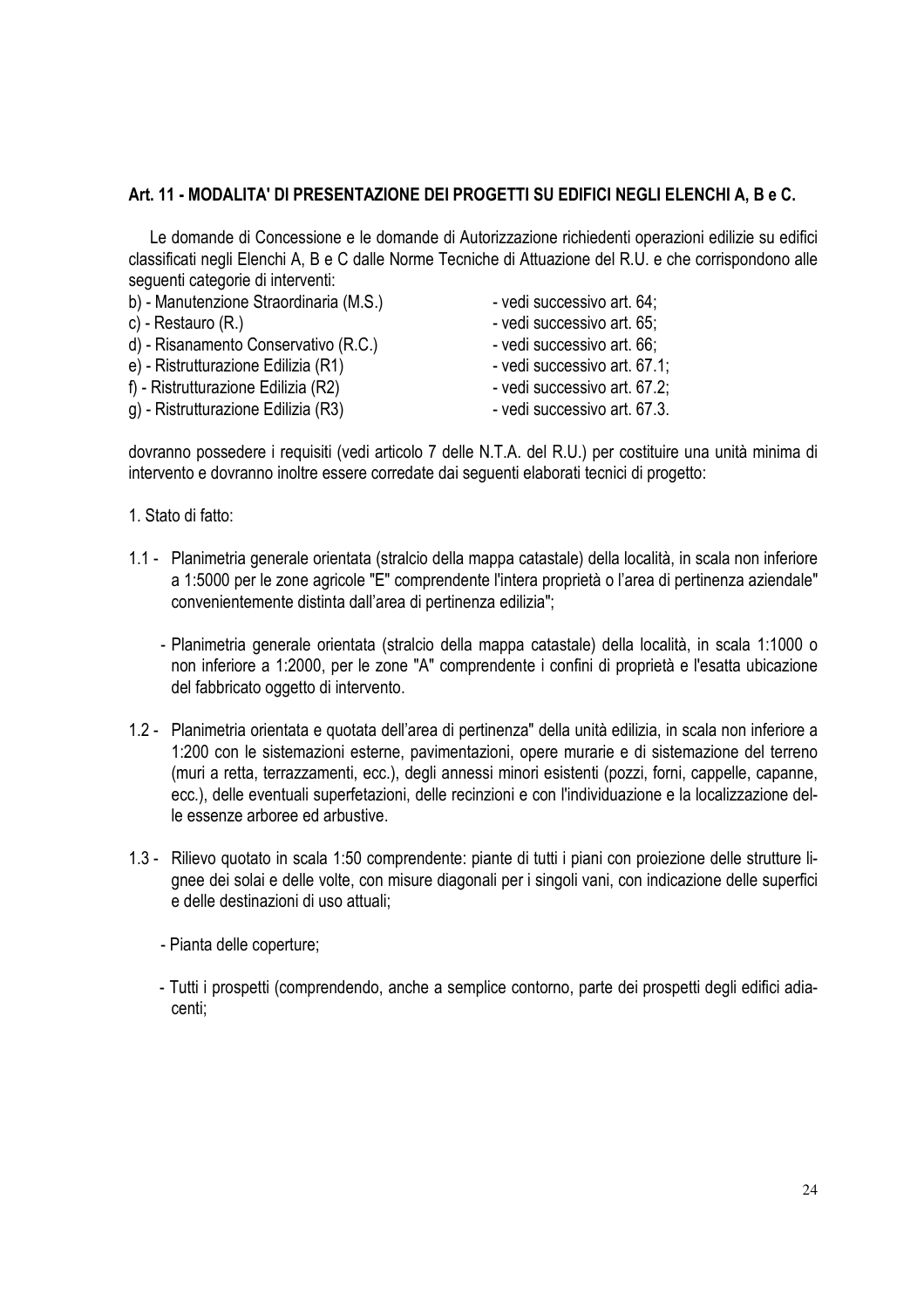- Sezioni in numero necessario alla completa lettura dello edificio; quanto meno una sezione longitudinale passante sul corpo scala e estesa allo spazio di pertinenza, ed una sezione trasversale. Le sezioni quotate e riferite al punto medio del marciapiede, dovranno comprendere indicazioni precise sulle strutture orizzontali (solai, volte, aggetti e volumi sopra la linea di gronda) e verticali; con le misure degli spessori e delle altezze nette dei piani;
- Nei disegni delle piante, sezioni e prospetti, saranno indicati i giunti murari, le linee di saldatura esistenti, le aperture sulle strutture murarie che appaiono richiuse e tutte quelle informazioni atte a leggere le trasformazioni che l'edificio ha subito nel tempo.
- 1.4 Rilievo di dettagli architettonici interni ed esterni: scale, portici, logge, ecc.: in tali rilievi dovranno essere indicati i materiali e le caratteristiche esecutive e decorative. Queste documentazioni possono essere comprese nel rilievo generale e, quando ciò non sia graficamente possibile, in un elaborato a parte in scala maggiore; soprattutto in caso di demolizione e ricostruzione di particolari architettonici e decorativi di pregio, necessiterà un accurato rilievo misurato dei partiti architettonici da smontare e rimontare previa numerazione fotografata.

#### 1.5 - **Documentazione fotografica**:

- Documentazione fotografica a colori (nel formato 10x15) dello stato di fatto mediante foto di insieme dell'area di pertinenza e di tutti i prospetti, nonché degli ambienti interni più significativi e comunque di tutti i vani oggetto di intervento;
- Documentazione fotografica (nel formato 10x15) relativa ai particolari ed ai dettagli strutturali e costruttivi significativi: gronda del tetto, porte e finestre, tessiture murarie, particolari ornamentali e di documentazione storica (stemmi, lapidi, iscrizioni, tabernacoli), ecc.. Il punto di vista di ogni fotografia con relativa numerazione sarà indicato nella planimetria generale e nelle piante.

#### 2. **Progetto**

Il progetto esecutivo sulla base di tutti i disegni di rilievo dovrà fornire:

- 2.1 Progetto edilizio in scala 1:50, nella doppia versione dello stato definitivo e dello stato sovrapposto (nello stato sovrapposto si segneranno preferibilmente con l'allegato codice in bianco e nero o con i tradizionali colori giallo e rosso le parti da demolire e da costruire); nello stato definitivo dovranno essere segnate le dimensioni e le nuove destinazioni di uso previste.
- 2.2 Progetto delle sistemazioni esterne, in scala appropriata e comunque non inferiore a 1:200, con indicazione delle nuove opere, piantagioni arboree, nuove sistemazioni, materiali impiegati, eventuali movimenti di terra, ecc..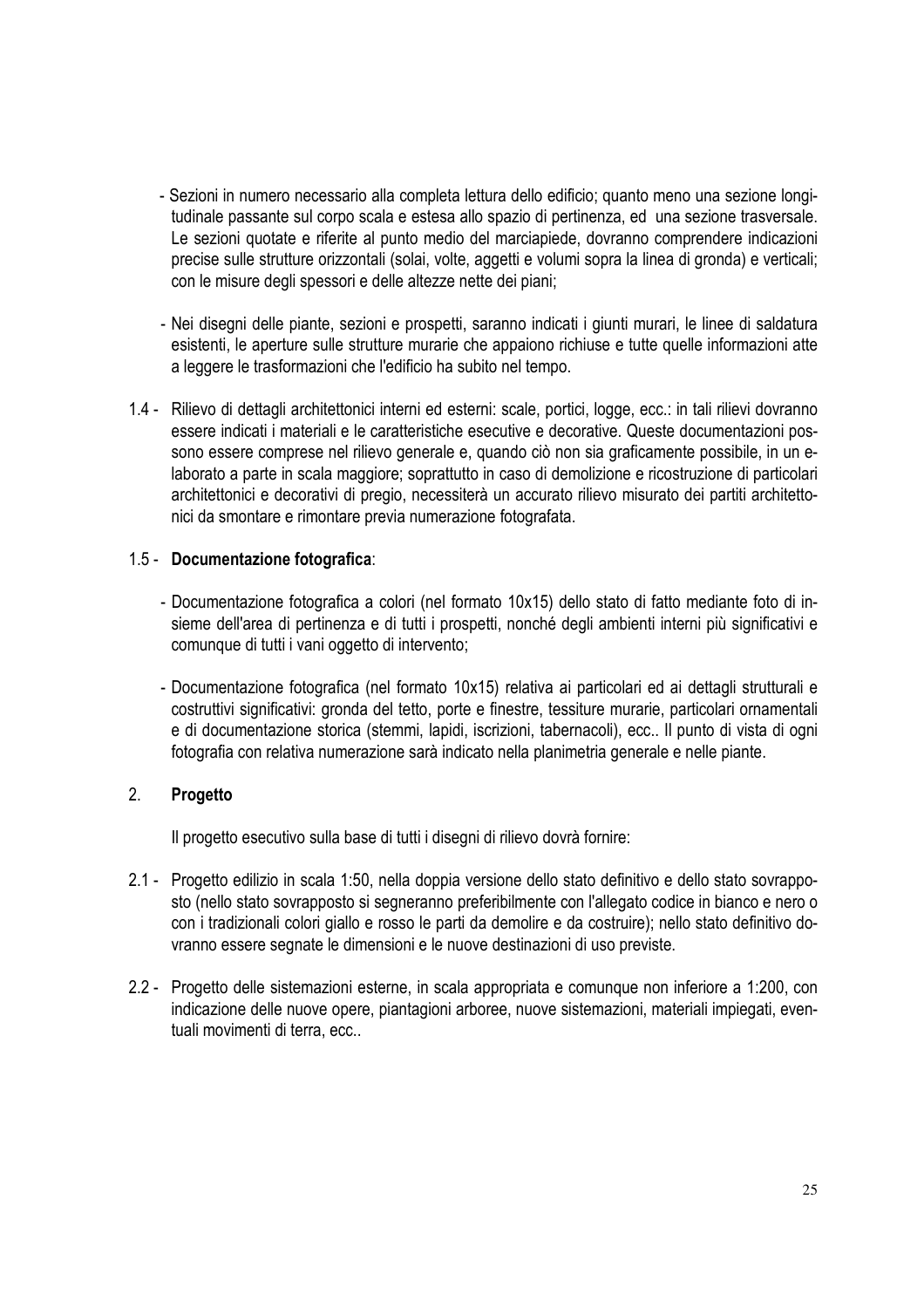- 2.3 Progetto dei particolari costruttivi in scala appropriata, dei nuovi elementi dell'edificio aventi rilevanza architettonica: infissi di porte e finestre, pavimentazioni, comignoli, davanzali, orditura delle coperture, ecc..
	- Progetto dei particolari esecutivi eventualmente necessari per illustrare operazioni di ripristino, di consolidamento e di sostituzione strutturale;
	- Progetto degli impianti tecnologici: impianto idrico(approvvigionamento e smaltimento), impianto elettrico ed impianto di riscaldamento redatti in conformità alle disposizioni di legge vigenti e dei relativi Regolamenti.
- 2.4 Relazione tecnica contenente:
	- Relazione interpretativa dei caratteri storici, tipologici ed architettonici dell'unità edilizia o del complesso edilizio, con la finalità precipua di individuarne le fasi di crescita, le parti dotate di una propria individualità architettonica e funzionale, il grado di organicità esistente o meno tra le varie parti; la relazione tecnica dovrà inoltre contenere la descrizione delle tecniche e dei materiali caratteristici dell'edificio e dell'eventuale stato di degrado esistente.

Per gli edifici di cui all'Elenco A dovrà essere allegata una relazione contenente notizie sulla storia dell'edificio e possibilmente planimetrie e rilievi antichi, stampe, foto e quant'altro possa contribuire a rileggere le trasformazioni avvenute e quindi a definire gli interventi proposti.

- Relazione illustrativa dell'intervento, avente lo scopo di dimostrare la congruità delle opere e delle nuove utilizzazioni funzionali proposte rispetto ai caratteri storici, tipologici ed architettonici dell'edificio. Tale relazione dovrà contenere una dettagliata descrizione delle tecniche costruttive e dei materiali da impiegare per la manutenzione ed il ripristino delle strutture originarie e per la sostituzione e l'adeguamento tecnologico, in conformità a quanto previsto dalle "PRESCRIZIONI DI MASSIMA SULLE TECNICHE COSTRUTTIVE E SUI MATERIALI DA IMPIEGARE PER INTER-VENTI SULL'EDILIZIA STORICA" di cui all'Allegato n. 1/A al presente R.E..
- 2.5 Preventivo particolareggiato di spesa, salvo i casi soggetti a concessione gratuita secondo quanto disposto dalle vigenti leggi. Rimane comunque facoltà del Comune di richiedere elaborati integrativi di quelli sopra elencati.
- 2.6 Dichiarazione di deposito degli elaborati relativi alla Legge sulla Sicurezza sui cantieri (D.L. n° 494 del 14 Agosto 1996 e successive modificazioni ed integrazioni), ai competenti uffici dell'A.S.L.

Le domande di Autorizzazione per la esecuzione di opere interne, per operazioni edilizie di manutenzione ordinaria e straordinaria su edifici classificati negli Elenchi A, B e C e non soggette a unità minima di intervento, a differenza delle precedenti, non necessitano di una documentazione complessiva come quella sopra descritta ma devono comunque essere corredate da una documentazione finalizzata ad illustrare e descrivere con chiarezza le operazioni edilizie richieste.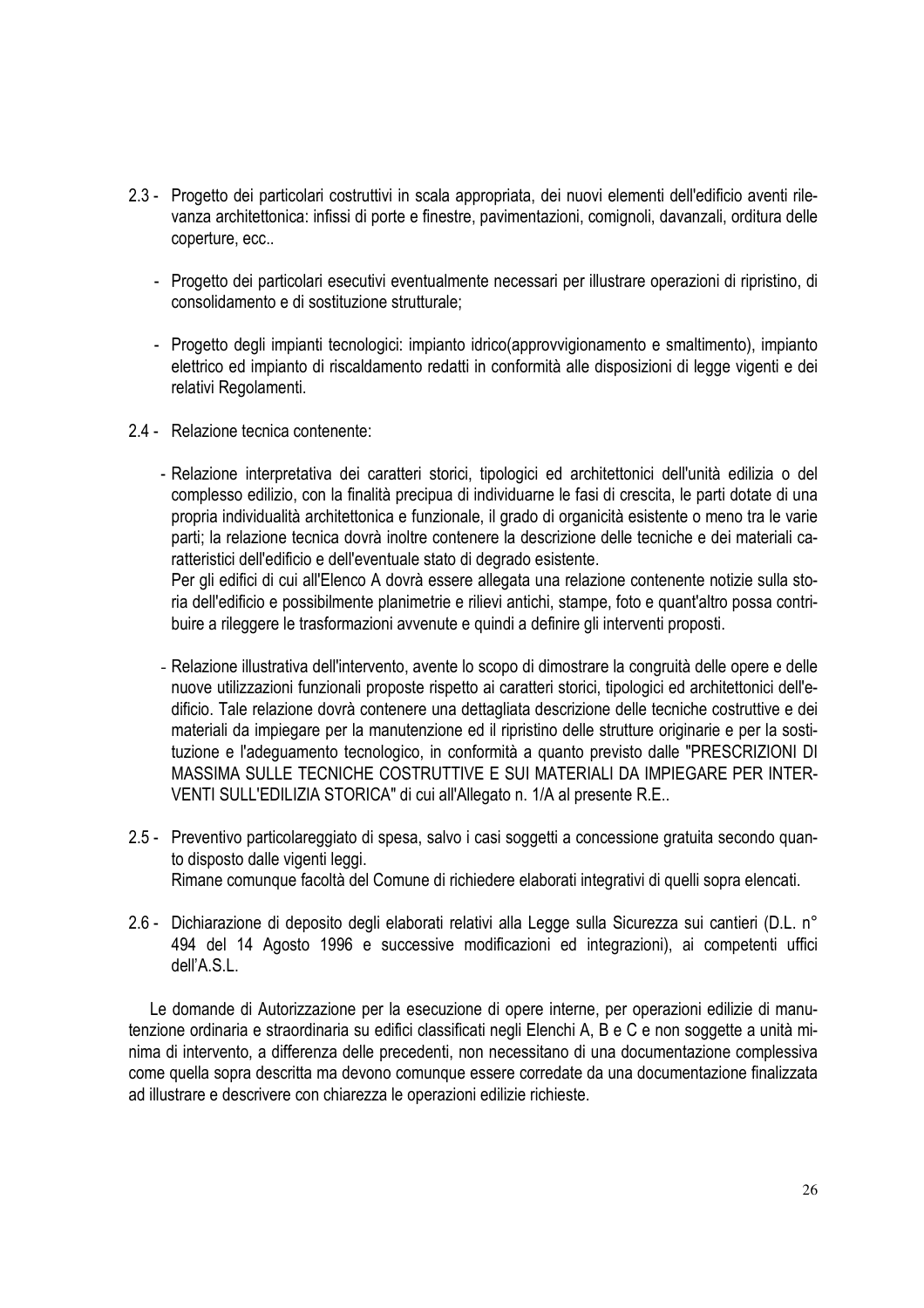Tali domande dovranno almeno contenere:

- a) Planimetria generale di cui al precedente punto 1.1;
- b) Planimetria e progetto di cui ai precedenti punti 1.2 e 2.2 qualora si prevedano rifacimenti alle sistemazioni esterne;
- c) Rilievo, progetto e sovrapposto con piante, prospetti e sezioni di cui ai precedenti punti 1.3 e 2.1, per quanto necessarie ed in numero sufficiente per descrivere l'intervento, qualora si prevedano:
	- rifacimento di intonaci, coloriture e finiture esterne;
	- rifacimento degli infissi e dei dispositivi di oscuramento;
	- rifacimento pavimenti o rivestimenti interni od esterni;
	- rifacimento manto di copertura;
	- installazione di impianti di riscaldamento e raffreddamento;
	- rifacimento impianti igienico-sanitari;
	- realizzazione di chiusure o di aperture interne;
	- costruzione di vespai o scannafossi;
- d) Rilievo dei dettagli e progetto dei particolari costruttivi di cui ai precedenti punti 1.4 e 2.3 per quanto interessati o necessari nell'intervento;
- e) Documentazione fotografica di cui al precedente punto 1.5 che illustri esaurientemente le parti oggetto di intervento;
- f) Relazione tecnica di cui al precedente punto 2.4 che descriva dettagliatamente tecniche costruttive e materiali da impiegare nelle operazioni edilizie da eseguire;
- g) Elaborati relativi alla Legge sulla Sicurezza nei Cantieri.

#### **Art. 12 - PROCEDURE PER LA PRESENTAZIONE DELLE DOMANDE E PER L'ESAME DEI PRO-GETTI.**

Le domande di Concessione o di Autorizzazione edilizia corredate dagli elaborati e dai documenti di cui ai precedenti art. 10 e/o 11 devono essere presentate all'Ufficio Urbanistica del Comune il quale ne rilascia ricevuta.

Non può essere prescritta all'interessato la preventiva acquisizione di autorizzazioni, documentazioni e certificazioni di competenza del Comune stesso.

La completezza formale della domanda di concessione o di autorizzazione ovvero della denuncia di inizio dell'attività è verificata dal responsabile del procedimento entro il termine perentorio di quindici giorni dalla presentazione; qualora la domanda o la denuncia risulti incompleta o non conforme alle norme di cui al primo comma, entro lo stesso termine ne viene data motivata comunicazione all'interessato, invitandolo a presentare le integrazioni necessarie ai fini istruttori o della conformità.

L'acquisizione di tutti i pareri, nullaosta o atti di assenso comunque denominati essenziali per la valutazione del progetto, è a carico del Comune nei termini temporali del procedimento anche mediante la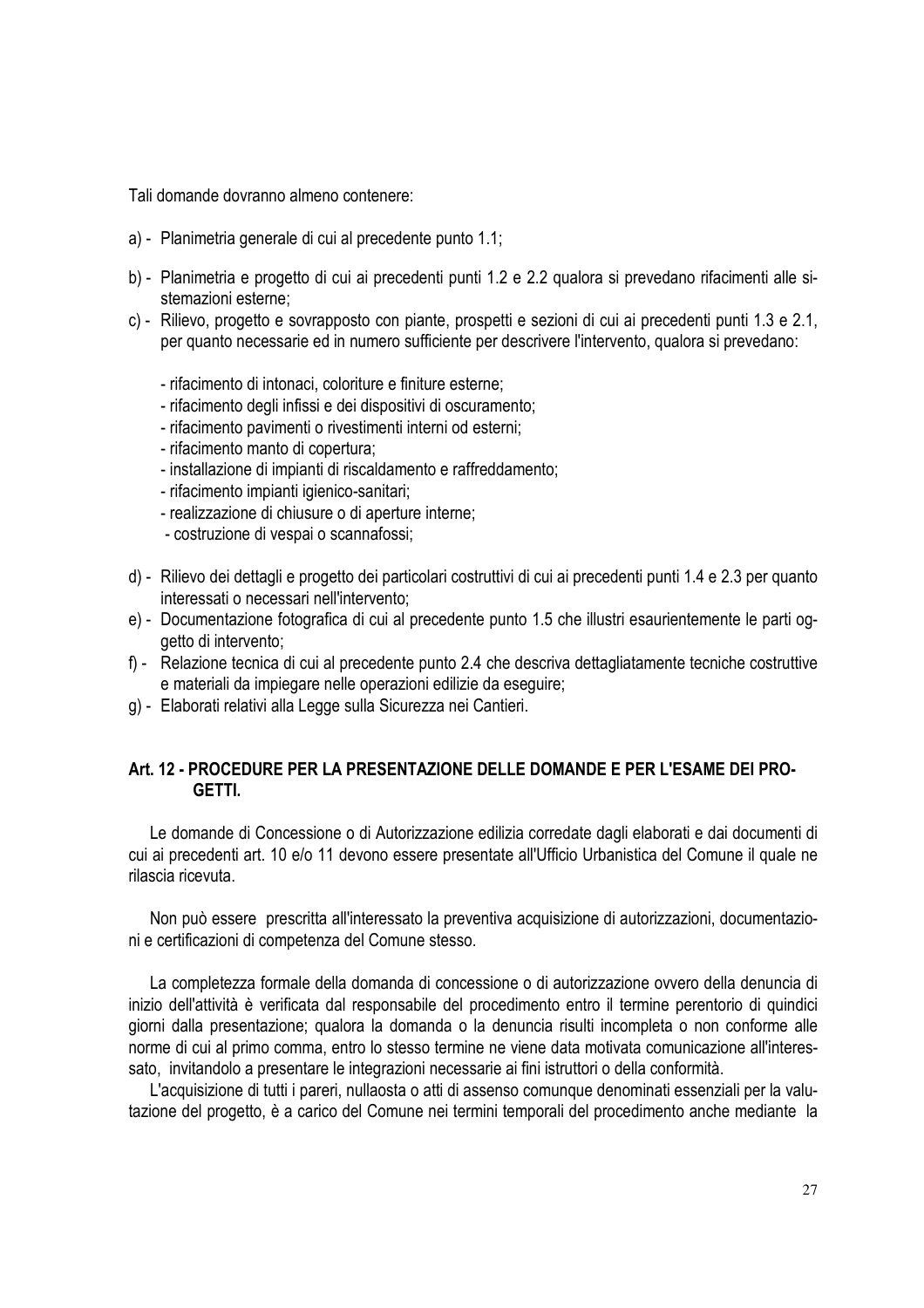convocazione di apposita conferenza dei servizi.

Sono fatte salve le procedure indicate dal D.P.R. 20 ottobre 1998, n° 447 (Regolamento recante norme di semplificazione dei procedimenti di autorizzazione per la realizzazione, l'ampliamento, la ristrutturazione e la riconversione di impianti produttivi, per l'esecuzione di opere interne ai fabbricati, nonché per la determinazione delle aree destinate agli insediamenti produttivi, a norma dell'articolo 20, comma 8, della L. 15 marzo 1997, n. 59) per le opere dallo stesso disciplinate.

La concessione edilizia è data al proprietario o a chi ne abbia titolo.

Al momento della presentazione della domanda di concessione o autorizzazione edilizia è comunicato al richiedente o ad un suo delegato, il nominativo del responsabile del procedimento.

L'esame delle domande risultate formalmente complete si svolge secondo l'ordine di presentazione, fatte salve quelle relative alle varianti in corso d'opera e quelle relative alle opere di pubblico interesse.

Entro i sessanta giorni successivi alla presentazione della domanda, o della documentazione integrativa il responsabile del procedimento cura l'istruttoria, acquisisce i pareri necessari, redige una dettagliata relazione contenente la qualificazione tecnico - giuridica dell'intervento richiesto e la propria valutazione di conformità del progetto alle prescrizioni urbanistiche ed edilizie e di conseguenza formula una motivata proposta all'autorità all'emanazione del provvedimento conclusivo.

Qualora i pareri necessari non siano stati resi entro il termine di cui al punto precedente, si prescinde da essi.

Il provvedimento definitivo è rilasciato entro i quindici giorni successivi alla scadenza del termine di cui sopra.

Decorso inutilmente il termine per l'emanazione del provvedimento conclusivo, l'interessato può, con atto trasmesso in plico raccomandato con avviso di ricevimento, richiedere all'autorità competente di adempiere entro quindici giorni dal ricevimento della richiesta.

Decorso inutilmente anche il termine di cui al punto precedente, l'interessato può inoltrare istanza al difensore civico comunale, ove costituito, ovvero al difensore civico regionale, il quale nomina, entro i quindici giorni successivi, un commissario "ad acta" che nel termine di sessanta giorni adotta il provvedimento che ha i medesimi effetti della concessione edilizia.

Gli oneri finanziari relativi all'attività del commissario di cui al presente articolo sono a carico del comune.

Per le opere ricadenti nell'ambito d'applicazione del Decreto Legislativo 14 agosto 1996, n° 494 (Attuazione della Direttiva 92/57/CEE concernente le prescrizioni minime di sicurezza e di salute nei cantieri temporanei o mobili), l'efficacia della concessione edilizia è sospesa fino alla trasmissione all'A.S.L.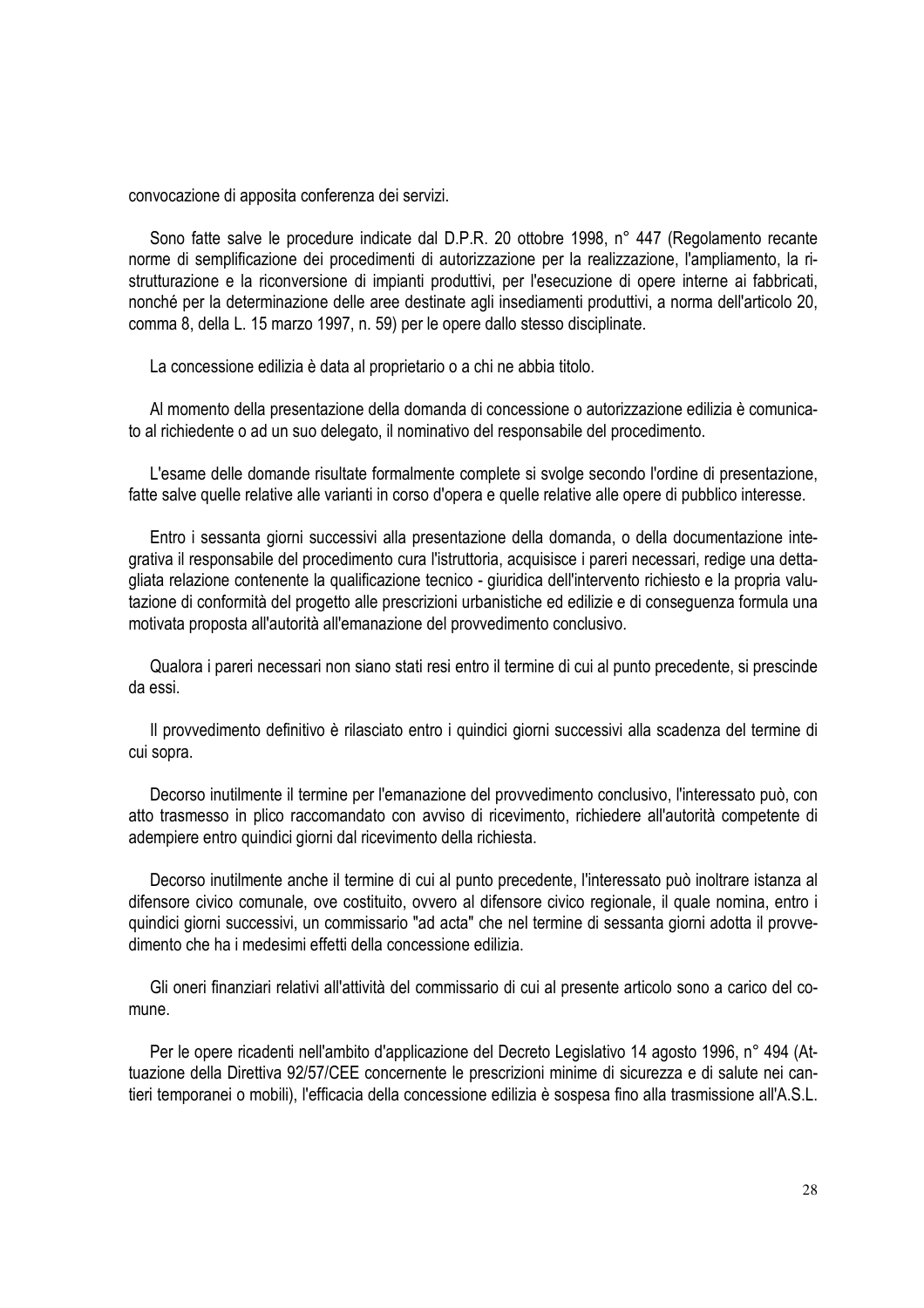competente della notifica preliminare, ai sensi dell'art. 11 dello stesso Decreto Legislativo. La notifica, oltre a contenere quanto disposto dall'Allegato III, del D. Lgs 494/1996, da atto dell'avvenuta redazione del Piano di sicurezza e di coordinamento, e, nei casi previsti, del Piano generale di sicurezza, ai sensi degli articoli 12 e 13 dello stesso Decreto Legislativo.

#### **Art. 13 - CARATTERISTICHE DELL'ATTO DI CONCESSIONE O AUTORIZZAZIONE.**

Il documento con il quale il Dirigente dell'Ufficio Tecnico rilascia la Concessione o Autorizzazione all'esecuzione delle opere edilizie deve contenere:

- 1) le generalità ed il codice fiscale del titolare della concessione;
- 2) il tipo di intervento con succinta descrizione delle opere per le quali si rilascia la concessione e autorizzazione con un riferimento agli elaborati tecnici che fanno parte integrante della medesima;
- 3) l'esatta ubicazione e l'identificazione catastale dell'immobile o dell'area oggetto dell'intervento;
- 4) gli estremi del documento attestante il titolo a richiedere la concessione;
- 5) gli estremi delle altre autorizzazioni richieste per legge per l'intervento in oggetto;
- 6) gli estremi dei pareri espressi dalla Commissione Edilizia;
- 7) la data entro la quale debbono essere iniziati i lavori (compresa entro un anno dal rilascio della concessione) e la data entro la quale debbono essere ultimati (compresa entro tre anni dalla data di rilascio della concessione o autorizzazione);
- 8) l'entità del contributo commisurato al costo di costruzione ai sensi dell'art. 3 della Legge 10/1977;
- 9) l'entità del contributo per gli oneri di urbanizzazione da corrispondere ai sensi dell'art. 3 della legge 10/1977,oppure la descrizione delle opere da realizzare in via sostitutiva totale o parziale con il progetto relativo se trattasi di opera di urbanizzazione di modesta entità, essendo prevista una specifica concessione per opere di maggiore rilevanza;
- 10) la dimensione e l'identificazione catastale delle aree e dei manufatti eventualmente da cedere al Comune per la realizzazione di opere di urbanizzazione primaria;
- 11) le destinazioni ammesse e la superficie relativa con riferimento agli elaborati tecnici della concessione;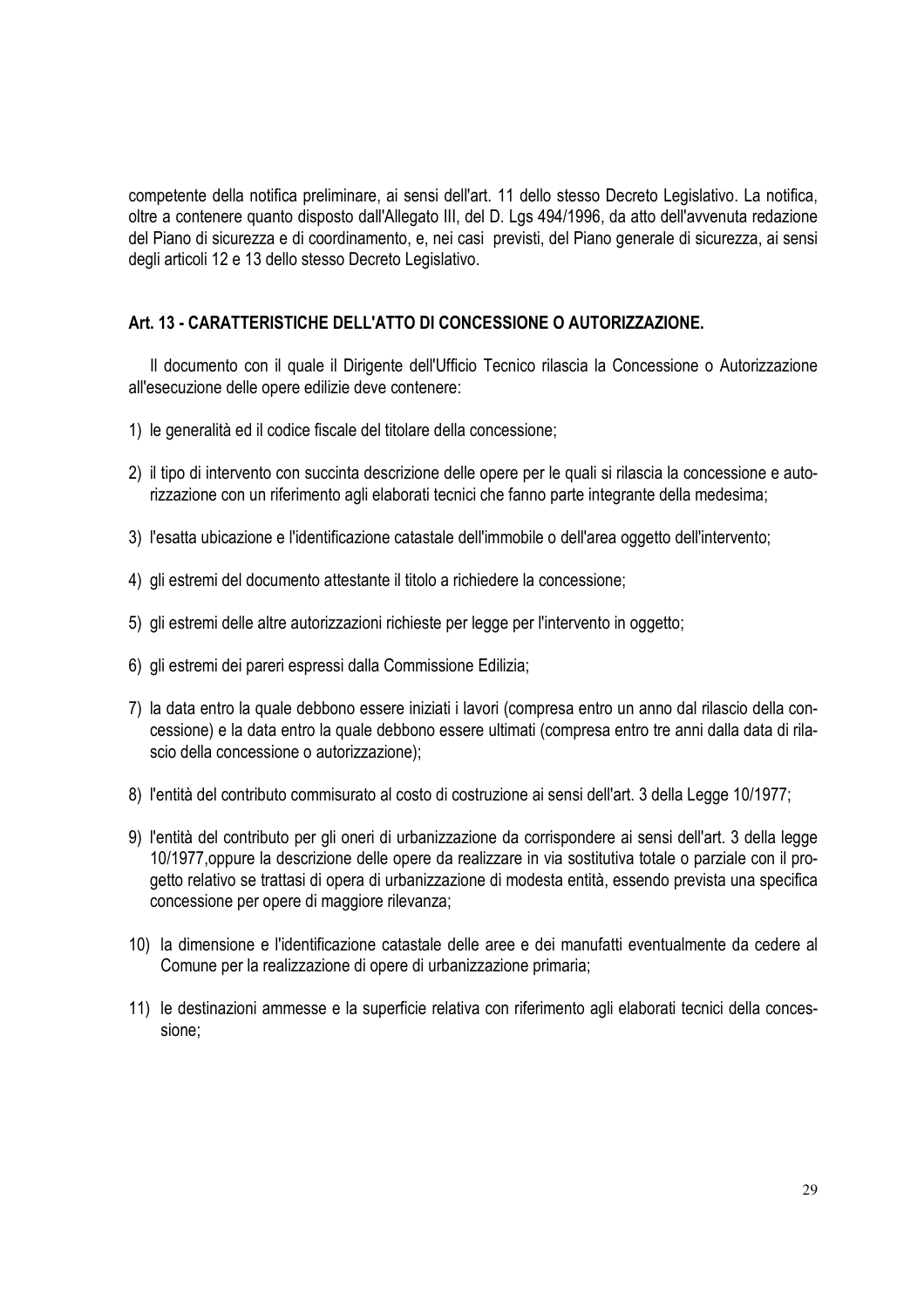12) ogni altro elemento necessario ed utile, che possa essere incluso dall'Amministrazione Comunale, in ottemperanza delle disposizioni della legislazione vigente nazionale, regionale e delle norme e regolamenti comunali in quanto applicabili.

Una copia di questi elaborati con gli estremi dei pareri, nulla osta e della firma del Dirigente dell'Ufficio Tecnico deve essere restituita al momento del ritiro dell'atto e deve essere tenuta a disposizione per i controlli comunali; un'altra copia analogamente vistata deve essere conservata presso l'Ufficio Tecnico Comunale.

#### **Art. 14 - DETERMINAZIONI SULLA DOMANDA DI CONCESSIONE. IMPUGNATIVA.**

Una volta acquisiti i pareri interni, ed espletata la verifica della Commissione Edilizia, il Dirigente dell'Ufficio Tecnico decide sulla domanda, rilasciando o negando la Concessione o Autorizzazione.

Queste determinazioni devono essere notificate all'interessato nei quindici giorni successivi alla data in cui il Dirigente dell'Ufficio Tecnico l'ha emessa e comunque non oltre 60 (sessanta) giorni dalla data di ricevimento o da quella di presentazione dei documenti integrativi richiesti durante l'istruttoria.

Dell'avvenuto rilascio della Concessione o Autorizzazione Edilizia viene data notizia al pubblico mediante affissione all'Albo pretorio del comune per la durata di 15 giorni consecutivi.

In tale avviso vanno specificati il nome del titolare e il luogo dove verrà effettuato l'intervento.

Chiunque può prendere visione, presso gli uffici tecnici comunali, della Concessione o Autorizzazione Edilizia o D.I.A. e dei relativi atti di progetto, domanda, disegni e pareri della commissione edilizia e ricorrere contro il rilascio della medesima, in quanto in contrasto con le disposizioni di leggi e regolamenti o con le prescrizioni degli strumenti urbanistici vigenti.

#### **Art. 15 - DEROGHE.**

La facoltà di deroga è esercitata dal Sindaco e si può applicare alle disposizioni del presente regolamento limitatamente ai casi di cui all'art.35 della L.R.5/95:

- a) per interventi pubblici o di interesse pubblico o generale da realizzarsi anche a cura dei privati, purché gli interventi in questione siano previsti su zone già destinate dal P.R.G. a funzioni pubbliche, o di interesse pubblico o generale;
- b) purché operi nei limiti fissati dalle leggi e con esclusivo riferimento ai parametri dimensionali dell'intervento (altezze, superfici, volumi e distanze);
- c) previa deliberazione del Consiglio Comunale su proposta del Sindaco.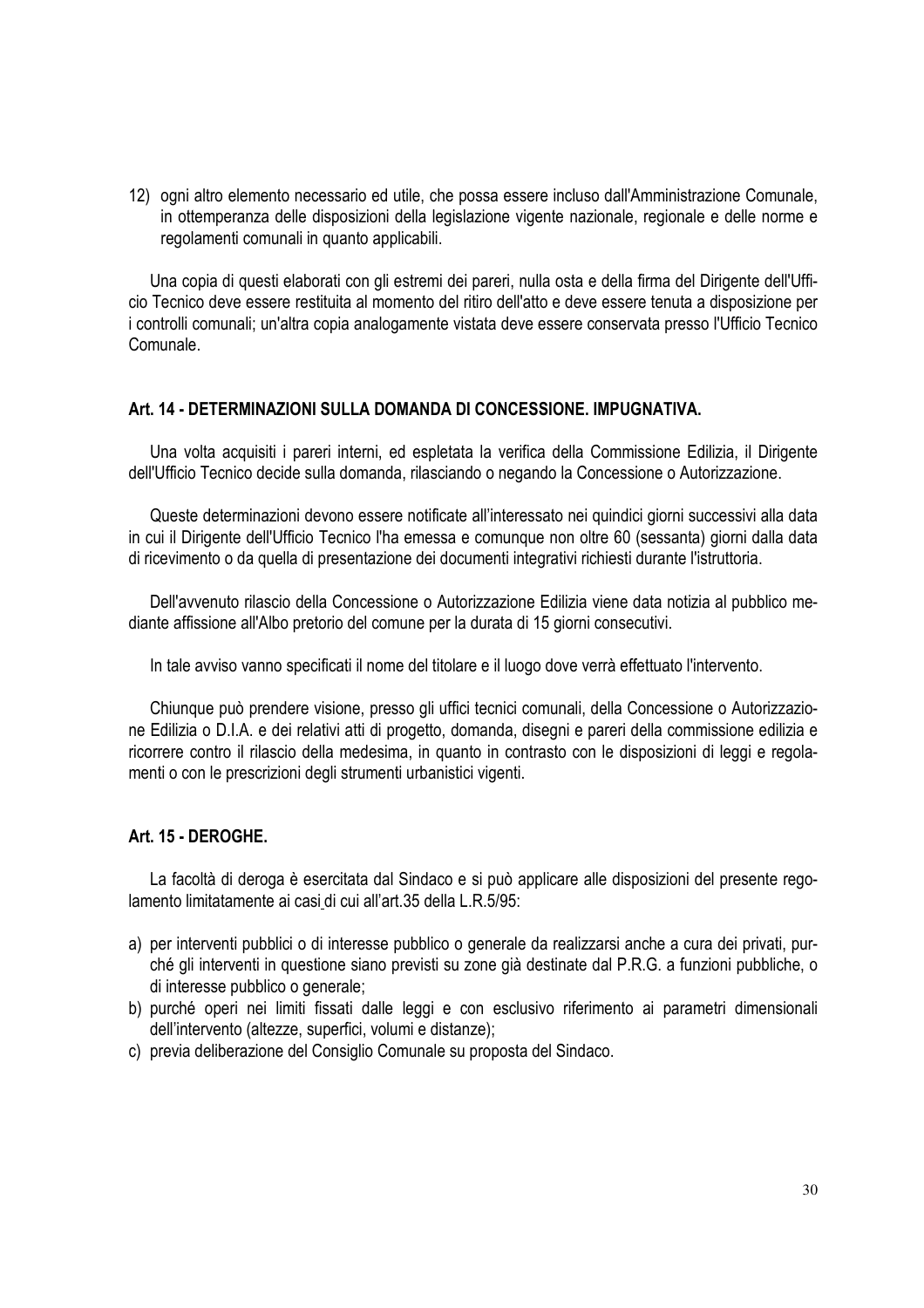### **Art. 16 - TITOLARITA' DELLA CONCESSIONE EDILIZIA E/O DELL'AUTORIZZAZIONE.**

La Concessione è data, ai sensi dell'art. 4 della Legge 27 gennaio 1977, n. 10, al proprietario dell'area e/o dei manufatti o a chi abbia titolo per richiederla.

La Concessione è irrevocabile. Decade nei casi disciplinati dalla Legge e dal presente regolamento. Essa è trasferibile ai successivi aventi causa; la voltura, anche a più soggetti, non comporta divisione del relativo atto amministrativo.

Le presenti norme valgono, in quanto applicabili, anche per le Autorizzazioni.

# **Art. 17 - VALIDITA' E DECADENZA DELLA CONCESSIONE EDILIZIA E DELL'AUTORIZZAZIONE.**

Nell'atto di Concessione sono indicati i termini di inizio e di ultimazione dei lavori.

La Concessione Edilizia decade e perde ogni validità qualora entro un anno dal rilascio della medesima il Concessionario non dia inizio ai lavori, in tal caso per l'esecuzione delle medesime opere deve essere richiesta una nuova Concessione.

La proroga sulla ultimazione dei lavori deve essere richiesta prima della scadenza del termine stesso dei lavori e motivata, può avere luogo qualora siano riconosciute valide le motivazioni, con determinazione del Sindaco e su proposta istruita dall'Ufficio Tecnico.

Un periodo di tempo più lungo di tre anni per l'ultimazione dei lavori può essere concesso esclusivamente in considerazione della mole dell'opera da realizzare, delle sue caratteristiche tecnicocostruttive, di particolari condizioni idro-geologiche in cui si operi; nel caso, infine, che si tratti di opere pubbliche o realizzate con finanziamenti pubblici la cui elargizione sia prevista in più esercizi finanziari.

Qualora i lavori non siano ultimati nel termine stabilito il concessionario che non può usufruire di proroghe deve presentare istanza diretta ad ottenere una nuova concessione: quest'ultima dovrà concernere la parte non ultimata.

L'entrata in vigore di nuove previsioni urbanistiche comporta la decadenza della Concessione in contrasto con le previsioni stesse, i cui lavori non siano stati già iniziati. In tale ipotesi, qualora i lavori abbiano avuto inizio in queste condizioni, il termine di tre anni per il completamento delle opere non è derogabile.

Le norme di cui sopra sono applicabili anche alle Autorizzazioni.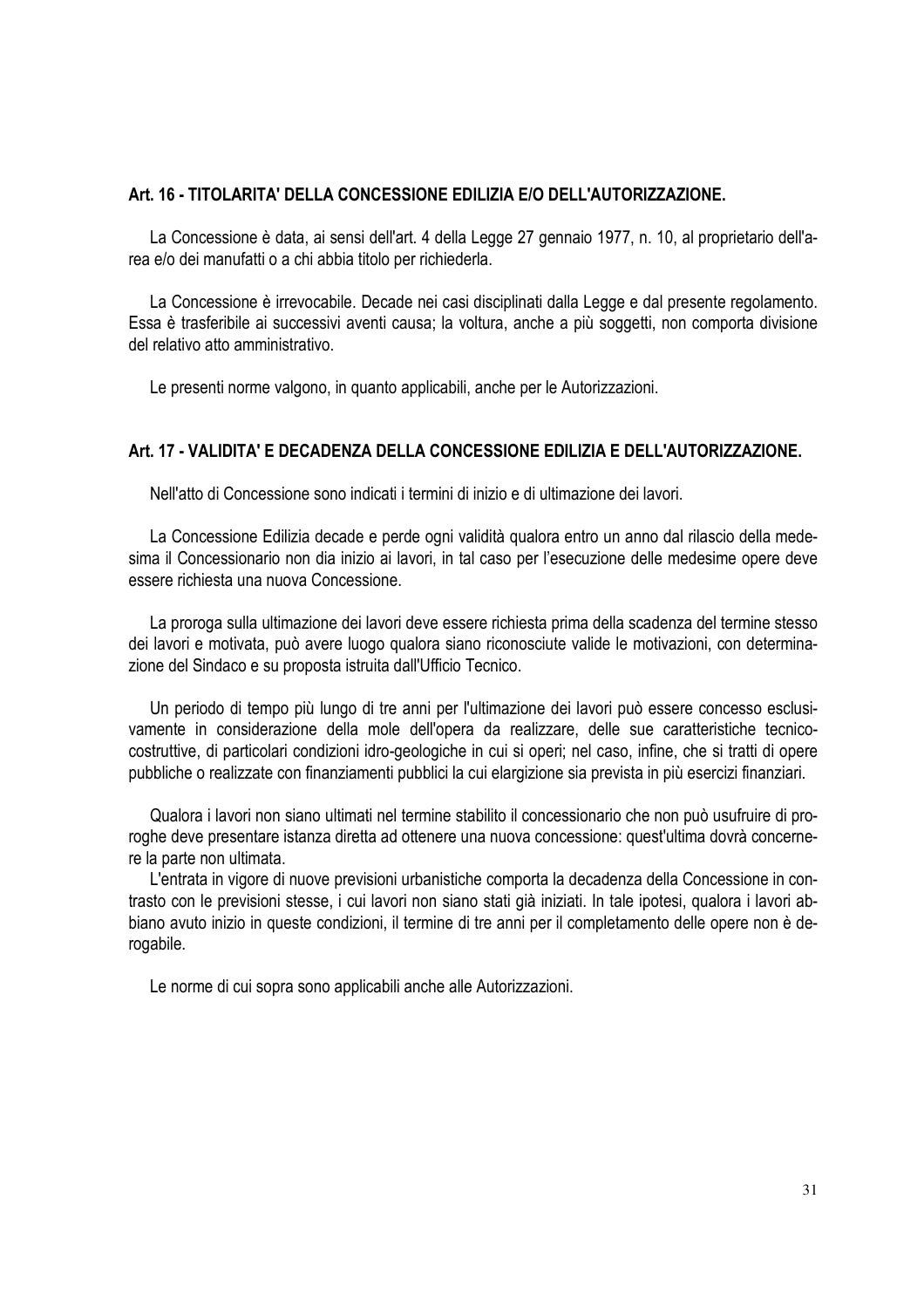## **Art. 18 - CERTIFICATO DI DESTINAZIONE URBANISTICA.**

Chi ha titolo a richiedere una Lottizzazione, od una Concessione od un'Autorizzazione edilizia, può presentare domanda al Sindaco per ottenere il preventivo rilascio del certificato di destinazione urbanistica relativo all'area od agli immobili interessati.

Il certificato di destinazione urbanistica va richiesto obbligatoriamente prima della domanda di lottizzazione e facoltativamente prima di quella di concessione.

La richiesta va quindi corredata del titolo ad intervenire sull'area o sull'immobile o di atto sostitutivo di notorietà attestante il titolo medesimo.

Il certificato di destinazione urbanistica va rilasciato agli aventi titolo entro 30 giorni dal ricevimento della richiesta da parte dell'Amministrazione comunale e conserva validità per un anno dalla data del rilascio a meno che non intervengano modificazioni degli strumenti urbanistici vigenti.

La richiesta del certificato di destinazione urbanistica va corredata dei seguenti documenti:

- certificato catastale dell'area interessata non anteriore a 6 mesi;
- estratto di mappa catastale: tale documento può essere prodotto in copia autentica sottoscritto e timbrato dal tecnico abilitato con riportati gli estremi del foglio catastale e delle particelle per le quali si richiede il certificato di destinazione urbanistica.

Tale certificato, redatto secondo lo schema formulato dall'Ufficio Tecnico Comunale contiene, con riferimento alla localizzazione dell'immobile, tutte le prescrizioni degli strumenti urbanistici vigenti che dovranno costituire parametro di riferimento per la progettazione dell'opera.

Tale certificato potrà essere allegato in copia all'atto della presentazione del progetto e servirà da riferimento nella successiva istruttoria svolta dagli uffici tecnici comunali.

# **Art. 19 - CERTIFICATO D'USO.**

Si richiamano le disposizioni di cui all'art. 8 della Legge 94/82.

#### **Art. 20 - DOMANDA DI FATTIBILITA' O PREVENTIVA.**

Qualora l'interessato ritenga di acquisire un parere preventivo dall'Amministrazione Comunale per interventi edilizi che comportino una complessa elaborazione definitiva o la implicazione di valutazioni politico-amministrative più generali, oppure la realizzazione di nuove attività sul territorio e non inquadrabili nelle attuali previsioni di P.R.G., può presentare apposita istanza di fattibilità o preventiva.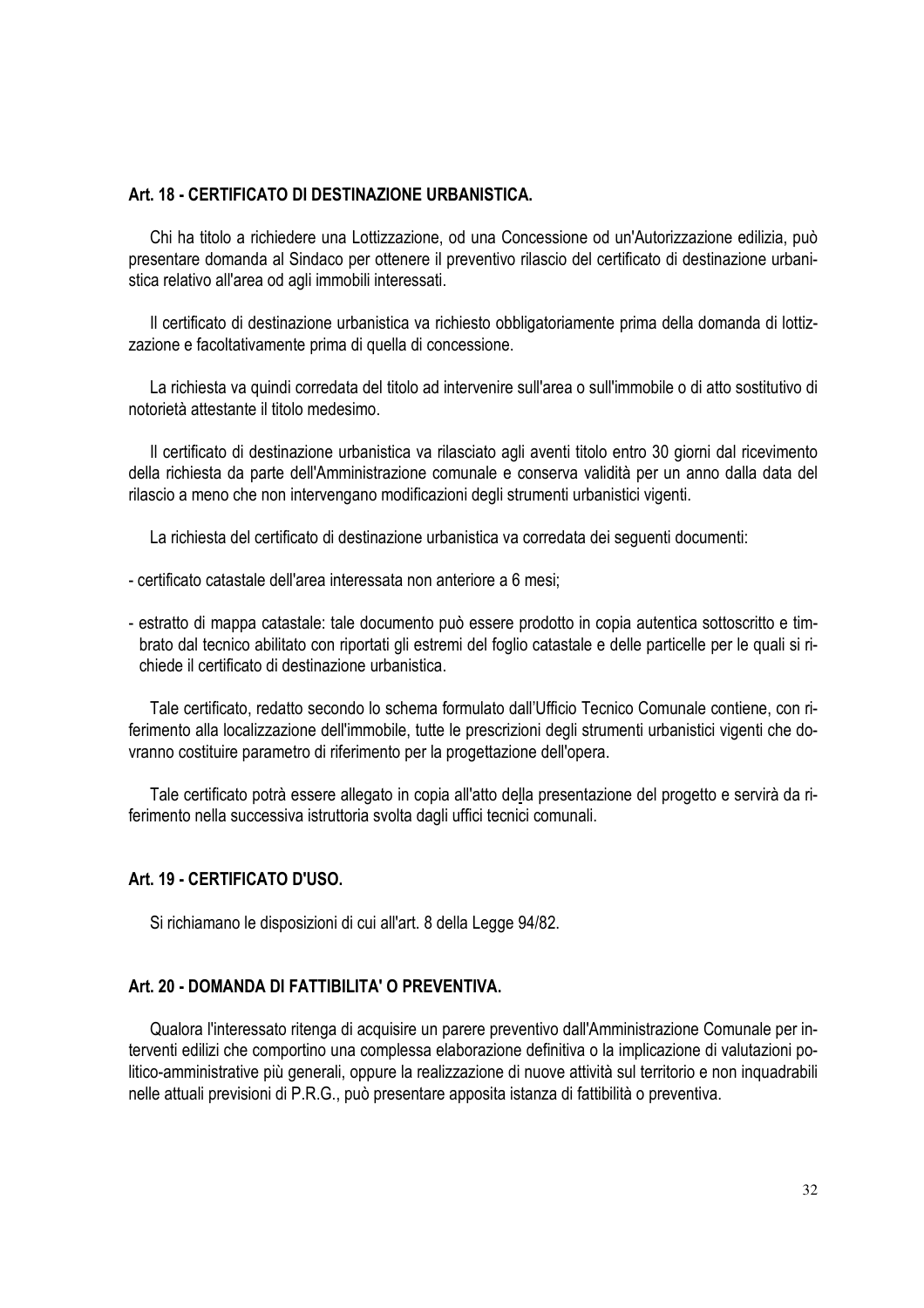La predetta istanza, redatta in carta bollata e con due copie di tutti gli allegati, dovrà riportare almeno:

- 1) le generalità di chi effettua l'istanza, precisando di averne titolo, ossia di essere proprietario dell'area o del bene su cui chiede di operare, oppure allegando specifica delega del proprietario o altro documento che gli dia titolo;
- 2) la descrizione idonea e non equivoca dell'intervento richiesto, sue caratteristiche e sue necessità;
- 3) indicazione sul "carico urbanistico" indotto dell'intervento richiesto, ossia l'incidenza che tale intervento avrà per movimento di persone e/o di mezzi, loro attività, permanenza e, in particolare indicazione delle idonee aree per parcheggio e per altri eventuali servizi conseguenti a detto carico;
- 4) le previsioni di P.R.G. per l'area o edificio in questione e le indicazioni di congruenza o meno dell'intervento con dette previsioni, allegando i relativi estratti di P.R.G.;
- 5) un programma di attuazione dell'intervento sia nel tempo, sia indicando le concrete possibilità di realizzazione;
- 6) disegni, grafici ed altri elaborati tecnici necessari alla individuazione della località interessata e alla rappresentazione dell'intervento.

Procedura di esame: l'istanza viene verificata ed istruita dall'Ufficio Urbanistica che richiederà i pareri eventualmente necessari agli altri Uffici comunali (servizi e lavori pubblici, sviluppo economico, sport, polizia urbana, ecc.) e che la trasmetterà, debitamente istruita, al Sindaco, per ottenere una valutazione e un indirizzo su ulteriori procedure tra cui il parere eventuale di commissioni consiliari permanenti .

Sarà possibile, previa istruttoria, adire direttamente alla Commissione Edilizia con successiva emissione del parere definitivo, nei casi in cui si tratti di un mero parere preventivo edilizio chiaramente valutabile con la normativa vigente.

# **Art. 21 - VARIANTI AL PROGETTO.**

Qualora si manifesti la necessità di varianti al progetto, gli interessati presentano i relativi elaborati che sono assoggettati alla procedura di approvazione seguita per il progetto originario.

Nel caso di varianti in corso d'opera ad una Denuncia di Inizio Attività, la denuncia è integrata a cura dell'interessato con la descrizione delle variazioni apportate al progetto depositato; all'integrazione della denuncia si applicano le medesime disposizioni previste per la stessa denuncia.

La determinazione del Dirigente dell'Ufficio Tecnico sul progetto di variante non modifica in alcun modo i termini di validità e di decadenza previsti per il progetto originario.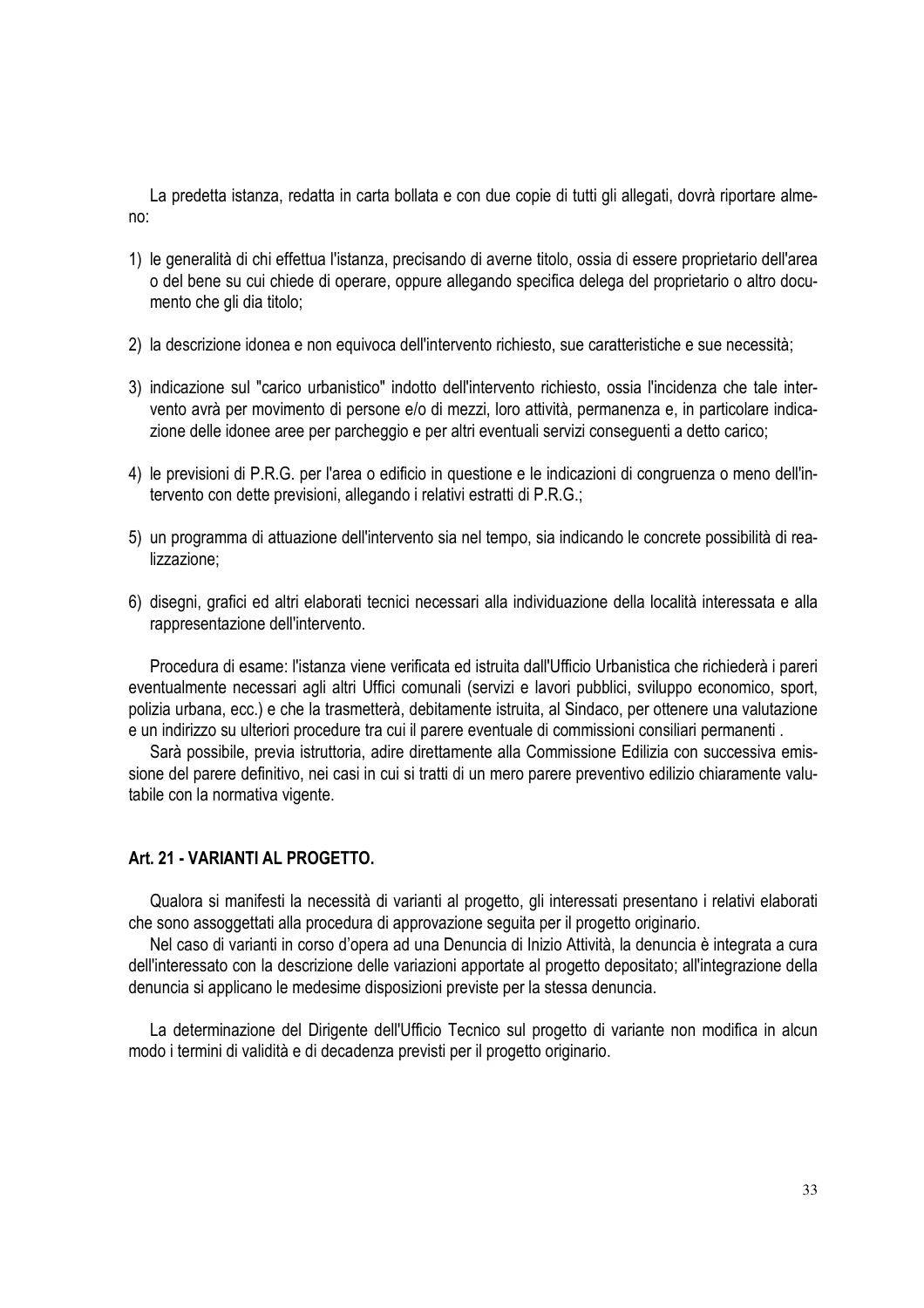Le opere richieste con le varianti in corso d'opera non possono avere inizio fino a quando il Dirigente dell'Ufficio Tecnico non abbia rilasciato la relativa Concessione o Autorizzazione.

Se trattasi però di varianti in corso d'opera che:

- non siano in contrasto con gli strumenti urbanistici vigenti o adottati, né con il presente regolamento**,**
- non comportino modifiche alla sagoma, alle superfici utili e alla destinazione d'uso delle costruzioni e delle singole unità immobiliari, nonché al numero di queste ultime,
- non interessino immobili vincolati ai sensi del D. Leg. 29 Ottobre 1999 n°490, Titolo I° II°, o comunque ad essi assimilabili, come quelli individuati dagli ELENCHI A e B allegati alle Norme Tecniche di Attuazione del R.U.; le varianti stesse possono essere eseguite sussistendo esclusivamente l'obbligo del progetto dell'opera cosi come effettivamente realizzata contestualmente agli adempimenti previsti per l'ultimazione dei lavori.

# **Art. 22 - VERIFICHE IN CORSO D'OPERA.**

La Concessione o Autorizzazione edilizia per interventi su edifici vincolati ai sensi del D. Leg. 29 ottobre 1999 n° 490, Titolo I° e II° o comunque ad essi assimilabili, viene rilasciata con riserva di verifiche in corso d'opera da parte di Tecnici dell'Ufficio Tecnico e della Commissione Edilizia, delegati dal Comune.

Qualora nel corso dei lavori oggetto della Concessione o Autorizzazione o D.I.A. si presentino problemi di carattere statico o emergano elementi di carattere architettonico prima sconosciuti, la cui risoluzione o la cui conservazione sia pregiudicata dall'intervento di progetto, è fatto obbligo al titolare della Concessione Edilizia ed al Direttore dei Lavori di presentare una Variante al progetto originario.

Il titolare della Concessione in tal caso può richiedere un sopralluogo da parte di un Tecnico della Soprintendenza e dal Dirigente dell'Ufficio Tecnico per definire gli orientamenti per la presentazione della Variante al progetto.

Inoltre negli interventi dove sono previsti lavori di consolidamento delle fondazioni, dove sono previsti ai piani terra lavori di rimozione della pavimentazione con formazione di vespai o di solai con intercapedine di aerazione, preliminarmente all'inizio dei lavori, è fatto obbligo di avvertire la Soprintendenza Archeologica e il Comune i quali indicheranno eventualmente un esperto che, in accordo e con l'aiuto dell'impresa, eseguirà alcuni saggi per individuare e documentare le stratificazioni e quindi raccogliere eventuali reperti archeologici (frammenti di ceramiche, cocci, ecc.) che consentano di leggere e di trasmettere elementi storici di conoscenza che resterebbero altrimenti perduti.

A tal fine gli organi delegati ed i tecnici comunali possono accedere in qualunque momento nei cantieri e sui luoghi di lavoro per constatare tempestivamente tali emergenze; successivamente, per ogni opportuna indicazione e per la conservazione e valorizzazione dei reperti, l'Amministrazione Comunale si attiverà per promuovere l'apposizione di vincoli di cui al D. Leg. del 29 ottobre 1999, n°490 ovvero per includere il fabbricato negli ELENCHI "A" e "B" se in essi non incluso.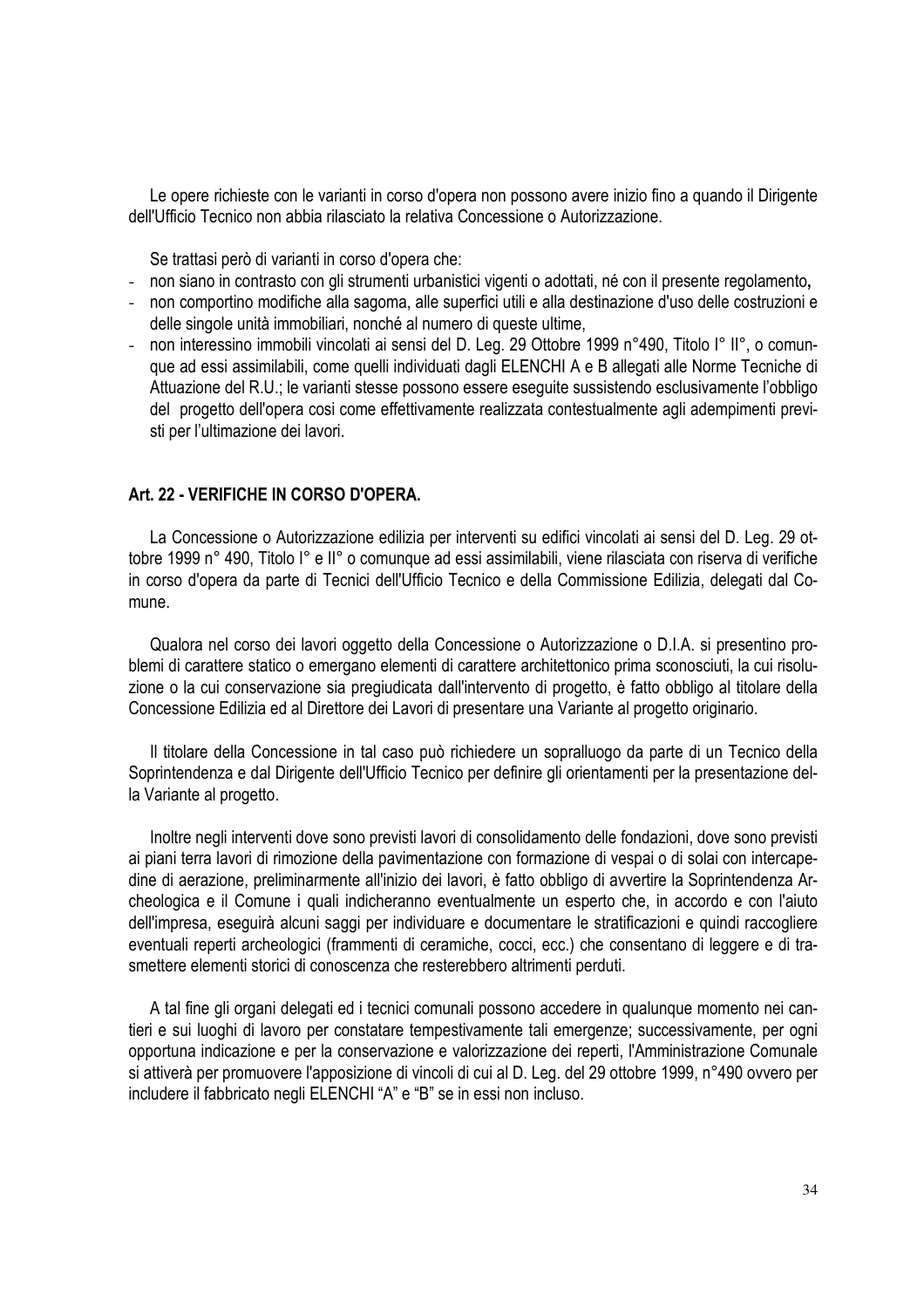# **Art. 23 – RESPONSABILITA' DEL TITOLARE CONCESSIONE, PROGETTISTA, DIRETTORE DEI LAVORI E COSTRUTTORE.**

La progettazione delle opere edilizie deve essere firmata da tecnici abilitati in materia: ingegneri, architetti, geometri, dottori agronomi, periti iscritti ai rispettivi albi professionali e ciascuno nell'ambito delle competenze fissate dalla legislazione.

Il titolare della Concessione Edilizia, Autorizzazione o D.I.A. insieme alla comunicazione di inizio dei lavori, deve comunicare al Sindaco il nominativo e la residenza del costruttore, nonché quello del Direttore dei Lavori, quando previsto dalla legge.

Il Direttore dei Lavori ed il costruttore a loro volta, anche mediante atti separati, devono comunicare al Sindaco l'accettazione dell'incarico prima dell'inizio delle rispettive attività.

Ogni e qualsiasi variazione successiva deve essere preventivamente comunicata al Sindaco con le modalità di cui sopra.

Il titolare della Concessione, dell'Autorizzazione o della Denuncia di inizio dell'attività, il committente e il costruttore sono responsabili, ai fini e per gli effetti delle norme contenute nel Titolo V della Legge Regionale 14 ottobre 1999 n° 52, della conformità delle opere alla Normativa Urbanistica, alle previsioni di Piano nonché – unitamente al Direttore dei lavori – alla Concessione, all'Autorizzazione o alla Denuncia d'Inizio dell'Attività. Essi sono inoltre tenuti al pagamento delle sanzioni pecuniarie e solidamente alle spese per l'esecuzione in danno, in caso di demolizione delle opere abusivamente realizzate, salvo che dimostrino di non essere responsabili dell'abuso.

Il direttore dei lavori non è responsabile qualora abbia contestato agli altri soggetti la mancata conformità con esclusione delle varianti in corso d'opera di cui all'articolo 39, fornendo al Comune contemporanea e motivata comunicazione della violazione stessa. Nei casi di totale difformità o di variazione essenziale rispetto alla concessione, il direttore dei lavori deve inoltre rinunziare all'incarico contestualmente alla comunicazione resa al comune. In caso contrario il Sindaco segnala al Consiglio dell'Ordine Professionale di appartenenza la violazione in cui è in corso il direttore dei lavori.

#### **Art. 24 - APERTURA DEL CANTIERE, RICHIESTA DEI PUNTI FISSI DI LINEA E DI LIVELLO.**

Il titolare della Concessione per nuova edificazione, all'inizio delle operazioni di organizzazione del cantiere, può richiedere - ai sensi dello art. 33 della Legge 1150/1942 - l'assegnazione sul terreno dei capisaldi planimetrici ed altimetrici ai quali riferire le opere che vengono realizzate.

L'assegnazione dei punti fissi è effettuata con apposito verbale redatto dall'Ufficio Tecnico e firmato dal titolare della Concessione e dal rappresentante dell'Ufficio Comunale: una copia deve rimanere in cantiere.

La mancata effettuazione della visita, da parte dei tecnici comunali, entro il termine di due settimane dalla data della richiesta, esime il richiedente da eventuali responsabilità circa l'ubicazione dell'opera,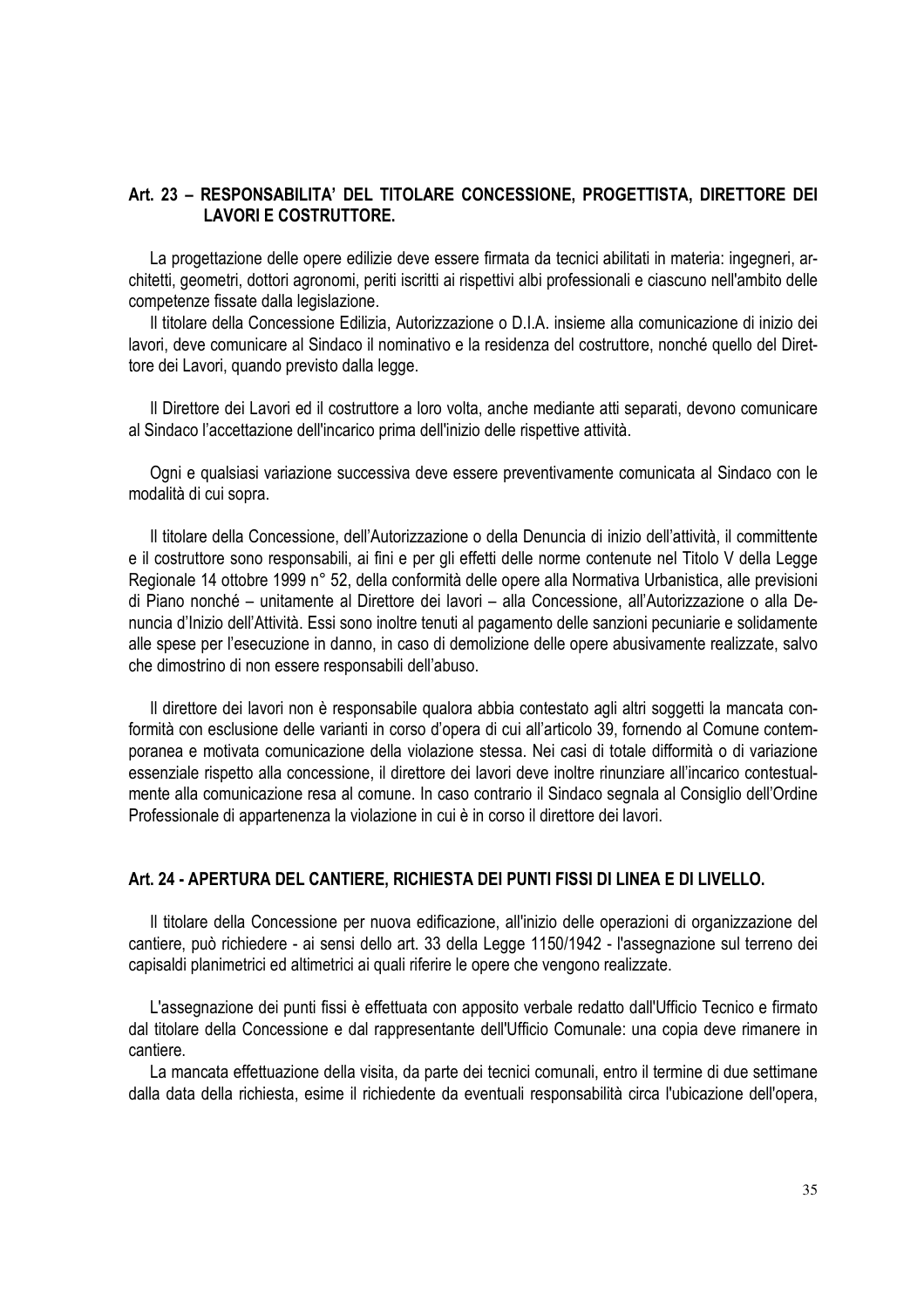ma non per eventuali altre inosservanze rispetto al progetto approvato: in caso di inizio lavori le responsabilità di eventuali violazioni ricadono anche sul Direttore dei Lavori.

Il titolare della Concessione deve presentare domande di allacciamento all'acquedotto ed alla pubblica fognatura, qualora tali servizi siano esistenti, secondo le modalità stabilite dai rispettivi regolamenti comunali.

Per quanto concerne le norme particolari per i cantieri in materia di prevenzione degli infortuni, di igiene degli ambienti di vita, di sicurezza, responsabilità, ecc., si fa riferimento alla legislazione in materia, anche in tema di materiali, piani di sicurezza, piani di lavoro e rumore.

L'inizio della attività di cantiere, nei casi previsti dall'art. 11 del D. Leg. 494/96, deve essere comunicata preventivamente alla A.S.L. competente per territorio.

Qualora, nella organizzazione del cantiere, sia prevista la installazione di gru per il sollevamento dei materiali che, col loro raggio di azione, potrebbero interessare aree esterne al cantiere, dovrà essere ottenuto il nulla-osta preventivo da parte del Comune o di terzi interessati.

Il mancato rispetto del termine fissato in Concessione per l'inizio dei lavori comporta la decadenza della Concessione stessa.

Le prescrizioni suddette valgono, per quanto necessarie ed applicabili, anche nel caso di interventi soggetti ad Autorizzazione o Denuncia di Inizio dell'Attività.

# **Art. 25 - ORGANIZZAZIONE DEL CANTIERE.**

In tutti i cantieri dove si eseguono lavori di costruzione, manutenzione, riparazione o demolizione di opere edilizie, vanno rispettate le norme vigenti relative alla prevenzione infortuni, quelle riguardanti la prevenzione incendi, l'obbligo a termine di legge della denuncia di eventuali ritrovamenti, ogni cautela atta ad evitare danno e molestie a persone e cose pubbliche e private.

Sono tenuti all'osservanza di tali norme tutti coloro che esercitano le attività di cui sopra e per quanto loro spetti e competa i dirigenti, i preposti ed i singoli lavoratori, in conformità a quanto previsto, nei limiti delle singole responsabilità, dalla normativa vigente.

Per tutta la durata dei lavori il cantiere deve essere cintato con recinzioni opportune aventi un'altezza non inferiore a mt. 2,00, allo scopo di impedire l'accesso ai non addetti ai lavori e, se ubicato in zona cittadina, prospiciente o comunque visibile da spazi pubblici, deve essere organizzato in modo da essere libero da materiali inutili, dannosi o che producono inquinamento quali polveri, cattivi odori, liquami, ecc..

Deve essere provvisto di segnalazioni di ingombro e di pericolo diurne (bande bianche e rosse) e notturne (luci rosse), dispositivi rifrangenti ad integrazione dell'illuminazione stradale.

Nel caso di cantieri ubicati in prossimità di strade urbane ed extraurbane, oltre alle prescrizioni sopra riportate, devono essere disposti, ad opportuna distanza dal cantiere, anche dei dispositivi visivi di se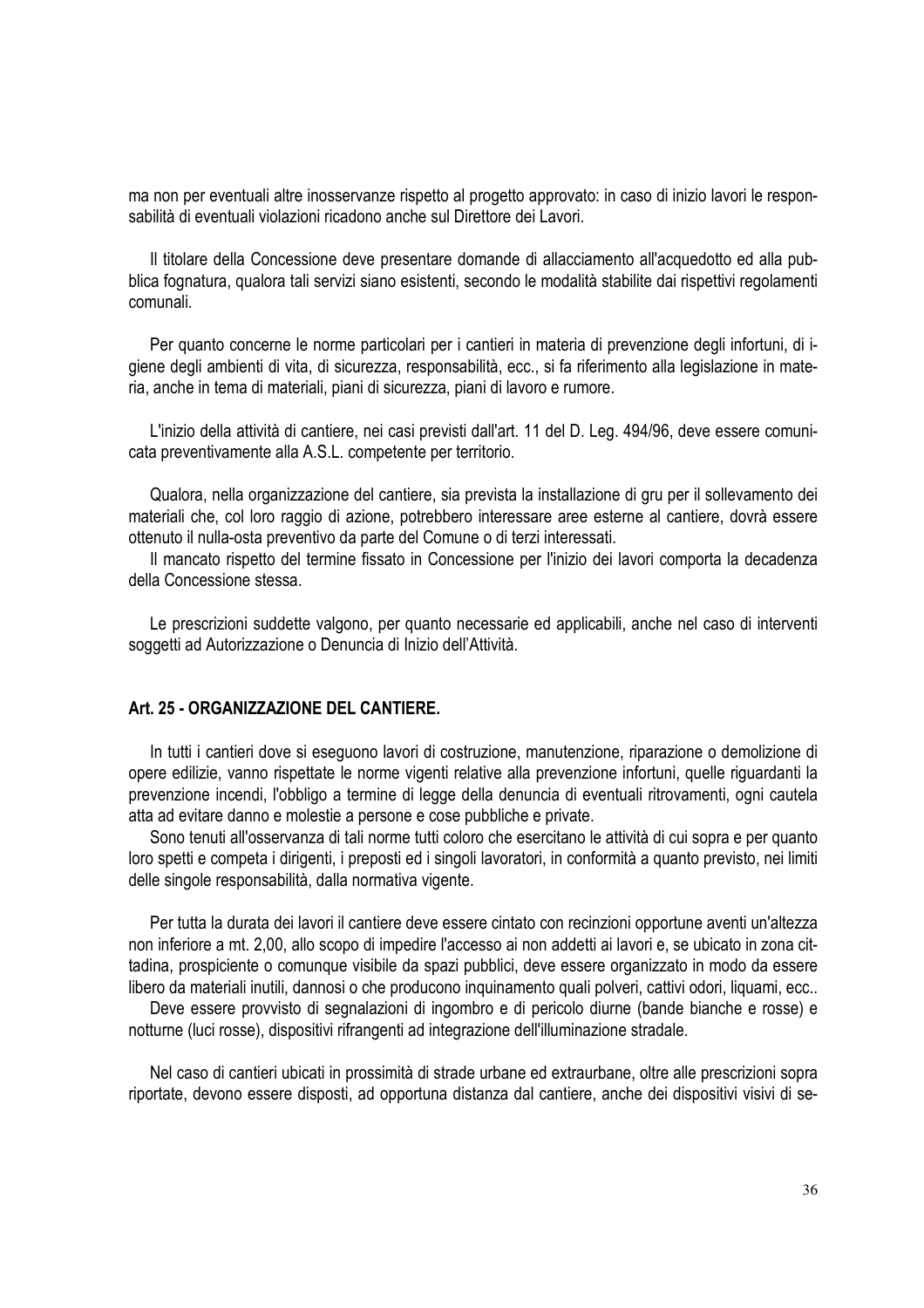gnalazione atti ad avvisare delle eventuali modifiche della carreggiata stradale e delle conseguenti limitazioni della velocità di marcia.

In caso di lavori estemporanei e/o di breve durata, sono ammesse difese equivalenti consistenti in adeguata vigilanza e/o segnalazione purché siano messe in atto idonee misure protettive per evitare ogni possibile inconveniente.

L'assuntore dei lavori responsabile del cantiere dovrà provvedere alla messa in opera, gestione e manutenzione di queste segnalazioni.

Il responsabile di cui al comma precedente dovrà inoltre provvedere a che l'accesso al cantiere non costituisca pericolo per la circolazione stradale e comunque per la pubblica incolumità. In particolare i fronti di ponteggi verso aree pubbliche vanno chiusi con stuoie o graticci o altro mezzo idoneo e devono essere provvisti di opportune difese di trattenuta, nonché di idonei strumenti per lo scarico dei materiali onde evitare la formazione e la propagazione di polveri.

Il cantiere deve essere provvisto di una tabella decorosa e visibile all'esterno con l'indicazione:

- degli estremi della Concessione o Autorizzazione o della D.I.A;
- del tipo e titolo dell'opera in corso di realizzazione;
- del nominativo del titolare della Concessione o Autorizzazione edilizia;
- del nominativo del Committente;
- del Progettista e del Direttore dei Lavori;
- del Progettista, eventuale, delle strutture;
- del Coordinatore per la progettazione e del Coordinatore per l'esecuzione dei lavori, nei casi previsti all'art. 11 del D. Leg. 494/96;
- del costruttore e dell'assistente di cantiere;
- dell'inizio e termine dei lavori;

Copia della Notifica Preliminare, nei casi previsti dall'art. 11 del D. Lgs. 494/96, deve essere affissa in maniera visibile presso il cantiere e deve contenere i dati essenziali così come specificati nell'allegato III° dello stesso D. Lgs. 494/96. La notifica dà anche atto dell'avvenuta redazione del Piano di sicurezza e di coordinamento e, dove previsto, del Piano generale di sicurezza.

In cantiere devono essere conservati a disposizione delle autorità competenti:

- a) la Concessione Edilizia o l'Autorizzazione ed i relativi elaborati di progetto;
- b) nel caso di opere che interessino le strutture, copia del progetto depositato al Genio Civile, ai sensi delle leggi vigenti;
- c) il giornale dei lavori, periodicamente vistato dal Direttore dei Lavori;
- d) il progetto dell'impianto termico e la documentazione relativa all'isolamento termico come previsto dalla legislazione vigente;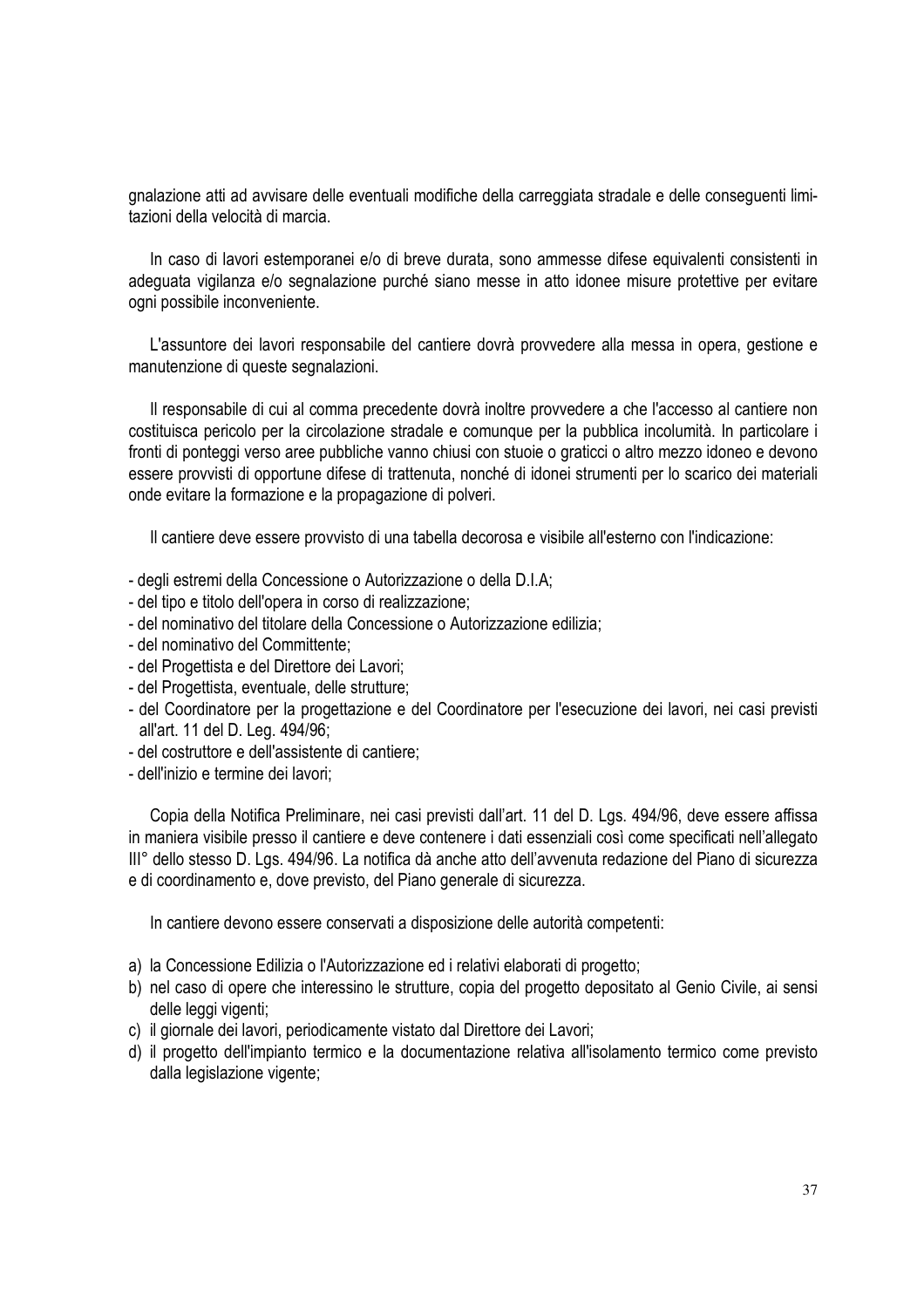- e) il progetto dell'impianto elettrico e di ascensore con tutta la documentazione dell'applicazione della legislazione vigente.
- f) ogni ulteriore autorizzazione eventualmente necessaria in relazione alle modalità del progetto o alle caratteristiche ambientali del luogo dove si interviene, incluso l'obbligo della denuncia di eventuali ritrovamenti archeologici.
- g) elaborati relativi alla Legge sulla Sicurezza nei Cantieri (D.L. n. 494 del 04/08/1996 e successive modificazioni e integrazioni).

Della conservazione e regolare tenuta dei predetti documenti, che debbono essere sempre a disposizione dei pubblici ufficiali incaricati dei controlli, è responsabile il Direttore dei lavori che è altresì tenuto a visitare periodicamente, ed in particolare nelle fasi più importanti dell'esecuzione, il giornale dei lavori.

# **Art. 26 - OCCUPAZIONE E MANOMISSIONE DI SUOLO PUBBLICO.**

Nel caso che, durante la esecuzione dell'intervento si renda necessario occupare il suolo pubblico o manomettere opere pubbliche per consentire l'accesso al cantiere, deve essere fatta apposita domanda al Sindaco.

Detta domanda deve contenere le generalità e la firma del richiedente, gli estremi del provvedimento abilitativo all'intervento edilizio o il preciso riferimento alla data di presentazione della relazione di asseveramento, la esatta individuazione dell'area oggetto della domanda, con la precisazione della superficie che dovrà essere occupata o delle opere pubbliche che dovranno essere manomesse, i motivi che rendono necessarie tali operazioni.

Dovrà inoltre, essere indicata la presumibile durata della occupazione del suolo pubblico o dell'accesso al cantiere.

La Concessione dell'occupazione di suolo pubblico e l'Autorizzazione a manomettere l'opera pubblica sono subordinate al sopralluogo sull'area richiesta da parte dei Vigili Urbani e/o dell'Ufficio Tecnico che verificheranno l'ammissibilità della richiesta in rapporto ai problemi del traffico, a quelli dell'accessibilità alle proprietà limitrofe all'area oggetto della richiesta ed ai requisiti richiesti dalla legge e dai regolamenti di settore.

Per l'uso del suolo pubblico deve essere pagata una tassa di occupazione. A garanzia di eventuali danni che potrebbero essere arrecati alle opere pubbliche, nonché per il ripristino a regola d'arte di quelle manomesse deve essere versata una congrua cauzione.

La durata della Concessione è stabilita in un massimo di cinque mesi consecutivi: può essere prorogata di cinque mesi.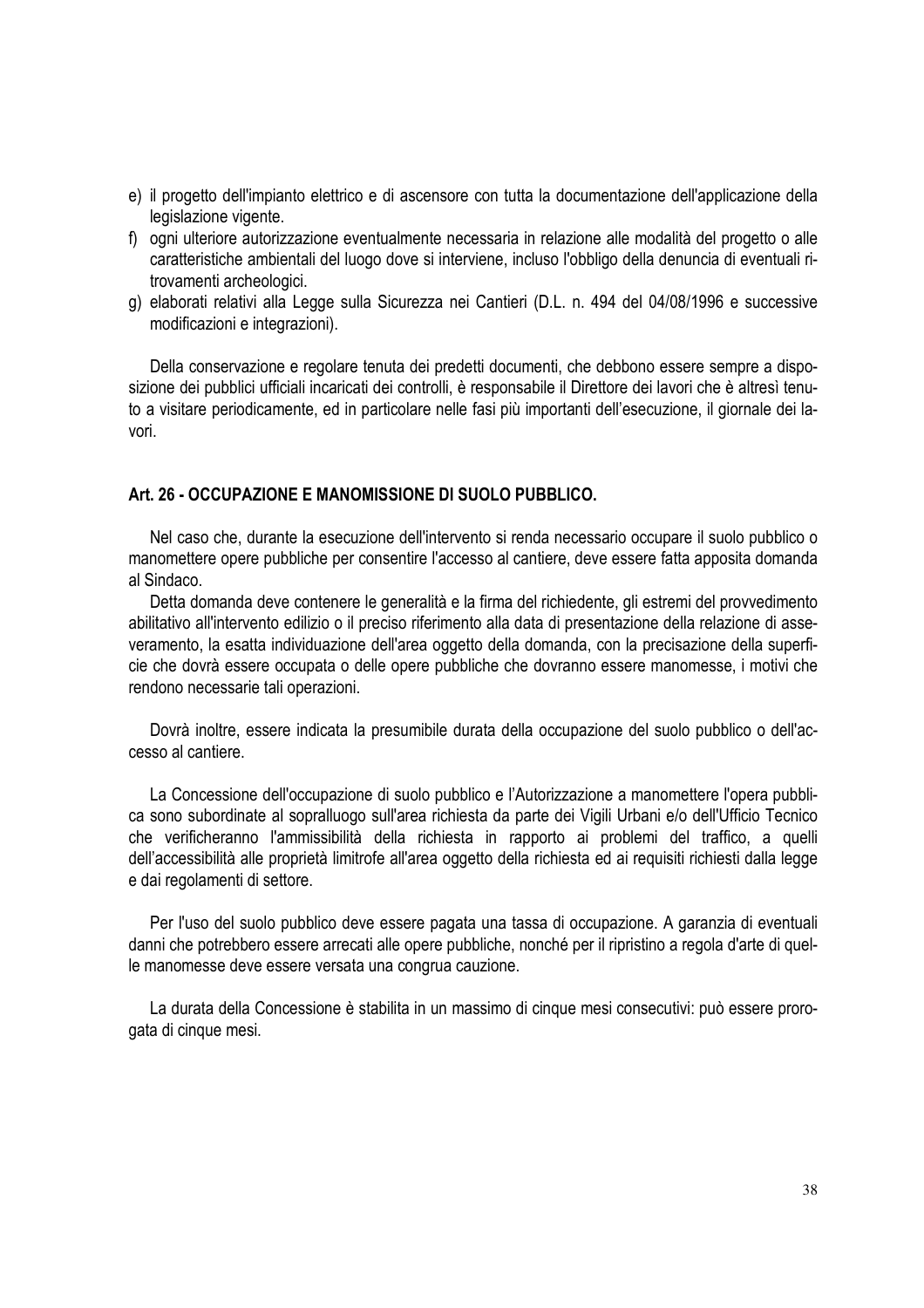La rimessa in pristino deve essere effettuata allo scadere della Concessione per l'occupazione del suolo o allo scadere del termine concesso per la manomissione dell'opera pubblica; il Comune può richiedere la rimessa in pristino anche nel caso di prolungata sospensione dei lavori.

La cauzione versata verrà restituita entro 90 gg. dall'eventuale ripristino delle aree pubbliche manomesse e potrà essere decurtata in relazione alla completezza dei lavori in pristino.

#### **Art. 27 - VISITE DI CONTROLLO.**

Il titolare della Concessione Edilizia è tenuto ad effettuare comunicazione al Sindaco per l'inizio e l'ultimazione dei lavori.

A seguito delle predette comunicazioni il Sindaco può disporre opportuni sopralluoghi in Cantiere.

Il Consiglio Comunale stabilirà con apposito regolamento le sanzioni amministrative e pecuniarie per il mancato rispetto delle presenti norme.

Il costruttore deve sempre lasciare libero accesso in Cantiere ai Vigili Urbani, agli incaricati dell'Ufficio Tecnico Comunale ed al personale addetto all'A.S.L. per i controlli di loro competenza; il Direttore del Lavori dovrà essere informato preventivamente.

Le presenti norme valgono, in quanto ammissibili, anche per le Autorizzazioni e per le opere oggetto di Denuncia d'Inizio dell'Attività.

#### **Art. 28 - INIZIO ED ULTIMAZIONE DEI LAVORI.**

I lavori si considerano iniziati quando le opere soddisfano le condizioni stabilite dall'Amministrazione Comunale, per la disciplina delle varie categorie di lavori (manutenzioni, restauri, ristrutturazioni, nuove costruzioni, ecc.).

La comunicazione d'inizio dei lavori costituisce valida prova dell'inizio effettivo degli stessi. L'Amministrazione potrà effettuare controlli finalizzati a verificare l'effettivo inizio dei lavori.

I lavori si considerano ultimati quando l'opera soddisfa le condizioni di abitabilità o di agibilità (qualora sia richiesta). La licenza di abitabilità per gli edifici a destinazione residenziale, la licenza di agibilità per gli edifici con altre destinazioni, va attestata da professionista abilitato.

Al termine dei lavori deve essere data comunicazione al Sindaco richiedendo gli eventuali controlli degli Uffici competenti dell'Amministrazione Comunale in merito alle conformità dell'edificio alle prescrizioni della Concessione Edilizia, in merito al rispetto della data di ultimazione lavori ed infine alle conformità dell'isolamento termico alle prescrizioni di legge.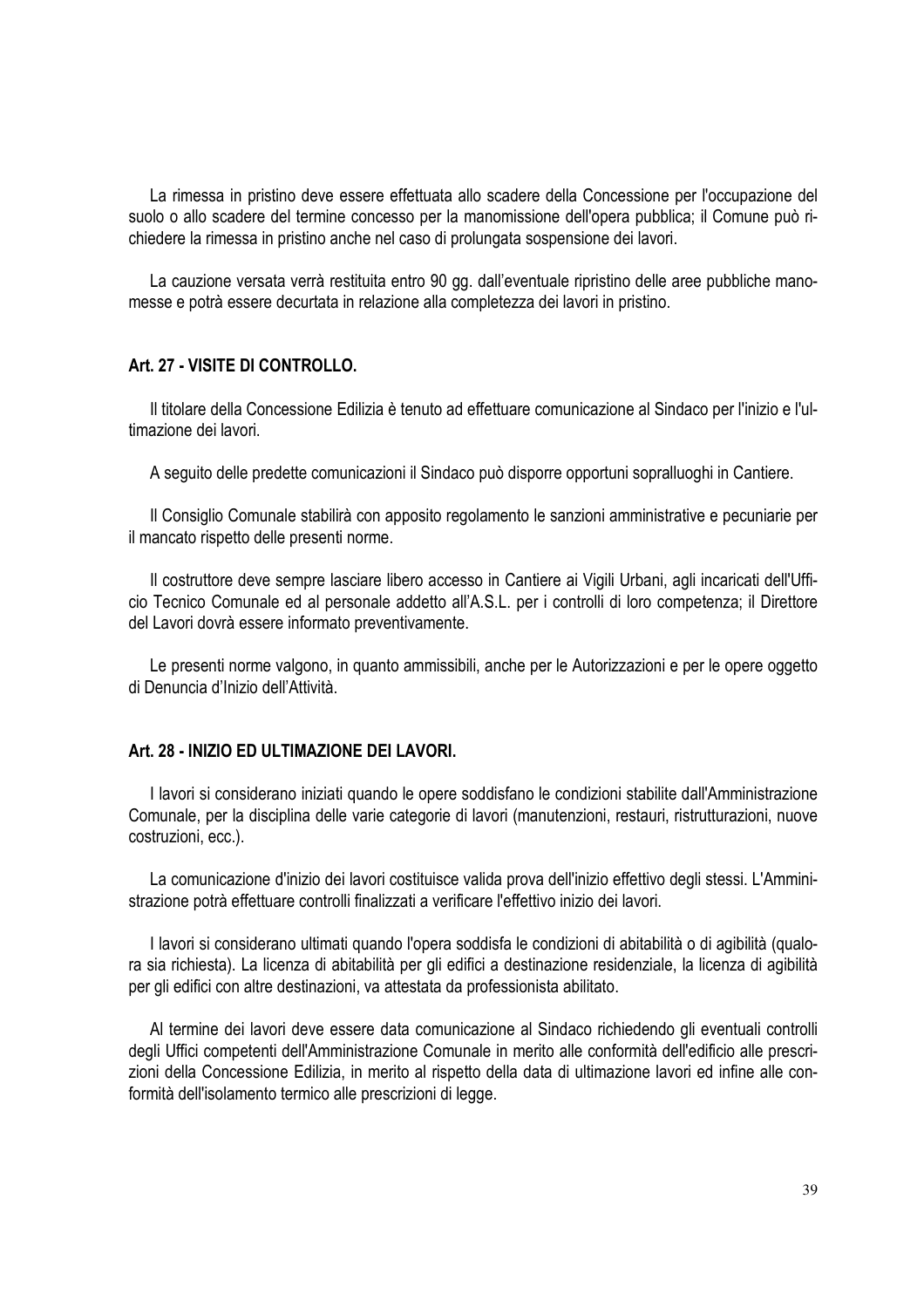Al termine dei lavori il titolare della Concessione, il Direttore dei Lavori ed il progettista devono depositare gli atti di legge relativi ad Autorizzazioni, visti e nulla-osta che sono indispensabili prima dell'effettivo utilizzo delle opere realizzate.

# **Art. 29 - COLLAUDI.**

Tutte le opere in conglomerato cementizio armato, normale o precompresso o a struttura metallica, soggette alle disposizioni della L. 1086/1971 e della L. 64/1974 e successive modificazioni ed integrazioni, debbono essere sottoposte a collaudo statico.

Tutte le opere pubbliche sono soggette all'obbligo del collaudo. Le opere di urbanizzazione che vengono acquisite al pubblico demanio sono soggette a collaudo da eseguirsi a cura del Comune ed a spese del Concessionario.

Gli impianti termici degli edifici (sia che si tratti di impianti nuovi, sia che si tratti di impianti preesistenti) debbono essere sottoposti a collaudo per verificarne la conformità ai sensi della Legge vigente e del relativo Regolamento di attuazione.

Sono sottoposti a collaudo tutti gli impianti di adduzione ed uso dell'energia (elettrica, gas, vapore, ecc.) nei casi specificatamente previsti da leggi e regolamenti vigenti in materia.

Le visite di collaudo devono essere sempre svolte con l'intervento del Direttore dei Lavori ed in contraddittorio con l'impresa o un suo rappresentante.

# **Art. 30 - OPERE SOGGETTE A CERTIFICAZIONE DI ABITABILITA' O AGIBILITA'.**

Ad ultimazione dei lavori, un professionista abilitato certifica la conformità dell'opera al progetto presentato, fermo restando quanto previsto dall'art. 16 della L.R. del 14 Ottobre 1999 n. 52, quarto comma.

La certificazione di abitabilità o di agibilità delle unità immobiliari è necessaria, oltre che per le nuove costruzioni, anche:

- a) in conseguenza dell'esecuzione di lavori di ristrutturazione edilizia o di ampliamento e che riguardino parti strutturali degli edifici;
- b) in conseguenza dell'esecuzione di lavori di restauro o ristrutturazione edilizia o di ampliamento contestuali a mutamento di destinazione d'uso.

Una volta ultimati i lavori, nei casi previsti dal comma 2, l'agibilità o abitabilità dei locali è attestata da un professionista abilitato unitamente alla conformità con il progetto e con le norme igienico-sanitarie. L'abitabilità o l'agibilità decorrono dalla data in cui perviene al comune l'attestazione.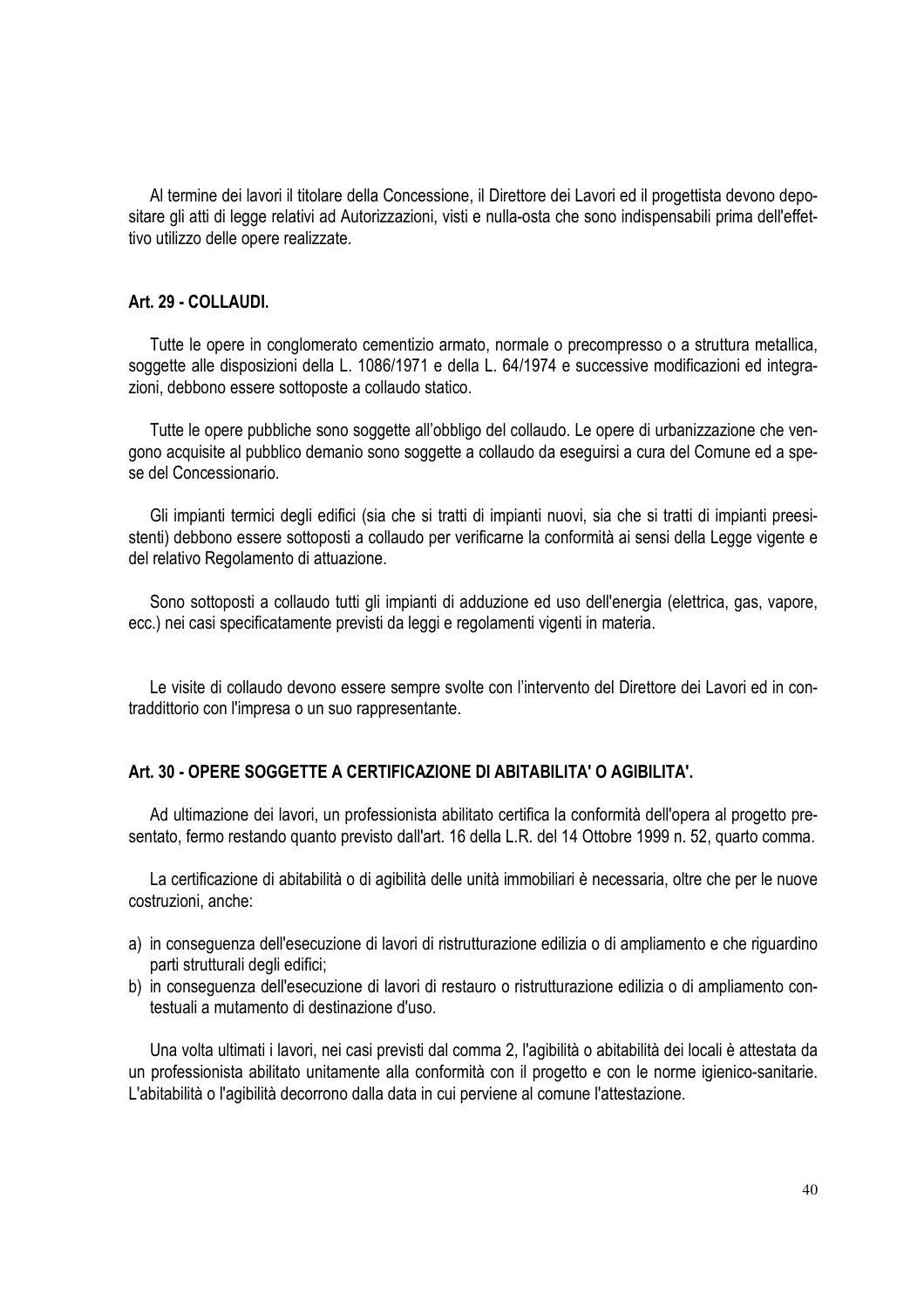Entro 180 giorni dalla comunicazione di cui al comma 2, dell'art.11 della L. R. 14 ottobre 1999 n° 52, il Comune, tramite l'A.S.L, può disporre ispezioni, anche a campione, al fine di verificare i requisiti di abitabilità e agibilità delle costruzioni; a tal fine le amministrazioni comunali attivano un sistema di informazione periodica che consenta all'A.S.L di svolgere compiutamente le proprie competenze.

Per l'inizio di esercizio di un'attività produttiva resta fermo quanto previsto dall'articolo 48 del DPR n. 303 del 1956 e dall'articolo 216 del Testo Unico delle leggi sanitarie, nel rispetto delle procedure disciplinate dal D.P.R. 447/1998.

L'interessato, attraverso il Comune, ovvero attraverso lo sportello unico istituito ai sensi dell'art. 24 del D. Lgs. 31 marzo 1998, n° 112 (Conferimento di funzioni e compiti amministrativi dello Stato alle regioni ed agli enti locali, in attuazione del capo I ° della L. 15 marzo 1997, n. 59), può richiedere alle strutture tecniche competenti in materia sanitaria ed ambientale pareri preventivi sugli eventuali lavori edilizi all'avvio dei procedimenti di cui al presente titolo.

# **Art. 31 - ATTESTAZIONE DI ABITABILITA' ED AGIBILITA': DOCUMENTI A CORREDO**

L'attestazione di abitabilità o agibilità deve essere presentata da un professionista abilitato, incaricato dalla proprietà, dopo la comunicazione dell'ultimazione delle opere.

L'attestazione deve contenere i seguenti elementi:

- generalità e firma professionista abilitato;
- estremi della pratica edilizia suddetta;
- esatta ubicazione ed identificazione catastale dell'opera per la quale si richiede l'abitabilità o l'agibilità e destinazione d'uso;

All'attestazione di abitabilità o agibilità devono essere allegati:

- certificato di collaudo, ai sensi della Legge del 2 febbraio 1974 n° 64, relativa alle costruzioni in zona sismica, redatto a firma di tecnico abilitato, iscritto all'Albo Professionale da almeno 10 anni;
- dichiarazione di iscrizione al Catasto dell'immobile, con l'attestazione dell'avvenuta presentazione;
- dichiarazione del Direttore dei Lavori che deve certificare, sotto la propria responsabilità, la conformità rispetto al progetto approvato , l'avvenuta prosciugatura dei muri e la salubrità degli ambienti;
- ove prescritto dalle leggi vigenti, certificato di prevenzione incendi o verbale di collaudo rilasciato dal Comando Provinciale dei VV.FF.;
- dichiarazione di conformità degli impianti ai sensi della Legge n° 373/76, della Legge n° 10/91 e successive modificazioni e integrazioni in materia di contenimento dei consumi energetici;
- dichiarazione di conformità dell'impianto termico da parte della ditta installatrice;
- dichiarazione di conformità dell'impianto elettrico da parte della ditta installatrice;
- dichiarazione del Direttore dei lavori che attesti l'esecuzione delle opere nel rispetto delle norme in materia di abbattimento delle barriere architettoniche di cui alla Legge n° 13/89 e successive modifi-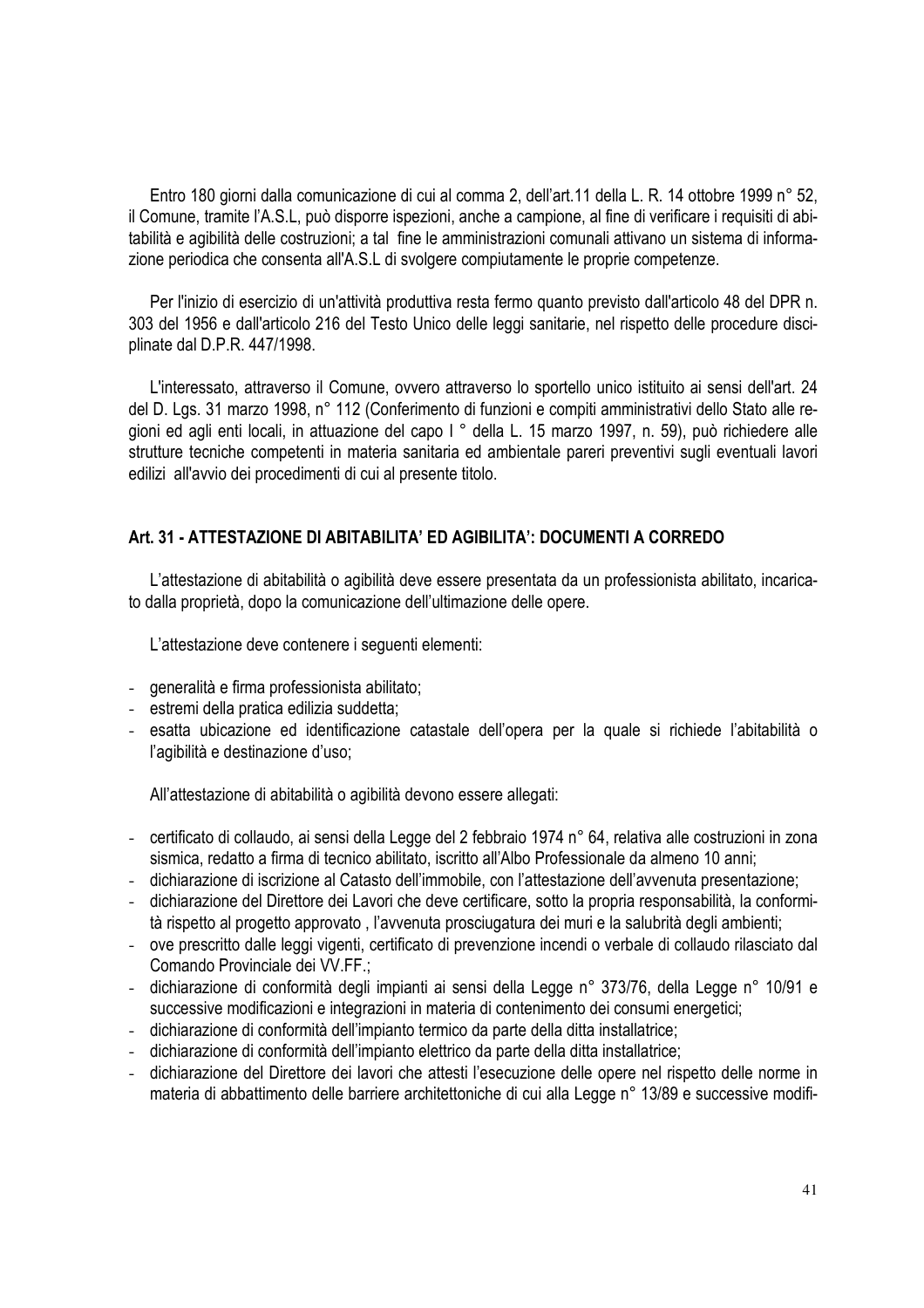che o integrazioni;

A seguito del presente articolo viene riportato un facsimile del modello da redigere in ogni sua parte per quanto di competenza e interesse del progetto specifico, per l'Attestazione di agibilità ed abitabilità.

L'attestazione di abitabilità o agibilità non sostituisce le approvazioni e le autorizzazioni delle autorità competenti per le costruzioni non destinate alla residenza.

Nel caso di difformità si applicano le sanzioni e le procedure previste dalla Legge n.47/85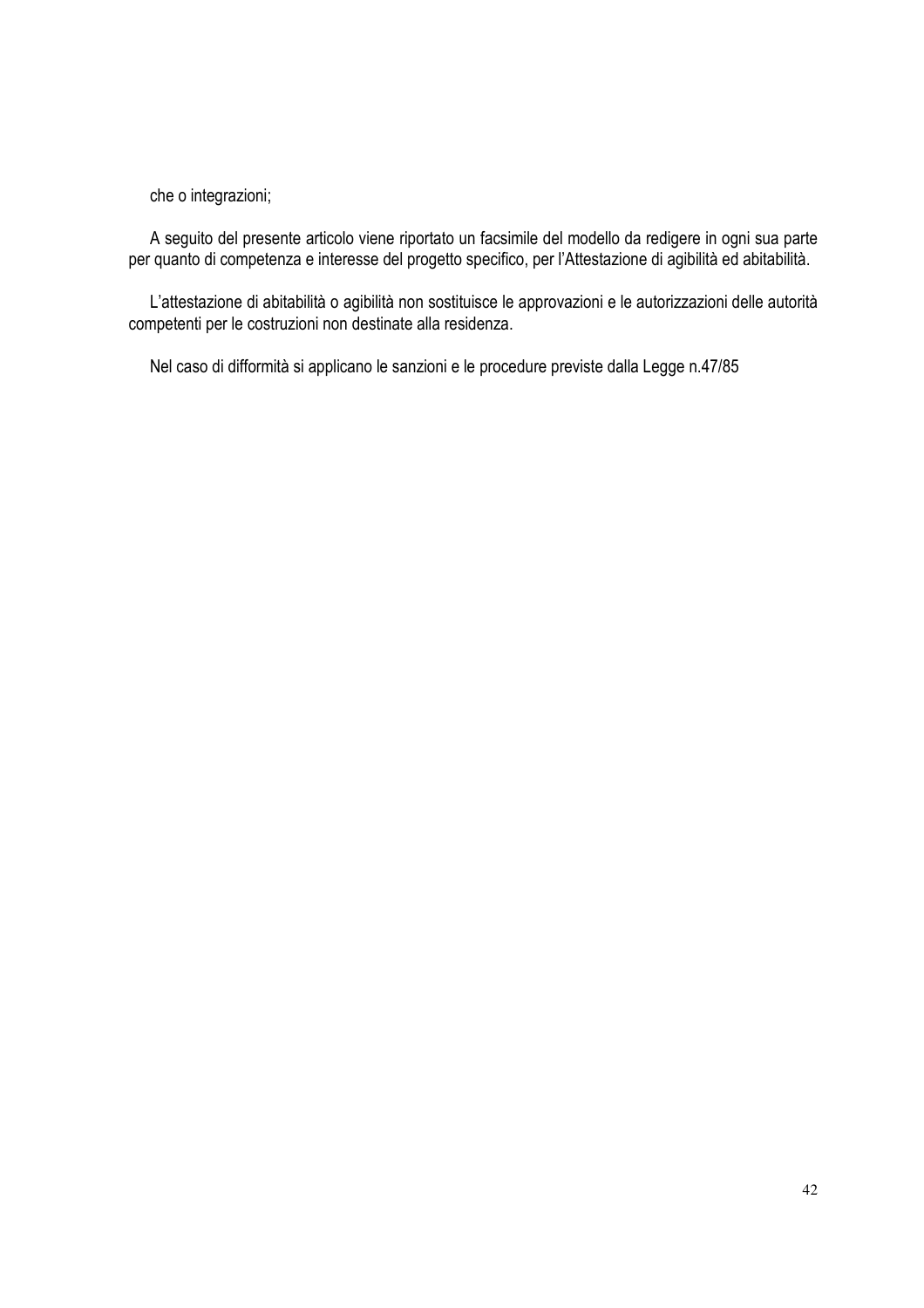# **COMUNE DI REGGELLO (Provincia di Firenze)**

# **AL SIGNOR SINDACO DEL COMUNE DI REGGELLO**

|                            |             | ATTESTAZIONE DI AGIBILITÀ/ABITABILITÀ |  |
|----------------------------|-------------|---------------------------------------|--|
| Concessione n°             |             | del                                   |  |
| Autorizzazione n°          |             | del                                   |  |
| Variante                   | $n^{\circ}$ | del                                   |  |
| Variante                   | $n^{\circ}$ | del                                   |  |
| Variante                   | $n^{\circ}$ | del                                   |  |
| D.I.A. Comunicazione del   |             | prot.                                 |  |
| Variante Comunicazione del |             | prot.                                 |  |
| Variante Comunicazione del |             | prot.                                 |  |

| Il sottoscritto | nato a contracto de la contracto de la contracto de la contracto de la contracto de la contracto de la contracto de la contracto de la contracto de la contracto de la contracto de la contracto de la contracto de la contrac<br><u> 1980 - Jan Samuel Barbara, margaret e populazion del control del control del control de la provincia del con</u> |  |            |                                   |  |
|-----------------|--------------------------------------------------------------------------------------------------------------------------------------------------------------------------------------------------------------------------------------------------------------------------------------------------------------------------------------------------------|--|------------|-----------------------------------|--|
| $\mathbf{I}$    | residente a                                                                                                                                                                                                                                                                                                                                            |  | Via/Piazza |                                   |  |
|                 | C.F                                                                                                                                                                                                                                                                                                                                                    |  |            | Iscritto all'Ordine Professionale |  |
| de              | della Provincia di<br><u>Legando di Espanyologicale di Contra di Contra di Contra di Contra di Contra di Contra di Contra di Contra di Contra di Contra di Contra di Contra di Contra di Contra di Contra di Contra di Contra di C</u>                                                                                                                 |  |            | al n° in qualità                  |  |
|                 | di professionista abilitato, incaricato dalla proprietà e sotto la propria responsabilità, ai sensi e per gli ef-                                                                                                                                                                                                                                      |  |            |                                   |  |

fetti di cui al comma 3 dell'art. 11 della L.R. 14 Ottobre 1999, n° 52

# **A T T E S T A**

- che i lavori di cui alle pratiche edilizie sopra elencate sono stati eseguiti conformemente alle stesse;
- che le murature risultano prosciugate;
- che sono rispettate fedelmente tutte le disposizioni di legge e regolamenti in materia igienicosanitaria e di salubrità degli ambienti;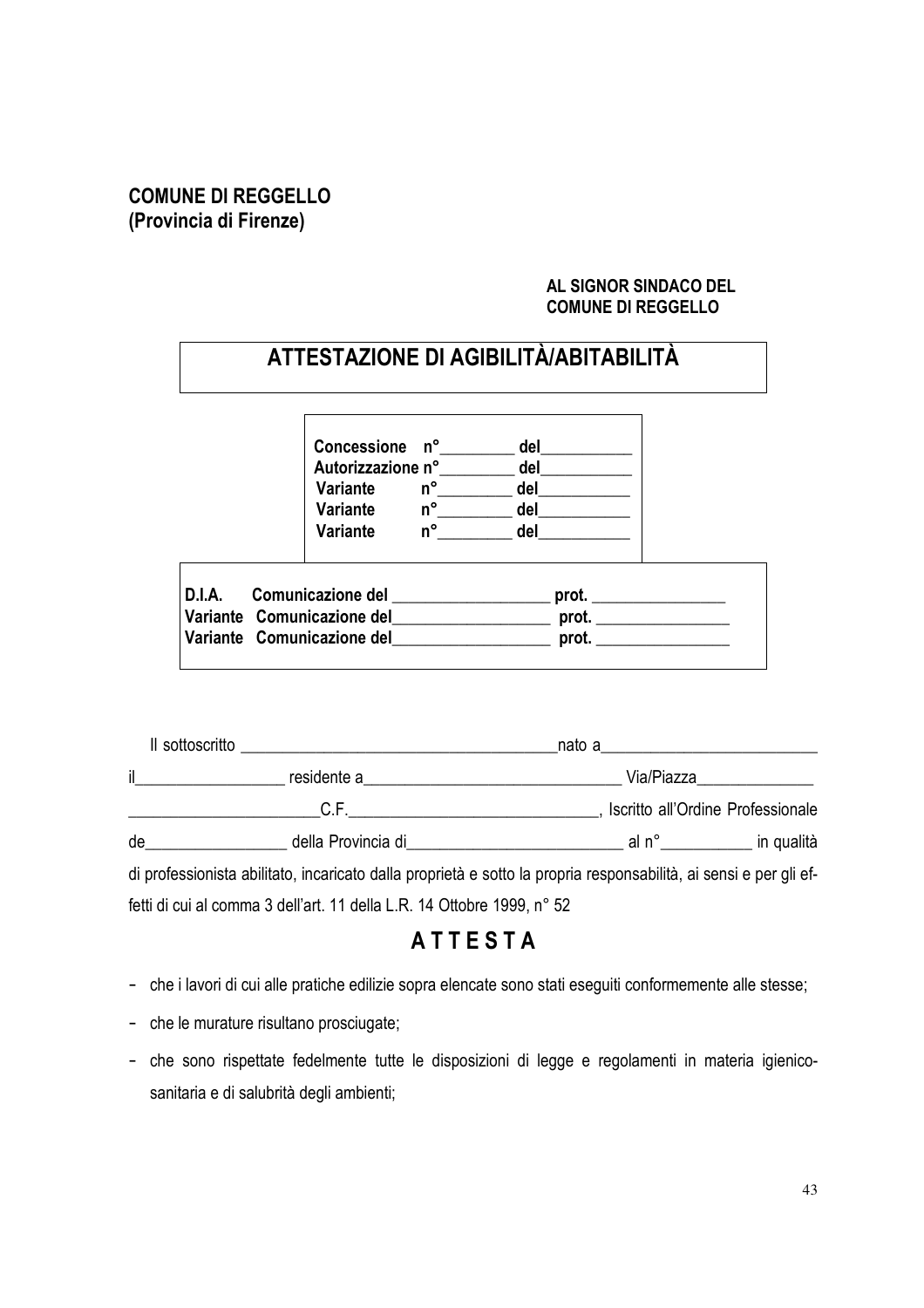# **A T T E S T A**

|  |                                                                                                           |                                                                                                                                                                                                                  | ed identificato al N.C.T/N.C.E.U. del Comune di Reggello al Foglio di Mappa n° ____________________                  |  |  |  |  |
|--|-----------------------------------------------------------------------------------------------------------|------------------------------------------------------------------------------------------------------------------------------------------------------------------------------------------------------------------|----------------------------------------------------------------------------------------------------------------------|--|--|--|--|
|  |                                                                                                           |                                                                                                                                                                                                                  | P.lle_______________________________Subalterno ________________________, di proprietà del/lla Sig./Sig.ra___________ |  |  |  |  |
|  |                                                                                                           | ___________________________, avente la seguente consistenza:                                                                                                                                                     |                                                                                                                      |  |  |  |  |
|  |                                                                                                           | a) Sottosuoli n° _______________ Piani fuori terra n° _____________________;                                                                                                                                     |                                                                                                                      |  |  |  |  |
|  |                                                                                                           |                                                                                                                                                                                                                  | b) Appartamenti n° ______________________ Vani abitabili (comprese le cucine) n° _______________ Accesso-            |  |  |  |  |
|  |                                                                                                           | ri (W.C., ripostigli, corridoi, etc.) n° __________________;                                                                                                                                                     |                                                                                                                      |  |  |  |  |
|  |                                                                                                           |                                                                                                                                                                                                                  |                                                                                                                      |  |  |  |  |
|  |                                                                                                           |                                                                                                                                                                                                                  | d) Negozi n°  ______________________ Magazzini n° _________________ Sup. Utile totale mq. ______________;            |  |  |  |  |
|  | e) Laboratori, locali di lavoro etc. n° ________________________Sup. utile totale mq. __________________; |                                                                                                                                                                                                                  |                                                                                                                      |  |  |  |  |
|  |                                                                                                           |                                                                                                                                                                                                                  | f) Locali di servizio al fabbricato (cantina, locali caldaia, etc.) n° ________________Sup. utile totale mq.         |  |  |  |  |
|  |                                                                                                           |                                                                                                                                                                                                                  | g) Autorimesse n° _______________________ Box n° ____________________ Altro n° _______________________________       |  |  |  |  |
|  |                                                                                                           | Superficie utile totale mq. _____________;                                                                                                                                                                       |                                                                                                                      |  |  |  |  |
|  |                                                                                                           | <b>É ABITABILE / AGIBILE</b>                                                                                                                                                                                     |                                                                                                                      |  |  |  |  |
|  | Ai fini di quanto sopra                                                                                   | <b>DICHIARA</b>                                                                                                                                                                                                  |                                                                                                                      |  |  |  |  |
|  |                                                                                                           | 1) Per i lavori eseguiti successivamente al 30 Giugno 1982:<br>[ ] che i lavori sono stati eseguiti conformemente alle prescrizioni della Legge 02.02.1974 n° 64 rela-<br>tiva alle costruzioni in zona sismica; |                                                                                                                      |  |  |  |  |
|  |                                                                                                           | Per i lavori eseguiti anteriormente al 30 Giugno 1982                                                                                                                                                            |                                                                                                                      |  |  |  |  |

[ ] che i lavori sono stati eseguiti conformemente alla normativa vigente all'epoca per le opere in cemento armato e strutture metalliche;

[ ] che i lavori non hanno interessato parti strutturali dell'edificio

2) Che i lavori sono stati eseguiti in conformità alle Leggi 373/76 e 10/91 in materia di contenimento dei consumi energetici;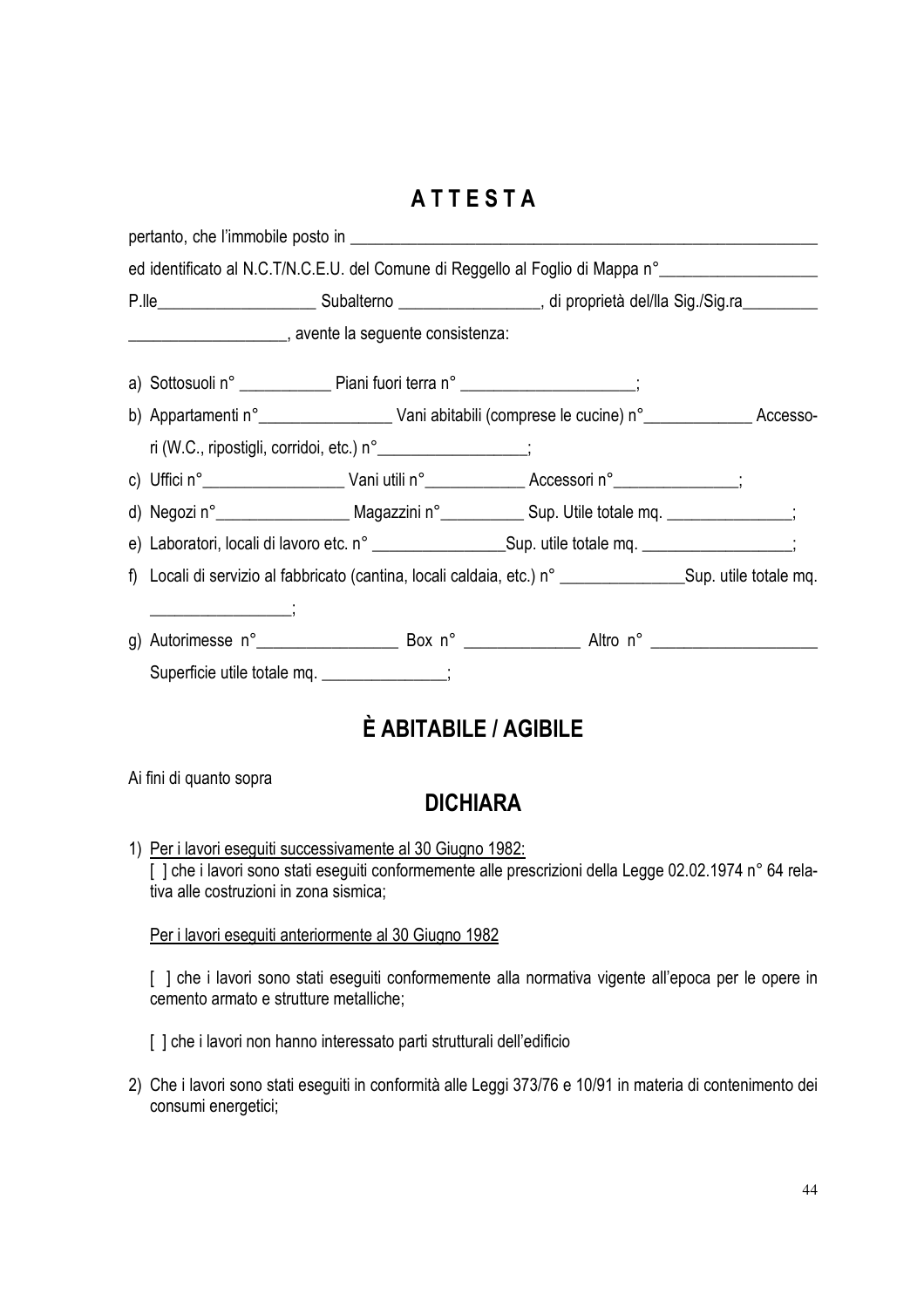- 3) Che l'immobile è allacciato all'acquedotto comunale come da contratto n° \_\_\_\_\_\_\_\_\_\_\_\_\_\_\_\_\_\_\_\_\_\_\_\_\_\_\_\_\_\_\_\_\_\_  $del$   $\qquad \qquad$  ;
- 4) Che lo scarico dei reflui, trattandosi di zona non servita da pubblica fognatura, è stato autorizzato in data \_\_\_\_\_\_\_\_\_\_\_\_\_\_\_\_\_\_\_\_\_\_\_ con atto n° \_\_\_\_\_\_\_\_\_\_\_\_\_\_\_\_\_\_\_\_\_\_\_;
- 5) Che gli impianti elettrici, radiotelevisivi, filodiffusione, antenne e protezione da scariche atmosferiche, di riscaldamento e climatizzazione, idrosanitari sono state rilasciate apposite dichiarazioni di conformità da parte delle ditte realizzatrici;
- 6) Che l'ascensore o montacarichi risulta collaudato ed in possesso di licenza di esercizio n° \_\_\_\_\_\_\_  $del$   $\qquad \qquad ;$
- 7) Che per l'immobile è stata presentata dichiarazione per l'iscrizione in Catasto in data
- 8) Che nell'esecuzione dei lavori è stata rispettata la Legge 13/1989 in materia di abbattimento delle barriere architettoniche.

 $\mathbf{h}$  , and the set of the set of the set of the set of the set of the set of the set of the set of the set of the set of the set of the set of the set of the set of the set of the set of the set of the set of the set

Il Tecnico

#### N.B.

 $\frac{1}{2}$ 

Nei casi di fabbricati ricadenti nell'ambito di lottizzazione o piano particolareggiato convenzionato e nei casi in cui la Concessione Edilizia prevedeva l'esecuzione diretta delle opere di urbanizzazione primaria, indicare se tali opere sono state collaudate e se si è provveduto ad eventuali cessioni di aree:

\_\_\_\_\_\_\_\_\_\_\_\_\_\_\_\_\_\_\_\_\_\_\_\_\_\_\_\_\_\_\_\_\_\_\_\_\_\_\_\_\_\_\_\_\_\_\_\_\_\_\_\_\_\_\_\_\_\_\_\_\_\_\_\_\_\_\_\_\_\_\_\_\_\_\_\_\_\_\_\_\_\_ \_\_\_\_\_\_\_\_\_\_\_\_\_\_\_\_\_\_\_\_\_\_\_\_\_\_\_\_\_\_\_\_\_\_\_\_\_\_\_\_\_\_\_\_\_\_\_\_\_\_\_\_\_\_\_\_\_\_\_\_\_\_\_\_\_\_\_\_\_\_\_\_\_\_\_\_\_\_\_\_\_\_ \_\_\_\_\_\_\_\_\_\_\_\_\_\_\_\_\_\_\_\_\_\_\_\_\_\_\_\_\_\_\_\_\_\_\_\_\_\_\_\_\_\_\_\_\_\_\_\_\_\_\_\_\_\_\_\_\_\_\_\_\_\_\_\_\_\_\_\_\_\_\_\_\_\_\_\_\_\_\_\_\_\_

 $\overline{\phantom{a}}$  , which is a set of the set of the set of the set of the set of the set of the set of the set of the set of the set of the set of the set of the set of the set of the set of the set of the set of the set of th

#### Allegati:

- Prova dell'avvenuto accatastamento degli immobili e copia delle planimetrie;
- Collaudo delle opere in c.a.;
- Dichiarazione di conformità dell'impianto termico;
- Dichiarazione di conformità dell'impianto elettrico;
- Dichiarazione di asseveramento del D.LL. (D.P.R. 425/94).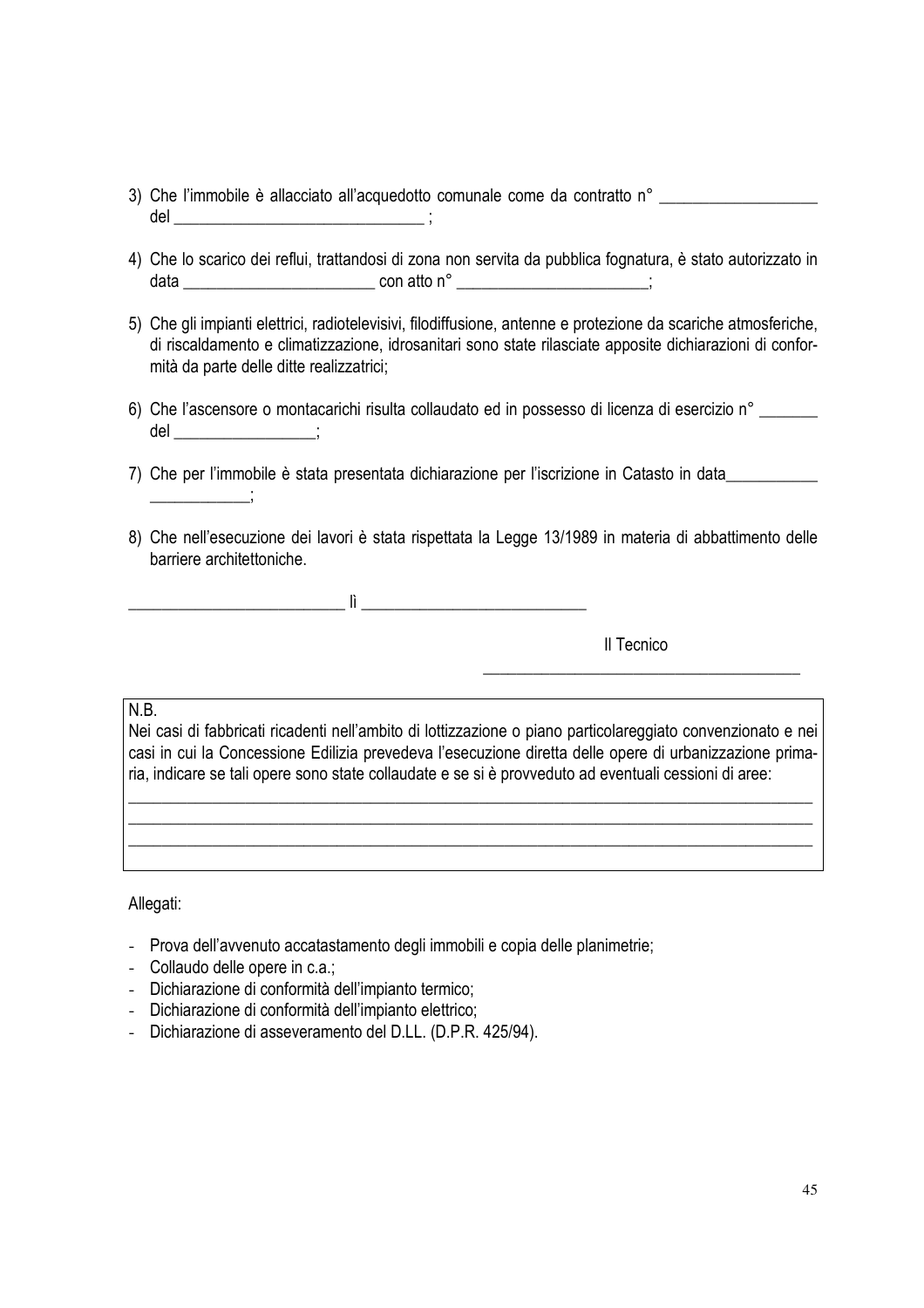# **Art. 31/Bis - DICHIARAZIONE DI INABILITA' O INAGIBILITA'**

Nel caso in cui vengano riscontrate gravi carenze igieniche o statiche in fabbricati esistenti, il responsabile dell'ufficio competente può dichiarare inabile o inagibile un fabbricato o parte di esso.

La dichiarazione di inabitabilità o di inagibilità potrà essere emessa quando ricorra almeno uno dei seguenti casi:

- 1) degrado delle strutture e/o impianti tale da pregiudicare l'incolumità degli occupanti;
- 2) alloggio improprio;
- 3) insufficienti requisiti igienico-sanitari (superficie, altezza, illuminazione, aerazione);
- 4) mancato allacciamento alla fognatura o ad altro idoneo sistema di trattamento delle acque;
- 5) assenza dei servizi igienici;
- 6) mancata disponibilità di acqua potabile.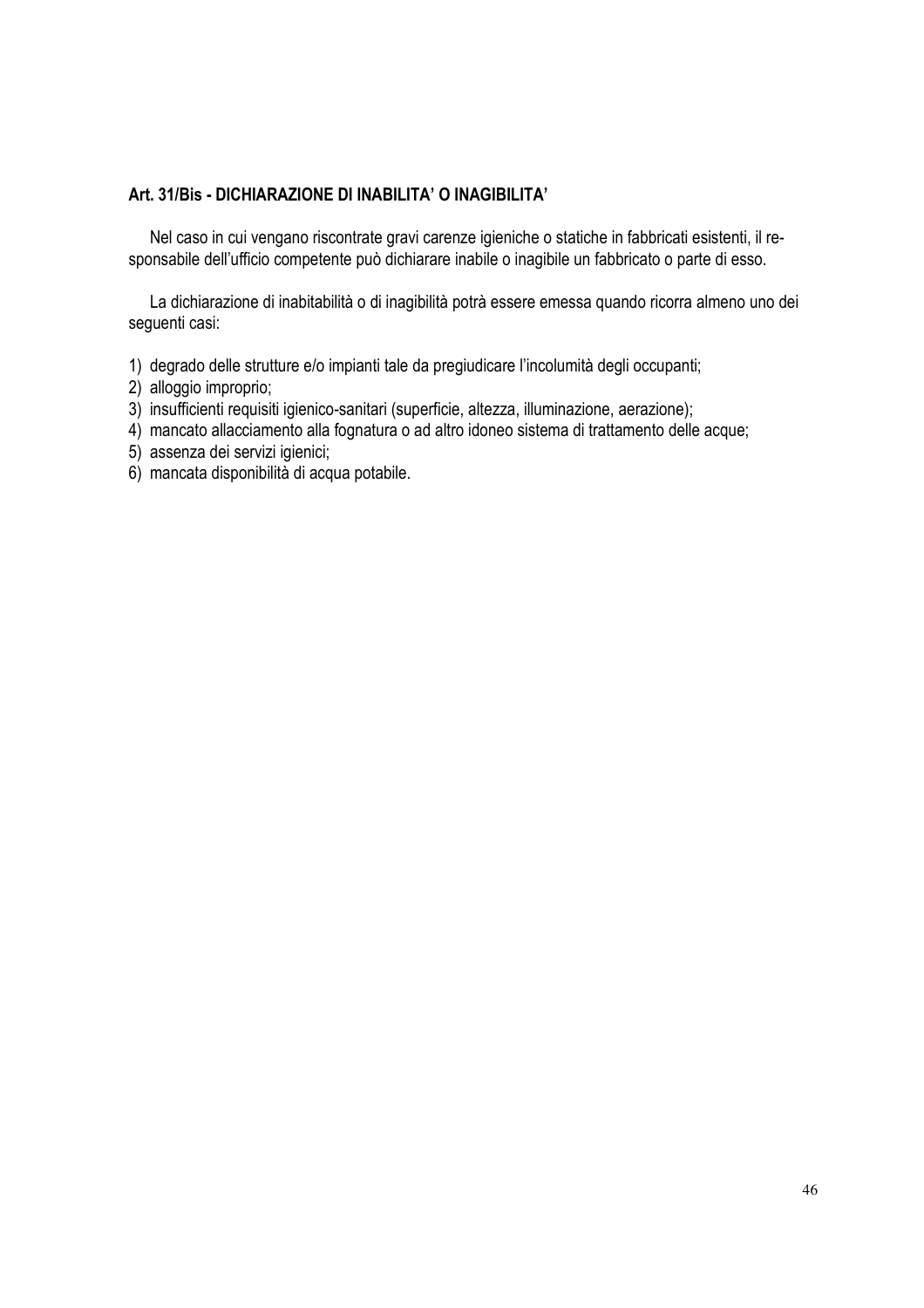**C a p o II** 

**NORME TECNOLOGICHE E CARATTERISTICHE DEI LOCALI**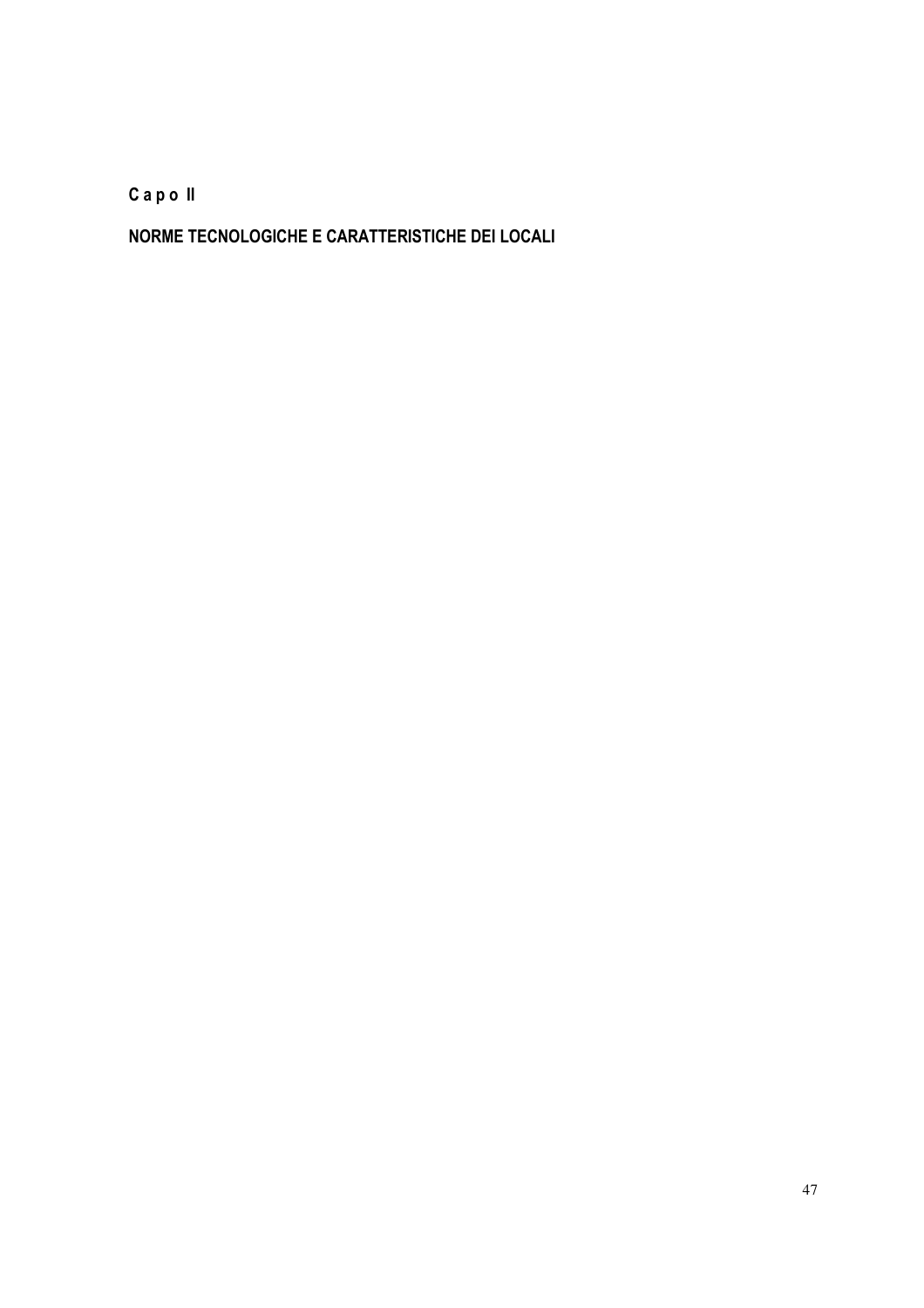# **Art. 32 - REQUISITI DEI LOCALI**

Le norme che seguono si applicano alle nuove costruzioni, alle ristrutturazioni di quelle esistenti, ai casi di restauro e risanamento conservativo, a quelli di manutenzione straordinaria ove i lavori da effettuare investano parti dell'edificio oggetto di previsione normativa ed alle variazioni di destinazione d'uso.

Nei casi di restauro e risanamento conservativo, di manutenzione straordinaria e di ristrutturazione edilizia, ove non sia possibile rispettare completamente le prescrizioni seguenti, il richiedente la Concessione o l'Autorizzazione, ne spiegherà per iscritto, in maniera esauriente e chiara, i motivi per ottenere Concessione e/o Autorizzazione in deroga e comunque gli interventi devono prevedere un miglioramento igienico.

# **Art. 33 - SALUBRITA' DEL TERRENO.**

Non si possono costruire nuovi edifici su terreni precedentemente adibiti a discariche, deposito, sede di attività produttive od altro che abbia potuto inquinare il suolo, a meno che gli stessi siano stati sottoposti a bonifica secondo le normative regionali vigenti.

Se il terreno sul quale si intende costruire un edificio è umido od esposto all'invasione delle acque sotterranee o superficiali, si deve convenientemente procedere ad adeguato drenaggio.

In ogni caso è fatto obbligo di adottare provvedimenti atti ad impedire che l'umidità salga dalle fondazioni ai muri sovrastanti.

La relazione geologico-geotecnica obbligatoria, vedi precedente art. n. 10 punto 1.14, dovrà dettagliatamente descrivere le caratteristiche dei terreni, la presenza della falda acquifera e la sua estensione locale per individuare accorgimenti e prescrizioni cui attenersi nella redazione del progetto per edificare.

Per la redazione degli elaborati geologici si rimanda a quanto previsto nell'Allegato n. 3 e alle relative tabelle in esso contenute del presente R.E..

#### **Art. 34 - REQUISITI RELATIVI ALL'IMPERMEABILITA' E SECCHEZZA.**

Qualsiasi edificio deve essere adeguatamente isolato dalla umidità del suolo e da quella derivante da agenti atmosferici ed i muri perimetrali portanti devono risultare intrinsecamente asciutti.

Anche tutti gli altri elementi costitutivi degli edifici devono poter cedere le eventuali acque di condensazione e permanere asciutti.

I locali abitabili, posti al piano terreno qualora non sovrastino un locale interrato o seminterrato, devono essere isolati dal suolo a mezzo di vespai ventilati, oppure da solai, le cui canalizzazioni siano protette negli sbocchi all'esterno, con griglie metalliche, in cotto od in cemento.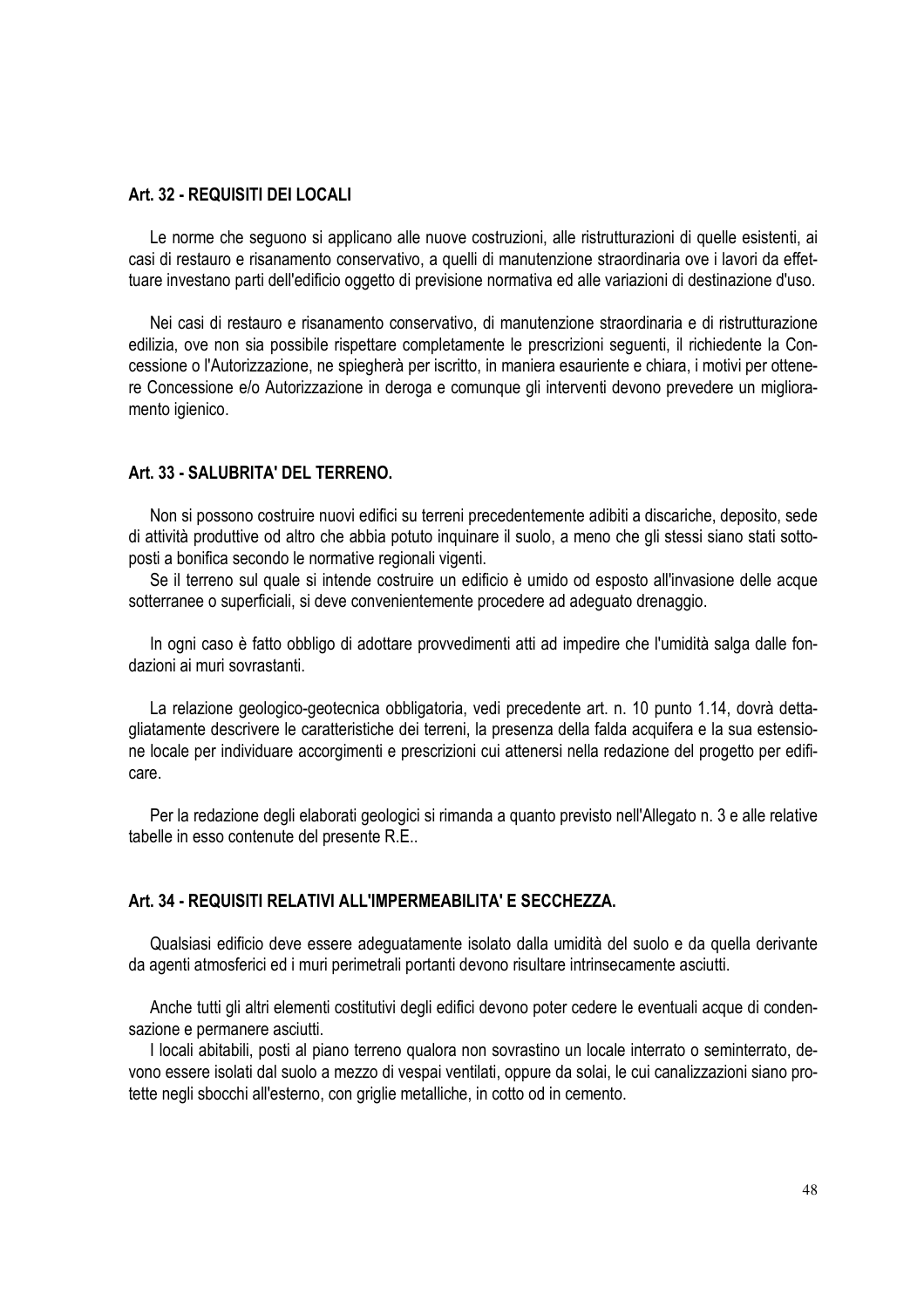Le bocchette di aerazione non devono avere superficie inferiore a 1:100 della superficie del vespaio; il solaio deve essere distaccato dal terreno stesso di cm. 20; per i predetti locali altresì, con esclusione di servizi igienici, ripostigli, disimpegni e spazi per la circolazione, la parete finestrata deve avere un prospiciente spazio aperto del terreno circostante, di larghezza non inferiore alla parete stessa e di profondità pari ad almeno m. 5,00, misurati perpendicolarmente alla parete stessa, privo di muri, scarpate, ciglioni e simili.

Anche quando sovrasti un locale interrato o seminterrato, il pavimento soprastante deve essere ad una quota maggiore di cm. 15 (minimo) dal punto più elevato della superficie dello spazio esterno adiacente e comunque dalla superficie del marciapiede dell'edificio purché siano messi in opera gli accorgimenti previsti dalla vigente normativa sulle barriere architettoniche.

Se il piano terra è destinato ad ospitare locali di categoria C, sarà sufficiente un vespaio di ciottoli dello spessore minimo di 25 cm..

Tutte le murature devono essere isolate da stratificazioni impermeabili continue, poste al di sopra del piano di campagna ed al di sotto del piano di calpestio.

Fatto salvo quanto previsto dalla normativa specifica, i muri perimetrali degli edifici devono avere spessore adeguato, in relazione ai materiali di costruzione impiegati, per la protezione dei locali dalle variazioni termiche e dall'azione degli agenti meteorici.

Tale condizione si ritiene osservata quanto il coefficiente di trasmissione termica globale è uguale o inferiore a 1 kcal/h/mq/C°: condizioni idoneamente certificate.

Inoltre requisito fondamentale delle pareti dei locali di abitazione è che sia realizzata una sufficiente permeabilità delle pareti stesse in modo che nelle condizioni di occupazione e di uso degli alloggi, non debbono presentare tracce di condensazione e/o umidità.

Alle presenti disposizioni possono fare eccezione le sistemazioni di edifici esistenti, qualora sia dimostrata l'impossibilità di perseguire le soluzioni tecniche citate in rapporto alla conservazione ed alla valorizzazione delle caratteristiche architettoniche, ambientali, funzionali e tecnologiche preesistenti e di un certo significato; il progetto dovrà indicare allora le soluzioni alternative adeguate al perseguimento dei requisiti citati.

Qualora i locali non destinati alla permanenza di persone risultino anche parzialmente al di sotto della quota del terreno circostante e prospiciente, deve essere prevista una intercapedine aerata di larghezza strettamente necessaria allo scopo, che circondi i locali in oggetto per tutta la parte interessata e che abbia piano di posa inferiore alla quota del piano di calpestio dei locali o altro comprovato sistema di isolamento che garantisca la impermeabilità dei locali.

Le griglie di aerazione di queste intercapedini non devono presentare pericolo per i pedoni e devono essere sicure in relazione alle eventuali condizioni d'uso a cui possono essere sottoposte.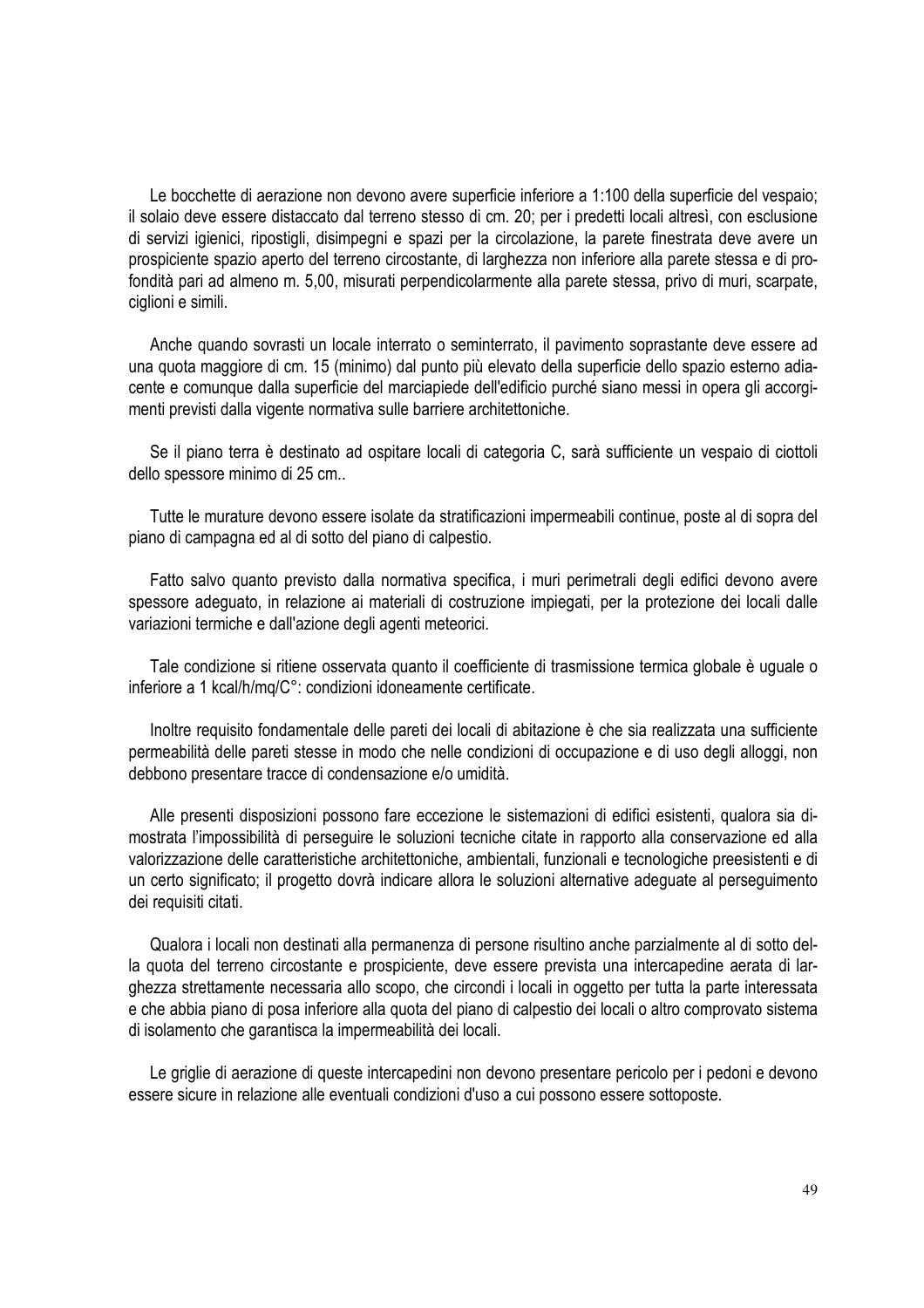Per i locali non abitabili posti a livello del terreno è ammessa la costruzione di vespaio semplice non aerato.

Il solaio dei locali, abitabili o non, deve essere sempre posto ad un livello superiore a quello della falda freatica, od a quello di massima piena del sistema fognario di scarico, qualora non esistano adeguati sistemi di sollevamento meccanico delle acque.

#### **Art. 35 - REQUISITI DI CARATTERE TERMICO.**

I locali abitabili per residenza ed uffici e quelli accessori devono essere serviti di idonei impianti di riscaldamento del tipo centralizzato o autonomo, con radiatori omogeneamente distribuiti in relazione all'uso dei singoli locali.

L'impianto di riscaldamento comunque deve garantire la possibilità di ottenere anche nei mesi invernali e più freddi, una temperatura dell'area interna pari a 18°C.

Le nuove costruzioni classificate dall'art. 3 del D.P.R. 1052/1977 devono essere conformi alle prescrizioni della legislazione vigente in materia.

Nel caso di ristrutturazione di edifici o di inserimento di impianto di riscaldamento in un edificio che ne era sprovvisto, L'Amministrazione Comunale può richiedere, su parere della Commissione Edilizia, che siano adottati provvedimenti atti a garantire un adeguato isolamento nelle coperture, nei solai soprastanti vani aperti, nei serramenti, nonché nello stesso impianto termico, qualora già esistente e da ristrutturare.

# **Art. 36 - REQUISITI DI CARATTERE ACUSTICO.**

Negli edifici di nuova costruzione ed in tutti gli interventi su manufatti esistenti, sottoposti a ristrutturazione, devono essere adottati sistemi di isolamento acustico.

I materiali usati devono garantire un'adeguata protezione acustica degli ambienti per quanto concerne:

- i rumori di calpestio, di traffico, degli eventi atmosferici, di gestione ed uso di impianti comunque istallati nel fabbricato;
- i rumori e suoni aerei provenienti da alloggi contigui a locali e spazi destinati a servizi comuni;
- i rumori provenienti da attività lavorative e servizi preesistenti.

Le strutture degli edifici dovranno comunque rispettare i requisiti di isolamento acustico stabiliti alle vigenti normative o comunque stabiliti con appositi regolamenti comunali.

Sono fatte salve le diverse o ulteriori prescrizioni deducibili dalla normativa vigente in materia.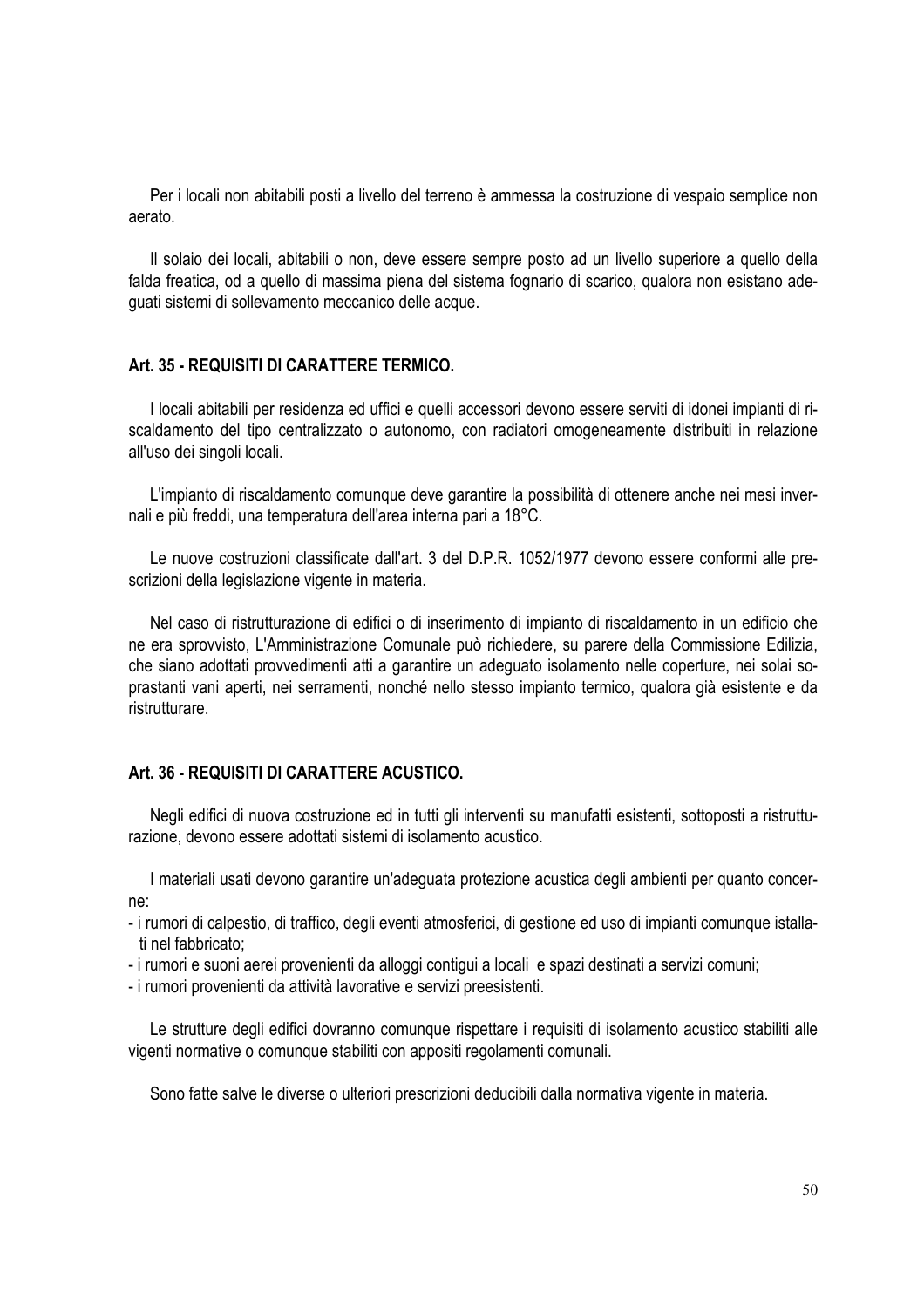#### **Art. 37 - REQUISITI ILLUMINOTECNICI.**

Gli edifici devono essere progettati in modo che l'illuminazione dei loro locali sia adeguata agli impegni visivi richiesti.

L'illuminazione diurna dei locali deve essere di norma naturale e diretta.

Tutti i locali di abitazione ed i servizi igienici devono avere una adeguata superficie finestrata ed apribile, atta ad assicurare l'illuminazione e l'aerazione naturale.

Si potrà derogare da tale norma per i vani wc, per le stanze da bagno e per i ripostigli; nel caso di servizio igienico senza finestrature dovrà essere realizzato un ricambio d'aria forzato atto ad assicurare il coefficiente previsto al successivo articolo n° 55 del presente R. E..

La superficie finestrata dovrà assicurare in ogni caso un fattore medio di luce diurna non inferiore allo 0,018, misurato nel punto di utilizzazione più sfavorevole del locale e ad un'altezza di mt. 0,90 dal pavimento.

Tale requisito si ritiene soddisfatto qualora la superficie finestrata verticale utile non sia inferiore al 12,5% (1/8) della superficie del pavimento dello spazio abitativo utile.

Le superfici finestrate o comunque trasparenti delle pareti perimetrali o delle coperture dei locali abitabili o agibili devono essere dotate di dispositivi permanenti che consentano la loro schermatura ed il loro oscuramento.

Al fine del perseguimento dei requisiti di temperatura, condizionamento e isolamento acustico, di regola i serramenti devono essere dotati di doppia vetratura o di altri accorgimenti tecnici, che consentano il raggiungimento di uguali risultati.

Resta inteso che tutte le superfici finestrate devono essere comunque accessibili, alle pulizie, anche per la parte esterna.

Comunque qualunque costruzione che contenga locali abitabili o agibili deve essere dotata di impianto elettrico.

L'impianto elettrico deve essere realizzato nel rispetto delle norme di buona tecnica e della normativa vigente ai sensi della Legge n° 186 del 1.03.1968 e successive modificazioni ed integrazioni.

Ogni spazio di abitazione, di servizio o accessorio deve essere di conseguenza, munito di impianto elettrico stabile, atto ad assicurare l'illuminazione artificiale tale da garantire un normale comfort visivo per le operazioni che vi si svolgono.

Possono fruire di illuminazione diurna naturale indiretta oppure artificiale: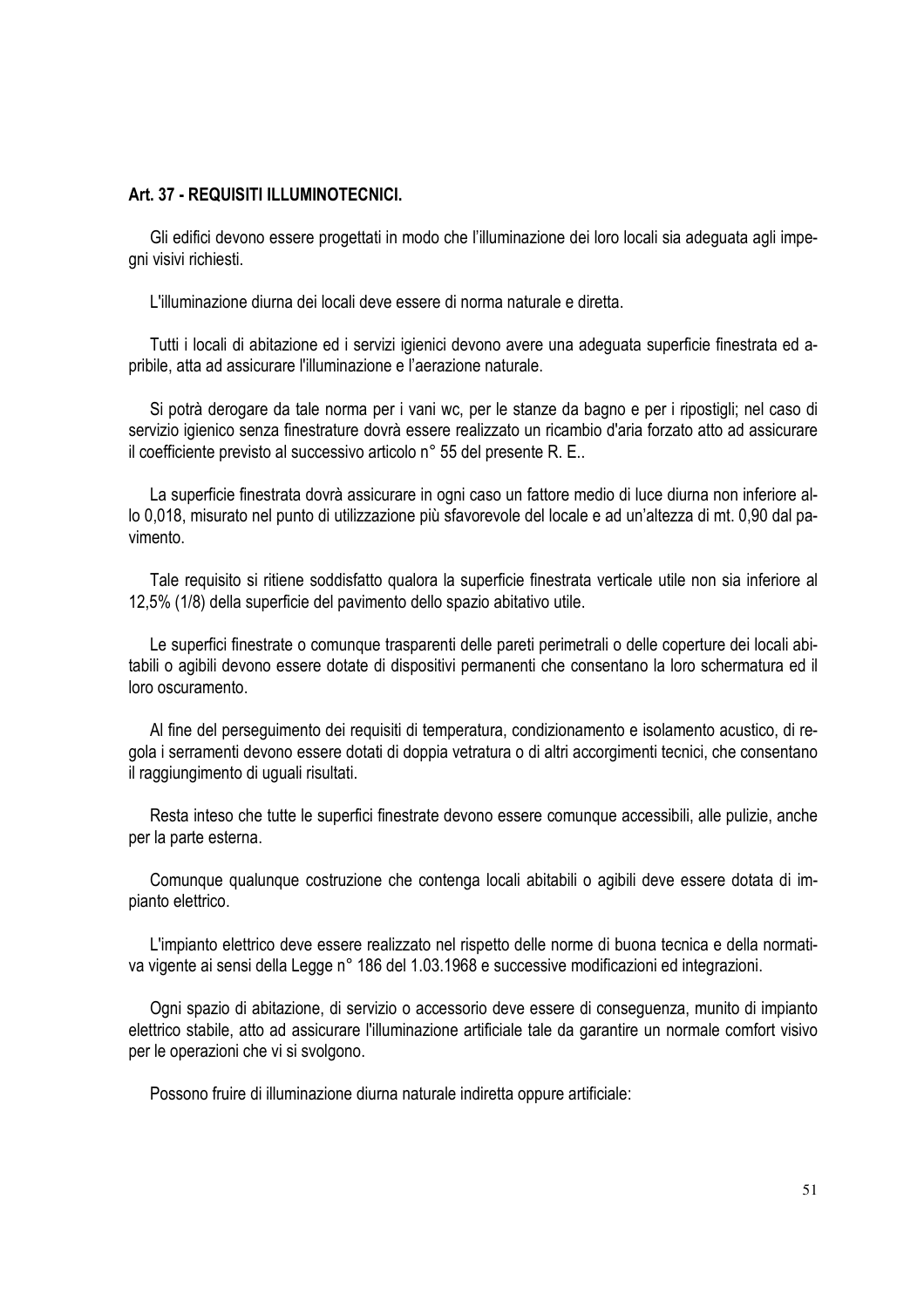- 1) i locali destinati ad uffici, la cui estensione non consente l'adeguata illuminazione naturale del piano di utilizzazione;
- 2) i locali aperti al pubblico destinati ad attività commerciali, culturali, ricreative, nonché i pubblici esercizi;
- 3) i locali destinati ad attività che richiedono particolari condizioni di illuminazione;
- 4) i locali destinati a servizi igienici, gli spogliatoi, gli antibagno, i ripostigli;
- 5) i locali non destinati alla permanenza delle persone;
- 6) gli spazi di cottura, nonché i locali adibiti a mense per strutture produttive;
- 7) gli spazi destinati al disimpegno ed ai collegamenti orizzontali e verticali.

Per i casi di cui ai punti 1), 2), 6) destinati alla permanenza di persone , deve essere comunque garantita la possibilità di illuminazione naturale diretta, anche se non sufficiente a soddisfare i requisiti di cui al comma 5 del presente articolo. Gli accessi, le rampe esterne, gli spazi comuni di circolazione interna devono essere serviti di adeguato impianto di illuminazione notturna anche temporizzato.

La conservazione delle minori superfici trasparenti per gli edifici già esistenti, ancorché sottoposti ad opere di ristrutturazione, può essere autorizzata quando la modifica delle aperture non risulti compatibile con la conservazione delle caratteristiche architettoniche e ambientali del manufatto.

L'autorizzazione si intende contestuale all'approvazione del progetto.

Comunque quando possibile si potrà raggiungere i minimi prescritti delle superfici trasparenti attraverso lucernari apribili complanari al tetto, che potranno concorrere in misura non superiore al 50% alla determinazione della superficie finestrata apribile.

Limitatamente ai locali indicati al punto 6) del precedente comma 13 è consentita in deroga alle norme previste nel presente articolo la possibilità di fruire di totale illuminazione diurna naturale o artificiale purché siano applicate tecnologie con le quali si raggiungano gli stessi requisiti richiesti debitamente dimostrati con i relativi certificati di qualità ed idoneità.

I locali interessati dalle disposizioni di cui al precedente comma devono essere esistenti alla data odierna anche se soggetti a cambio di destinazione d'uso.

# **Art. 38 – REQUISITI RELATIVI ALLA AEREAZIONE E DIMENSIONAMENTO DEI LOCALI.**

Gli edifici devono essere progettati e realizzati in modo che ogni locale possa fruire in tutte le stagioni di aerazione adeguata alla sua destinazione.

L'aerazione dei locali può essere naturale oppure artificiale con sistemi permanenti adeguati alla destinazione dei locali medesimi. Possono fruire di areazione completamente artificiale i locali già individuati all'art. 37 ai punti nn. 3, 4, 5 e 6; per i locali di cui ai punti 1 e 2 aerati artificialmente deve comunque essere garantita la possibilità di areazione naturale, anche se non sufficiente a soddisfare i requisiti di cui al 5° comma dell'art. 37; mentre i locali di cui al punto n. 7 possono essere aerati anche indirettamente. Limitatamente ai locali di cui al punto 6) già esistenti anche se soggetti a cambio di destinazione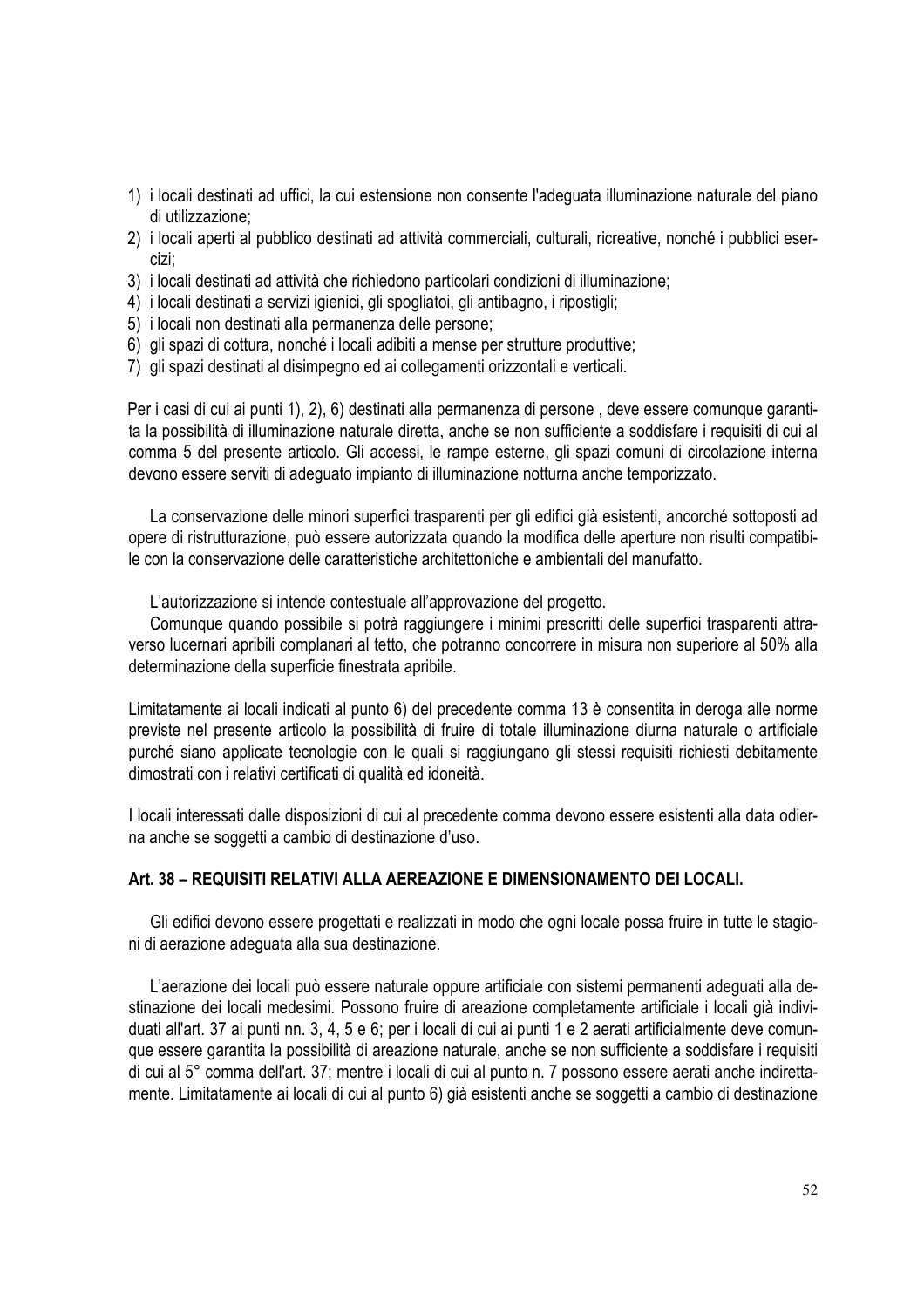d'uso è consentita l'areazione anche completamente artificiale purchè siano applicate tecnologie alternative con le quali si raggiungano gli stessi requisiti richiesti debitamente dimostrati con i relativi certificati di qualità ed idoneità

La ventilazione artificiale può essere assicurata mediante un condotto di aerazione indipendente per ogni locale servito sfociante sulla copertura e dotato di elettroaspiratore con accensione automatica collegata all'interruttore della illuminazione, oppure, negli edifici con più di tre piani, può essere ottenuta mediante un unico condotto collettivo ramificato. Tale condotto deve essere dotato di elettroaspiratore centralizzato ad aspirazione continua posto sulla copertura.

I locali destinati alla permanenza di persone, i quali fruiscono di aerazione naturale devono avere almeno un serramento opportunamente dimensionato e posizionato dotato di una o più parti apribili.

L'altezza media dei locali destinati alla residenza non deve essere minore di metri 2,70, quella dei locali diversi dalle residenze non deve essere minore di metri 3,00.-

Deroghe a quanto sopra detto possono essere autorizzate per i locali utilizzati per la lavorazione, la produzione o somministrazione di alimenti e bevande nel rispetto di quanto previsto nel "Regolamento Comunale di igiene in materia di alimenti e bevande".

La minima distanza tra il pavimento ed il soffitto finiti non deve comunque essere inferiore a metri 2,20.-

L'altezza media può essere ridotta:

- a metri 2,40 nei gabinetti e negli antigabinetti degli edifici con destinazione residenziale e non residenziale, negli spogliatoi, negli spazi destinati a disimpegno ed alla circolazione orizzontale e verticale nei locali destinati a magazzini e simili, anche senza permanenza di addetti, fermo restando l'altezza minima di metri 2,20;
- a metri 2,20 nei locali non destinati alla permanenza di persone (cantine, soffitte, rimesse) con altezza minima di metri 1,80.

Può essere autorizzata un'altezza diversa da quella indicata ai punti precedenti nelle opere di recupero del patrimonio edilizio esistente, sia nel caso che si mantengano altezze già esistenti e sia nel caso di modifiche alle quote originarie dei solai, quando non si proceda ad un incremento del numero dei piani e purché non vengano apportate riduzioni alle altezze preesistenti.

La minima altezza degli spazi sottostanti ai soppalchi non deve essere minore di metri 2,20; almeno la medesima minima altezza deve intercorrere tra il pavimento finito dei soppalchi ed il soffitto finito dei locali, ove i soppalchi siano destinati alla permanenza di persone.

La superficie dei soppalchi non deve essere superiore ad un terzo di quella del locale soppalcato.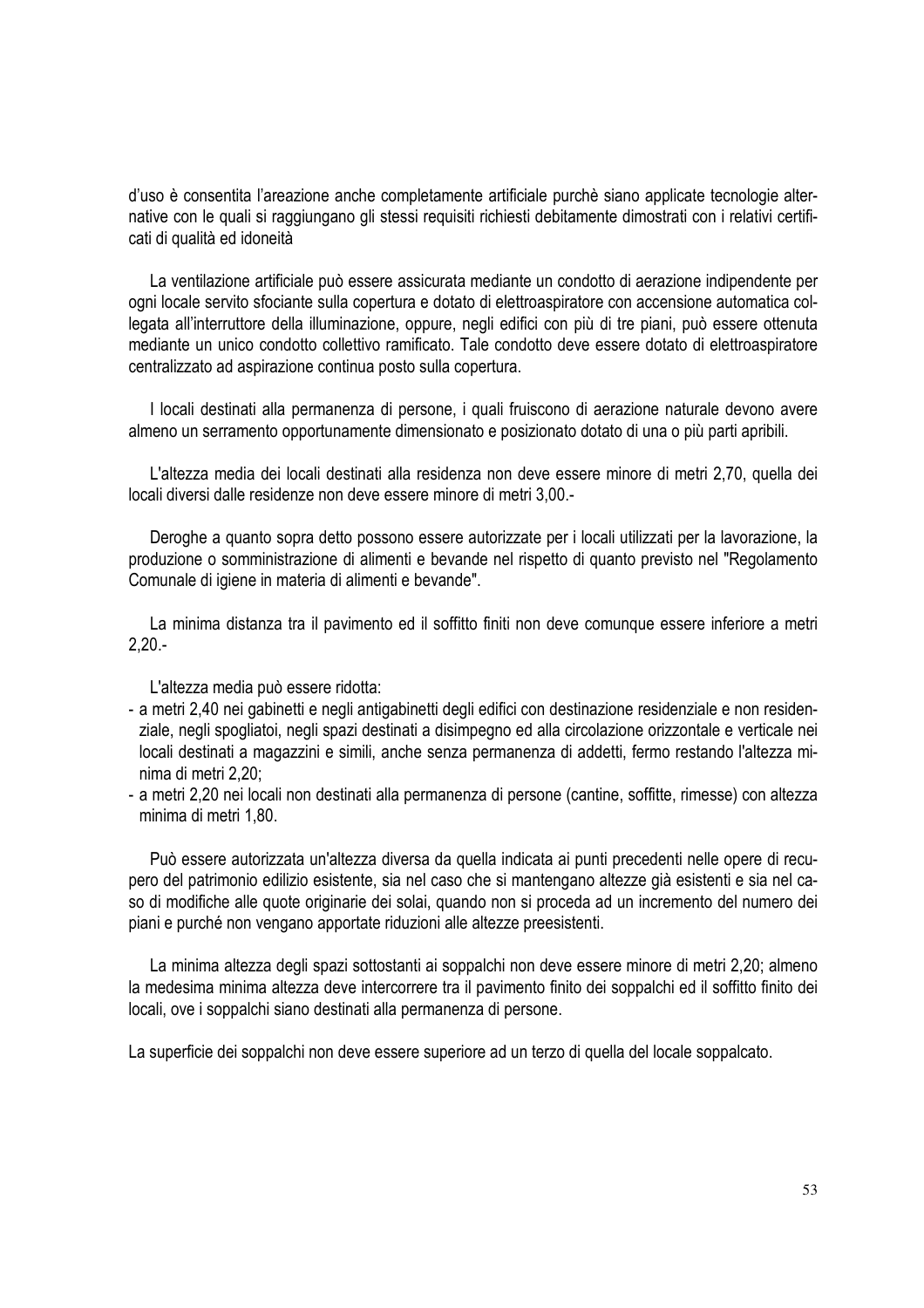Qualora l'altezza come sopra definita, sia per il locale sottostante che per il locale soprastante, sia almeno di mt. 2,40 la superficie del soppalco potrà raggiungere 1/2 della superficie del locale.

Saranno ammesse gradazioni intermedie, in ogni caso la superficie del soppalco non dovrà superare mai gli indici di cui al comma precedente.

Entrambe le parti, soprastante e sottostante, devono essere totalmente aperte e quella superiore munita di balaustra non inferiore a mt. 1,00 di altezza e rispettare le norme relative alla superficie aeroilluminante.

Resta inteso, in ogni caso, che le solette del soppalco non devono limitare o ridurre la funzionalità delle superfici finestrate.

Nel caso di soppalchi in locali destinati a attività produttive e simili, devono essere inoltre soddisfatti i seguenti requisiti:

- dovranno essere costruiti con struttura resistente al carico che devono sostenere e in punti ben visibili dovranno essere esposti cartelli riportanti il carico massimo ammissibile (kg/mq) non superabile desunto dalla relazione di calcolo strutturale a firma di tecnico abilitato, la distribuzione dei carichi dovrà avvenire in modo razionale e sempre nel rispetto della stabilità;
- la superficie del soppalco non può superare i 2/3 della superficie di tutto il locale, la profondità del piano di calpestio deve essere comunque inferiore a 2,5 volte la minore delle due altezze risultanti dalla suddivisione del locale con il soppalco;
- l'altezza tra ciascun piano di calpestio o relativo soffitto deve essere di almeno mt. 2,70 per lo svolgimento di attività lavorative in genere; per lo svolgimento di attività di ufficio e commerciale l'altezza minima può essere di mt. 2,40, mentre per attività di deposito, senza permanenza fissa di lavoratori, l'altezza minima può essere di mt. 2,20;
- non sono ammesse delimitazioni anche trasparenti dei volumi che vengono a crearsi con la realizzazione di soppalchi ma deve permanere la continuità dell'ambiente unico;
- non è ammessa la contemporanea presenza tra lavorazioni nocive, pericolose e insolubili con altre attività e lavorazioni.

La presenza di più altezze compatibili con i vari minimi della norma, in un unico locale, è ammissibile qualora le corrispondenti parti del locale abbiano superfici utili conformi alle disposizioni del D.M. 5.7.1975 in rapporto alle destinazioni d'uso specifiche previste per tali parti.

La superficie utile degli alloggi deve corrispondere ai requisiti fissati dalle disposizioni del Decreto Ministero della Sanità 5 luglio 1975.

Il dimensionamento minimo dei singoli vani deve fare riferimento alle disposizioni di cui al D.M. 5 luglio 1975 e dei successivi articoli n° 52-53-54-55-56-57-58-59-60 del presente Regolamento Edilizio e di Igiene.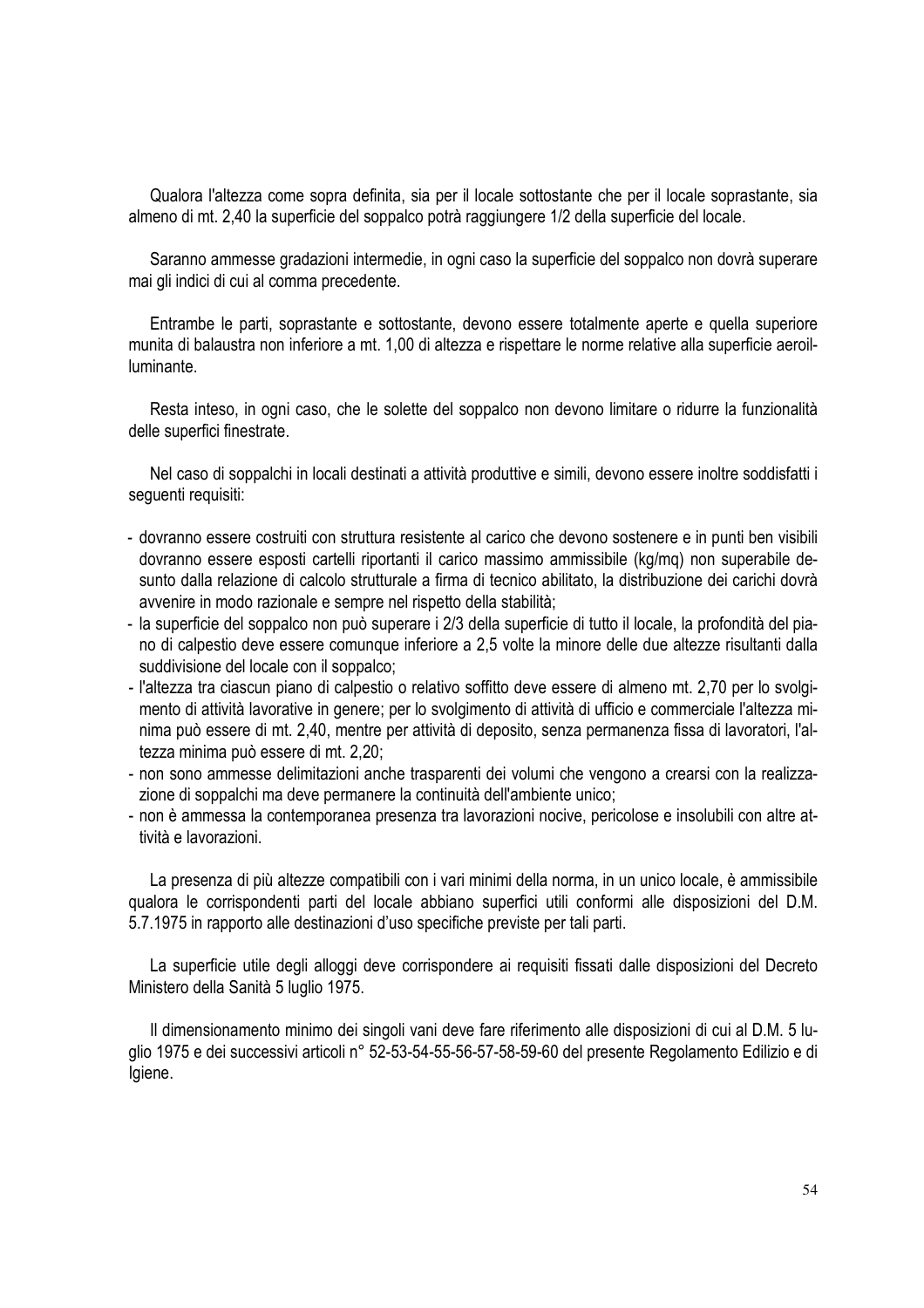# **Art. 39 - REQUISITI RELATIVI ALLA SICUREZZA.**

Gli edifici ed i loro elementi costitutivi devono permanere stabili nelle condizioni di impiego.

I parapetti delle finestre, dei balconi e delle terrazze nonché le ringhiere delle scale non devono poter essere né sfondati né attraversati per urto accidentale. La loro altezza non deve essere minore di mt. 1,00 e non dovranno consentire né l'arrampicamento né l'attraversamento di una sfera di cm. 10 di diametro. Nelle finestre con parte inferiore non apribile i parapetti devono avere un'altezza non inferiore a mt. 1,20.

I parapetti e le superfici vetrate devono rispondere alle loro funzioni senza costituire pericolo per le persone.

Gli impianti installati negli edifici ed i depositi di combustibile devono rispondere alle loro funzioni secondo le norme di legge senza costituire pericolo per le persone e per le cose.

L'installazione di apparecchi a fiamma non è consentita nei locali non adeguatamente aerati e non corrispondenti alle norme di legge.

Gli edifici, in relazione alla destinazione, alla altezza ed alle caratteristiche delle strutture portanti, devono essere progettati e realizzati in modo da consentire la salvaguardia, in caso di incendio o di altra calamità, dell'incolumità delle persone in essi presenti e dei soccorritori.

I locali degli edifici che fruiscono di illuminazione naturale diretta devono avere un adeguato numero di serramenti esterni facilmente accessibili dall'interno e dotati di una o più parti apribili.

# **Art. 40 - REQUISITI RELATIVI ALL'ACCESSIBILITA' ED USO.**

La manutenzione degli elementi costitutivi degli edifici deve poter essere effettuata agevolmente.

Gli edifici residenziali devono essere dotati di scale che consentano il trasporto degli infermi da tutti i piani agibili.

Gli edifici residenziali plurifamiliari con più di tre piani in elevazione devono essere dotati di adeguato impianto meccanico di sollevamento delle persone. Analogo criterio si dovrà seguire per gli edifici non residenziali.

Le singole unità immobiliari degli edifici con più di due piani agibili fuori terra, fatta eccezione per quelli industriali, devono fruire di accesso da almeno una scala del tipo chiuso.

Ai locali definiti come non agibili è consentito accedere, oltreché tramite locali agibili, solo con scale a chiocciola o retrattili. I locali non agibili non possono dare accesso a servizi igienici e a vani agibili.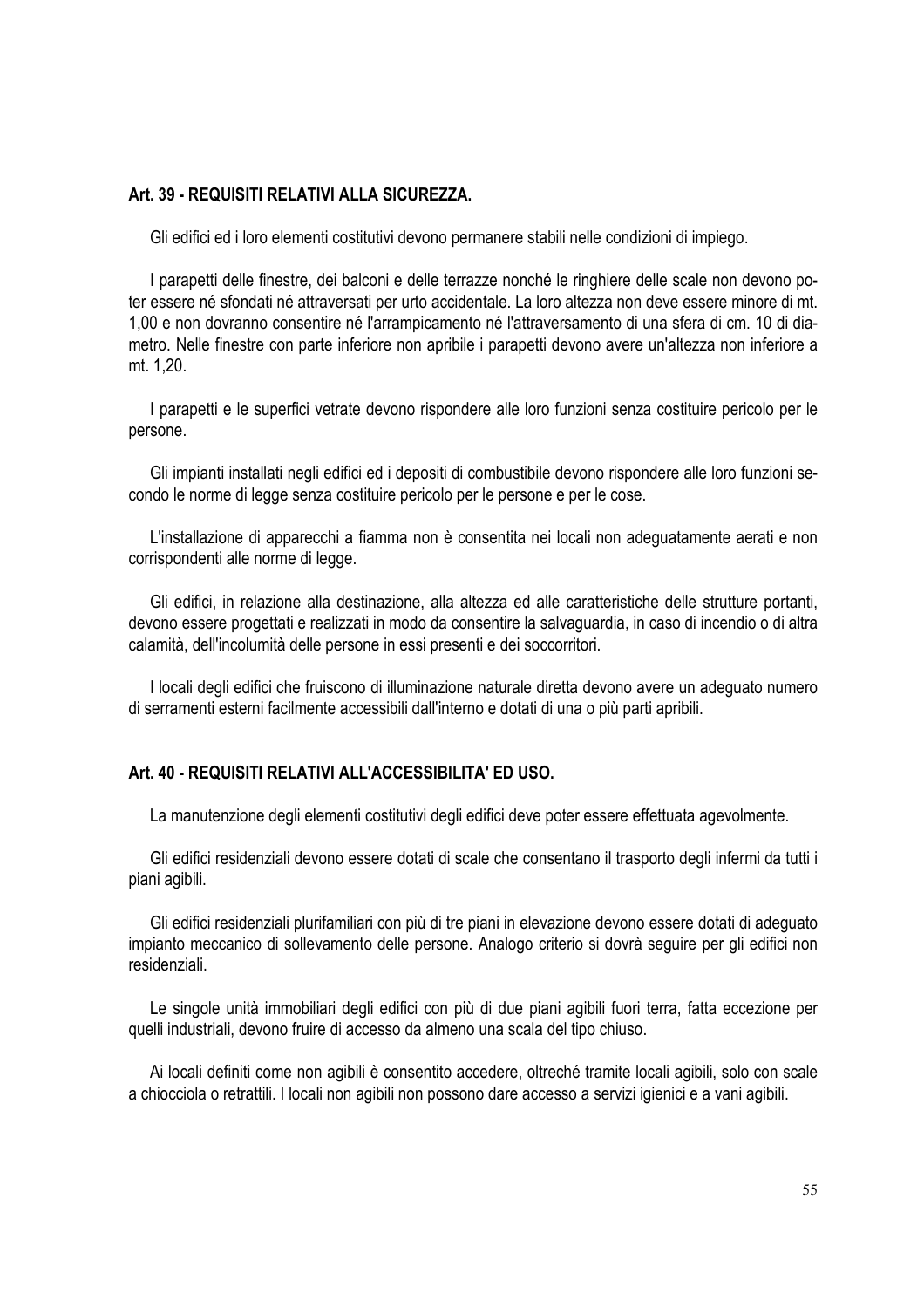Gli impianti, i sistemi e le apparecchiature permanenti non devono poter immettere negli edifici serviti o nelle loro parti, in condizioni normali, esalazioni, fumi, vibrazioni.

Gli alloggi progettati per uno o due utenti devono comunque essere dotati di uno spazio cottura, di un gabinetto aerato e di un ripostiglio ed avere una superficie non inferiore a mq. 28 se per una persona e mq. 38 se per due persone.

Gli alloggi progettati per più di due utenti devono comunque essere dotati almeno di una cucina, di un gabinetto aerato, di un ripostiglio.

I locali degli alloggi che fruiscono di illuminazione naturale diretta, devono avere almeno uno dei serramenti esterni dotati di parti trasparenti, ad altezza d'uomo.

Gli accessi, le rampe, i giardini ed in generale gli spazi privati di uso collettivo destinati alla circolazione delle persone, esterni ed interni agli edifici, devono poter essere illuminati anche durante le ore notturne.

I soppalchi agibili per le persone devono essere dotati di parapetti.

Gli spazi privati destinati alla circolazione orizzontale e verticale, esterni ed interni agli edifici, non devono avere superfici di calpestio sdrucciolevoli, in condizioni meteorologiche normali e sporgenze insidiose.

Gli spazi destinati alla circolazione promiscua di persone e di automezzi devono essere dotati di opportuna segnaletica.

Le coperture degli edifici devono essere facilmente accessibili.

Alle presenti norme possono fare eccezione le sistemazioni relative al recupero di edifici esistenti: la Commissione Edilizia stabilirà la compatibilità della soluzione complessiva con l'eventuale carenza di qualcuna delle presenti condizioni.

# **Art. 41 - LOCALI PER ALLEVAMENTO E RICOVERO DI ANIMALI.**

La costruzione di locali per allevamento e ricovero permanente di animali è soggetta ad approvazione da parte del Dirigente dell'Ufficio Tecnico che la concede sentito il parere dei servizi competenti.

L'attivazione dell'impianto è subordinata all'Autorizzazione del Dirigente dell'Ufficio Tecnico che la rilascia previo accertamento favorevole dei Responsabili dei Servizi di Igiene Pubblica e Veterinaria secondo le rispettive competenze.

L'Autorizzazione deve indicare la o le specie di animali nonché il numero dei capi svezzati che possono essere ricoverati.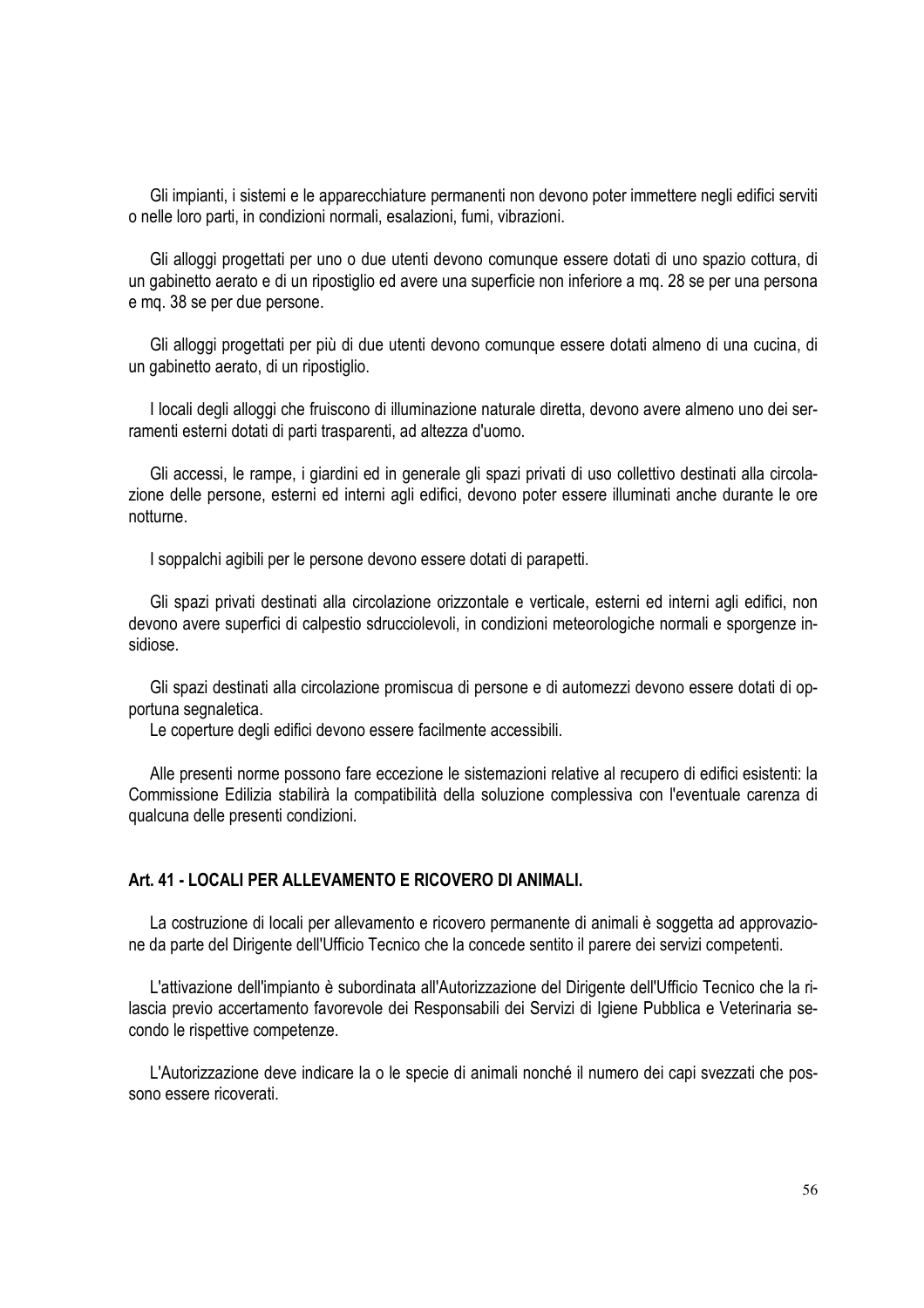Qualora trattasi di:

- allevamenti di bovini, equini, suini, ovini, con annessi salumifici, caseifici od altri stabilimenti per la lavorazione di prodotti alimentari;
- allevamenti di carattere industriale o commerciale che utilizzano rifiuti alimentari di qualsiasi provenienza;
- canili gestiti da privati o da enti a scopo di ricovero, di commercio o di addestramento;
- allevamento industriale di animali da pelliccia e di animali destinati al ripopolamento di riserva di caccia;

detta Autorizzazione è subordinata al nullaosta del Servizio Veterinario competente per territorio ai sensi del Regolamento di polizia veterinaria approvato con D.P.R. 8 Febbraio 1965, n. 320 e successive integrazioni e modificazioni, nonché di ogni altra normativa vigente in materia.

Stalle, scuderie, allevamenti domestici di polli e conigli sono vietati nei centri abitati, definiti come tali e regolamentati nelle Norme Tecniche di Attuazione del R.U..

# **Concimaie**:

Le concimaie devono avere la capacità proporzionata ai capi di bestiame ricoverabili nelle stalle.

Le concimaie e gli annessi pozzetti per i liquidi devono essere costruiti con fondo e pareti resistenti ed impermeabili.

Le platee di ammassamento devono rispondere agli stessi requisiti ed essere dotate di muretti perimetrali e di cunette di scolo conducenti i liquidi nelle fosse di macerazione o nei pozzetti.

La distanza delle concimaie dalle case di abitazione e dalle strade, non dovrà essere inferiore a 100 metri.

La distanza delle concimaie dai pozzi di acqua potabile dovrà essere attentamente valutata in base alla relazione geologica e in sede di rilascio di parere A.S.L.

Nel caso di stalle preesistenti, sprovviste di concimaia e qualora questa risulti di impossibile realizzazione, può essere consentita l'asportazione del letame con mezzi idonei ad evitare ogni dispersione di liquami, fatto salvo quanto previsto dal D.P.R. 236/88 e successive modificazioni ed integrazioni.

#### **Caratteristiche generali dei ricoveri**:

I ricoveri per gli animali, fermo restando l'obbligo del rispetto di quanto previsto dall'art. 54 del D.P.R. 303/56, devono essere sufficientemente aerati e illuminati, approvvigionati di acqua in quantità sufficiente, dotati di idonei sistemi di smaltimento dei liquami e di idonee protezioni contro gli insetti e i roditori, devono essere agevolmente pulibili, lavabili e disinfestabili.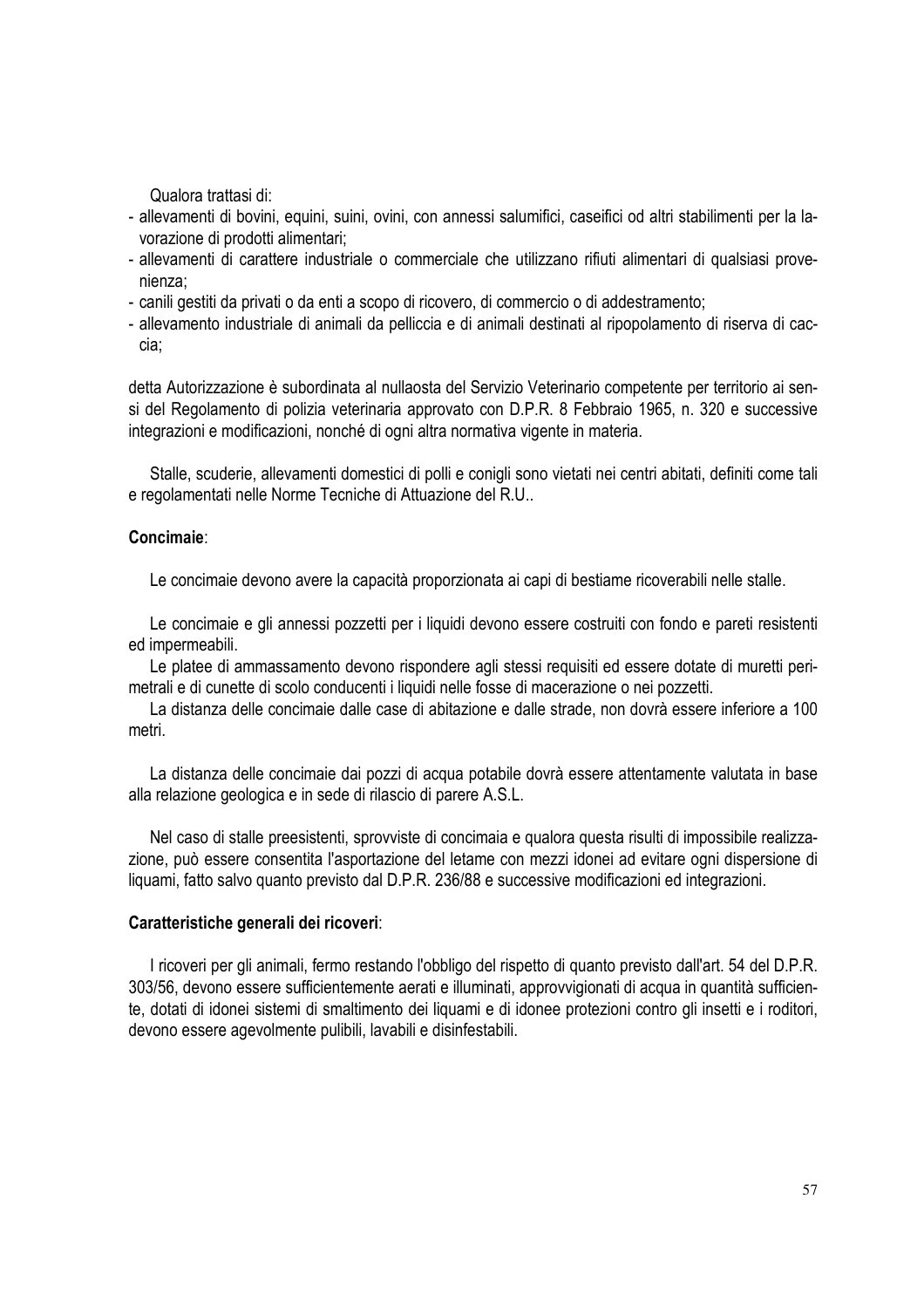I ricoveri devono avere cubatura interna di almeno mc. 15 per capo grosso e equivalente di capo grosso, e di almeno mc. 2 per volatili e piccoli mammiferi allevati fatte salve le disposizioni previste dalla vigente normativa in materia di tutela del benessere animale.

Per quanto riguarda le vacche lattifere si fa riferimento al R.D. 9 Maggio 1929 n. 994, alla Legge n° 169 del 3.05.89 e ai Decreti Interministeriali n° 184 e n° 185 del 9.05.1991.

I recinti devono essere dislocati lontano dalle abitazioni e quando non abbiano pavimento impermeabile devono essere sistemati in modo da evitare il ristagno dei liquami.

Tutte le stalle, le porcilaie ed altri locali adibiti al ricovero di bestiame devono poter usufruire di una presa d'acqua con relativa lancia per il lavaggio.

Le stalle con più di due capi devono essere dotate di concimaia ai sensi dell'art. 23 del R.D. 27 Luglio 1934, n. 1265 ed avere tutte le protezioni necessarie alla prevenzione degli infortuni.

Gli allevamenti devono essere posti ad una distanza minima di 25 metri da abitazioni, vie e spazi pubblici.

Per gli allevamenti produttivi di animali da sperimentazione si rimanda al D. Leg. n° 116/92 e successive integrazioni e modifiche.

#### **Allevamenti a carattere familiare**.

Sono considerati a carattere familiare gli allevamenti con numero di capi non superiore a:

- bovini ed equini: n° 2 capi adulti
- suini e ovicaprini: n° 4 capi adulti
- avicoli: n° 20 capi adulti
- conigli: n° 5 riproduttori

Le porcilaie a carattere familiare devono essere realizzate in muratura, ad una distanza minima di 20 mt. dalle abitazioni e dalle strade e devono avere aperture sufficienti per il ricambio dell'aria. Devono inoltre avere pavimenti ben connessi e di materia impermeabile. Il pavimento deve essere inclinato per facilitare lo scolo delle urine in pozzetto a tenuta.

I pollai e le conigliaie devono essere mantenuti puliti, in modo tale da evitare dispersione o sollevamento di materiale diverso.

Se tenuti in spazi chiusi, tali spazi devono essere ben aerati.

Ove possibile, deve essere collocata una platea di cemento negli spazi utilizzati dagli animali per l'alimentazione e il ricovero notturno.

Tali allevamenti a carattere familiare devono essere posti a una distanza minima di 10 mt. dalle abitazioni, vie o spazi pubblici.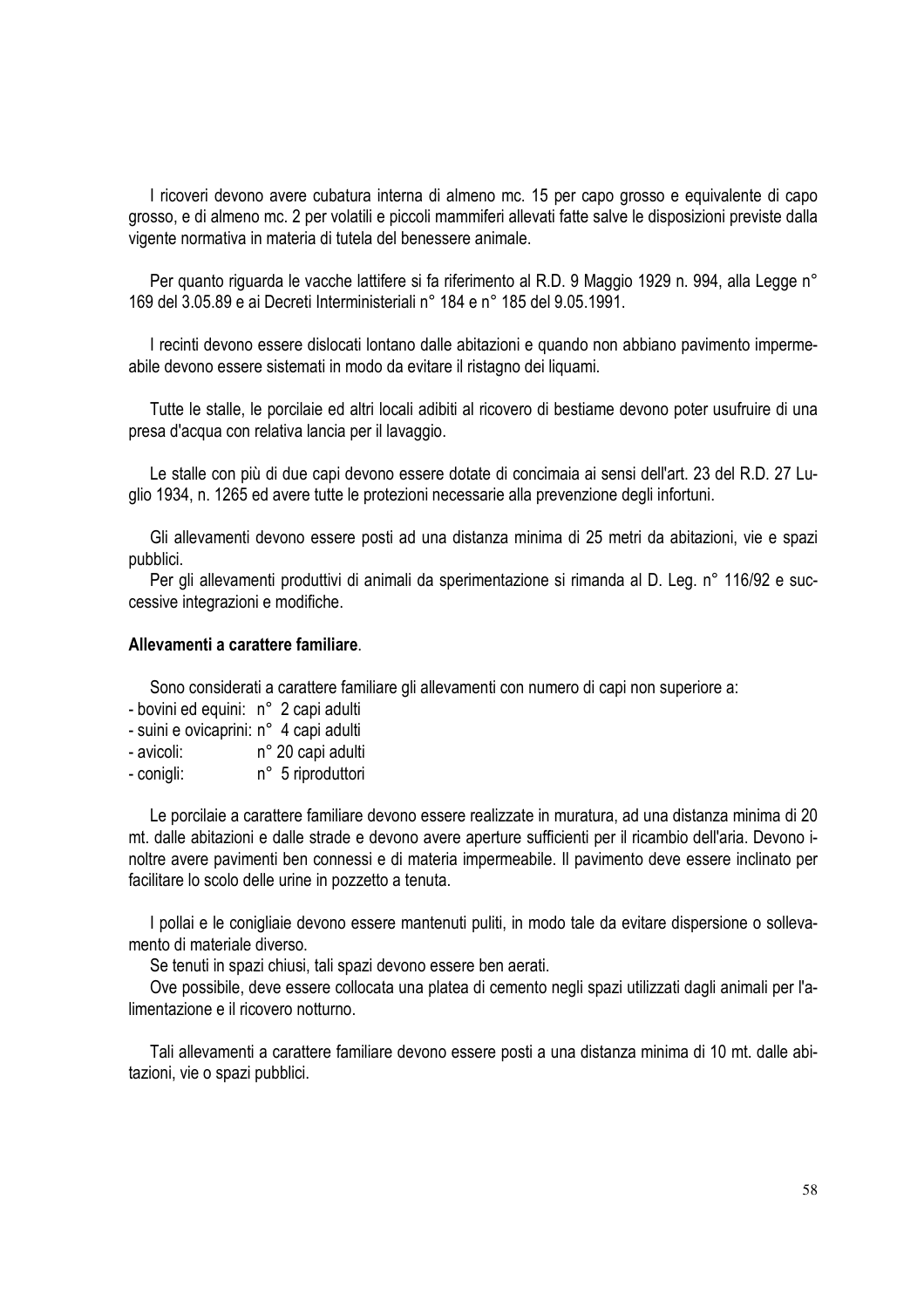#### **Abbeveratoi, vasche per il lavaggio**.

Gli eventuali abbeveratoi devono essere a sufficiente distanza e a valle dei pozzi e devono essere alimentate con acqua corrente.

Sono vietate le bocche di riempimento sommerse; devono inoltre essere circondate da una platea di protezione in cemento atta a raccogliere e a convogliare le acque usate o di supero in condotti di materiale impermeabili fino ad una distanza di mt. 50 dai pozzi per essere disperse sul fondo in modo da evitare impaludamenti o ristagni.

#### **Allevamenti bradi e ricoveri temporanei**.

L'allevamento brado o il ricovero temporaneo all'aperto di animali sono consentiti al di fuori dell'abitato, su uno spazio ad uso esclusivo dell'azienda ed a distanza tale da non recare danno o molestie alle abitazioni vicine.

Tale distanza sarà stabilita di volta in volta in rapporto all'entità dell'allevamento e alle condizioni ambientali.

Le stalle all'aperto saranno costituite da una parte coperta per il ricovero temporaneo del bestiame e da una parte scoperta per la libera sosta dell'animale stesso.

La parte coperta dovrà avere pavimentazione con scolo e raccolta di liquame; la parte scoperta dovrà essere mantenuta libera da ristagni ed impaludamenti.

Per tali manufatti si dovrà far riferimento a: "Progetti tipo di fabbricati in struttura in legno tondo che possono essere realizzati con tecniche tradizionali e semplici ricorrendo all'autocostruzione" di cui all'Allegato n. 4 del presente R.E..

#### **Esercizi di vendita e toilettes per animali**.

Gli esercizi di vendita di animali e le toilettes per animali (cani, gatti, conigli, cavie ed altri animali non destinati all'alimentazione) sono soggette ad Autorizzazione dell'Amministrazione Comunale, sentito il parere dei competenti Servizi A.S.L..

Condizione principale per la concessione è che i locali siano ben ventilati, con pareti e pavimenti impermeabili, dotati di acqua sufficiente per frequenti lavaggi e di idonea fognatura e che siano mantenuti costantemente nel miglior stato di manutenzione e di pulizia e che vi siano osservate le disposizioni per la lotta contro gli insetti.

In materia di tutela di benessere animali si applicano tutte le norme generali e specifiche previste in materia.

#### **Fiere, mostre e mercati.**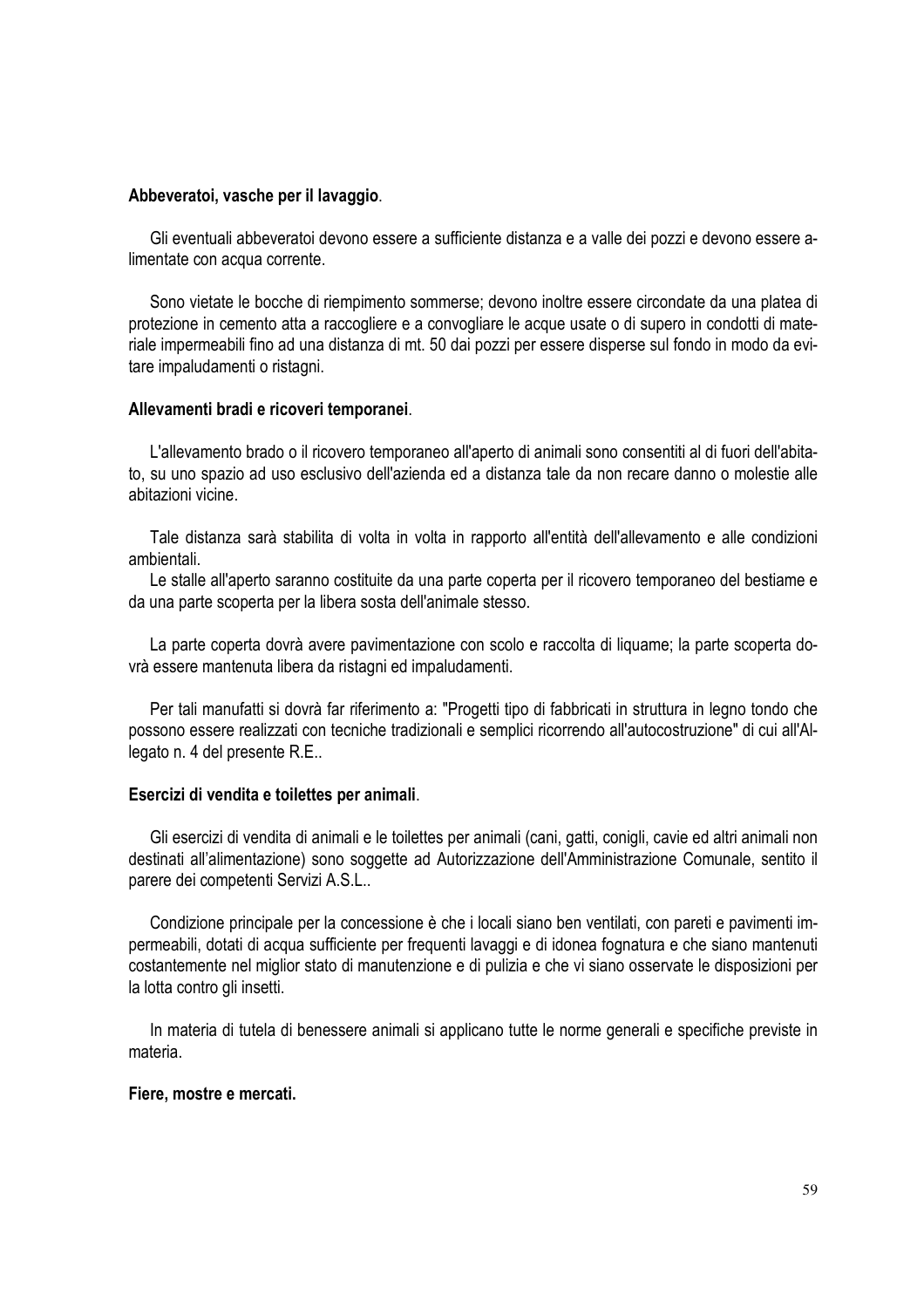Le fiere, le mostre, i mercati dove si abbia un concentramento di animali (manifestazioni a tema specifico) sono soggetti ad Autorizzazione dell'Amministrazione Comunale.

Detta Autorizzazione è subordinata al Nulla Osta del Servizio Veterinario competente per territorio ai sensi del regolamento di polizia Veterinaria approvato con D.P.R. 8.02.1954 n. 320 e successive integrazioni e modifiche.

Tale N.O. non necessita in caso di manifestazione di cui venga dato semplice avviso ai sensi dell'art. 123 del T.U.L.P.S..

# **Art. 42 - RIFORNIMENTO IDRICO.**

Ogni fabbricato deve essere provvisto di acqua corrente potabile distribuita in modo proporzionale al numero dei locali abitabili, così da garantire un regolare rifornimento per ogni famiglia.

La conduttura di allacciamento all'acquedotto, realizzata con materiali conformi alle norme U.N.I., deve essere dotata di valvola di non ritorno.

Nelle zone di nuova edificazione deve essere prevista idonea rete di distribuzione dell'acqua potabile, pubblica o privata.

L'erogazione dell'acqua mediante conduttura a rete deve avvenire in modo diretto senza l'utilizzo di serbatoi di carico aperti.

Qualora gli edifici abbiano locali abitabili con il pavimento a quota tale che non possa essere garantita una regolare erogazione, devono essere dotati di apparecchiatura per l'accumulo ed il sollevamento dell'acqua. Della stessa apparecchiatura, devono essere dotati gli edifici situati in località non adeguatamente servite dall'acquedotto comunale. Il richiedente la Concessione è tenuto ad informarsi presso il competente Ufficio comunale di tale necessità prima dell'inoltro della domanda ed a prevedere nel progetto l'installazione di tali apparecchiature, se necessarie. L'impianto di accumulo e di sollevamento dell'acqua è comunque richiesto per edifici e complessi di edifici di notevoli dimensioni, secondo le prescrizioni dell'Ufficio Tecnico del Comune.

In nessun caso l'autoclave dovrà aspirare direttamente dalle reti pubblica o privata. Detti strumenti devono essere sottoposti a manutenzione e a periodica disinfezione.

Di norma i serbatoi di accumulo privati non possono essere interrati, fatto salvi i casi in cui non vi sarà altra soluzione tecnica adottabile da valutarsi da parte dei Servizi di prevenzione A.S.L..

La rete di distribuzione dell'acqua deve essere conforme a quanto previsto dalla normativa vigente.

In casi straordinari in cui non è possibile altro tipo di approvvigionamento, si può ricorrere all'uso di serbatoi o cisterne che:

- 1 devono essere rifornite di acqua potabile;
- 2 devono essere conformi alle norme del D.I. del 04.02.77;
- 3 devono essere costruite e mantenute in modo da garantire la potabilità dell'acqua;
- 4 devono essere muniti di coperchio per evitare l'ingresso di materiale estraneo;
- 5 devono essere muniti di valvola di non ritorno;
- 6 devono essere muniti di valvola di sfiato;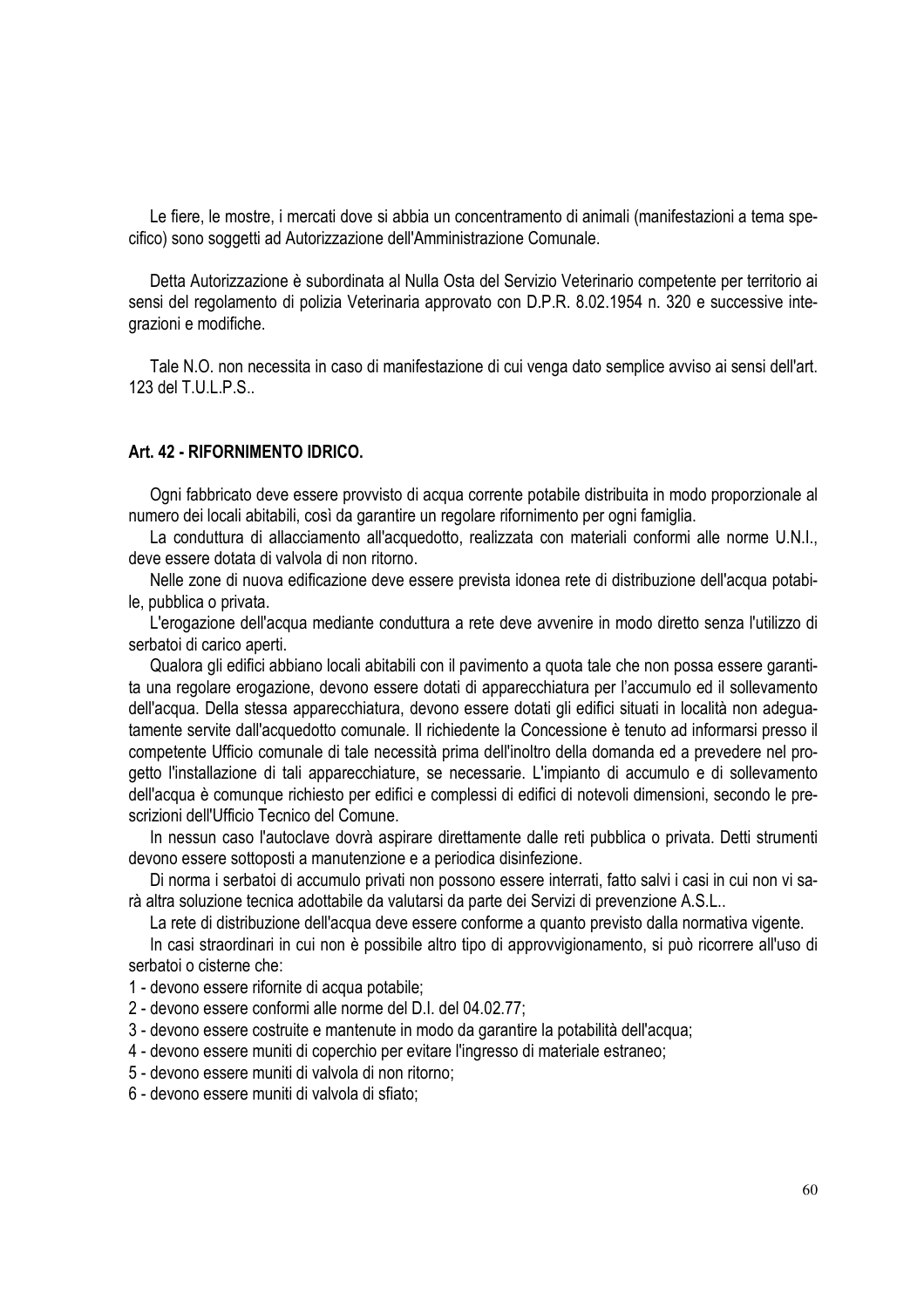7 - devono essere poste ad almeno 25 mt. da letamaie, fosse settiche e tutti i depositi di liquami e rifiuti in genere.

Oltre che dall'acquedotto comunale, l'acqua può essere prelevata da falde freatiche o profonde; in tal caso l'utilizzo delle acque dovrà essere autorizzato dal Dirigente dell'Ufficio Tecnico e dall'Ufficio del Genio Civile competente. Il Dirigente di settore dell'Ufficio Tecnico rilascia l'Autorizzazione, previ gli opportuni accertamenti, dopo aver acquisito, tra gli altri, il parere dell'Ufficio ASL e dell'Ufficio Tecnico Comunale.

Nei casi in cui non è disponibile acqua di acquedotto pubblico sarà cura del proprietario sottoporre con periodicità almeno annuale, l'acqua da pozzo o di sorgente ad accertamenti chimici e batteriologici. La certificazione di tali accertamenti deve essere tenuta a disposizione degli organi di controllo.

Le opere di presa dovranno essere costruite e mantenute in modo conforme a quanto previsto dalle normative vigenti; dovrà inoltre essere previsto uno studio idogeologico preventivo della area ed essere mantenute le fasce di tutela e di rispetto previste dal D.P.R. 236/88. Nel caso di approvvigionamento idrico autonomo (pozzo-sorgente) dovrà essere dimostrata l'idoneità dell'acqua ad uso potabile prima della richiesta di abitabilità. E' proibito ai proprietari dei locali adibiti ad abitazione, o chi per essi, privare detti locali dell'erogazione di acqua potabile.

Agli insediamenti industriali l'Amministrazione Comunale può imporre gli accorgimenti tecnologici atti a limitare ogni superfluo prelievo dell'acqua.

Qualora l'approvvigionamento avvenga da più fonti (acquedotto, acque di falda o di sorgente, acque superficiali) dovranno essere attuate scelte razionali in relazione ai diversi impieghi, per garantire a ciascun uso la risorsa più idonea, limitando lo impiego di acqua dell'acquedotto.

Tali disposizioni potranno essere dettate sia dall'Amministrazione Comunale, sia dalle Autorità competenti al controllo degli scarichi idrici ai sensi della Legge n. 319/1976 e successive modifiche ed integrazioni.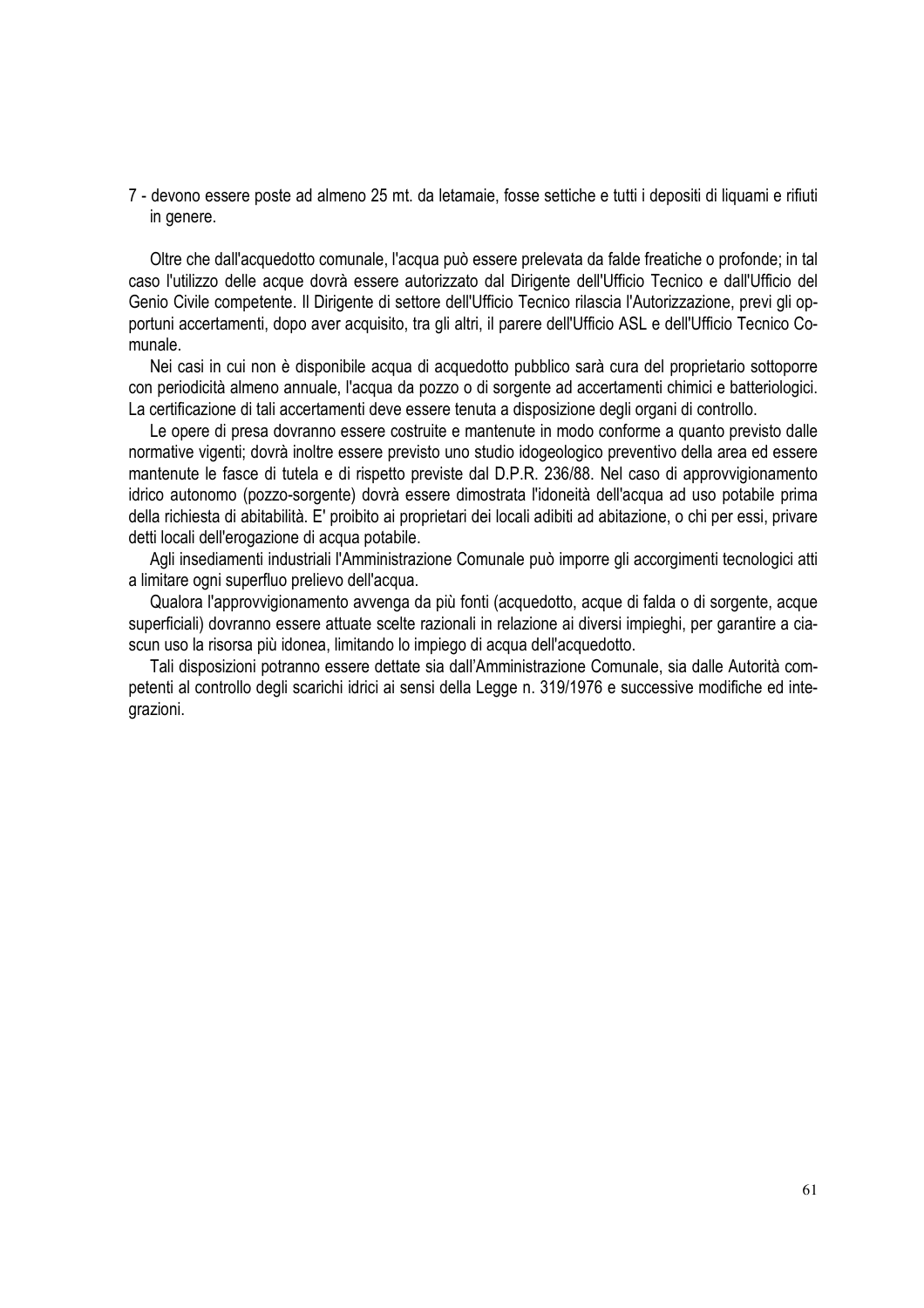# **Art. 43 - MODALITA' DI PRESENTAZIONE DEI PROGETTI DI PERFORAZIONE O SISTEMA-ZIONE DI POZZI.**

La domanda di Autorizzazione per la perforazione o sistemazione dei pozzi dovrà essere compilata su carta legale o resa legale e dovrà specificare:

- generalità del richiedente
- località in cui è prevista l'opera
- generalità del proprietario del suolo
- generalità del Progettista e del Direttore dei Lavori

Alla domanda dovranno essere allegati:

- a) corografia in scala 1:25.000 o 1:10.000;
- b) estratto di Piano Regolatore Generale;
- c) planimetria catastale in scala 1:2.000 con riportata la particella interessata;
- d) relazione geologica preliminare con elaborati in scala 1:5.000 o 1:2.000 per un contorno significativo;
- e) progetto dell'opera di captazione in cui sono specificati i metri cubi giornalieri di acqua emunti , la destinazione ad uso irriguo o potabile dell'acqua emunta;

Si precisa che:

- 1) nel caso in cui l'acqua emunta sia destinata ad uso potabile, l'opera di captazione e le caratteristiche chimico-batteriologiche dell'acqua dovranno essere conformi a quanto previsto dal D.P.R. n. 236 del 24.05.1988;
- 2) se la profondità del pozzo è maggiore di 30 metri dovrà essere cura del richiedente inviare comunicazione e documentazione tecnica anche al Servizio Geologico di Stato ai sensi dell'art. 1 della Legge n. 464 del 04.08.84;
- f) dichiarazione di nomina ed accettazione della Direzione Lavori da parte di professionista abilitato.

# **Art. 44 - MODALITA' DI SCARICO DELLE ACQUE PROVENIENTI DA INSEDIAMENTI CIVILI.**

Per insediamento civile s'intende uno o più edifici o installazioni adibiti ad abitazione o allo svolgimento di attività (alberghiera, turistica, sportiva, ricreativa, scolastica, sanitaria, a prestazione di servizi, nonché ad attività produttive ed attività relative ad imprese agricole), secondo quanto specificato dall'art. 2135 del codice civile e della L. n. 690 dell'8 ottobre 1976.

1 - Smaltimento nelle zone servite da fognature: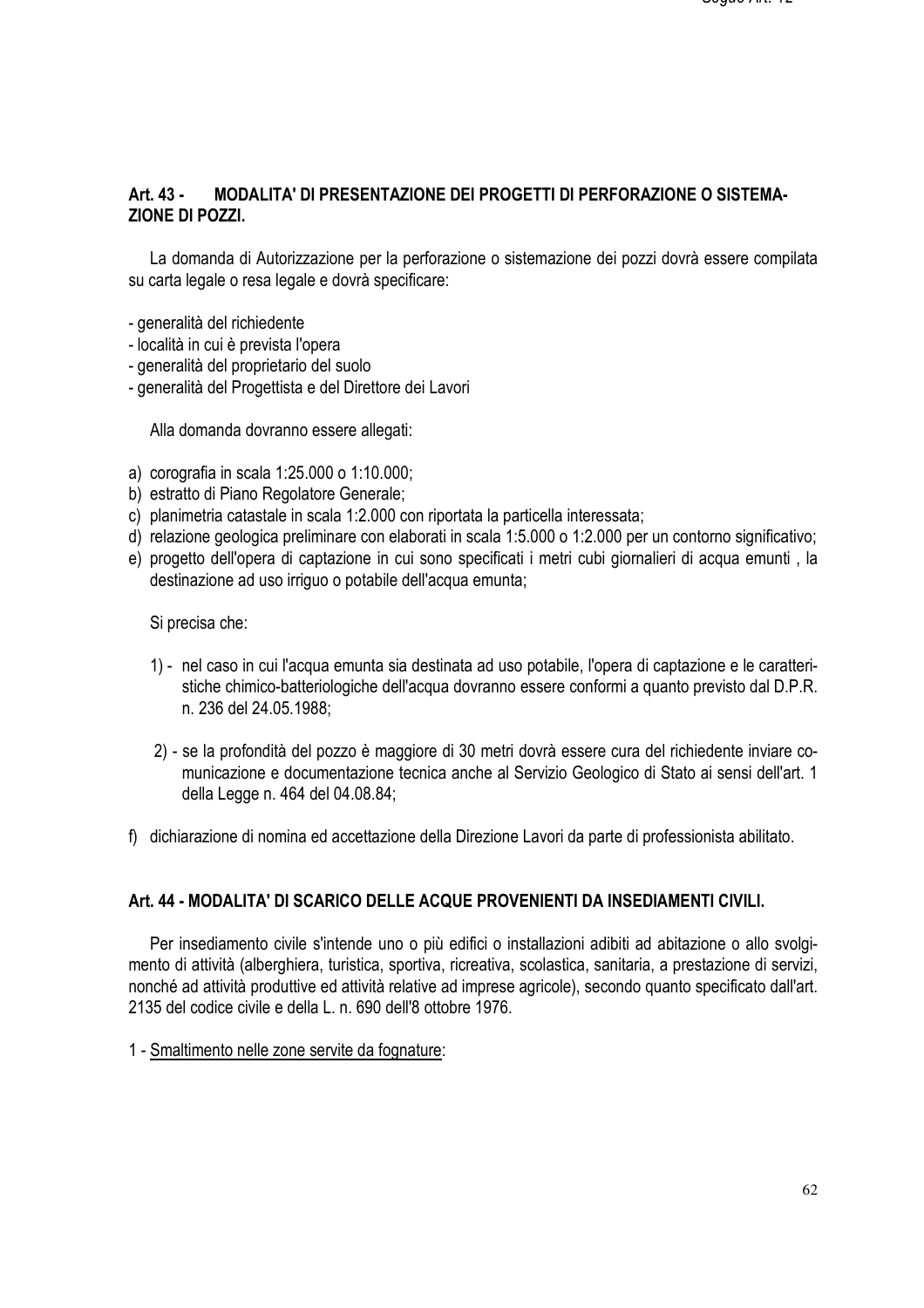Gli scarichi in pubbliche fognature di insediamenti civili di qualsiasi dimensione sono sempre ammessi, purché si osservino i regolamenti dell'autorità locale che gestisce la pubblica fognatura.

- A Acque meteoriche (acque bianche) devono essere convogliate alle pubbliche fognature con allacciamento separato e distinto da quello convogliante le acque nere.
- B Acque nere e saponose: tutti gli scarichi delle acque nere e saponose devono essere convogliati all'innesto della fognatura per le acque nere.

Per impianto di fognatura s'intende il complesso di canalizzazioni, generalmente sotterranee, atte ad accogliere ed allontanare i rispettivi reflui.

Le canalizzazioni fognarie e le opere d'arte connesse devono essere impermeabili alle penetrazioni di acque dall'esterno ed alla fuoriuscita di liquami dal loro interno, nonché essere di materiale resistente alle azioni di tipo fisico, chimico e biologico eventualmente provocate dalle acque correnti in esse.

Nel caso che la fognatura sia dotata d'impianto centralizzato per il trattamento di depurazione, l'autorità che gestisce il servizio pubblico può vietare l'immissione di quegli scarichi che siano giudicati incompatibili con la potenzialità dell'impianto e con il tipo di trattamento previsto.

L'allacciamento deve essere autorizzato dal Dirigente di settore dell'Ufficio Tecnico.

2 - Smaltimento nelle zone non servite da fognature:

Salvo le disposizioni più restrittive o, comunque diverse dettate dalla disciplina regionale di cui all'art. 14 della Legge 10/4/1976, n. 319 e successive modificazioni ed integrazioni, in mancanza di fognature, gli scarichi delle acque nere provenienti da insediamenti civili saranno preventivamente autorizzati dal Dirigente di settore dell'Ufficio Tecnico nel rispetto delle seguenti condizioni:

a - per insediamenti di entità superiore a 50 vani o a 5.000 mc. gli scarichi devono essere incanalati in manufatti per la depurazione, di dimensioni e caratteristiche adeguate all'edificio e agli elementi specificati nella richiesta di Autorizzazione. L'effluente trattato deve essere recapitato secondo le prescrizioni contenute nell'Autorizzazione.

Le autorità competenti al controllo possono dettare le norme per garantire i limiti di accettabilità dell'effluente di cui sopra.

b - Per gli scarichi di insediamenti civili di entità non superiore a 2 unità familiari (8 persone) sono consentite le fosse settiche o IMHOFF. L'effluente liquido relativo può essere disperso per subirrigazione o percolatori o fitodepuratori, in casi particolari è consentito anche lo smaltimento in acque superficiali.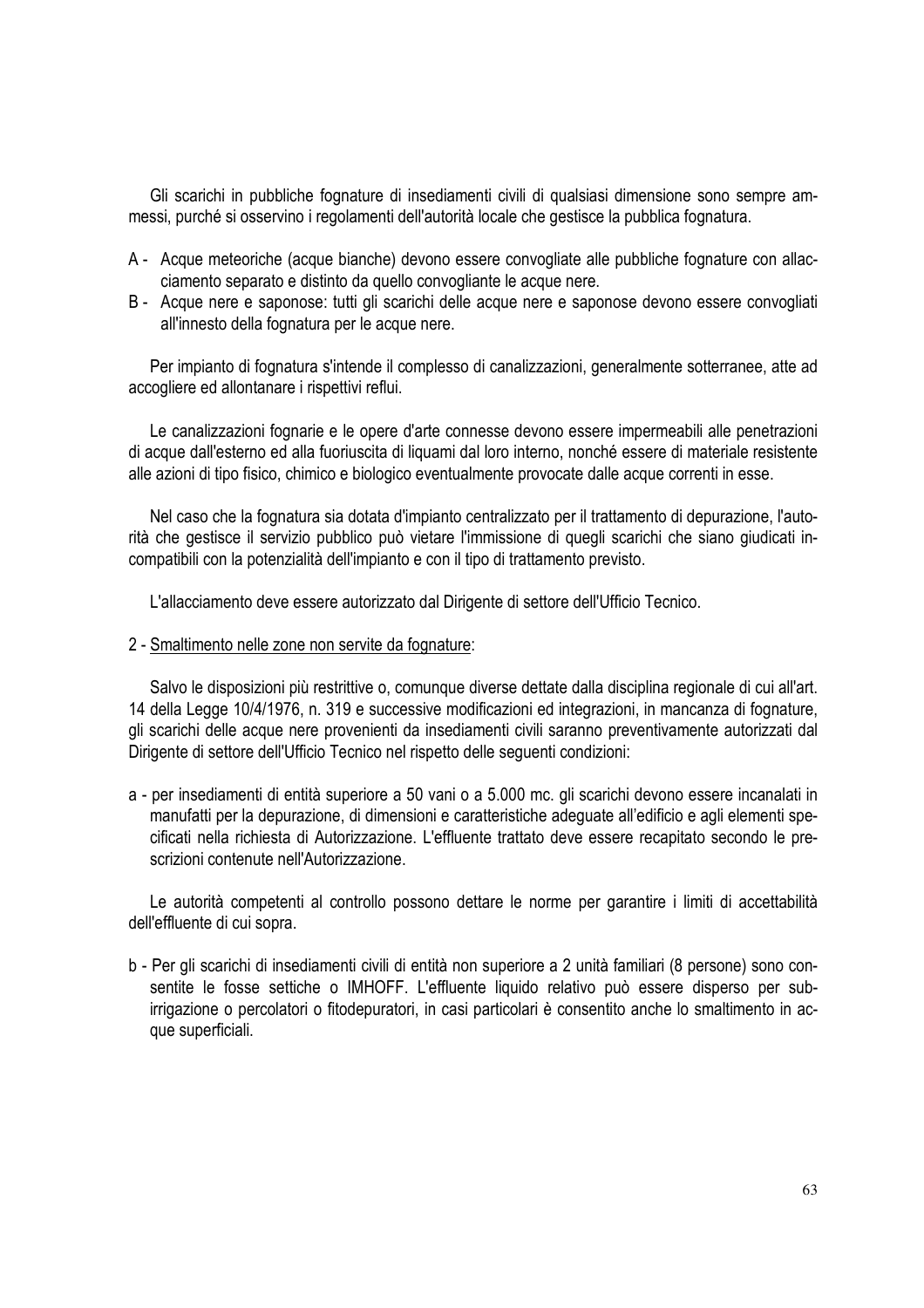L'ubicazione delle fosse e degli impianti di dispersione deve essere esterna ai fabbricati e distante almeno 1 metro dai muri di fondazione e non meno di 10 metri da qualunque condotta o serbatoio destinato ad acque potabili.

L'ubicazione delle fosse e degli impianti di dispersione dovrà distare altresì, da eventuali pozzi per acque potabili, secondo quanto previsto dal D.P.R. n° 236 del 1988 e da quanto prescritto dagli Uffici U.S.L. in sede di rilascio di parere.

Pozzi e tubazioni disperdenti devono farsi a norma di legge.

Non è ammessa in nessun caso la realizzazione di nuovi "pozzi neri".

In tutti i manufatti destinati alla depurazione i liquami trattati devono essere esclusivamente quelli provenienti dall'interno delle abitazioni, con esclusione di immissioni di acque meteoriche.

Vasche settiche di tipo tradizionale non sono accettabili per nuove installazioni; possono consentirsi solo se già ubicate in manufatti esistenti: l'amministrazione comunale stabilirà un programma di ammodernamento o sostituzione degli eventuali impianti che non fossero rispondenti alle caratteristiche descritte all'allegato 5 delle "Disposizioni del Ministero dei LL.PP. - Comitato dei ministri per la tutela delle acque dall'inquinamento".

c - Nelle zone senza fognatura, le acque meteoriche devono essere convogliate, allontanate dall'edificio e incanalate in colatoi o corsi d'acqua, così da evitare l'impaludamento o danni, anche alle proprietà circostanti.

Le fosse settiche devono essere periodicamente svuotate, con le modalità descritte nei regolamenti e leggi vigenti.

#### **Art. 45 - MODALITA' DI SCARICO DELLE ACQUE PROVENIENTI DA INSEDIAMENTI PRODUTTIVI.**

Per insediamenti produttivi s'intendono uno o più edifici o installazioni nei quali si svolgono prevalentemente, con caratteri di stabilità e permanenza, attività di produzione e trasformazione di beni, la fornitura di servizi e la movimentazione di sostanze secondo quanto stabilito dalla L. n. 690 del 8.10.76.

Fanno eccezione gli impianti e manufatti ove si svolgono attività di lavorazione, trasformazione ed alienazione di prodotti derivanti esclusivamente dalla conduzione delle aziende stesse nel normale esercizio dell'agricoltura.

Gli scarichi degli insediamenti produttivi sono soggetti alle norme stabilite agli art. 12 e 13 della L. 319 del 10.05.76 e agli art. 15 e 16 della L. 650/79 e successive modificazioni ed integrazioni.

Gli scarichi degli insediamenti produttivi esistenti dovranno adeguarsi alle norme del presente articolo nei tempi, secondo le procedure previste dalle leggi vigenti.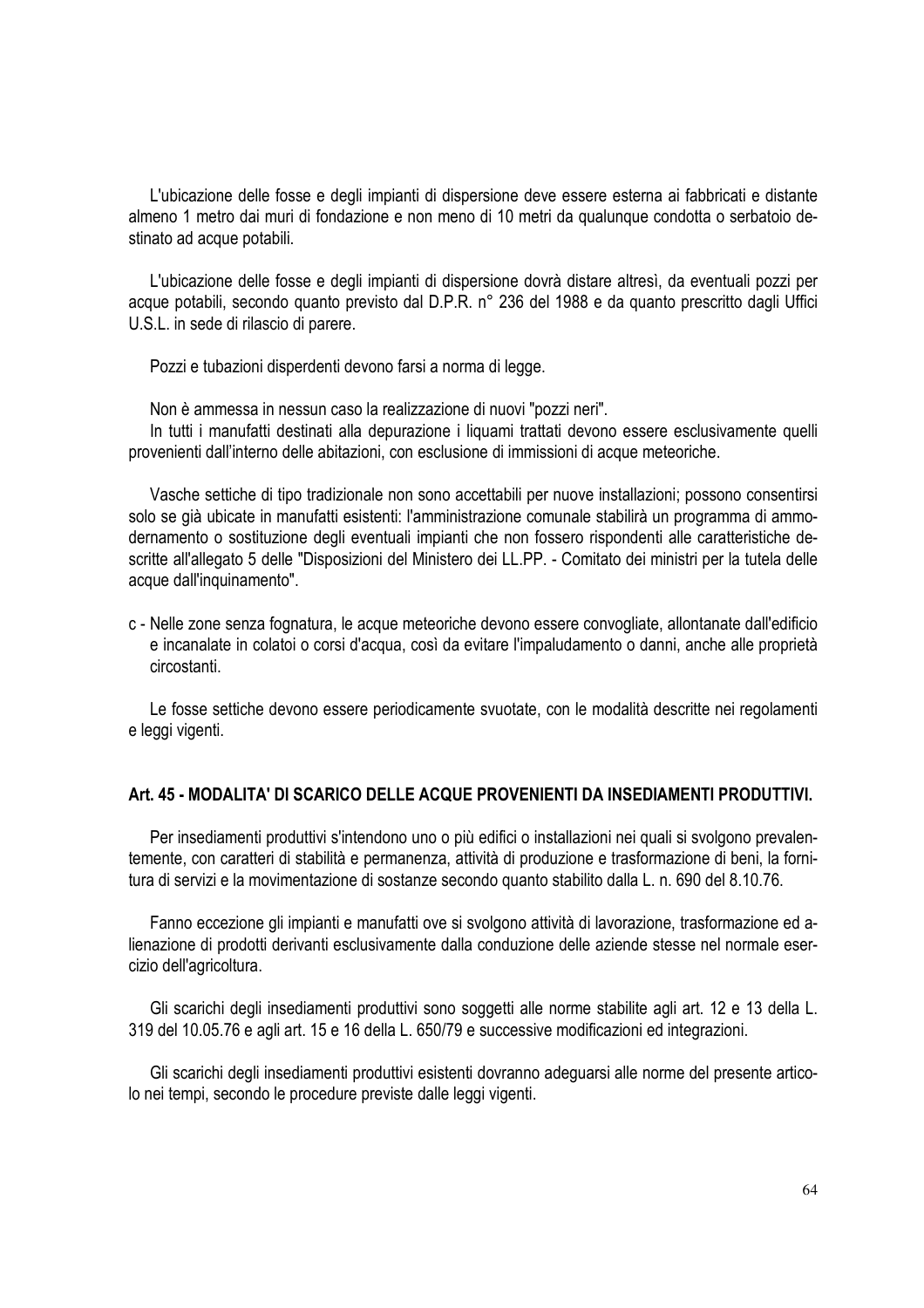Le opere da realizzare per l'attuazione dei programmi di disinquinamento vengono considerate opere di manutenzione straordinaria e vengono, pertanto, assoggettate alle procedure autorizzative.

L'autorità competente al controllo è autorizzata ad effettuare tutte le ispezioni che ritenga necessarie per l'accertamento delle condizioni che danno luogo alla formazione degli scarichi.

#### **Art. 46 - IMPIANTO DI SMALTIMENTO DELLE ACQUE METEORICHE.**

I canali di gronda, le condutture verticali di scarico (o "calate") e le condutture interrate per la raccolta e lo smaltimento delle acque piovane devono essere di materiale resistente ed impermeabile, avere giunture a perfetta tenuta ed essere di numero ed ampiezza sufficiente per ricevere e condurre le acque piovane fino alla pubblica fognatura bianca o, in mancanza di questa, fino alla destinazione approvata dall'Ufficio Tecnico.

Le coperture devono essere munite di canali di gronda lungo tutti i cornicioni, tanto verso le aree di uso pubblico quanto verso i cortili ed altri spazi scoperti.

Le condutture verticali di scarico devono applicarsi di preferenza esternamente all'edificio fino a 4,00 mt. dal suolo, nel quale tratto devono essere poste in opera entro cassette d'isolamento nella muratura, nel caso di facciate fronteggianti spazi pubblici.

Idonei pozzetti d'ispezione forniti di chiusura idraulica devono essere installati all'estremità inferiore di ogni "calata": pozzetti d'ispezione devono essere installati nei punti delle condutture interrate in cui si verifichi un cambiamento di direzione o la confluenza con altre condutture. Un pozzetto finale d'ispezione, posto ai limiti interni della proprietà, deve precedere l'allacciamento alla pubblica fognatura.

E' vietato immettere nelle tubazioni o nei pozzetti delle acque piovane acque di rifiuto di qualsiasi altra provenienza; la confluenza delle acque piovane, con le altre acque di rifiuto, sarà consentita solo al livello del citato pozzetto finale d'ispezione, purché la pubblica fognatura non sia del tipo a doppia canalizzazione separata per acque bianche ed acque luride.

Al fine di un corretto e razionale uso delle acque piovane si consiglia il riutilizzo delle stesse.

# **Art. 47 - IMPIANTI DI SMALTIMENTO DELLE ACQUE "NERE" E "SAPONOSE".**

Sono dette acque "nere" quelle provenienti da cessi e orinatoi; sono dette acque "saponose" quelle provenienti dagli altri impianti igienici: vasca, doccia, lavabo, bidet così come quelle provenienti da lavelli di cucina, lavastoviglie, lavatoi e lavatrici.

Le condutture verticali di scarico e le condutture interrate delle acque "nere" e delle acque "saponose" devono essere di materiale resistente ed impermeabile con giunture a perfetta tenuta e devono essere di numero ed ampiezza sufficiente per ricevere e convogliare le acque suddette fino ad un corpo recettore finale.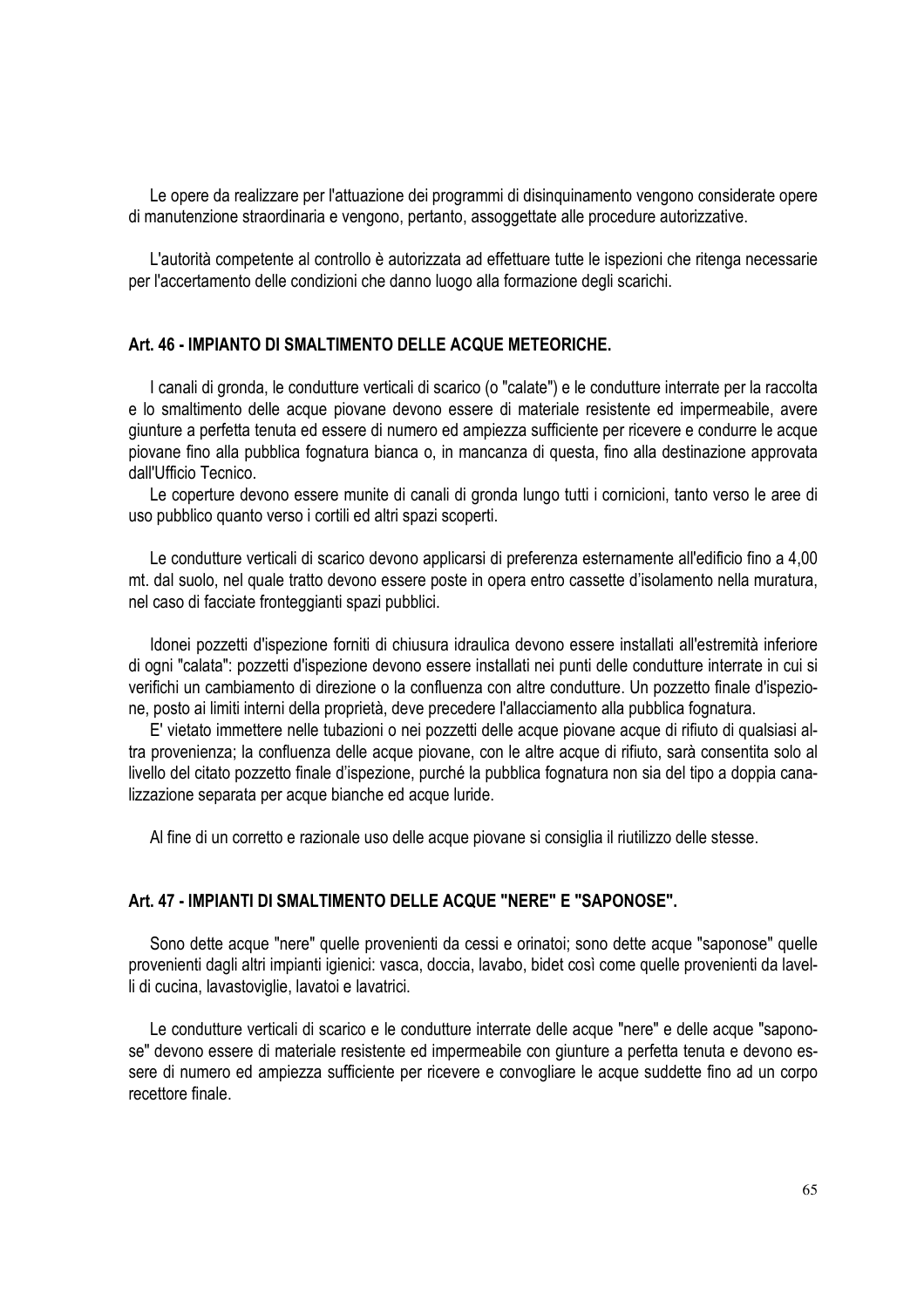Le "calate" che servono allo scarico dei cessi e degli orinatoi - acque nere - devono tenersi sempre distinte da quelle che servono allo scarico degli altri impianti igienici - acque saponose -.

Nel caso di interventi di recupero del patrimonio edilizio esistente si potrà derogare da queste disposizioni solo quando non possono essere tecnicamente risolte; la soluzione ai problemi dell'igienicità del collegamento tra tubi di scarico delle acque provenienti dai cessi con quelli delle altre acque reflue, deve essere allora garantita, ponendo in opera soluzioni alternative dotate di adeguati impianti di sifone, pozzetti antiodore ecc..

Le "calate" delle acque di rifiuto devono, di norma, venire poste in opera entro cassette d'isolamento nella muratura, ed essere opportunamente sfiatate con riporto della condotta di sfiato in alto sopra la copertura dell'edificio ed avere l'estremità superiore provvista di mitra o cappello di ventilazione e di reticella contro gli insetti.

Le condutture interrate delle acque "nere" e "saponose" devono essere provviste di pozzetti d'ispezione nei punti in cui si verifica un cambiamento di direzione o di livello o la confluenza di più condutture.

- A Nelle località servite da pubblica fognatura priva d'impianto depurativo terminale, le "calate" delle acque "nere" devono collegarsi in basso, direttamente o mediante un breve tubo di raccordo, alla prima camera d'una fossa settica tricamerale o una fossa tipo Imhoff; in caso di fossa settica tricamerale le "calate" delle altre acque di scarico - acque saponose - devono immettersi in idonei pozzetti a sifone condensa-grassi (bicamerali), i quali devono, a loro volta, collegarsi mediante condutture interrate alla terza camera della fossa settica; le condutture interrate, che convogliano gli affluenti delle fosse settiche, devono collegarsi entro i limiti interni della proprietà privata; la confluenza delle acque luride con quelle piovane sarà consentita, di norma, solo a livello del citato pozzetto finale, purché la pubblica fognatura non sia del tipo a doppia canalizzazione separata per acque piovane ed acque "nere".
- B Nelle località servite da pubblica fognatura fornita d'impianto depurativo terminale le "calate" delle acque "nere" e "saponose" verranno collegate alla pubblica fognatura o come sopra o secondo le istruzioni che saranno di volta in volta impartite dall'Ufficio Tecnico comunale, sulla base dell'apposito regolamento comunale.
- C Nelle località sprovviste di pubblica fognatura tutte le "calate" delle acque luride devono terminare in basso in sifoni a chiusura idraulica, muniti di bocchetta d'ispezione o in pozzetti interruttori a chiusura idraulica ispezionabili; tali sifoni o pozzetti devono collegarsi mediante condutture interrate ad un impianto di depurazione; la confluenza delle acque piovane e delle acque luride sarà consentita solo a valle dell'impianto di depurazione atto a dare un refluo con caratteristiche qualitative e recapito conformi a quanto previsto dalle vigenti normative; la destinazione finale delle acque luride depurate, come di quelle piovane, dovrà essere approvata dal funzionario medico dell'U.S.L. e dall'Ufficio Tecnico comunale.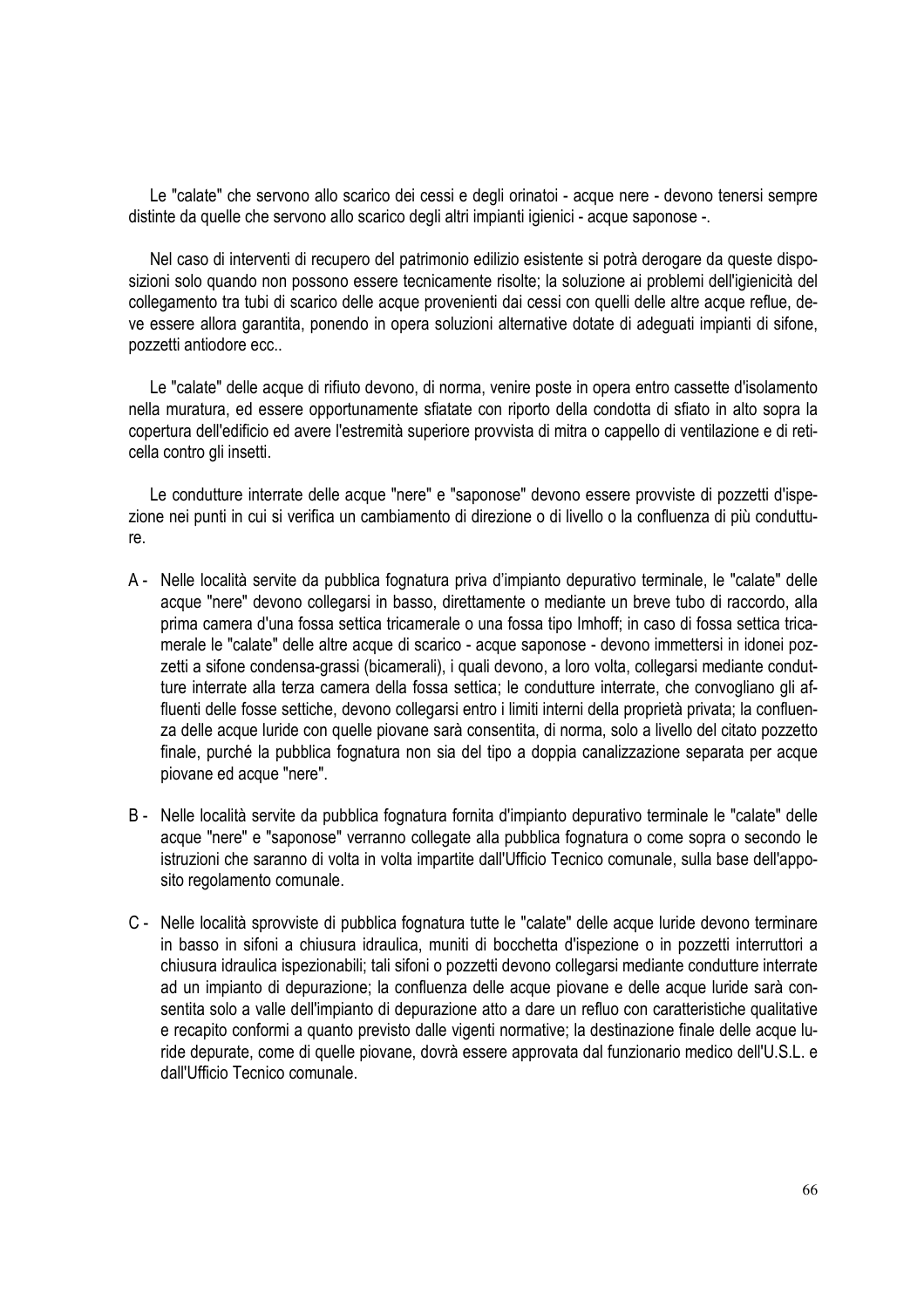Nel caso di scarichi di insediamenti civili recapitanti sul suolo o in acque superficiali, deve essere inserito un pozzetto a valle prima del pozzetto a monte o della fitodepurazione o sub-irrigazione, per verifica dei limiti imposti dalla L.R. 5/86 e successive modificazioni ed integrazioni.

Nei nuclei abitati dotati di fognatura dinamica tutte le acque di rifiuto devono essere convogliate nella fognatura, salvo che il servizio pubblico competente li giudichi incompatibili con il trattamento di depurazione centralizzato previsto dal Comune.

Tutti gli edifici debbono essere allacciati ad essa da parte dei proprietari, in base alle norme specifiche contenute nel regolamento di accettabilità.

Le aree impermeabilizzate adibite a piazzali parcheggio di autoveicoli per un numero superiore a 20, autofficine, autorimesse ed assimilabili dovranno essere dotate di idonei pozzetti disoleatori, che a cura del gestore delle aree saranno tenuti in perfetto stato di manutenzione.

## **Art. 48 - DIMENSIONAMENTO E CARATTERISTICHE DELLE FOSSE SETTICHE E DEGLI IMPIAN-TI DI DEPURAZIONE DELLE ACQUE "NERE".**

Sia le fosse settiche tricamerali, sia quelle tipo Imhoff, sia gli impianti di depurazione devono essere dimensionati in proporzione al numero degli abitanti equivalenti serviti.

Corrisponde ad un abitante equivalente:

- un abitante in edifici di civile abitazione corrisponde a mc. 100 di volume residenziale;
- due posti letto in edifici alberghieri, case di riposo e simili;
- cinque posti mensa in ristoranti e trattorie;
- due posti letto in attrezzature ospedaliere;
- cinque dipendenti in edifici destinati ad uffici, esercizi commerciali, industrie o laboratori che non producono acque reflue di lavorazione;
- cinque posti alunno in edifici scolastici o istituti di educazione diurna.

Ogni impianto deve possedere i seguenti requisiti:

- avere una capacità utile complessiva minima di mc. 0,50 per abitante equivalente;
- la capacità complessiva deve essere ripartita, nelle fosse a più compartimenti, seguendo il criterio di assegnazione alla prima camera, destinata prevalentemente alla decantazione ed alla digestione fanghi, di un volume doppio di quello di ciascuna camera successiva;
- presentare un'altezza del liquido mai inferiore a mt. 1,50;
- avere i dispositivi per l'afflusso e l'efflusso dei liquami, così come quelli per la comunicazione da una camera all'altra, realizzati a "T", ad "H" o ad "U" rovesciato, in gres, o altro materiale molto resistente, di diametro non inferiore a cm. 10 opportunamente prolungati così da pescare per almeno cm. 40 al di sotto del livello del liquido;
- avere le pareti ed il fondo costruiti in mattoni pieni e malta cementizia dello spessore di almeno cm. 20, oppure in calcestruzzo armato, ed intonacati a cemento ed avere la copertura costituita da solette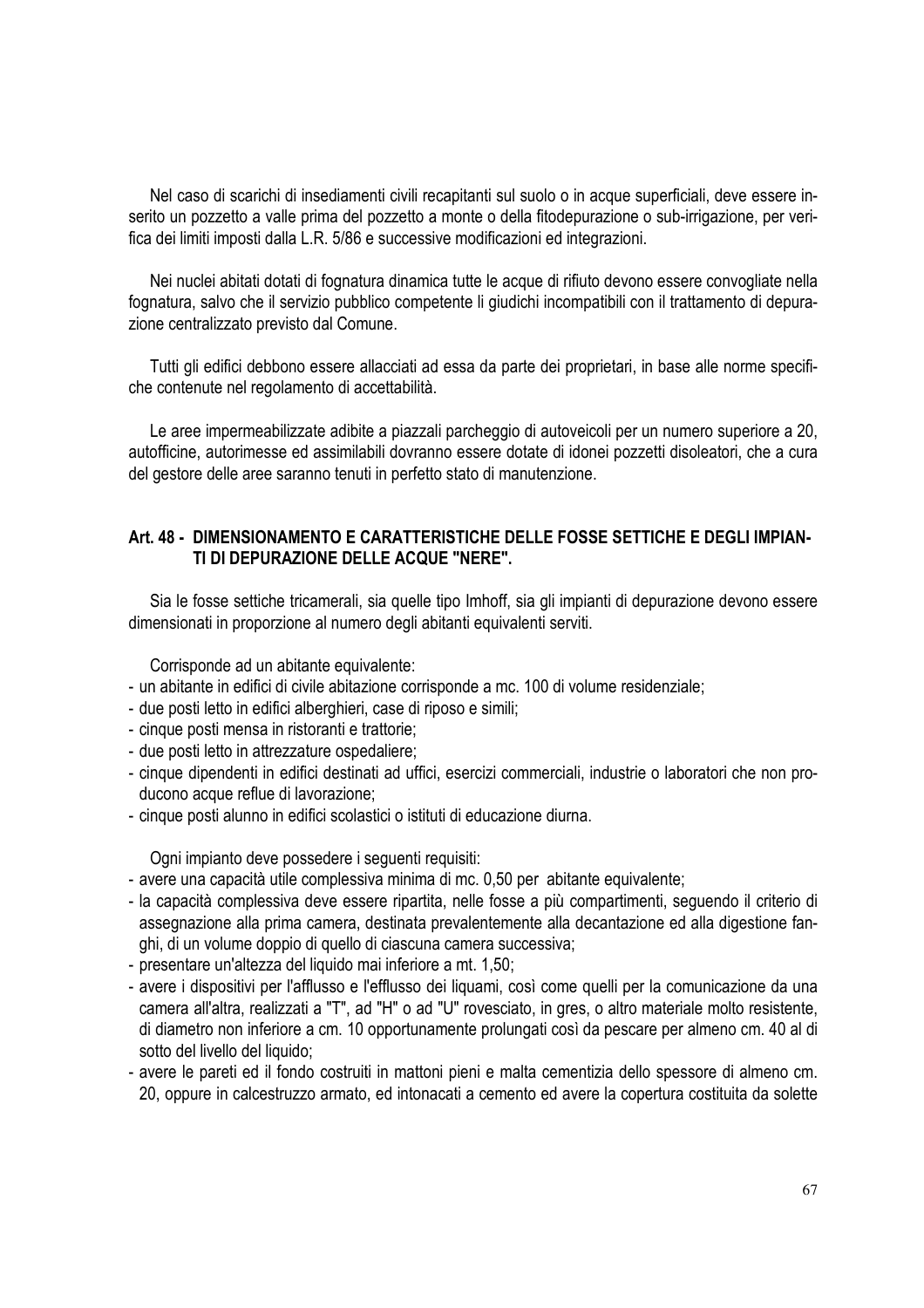in cemento armato e doppi chiusini in cemento armato; sono utilizzabili manufatti prefabbricati in cemento armato compresso, previa installazione di pietra e rinfianchi in calcestruzzo dello spessore minimo di cm. 15 o altri manufatti, purché approvati dai responsabili degli uffici competenti in materia;

- essere posta ad almeno un metro di distanza dalle fondazioni di abitazioni o edifici in genere;

- essere posta in sede resa impermeabile rispetto al terreno circostante con prodotti idonei.

Le fosse settiche, prima di venire utilizzate, devono essere completamente riempite d'acqua; nel corso di rilascio dell'Autorizzazione d'abitabilità o agibilità verrà verificato il rispetto della presente prescrizione.

In caso di demolizioni, i pozzi neri e pozzetti dismessi dovranno essere preventivamente vuotati e disinfettati; così pure le fosse settiche, gli spanditoi, le fognature e le canalizzazioni sotterranee.

Nel caso di interventi di demolizione, scavo, bonifica o altro intervento che comporti produzione di materiale di risulta, questo deve essere smaltito in base alla normativa vigente.

E' vietato il deposito nei cortili delle case abitate ed in genere in tutti gli spazi di proprietà privata, di terreni e materiali di risulta, provenienti dalla esecuzione o dalla demolizione di opere murarie, per un tempo superiore a venti giorni.

Entro tale termine il proprietario o l'imprenditore dei lavori deve provvedere allo sgombro ed al trasporto dei materiali suddetti negli appositi luoghi di scarico.

Quando però detti materiali fossero pericolosi, nocivi o maleodoranti, dovranno essere sgomberati immediatamente.

Le aree risultanti dalla demolizione dei fabbricati devono essere tenute pulite ed in ordine.

## **Art. 49 - IMPIANTI DI VENTILAZIONE E AEREAZIONE.**

Si definiscono "condotti di ventilazione" le canalizzazioni atte ad addurre negli ambienti l'aria comburente e l'aria necessaria per il ricambio dell'aria ambiente.

Detti condotti possono funzionare con movimento dell'aria naturale o forzato.

Si definiscono "condotti di esalazione" le canalizzazioni per l'allontanamento e la dispersione dal suolo di vapori, odori, fumi, prodotti dalla cottura, o sostanze inquinanti prodotte dalle persone.

Tali canalizzazioni dovranno essere portate sopra il tetto del fabbricato e comunque ad una altezza tale che le eventuali esalazioni non arrechino danni o molestie agli edifici limitrofi.

Si definisce "cappa" una struttura a campana che serve a convogliare tramite i condotti di scarico o i canali da fumo, fumi e vapori in un camino/canna fumaria.

Si definisce "camino" un condotto verticale, a sezione circolare, quadrata o rettangolare avente lo scopo di disperdere a conveniente altezza dal suolo, i prodotti della combustione provenienti da un solo apparecchio.

Si definisce "canna fumaria" un condotto asservito a più apparecchi installati in più piani di un edificio (canna fumaria collettiva ramificata).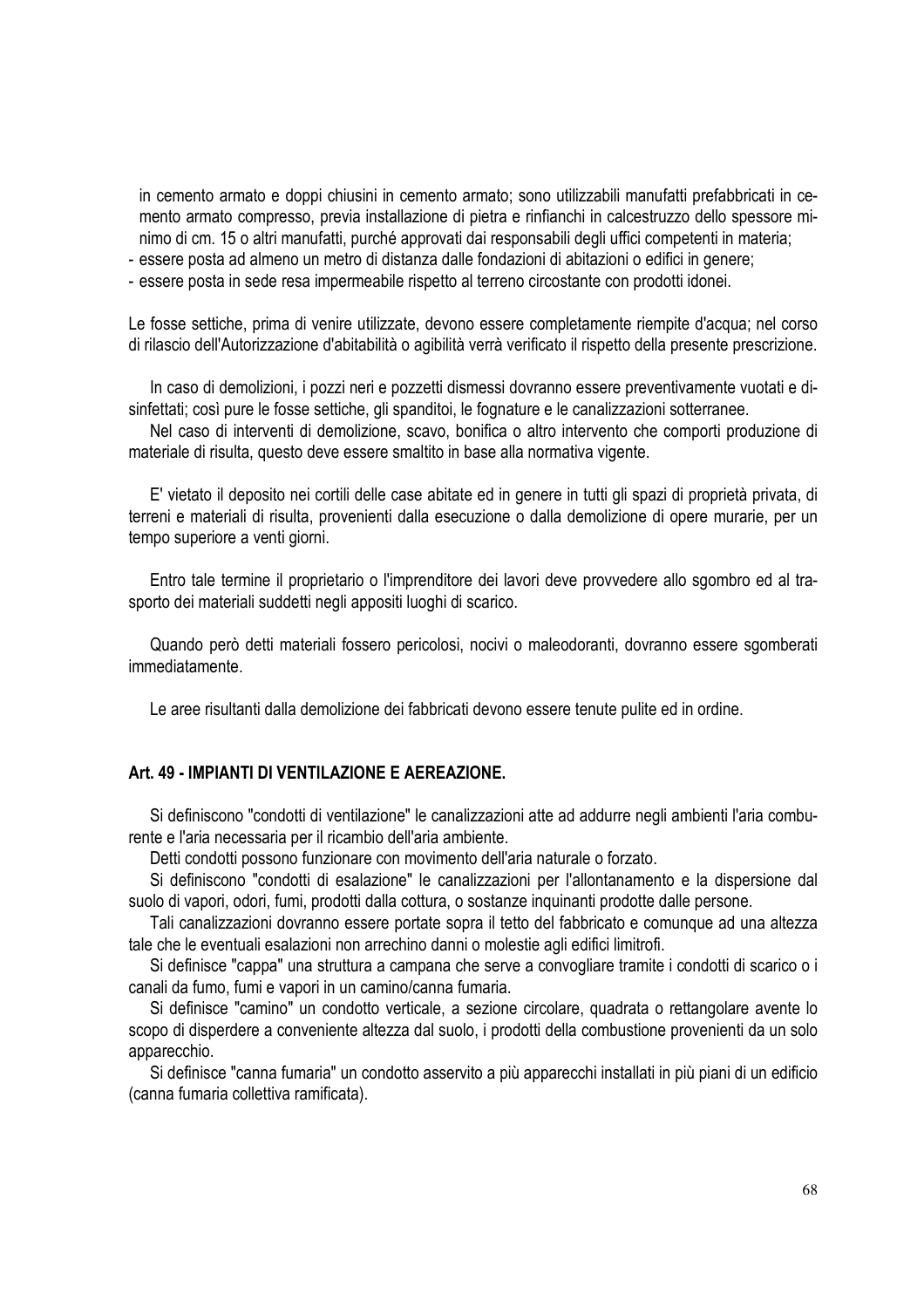Si definisce "comignolo" il dispositivo posto generalmente a coronamento di un camino singolo o di canna fumaria collettiva ramificata, atto a facilitare la dispersione dei prodotti della combustione.

Nei locali degli alloggi ove siano installati apparecchi a fiamma libera per riscaldamento autonomo, riscaldamento dell'acqua, cottura dei cibi, ecc., deve affluire tanta aria quanta ne viene richiesta per una regolare combustione.

L'afflusso di aria deve essere realizzato con sistemi di ventilazione rispondenti alle norme di buona tecnica ed alle normative vigenti.

Per gli impianti a gas per uso domestico si applica quanto previsto dalla normativa UNI-CIG.

Per quanto riguarda gli impianti alimentati a combustibili liquido o solido, per uso domestico, questi devono essere rispondenti alle normative vigenti ed alle norme di buona tecnica.

Tutti i focolai siano essi alimentati con combustibile solido, liquido o gassoso, devono essere collegati a camini o canne fumarie sfocianti oltre il tetto con apposito comignolo, fatte salve altre norme tecniche di carattere specifico.

Gli odori, vapori o fumi prodotti da apparecchi di cottura devono essere captati e allontanati per mezzo di idonee cappe col legate a canne di esalazione che si prolunghino oltre il colmo del tetto, fatto salvo quanto prescritto dalle norme tecniche specifiche.

Sono vietati accorgimenti tecnici (autofiltranti, ecc.) che non prevedano l'allontanamento all'esterno di tali prodotti.

Fatto salvo quanto prescritto dalle norme tecniche specifiche, i collegamenti alle canne fumarie degli apparecchi a combustione o delle cappe devono rispondere ai requisiti previsti dalla vigente normativa.

Fatto salvo quanto prescritto dalle norme tecniche specifiche, è vietato l'utilizzo di aspiratori meccanici quando nel locale siano installati più apparecchi a combustione o vi siano aperture di condotti secondari di canne collettive non sigillate.

E' vietata l'installazione di aspiratori meccanici nei condotti secondari delle canne collettive.

L'eventuale utilizzo di aspiratori meccanici verso l'esterno (ventola) può essere consentito solo quando vi sia la comprovata impossibilità di installare una idonea cappa collegata ad una canna di esalazione.

E' proibito collocare valvole o sistemi di regolazione nel tiraggio degli apparecchi a combustione situati nei locali soggiorno o da letto.

Saranno ritenute accettabili altre soluzioni tecniche che soddisfino, in modo analogo alle soluzioni precedentemente indicate, il requisito di limitare all'origine gli inconvenienti igienico-sanitari dovuti alla diffusione di vapori, esalazioni, odori.

Il dimensionamento (diametro o sezioni interne) delle canne fumarie o di esalazione è calcolato tenendo conto della loro altezza e delle portate termiche complessive massime collegate.

Nel caso di apparecchi alimentari a gas, viene fatto riferimento alle norme tecniche specifiche (Uni-Cig).

Le canne devono essere di materiale impermeabile resistenti alla temperatura dei prodotti della combustione ed alle loro condensazioni, di sufficiente resistenza meccanica di buona conducibilità termica e coibentate all'esterno.

Devono avere un andamento il più possibile verticale e devono essere predisposte in modo da renderne facile la periodica pulizia; le canne fumarie, a questo scopo devono avere sia alla base sia alla sommità delle bocchette di ispezione.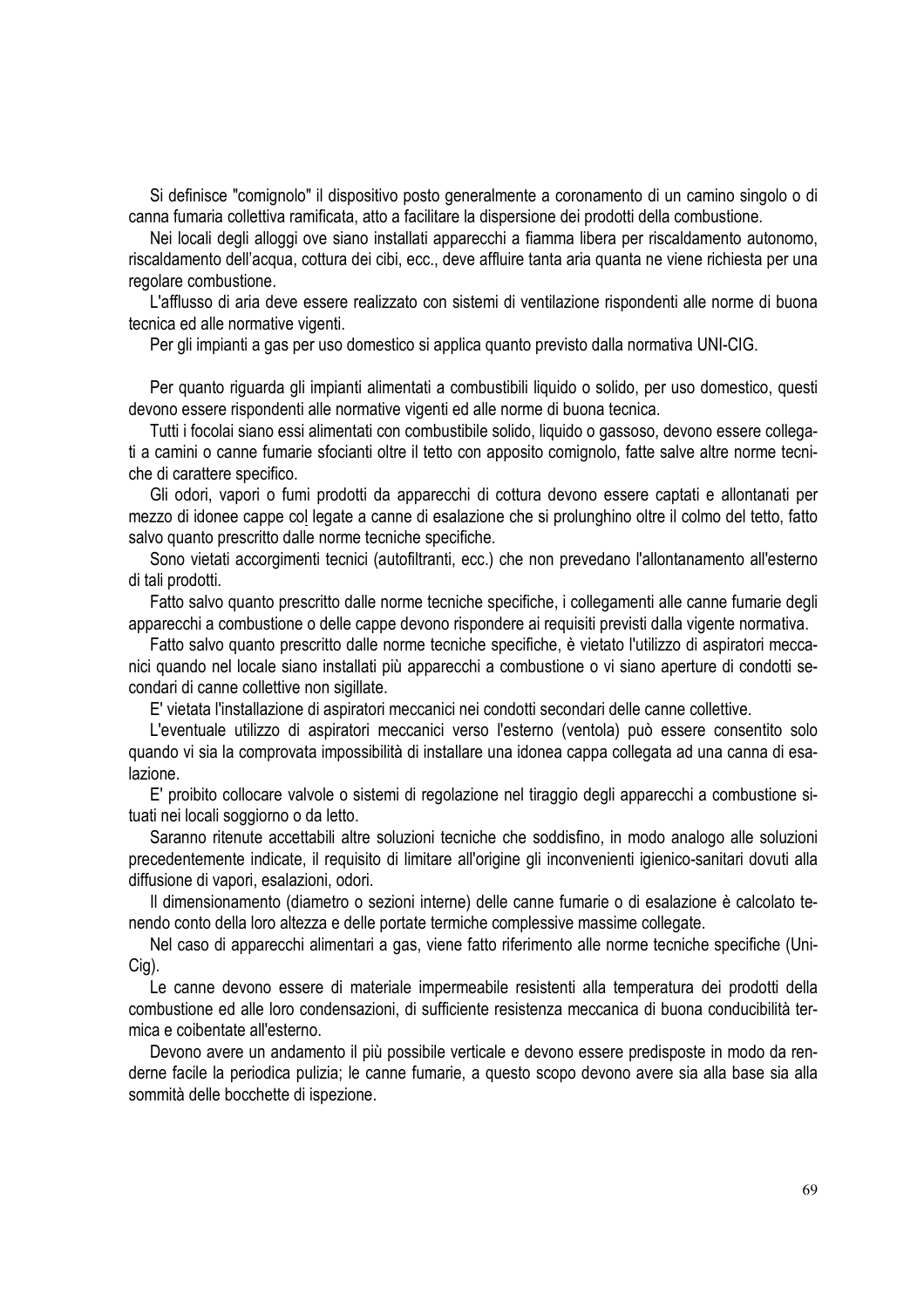Le canne devono essere collocate entro altri condotti di materiale analogo o anche di cemento con intercapedine in comunicazione con l'aria esterna solo nella parte superiore per evitare il raffreddamento della canna stessa.

I camini devono ricevere lo scarico di un solo apparecchio di utilizzazione. La tubazione di collegamento non deve sporgere all'interno del camino onde evitare l'ostruzione anche parziale della stessa, ma arrestarsi prima della faccia interna di questa.

L'immissione deve avvenire ad una altezza di almeno 50 cm. dalla base del camino, fatto salvo quanto prescritto dalle norme tecniche specifiche.

Le canne fumarie, a meno che non siano servite da impianto di aspirazione meccanica a funzionamento continuo alla sommità, possono ricevere solo scarichi simili:

- o solo prodotti combusti provenienti da impianti per riscaldamento alimentati con lo stesso combustibile;

- o solo prodotti combusti provenienti da impianti per scalda acqua alimentati con lo stesso combustibile; - o solo vapori o fumi prodotti durante le operazioni di cottura.

Le canne fumarie collettive sono costituite da un condotto principale nel quale immettono condotti secondari di altezza uguale ad un piano con angolo, di immissione non minore di 145°. Nel caso di utenze all'ultimo piano queste vengono convogliate direttamente nell'orifizio del camino.

Ogni condotto secondario deve ricevere lo scarico di un solo apparecchio di utilizzazione.

Le canne fumarie collettive possono servire al massimo nove piani. Se lo stabile ha più di nove piani, la canna fumaria collettiva che serve i primi otto piani, deve proseguire fino al relativo comignolo senza ricevere altri scarichi di apparecchi situati ai piani superiori; questi devono essere serviti da una seconda canna collettiva che partirà dal nono piano e che dovrà immettere in un secondo comignolo.

I comignoli devono essere di tipo aspiratore statico ed aperti sui quattro lati.

Tutte le bocche dei camini o delle canne fumarie, fatte salve le disposizioni di cui alle normative vigenti e norme tecniche specifiche, devono risultare più alte di almeno mt. 1 al colmo dei tetti, ai parapetti ed a qualunque altro ostacolo o struttura distante meno di 10 mt..

Nel caso d'adozione di impianti di aria condizionata, l'impianto deve tenere conto della destinazione d'uso dei locali, con particolare riferimento ai suoi livelli di rumorosità e di igienicità.

Gli impianti di condizionamento dell'aria devono essere in grado di assicurare e mantenere negli ambienti le condizioni termiche, igrometriche, di velocità e di purezza dell'aria idonee ad assicurare il benessere delle persone rispondendo alle norme di buona tecnica e a quelle della legislazione vigente.

Le prese d'aria esterna devono essere sistemate di norma alla copertura e comunque ad un'altezza di almeno mt. 3,00 dal suolo se si trovano all'interno dei cortili e ad almeno mt. 6,00 se su spazi pubblici. La distanza da camini o altre fonti di emissione deve garantire la non interferenza da parte di queste emissioni sulla purezza dell'aria usata per il condizionamento.

In ogni caso, prima dell'inizio dei lavori relativi alla Concessione o Autorizzazione edilizia, deve essere presentato uno schema dell'impianto e, ove nel caso, il progetto esecutivo del medesimo.

Il rilascio dell'Autorizzazione d'abitabilità o agibilità è subordinato alla verifica dell'impianto e al rilascio di certificato di regolare esecuzione.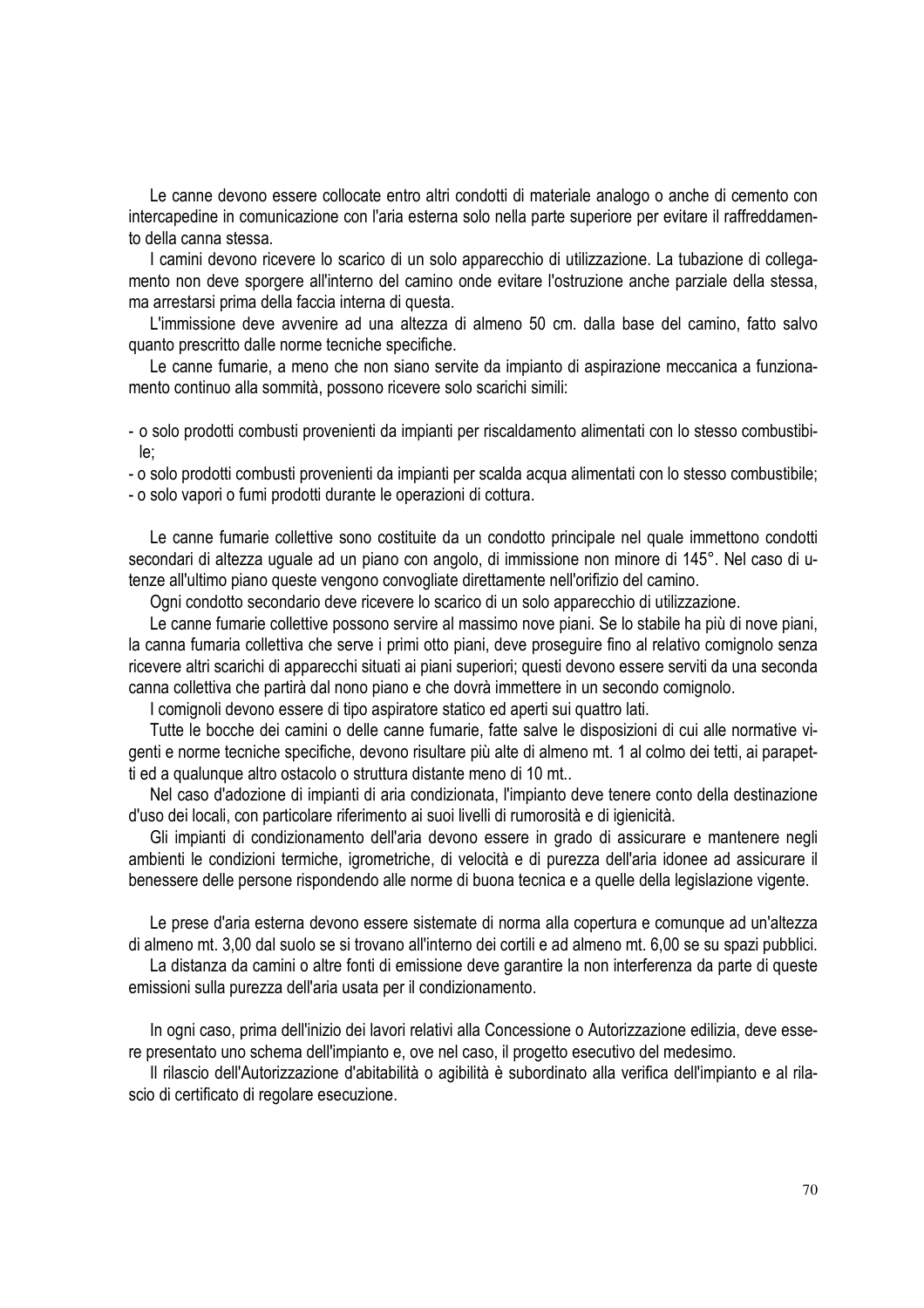Oltre alle dichiarazioni richieste dalle norme specifiche il responsabile dei lavori ed il costruttore , con proprio atto impegnativo dovranno, prima del rilascio dell'agibilità, produrre una autocertificazione con scheda tecnica, nella quale sotto la propria responsabilità dichiareranno di aver rispettato in materia di ventilazione e aerazione dei locali, il progetto esecutivo e tutte le norme di buona tecnica, legislative e regolamentari vigenti.

# **Art. 50 - CARATTERISTICHE DEI FABBRICATI AI FINI DELLA PREVENZIONE INCENDI.**

Ai fini della prevenzione degli incendi, nei fabbricati devono essere rispettate, a seconda delle caratteristiche dell'edificio stesso, le condizioni di seguito specificate:

- 1) i vani delle scale e degli ascensori, nonché i relativi accessi e disimpegni, non devono essere in comunicazione diretta con magazzini, depositi, negozi, laboratori ed in genere locali destinati ad abitazione e ad uffici; sono ammesse scale esterne aperte;
- 2) la struttura portante delle scale ed i pianerottoli devono essere in cemento armato o in materiale con analoghe caratteristiche di resistenza termica. La larghezza minima delle rampe e dei pianerottoli delle scale a servizio di più di due piani non può essere inferiore a m. 1,20 salvo che norme specifiche richiedano dimensioni maggiori o comunque diverse;
- 3) ogni scala può servire sino ad un massimo di 500 mq. di superficie utile coperta per piano e non più di quattro alloggi per piano;
- 4) le pareti dei vani scala e dei vani ascensore devono avere uno spessore minimo di due teste se in muratura di mattoni pieni e di 15 cm. se in cemento armato;
- 5) scale ed ascensori possono arrivare alla cantina solo attraverso zone scoperte e disimpegni aerati direttamente dall'esterno con superficie minima di mq. 0,50 e provvisti di porta metallica;
- 6) ogni scala deve essere dotata all'ultimo piano di un'apertura munita di infisso apribile eventualmente anche sul soffitto. Scale interne "a pozzo" sono consentite solo in edifici di altezza inferiore a metri 14;
- 7) gli edifici di nuova costruzione a più piani devono avere le strutture orizzontali (comprese le coperture) incombustibili; i solai e le coperture sopra garages, locali caldaie, magazzini di deposito i materiale combustibile devono essere in cemento armato, o se in materiale laterizio, con protezione costituita da una soletta in cemento armato di almeno cm. 4 di spessore;
- 8) in tutti gli edifici sono vietate le pareti divisorie in materiali combustibili. Sono consentite le pareti mobili con carattere di infisso, pareti divisorie con mobili interparete per uffici e simili;
- 9) oltre a quanto sopra specificato la rispondenza a tutte le normative di legge in materia.

Per le attività soggette alla prevenzione incendi, previste dalla legge, deve essere istruita la pratica presso il Comando Provinciale dei Vigili del Fuoco e il parere definitivo con il certificato di prevenzione incendi allegato alla pratica di abitabilità o agibilità.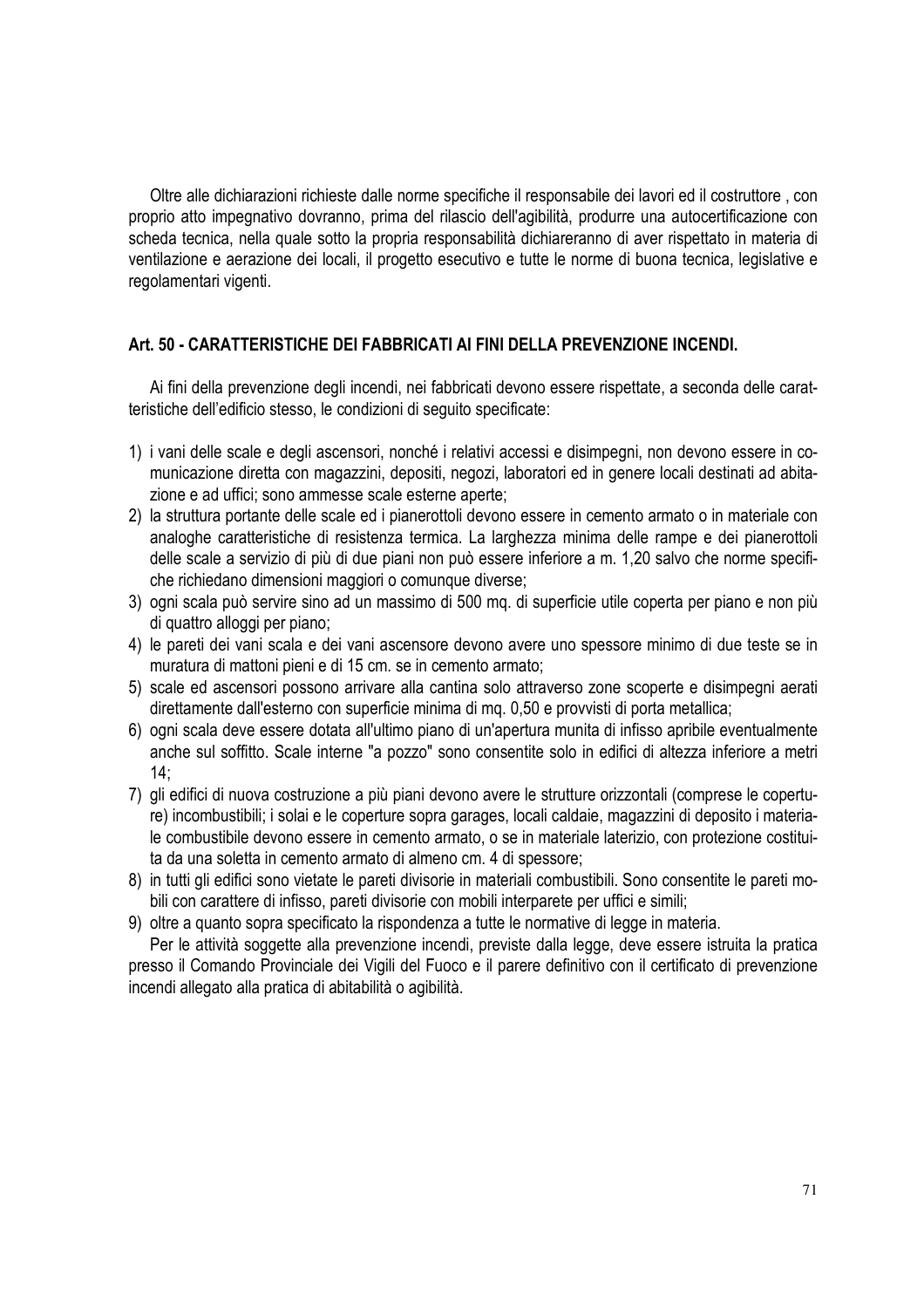## **Art. 51 - CENTRALI TERMICHE.**

Per quanto attiene alle centrali termiche dovranno essere rispettate le prescrizioni contenute nelle apposite leggi e regolamenti di esecuzione vigenti in materia, con riferimento alle potenzialità delle centrali stesse ed al tipo di combustibile che si intende utilizzare.

# **Art. 52 - CLASSIFICAZIONE DEI LOCALI.**

I locali vengono compresi in due categorie:

- 1) locali abitativi od agibili;
- 2) locali accessori o di servizio.

Sono locali abitabili od agibili quelli in cui si svolge la vita, la presenza o l'attività delle persone.

Si individuano tre categorie di tali locali:

- a) soggiorni, sale da pranzo, cucine, camere da letto, cucine di superficie inferiori a mq. 9, posti di cottura;
- b) uffici, studi, sale di lettura, negozi di vendita, sale di esposizione, sale di riunione, sale da gioco, di ristorazione, gabinetti medici, banche, istituti di credito;
- c) laboratori tecnico-scientifico, officine meccaniche, laboratori industriali di montaggio o relative attività di lavoro, cucine collettive, lavanderie, parti di autorimesse non destinate al solo posteggio delle autovetture, ma dove vengono effettuate riparazioni, lavaggi, controlli, vendite, magazzini, depositi od archivi dove la permanenza delle persone è prolungata oltre le operazioni di carico, scarico e pulizia, locali diversi dalla categorie a) e b) e riconoscibili nella categoria c).

Sono locali accessori o di servizio quelli nei quali la permanenza delle persone è limitata nel tempo e dedicata a ben definibili operazioni.

Si individuano tre categorie di tali locali:

- d) servizi igienici e bagni;
- e) magazzini o depositi dove la permanenza non è prolungata oltre le operazioni di carico, scarico e pulizie, parti di autorimesse rientranti nella categoria c), garages e simili, locali per macchinari che necessitano di scarsa sorveglianza, lavanderie e stenditoi, stalle, porcili, annessi agricoli, locali diversi dalle categorie d) e e) e non riconducibili nella categoria f);
- f) ripostigli, locali macchine con funzionamento automatico, vani scala.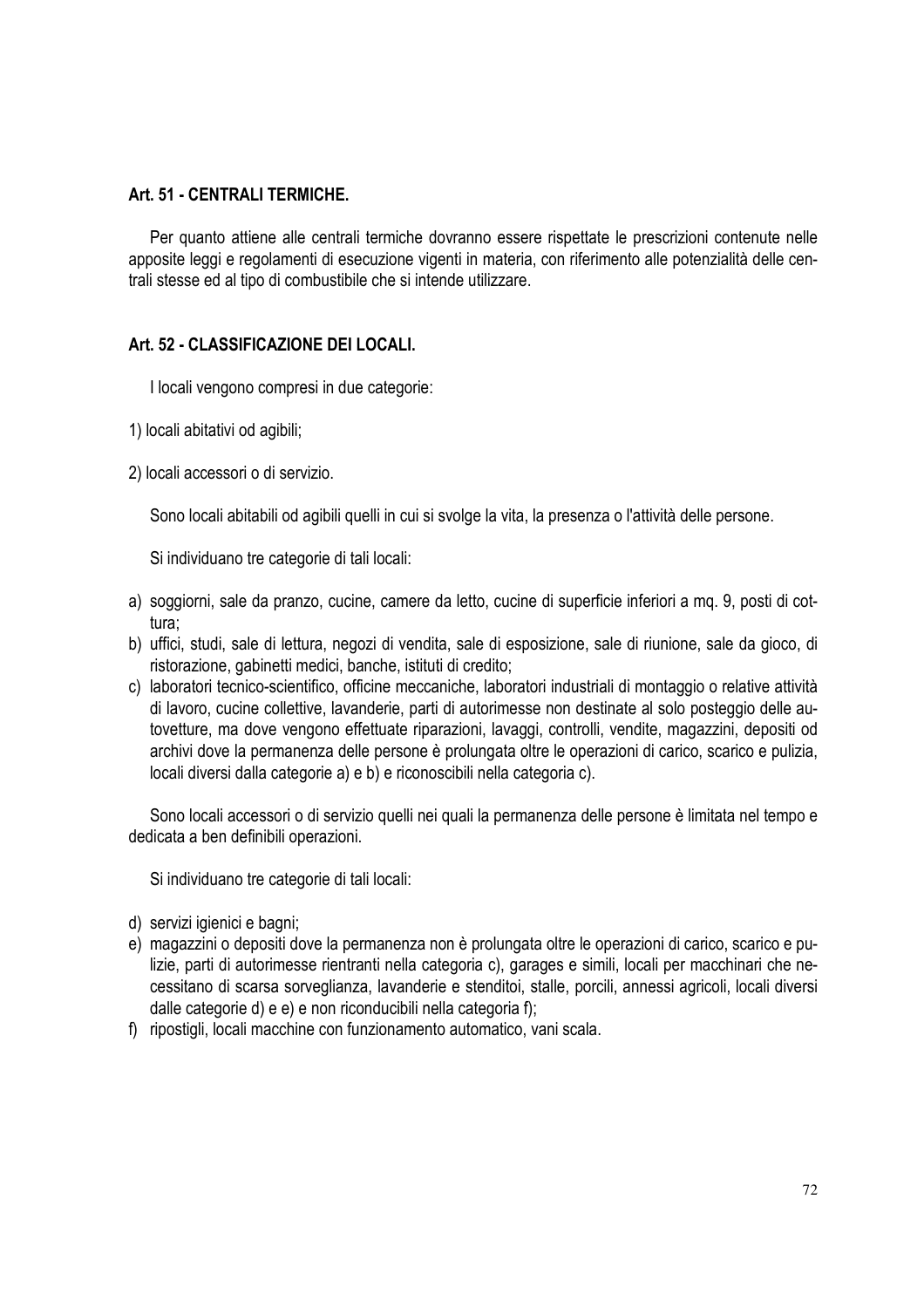## **Art. 53 - CARATTERISTICHE DEI LOCALI ABITABILI OD AGIBILI.**

I locali di categoria a) non possono misurare meno di:

- mq. 14, se si tratta di soggiorni o di camera da letto per due o più) persone;
- mq. 9, se si tratta di camere da letto singole; ogni alloggio essere dotato di un locale di almeno 14 mq..

I locali di categoria b) non possono misurare meno di 9 mq.

Le dimensioni minime dei locali di cui alla categoria c) sono stabilite in mq. 20 al netto dei vani accessori e con altezza minima di mt. 3,00.

L'altezza minima dei locali di categoria a) è di mt. 2,70; quella di categoria b) mt. 3,00; quella dei locali di categoria d) e) f) è di mt. 2,40.

I locali di cui al punto b) destinati alla ristorazione, alla produzione, alla lavorazione e alla somministrazione di alimenti e bevande, oltre a quanto previsto dal D.P.R. 303/56, così come modificato dal D. Lgs. 19/9/1994 n. 626, devono rispettare i requisiti previsti dal vigente "Regolamento Comunale di igiene in materia di alimenti e bevande", contenente i requisiti igienico-sanitari specifici per ogni tipologia di somministrazione e lavorazione dei prodotti alimentari.

Per i locali abitabili sottotetto a copertura inclinata l'altezza media deve essere di mt. 2,70 con minimo di gronda di mt. 2,00.

Gli eventuali spazi di altezza inferiore ai minimi, devono essere delimitati mediante opere murarie o arredi fissi e ne potrà essere consentito l'uso esclusivamente come ripostiglio o spazio di servizio.

Per ogni abitante, in un alloggio, deve essere assicurata una superficie abitabile, esclusi gli accessori, non inferiore a mq. 14 per i primi quattro abitanti e di mq. 10 per ciascuno dei successivi.

Il lato minore delle camere da letto e dei soggiorni non può essere inferiore a mt. 2,5.

I locali abitabili o agibili ivi compresi i monolocali devono essere provvisti di finestra apribile all'esterno.

L'alloggio monostanza, per una persona, deve avere una superficie, comprensiva dei servizi igienici non inferiore a mq. 28 e non inferiore a mq. 38 se per due persone.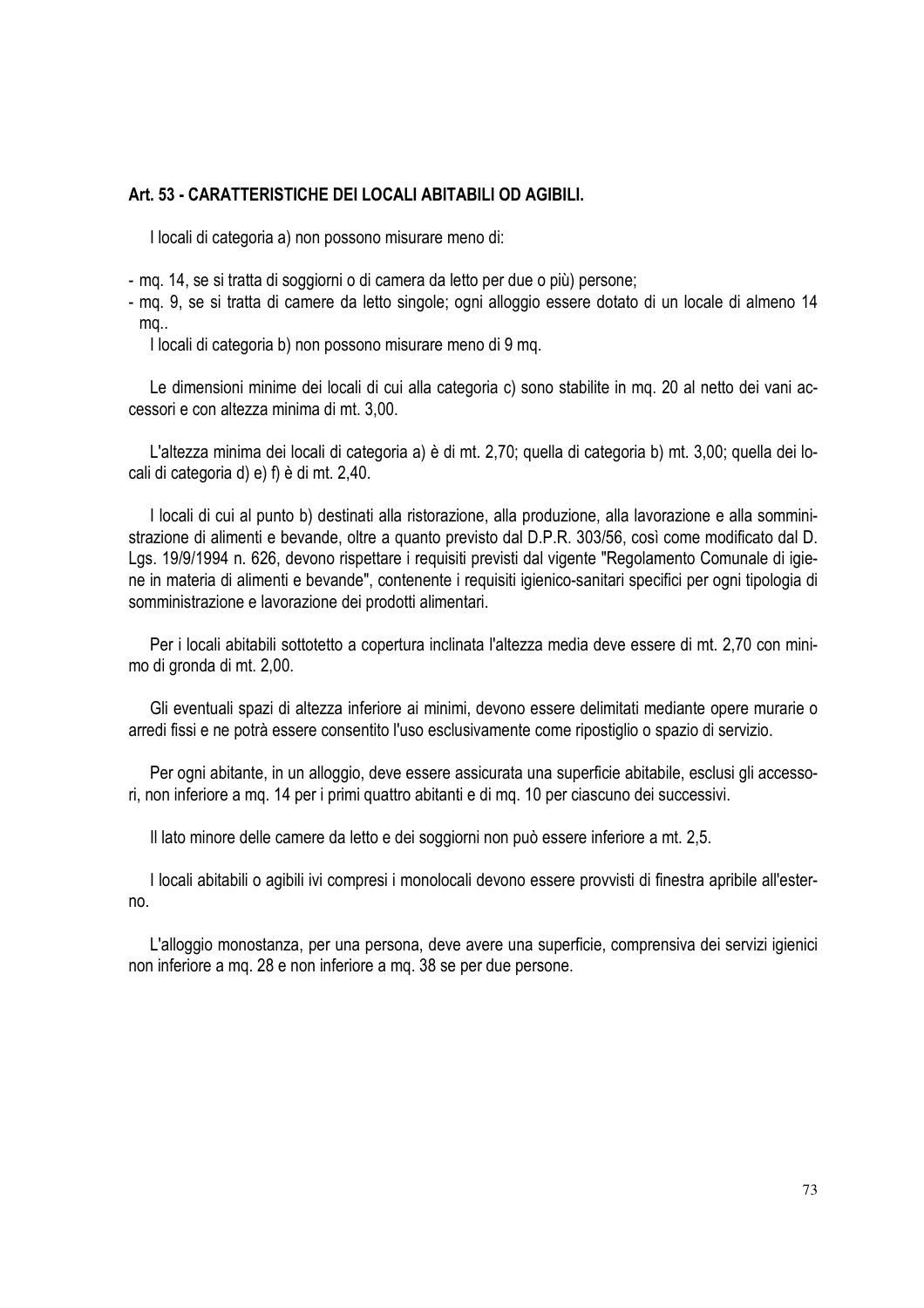## **Art. 54 - CARATTERISTICHE DELLE CUCINE**

Ogni appartamento o monolocale ad uso abitazione deve comprendere un locale di almeno 9 mq. di superficie adibito a cucina. Sono consentite cucine di dimensioni inferiori, purché abbiano accesso diretto da locali di soggiorno di superficie di almeno mq. 14.

La superficie di tali cucine non deve essere inferiore a mq. 5,40 con finestrature non inferiori a mq. 1. Sono consentite inoltre nicchie prive di illuminazione ed aerazione diretta, se collegate mediante aperture senza infisso, di almeno 4 mq. al locale soggiorno della superficie di almeno 14 mq., purché la superficie non sia inferiore a mq. 5,40 e la nicchia sia dotata, di idonea canna fumaria munita di idoneo estrattore elettromeccanico.

In tali casi l'illuminazione e la ventilazione naturali dovranno essere commisurate alla somma delle superfici del locale abitabile e della cucina in nicchia.

Ogni cucina deve essere dotata di acquaio di materiale resistente, impermeabile e di facile lavatura, con acqua potabile e scarico delle acque di rifiuto, nonché di una canna di aspirazione di almeno 1 dm. quadrato di sezione o di altro sistema di aerazione conforme alle normative vigenti in materia.

Tutte le cucine e le zone di cottura devono avere il pavimento ed almeno la parete ove sono le apparecchiature per un'altezza minima di mt. 1,50 rivestiti con materiale impermeabile e facilmente lavabile.

Le zone cottura, con utilizzo di gas combustibile, devono avere idonee aperture libere di areazione secondo Norme UNI-7129.

#### **Art. 55 - CARATTERISTICHE DEGLI IMPIANTI IGIENICI.**

Ogni nuovo alloggio destinato ad uso di abitazione deve essere fornito di almeno un servizio igienico completo di tazza w.c., lavabo, bidet, vasca o doccia.

Tutti i nuovi locali destinati ad attività di vario genere con permanenza di persone (negozi, uffici, studi professionali, bar, altri esercizi pubblici) devono essere provvisti almeno di un gabinetto ed un lavabo a suo servizio esclusivo.

Per la ristrutturazione dei suddetti locali esistenti si richiede un adeguamento e quando questo risulti impossibile un miglioramento igienico; qualora negli esercizi pubblici si preparano alimenti è obbligatorio un servizio ad uso esclusivo degli addetti.

Deroghe a quanto sopra detto possono essere autorizzate per i locali che all'entrata in vigore del presente regolamento sono utilizzati per la lavorazione, la produzione o somministrazione di alimenti e bevande nel rispetto di quanto previsto dal vigente "Regolamento Comunale di igiene in materia di alimenti e bevande".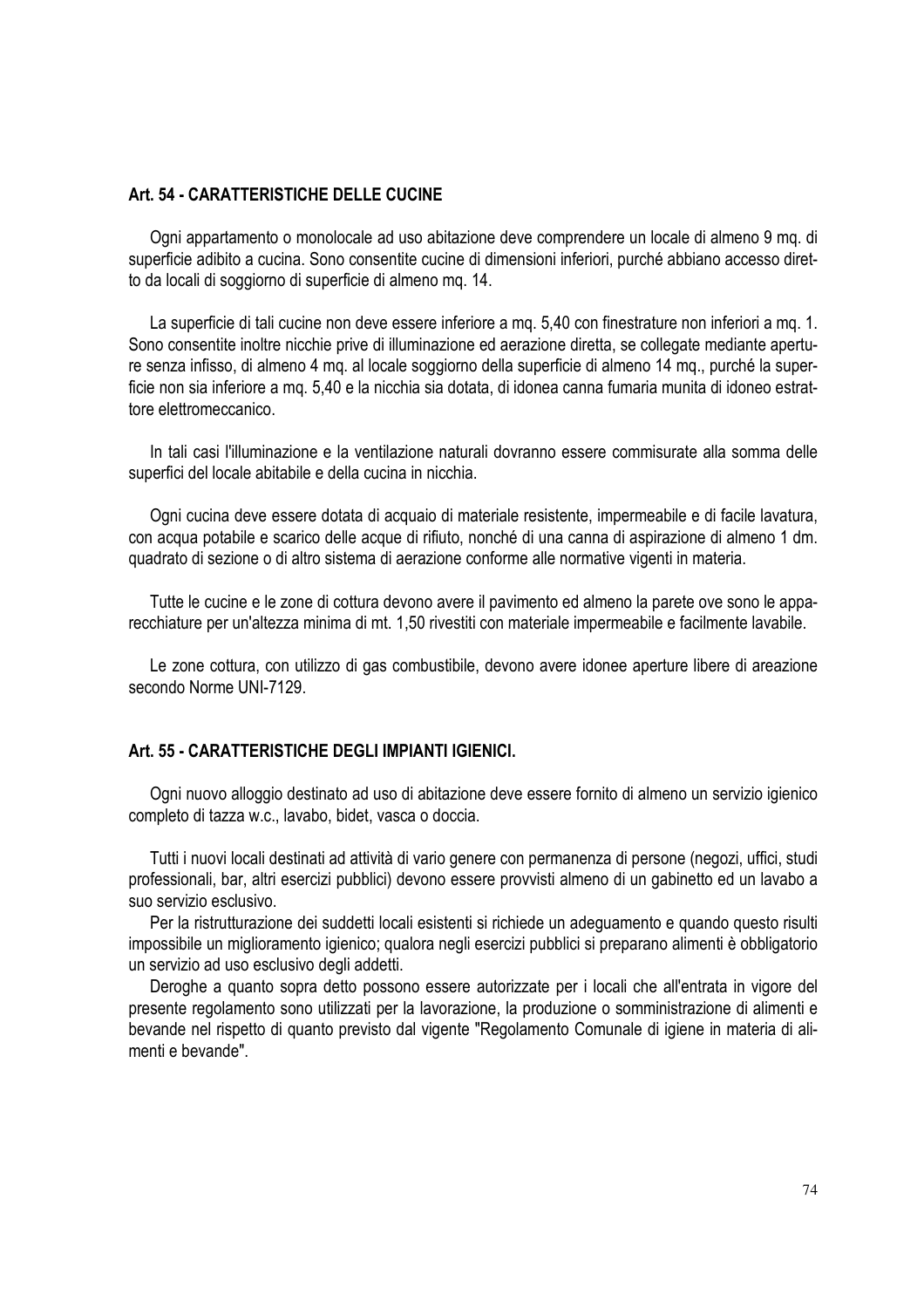Ogni immobile destinato ad attività produttiva deve avere un sufficiente numero di servizi igienici (W.C., lavabi, docce) a seconda del numero dei dipendenti e dell'attività svolta, vedi D.P.R. n° 303/1956 e successive modificazioni ed integrazioni.

E' vietato l'accesso diretto ai servizi dai locali adibiti a cucina, nonché dai locali destinati alla produzione, deposito e vendita di sostanze alimentari o bevande.

Le stanze da bagno nelle unità abitative non possono avere accesso dalle stanze da soggiorno, da pranzo, cucine e camere da letto se non attraverso disimpegno, salvo il caso di unità edilizia con più servizi igienici, in cui è ammesso l'accesso diretto dalle camere da letto purché almeno uno dei servizi sia disimpegnato.

E' in ogni caso vietato l'accesso dalla cucina, dalla stanza pranzo e soggiorno.

I servizi igienici devono avere superficie di almeno mq. 2, con lato minore di almeno 1 mt. ed altezza di almeno mt. 2,40. Il pavimento deve essere di materiale liscio, impermeabile e facilmente lavabile; le pareti rivestite di materiale impermeabile fino ad un'altezza di 1,50 mt..

Le aperture di illuminazione e ventilazione devono comunicare direttamente ed esclusivamente con l'esterno dell'edificio e mai con ambienti di abitazione, cucine, scale e passaggi interni e devono essere fornite di finestre apribili all'esterno della misura non inferiore a mq. 0,60, per ogni servizio, per il ricambio dell'aria.

Per i servizi igienici posti negli spazi interni degli edifici, senza possibilità di aperture verso l'esterno, deve essere assicurata la ventilazione a mezzo canna di aspirazione del diametro minimo di cm. 12, attivata con elettroventilatore e sfociante direttamente sul tetto.

Tale aspirazione forzata deve assicurare un coefficiente di ricambio minimo di 6 volumi/ora se in espulsione continua, ovvero di 12 volumi/ora se in aspirazione forzata intermittente a comando automatico adeguatamente temporizzato per assicurare almeno tre ricambi per ogni utilizzazione dell'ambiente.

Ogni accessorio igienico (tazza, lavabo, vasca, doccia, bidet, ecc.) deve essere di materiale resistente, impermeabile e di facile lavatura.

Le tazze-w.c. devono essere fornite di apparecchi per cacciata d'acqua di portata non inferiore a litri otto, salvo l'adozione del lavaggio su velo d'acqua continuo per orinatoi.

Tutti i tubi di scarico dei vasi di latrina, lavabi, acquai ecc. devono essere forniti di sifone idraulico, ad evitare esalazioni moleste.

La camera del sifone di ciascun w.c. deve essere ventilata mediante conduttura di aerazione diversa da quella di scarico e comunicante con una conduttura verticale di aerazione sfociante in alto sul tetto del fabbricato.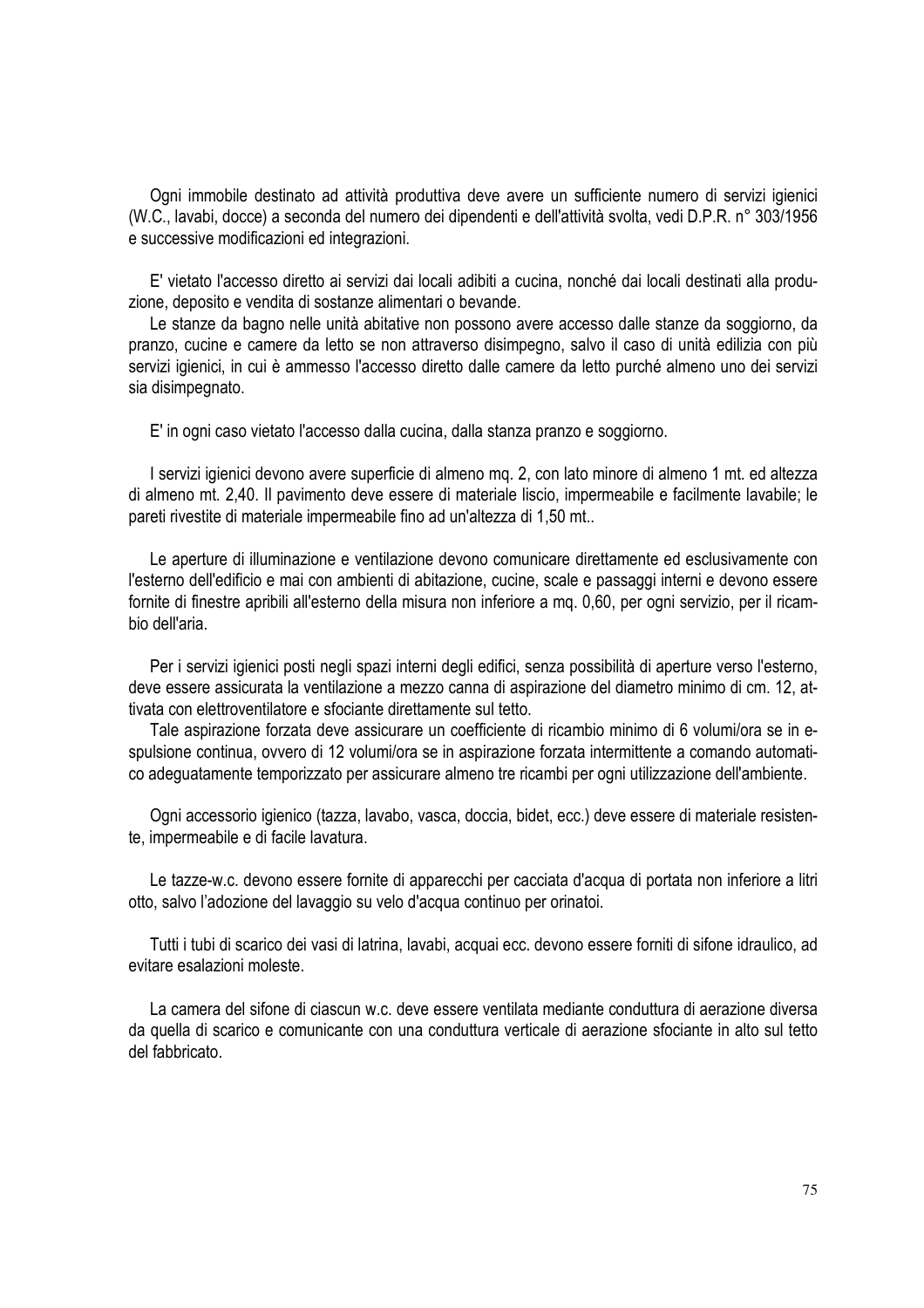Laddove non c'è possibilità di allaccio a gravità si può adottare un sistema di tipo in pressione previo parere dei competenti servizi A.S.L..

## **Art. 56 - CARATTERISTICHE DELLE SCALE.**

Le scale che collegano più di due piani (compreso il piano terreno) debbono essere arieggiate e illuminate direttamente dall'esterno a mezzo di finestre a ciascun piano e di superficie libera non inferiore a mq. 1.

Eccezionalmente potrà essere consentita la aero-illuminazione dall'alto con lucernario, la cui apertura di ventilazione sia pari a mq. 0,40 per ogni piano servito, compreso quello terreno.

Gli infissi delle aperture di ventilazione debbono essere agevolmente apribili.

Oltre alle norme del precedente paragrafo dovranno essere rispettate le seguenti prescrizioni:

- i vetri che costituiscono parete nel vano scala, devono essere adeguatamente protetti od essere di materiale tale da non costituire pericolo per l'incolumità delle persone;
- nei vani scala è fatto assoluto divieto di realizzare l'apertura di finestre per l'aerazione dei locali contigui.

Il gradino-alzata, pedata e pianerottoli, nonché il parapetto o la balaustra completi di corrimano, devono essere impermeabili oltreché lavabili.

Le scale devono essere agevoli e sicure sia alla salita che alla discesa, essere sempre dotate di corrimano ad una altezza non inferiore a mt. 1,00, in corrispondenza delle interruzioni dei corrimano, questo deve essere prolungato di 30 cm. oltre il 1° e l'ultimo gradino.

Il parapetto che costituisce la difesa verso il vuoto deve avere un'altezza minima di 100 cm., essere inattraversabile da una sfera di diametro di 10 cm. e non consentire l'arrampicamento.

E' vietata l'apertura delle porte in adiacenza al gradino della rampa e comunque la distanza fra i punti più vicini fra il primo gradino delle rampe in discesa e la soglia del vano porta non potrà essere inferiore a mt. 0,60.

La larghezza della rampa e dei pianerottoli deve essere commisurata al numero dei piani, degli alloggi e degli utenti serviti, comunque non deve essere inferiore a mt. 1,20.

Nei casi di scale interne che collegano locali di abitazioni, o che collegano vani abitativi con cantine, sottotetti, ecc., può essere consentita una larghezza di rampa inferiore a mt. 1,20 ma non minore di mt. 0,80.

I gradini delle scale devono avere le seguenti misure: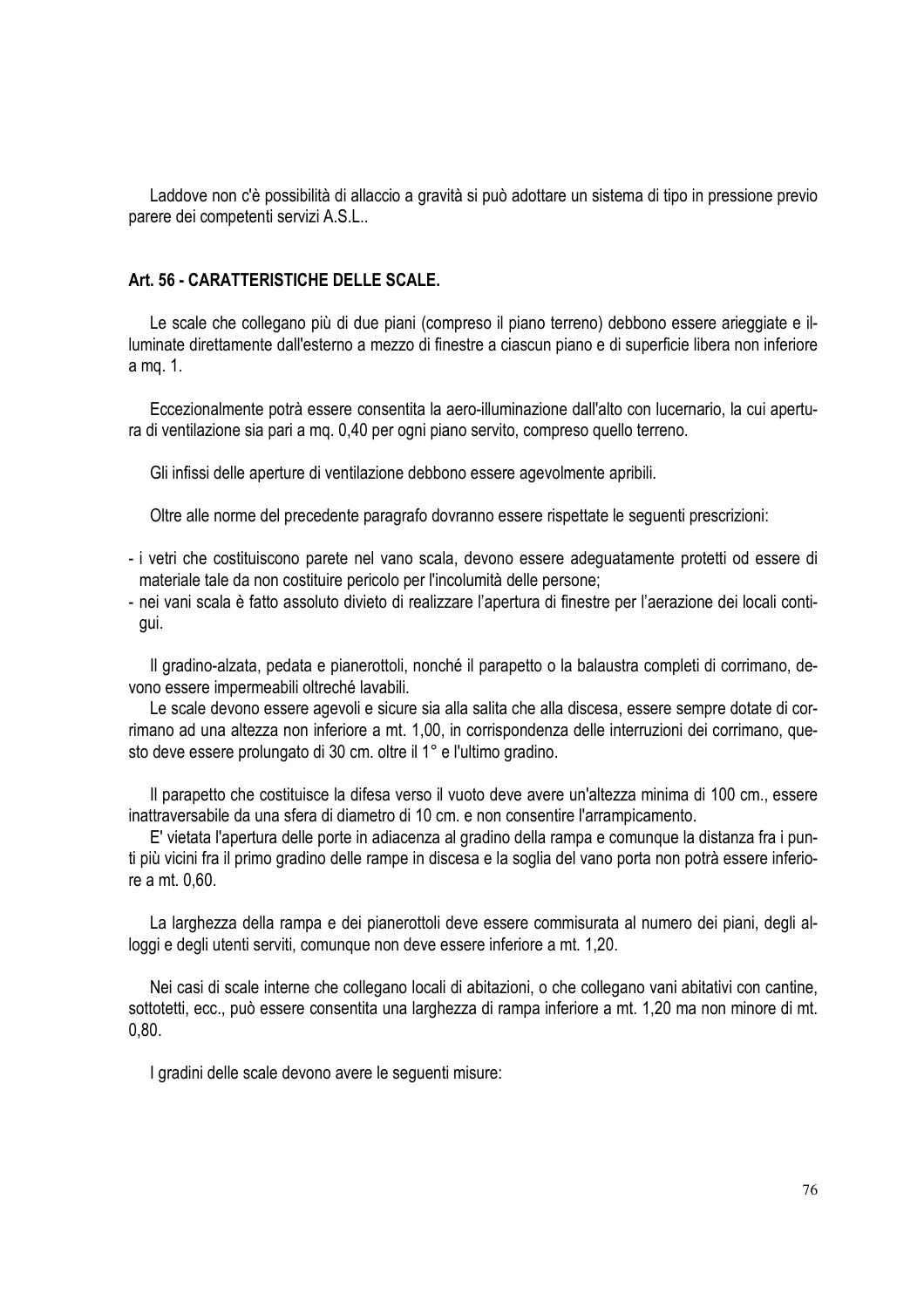- alzata minima 16 cm., massima cm. 18; solo per casi particolari o comunque solo per progetti di ristrutturazione è consentita un'altezza diversa;
- pedata di larghezza tale che la somma di essa con due alzate sia tra i cm. 62 e 65.

Per il collegamento di più alloggi le scale devono essere interrotte almeno ogni dieci alzate con idonei pianerottoli che per le nuove costruzioni non devono essere inferiori a mt. 1,20 x mt. 1,20.

In nuovi edifici unifamiliari la larghezza minima delle scale può ridursi a cm. 0,80 e possono anche essere senza presa diretta di aria e luce, purché a giorno all'interno di altri locali abitabili (soggiorno) sufficientemente aerati ed illuminati.

Sono ammissibili le scale a chiocciola come collegamento tra vani abitativi con altri vani accessori. Devono avere un'apertura (diametro) minima totale non inferiore a mt. 1,20.

Le presenti disposizioni non si applicano alle scale in aggiunta a quelle principali od a scale occasionali per accedere a soffitte, tetti, scantinati o simili.

Nella costruzione delle scale dovranno essere rispettati i requisiti di cui al punto 4-1-10 del DM 14.01.89 n° 236 e le norme antincendio.

## **Art. 57 – CARATTERISTICHE DEI LOCALI ACCESSORI O DI SERVIZIO - CAT. "E".**

I locali di cui all'art. 52, categoria e), possono ricevere luce ed aria dall'esterno anche da spazi equiparabili a cavedi, ad eccezione delle centrali termiche.

Per i locali adibiti a ricovero di animali sono ammesse anche diverse prescrizioni previo parere degli Uffici competenti A.S.L. in relazione alle diverse tecniche di allevamento ed alle consuetudini agricole.

## **Art. 58 – CARATTERISTICHE DEI LOCALI ACCESSORI O DI SERVIZIO - CAT. "F".**

I corridoi ed i disimpegni devono avere il lato inferiore non minore a 1 m. ed altezza non inferiore a 2,40 m..

Nei corridoi e nei disimpegni, che abbiano lunghezza superiore a mt. 10 o superficie non inferiore a mq. 20, non aperti su locali abitabili, deve essere assicurata una aerazione naturale mediante una apertura di adeguate dimensioni o alternativamente una ventilazione forzata almeno per il periodo d'uso, che assicuri il ricambio e la purezza dell'aria.

I ripostigli sono ammessi anche con ricambio d'aria solo dall'interno.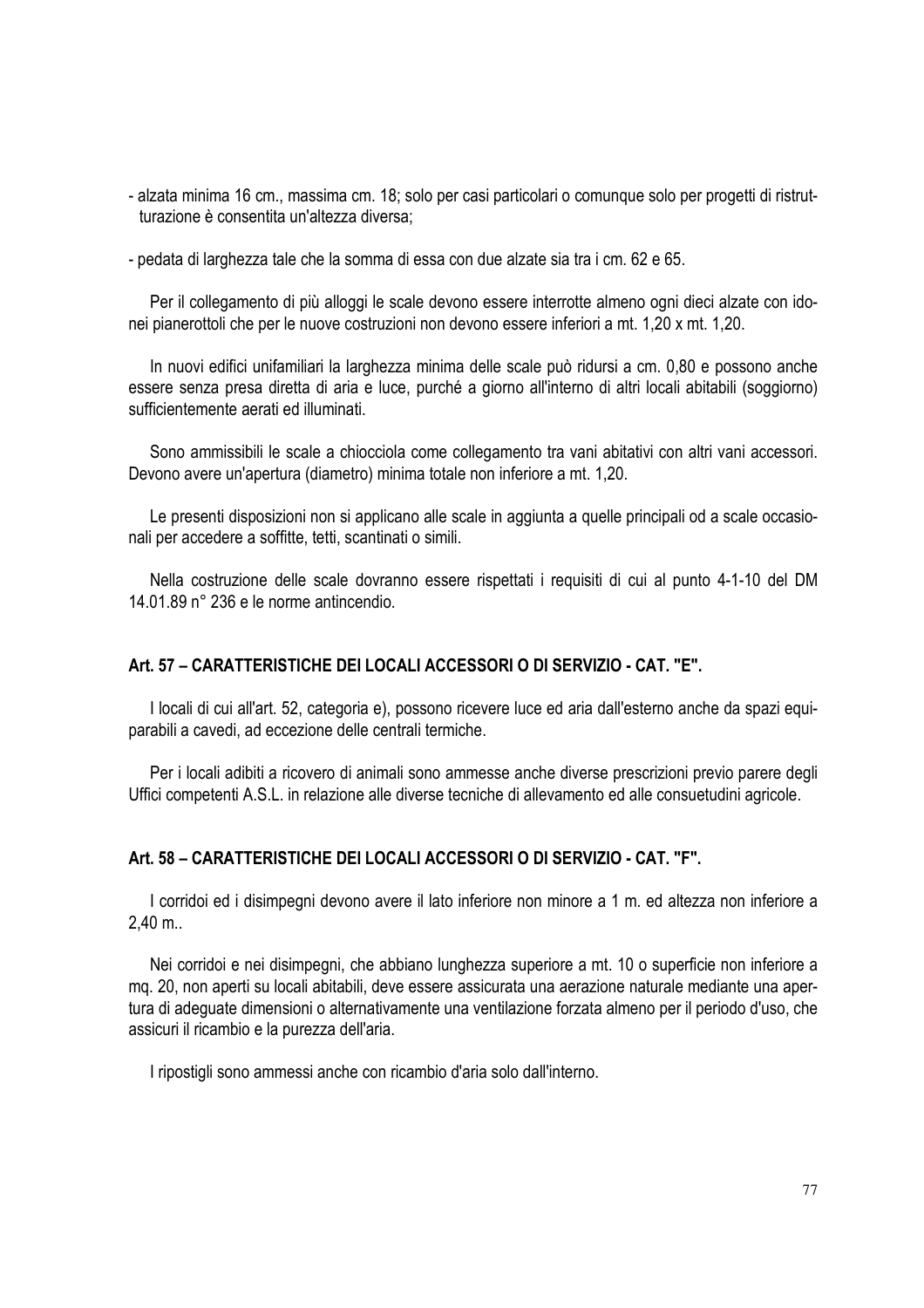I locali macchine con funzionamento automatico possono essere senza luce ed aria diretta, purché rispettanti le norme antinfortunistiche.

## **Art. 59 - PIANI INTERRATI O SEMINTERRATI.**

Si intende per seminterrato quel locale che per parte della sua altezza si trova per tutto o per parte del suo perimetro sotto il piano del marciapiede del fabbricato; per sotterraneo quel locale che si trova completamente sotto il piano del marciapiede del fabbricato o al massimo con un'altezza fuori terra di mt. 0,40.

Sia i locali seminterrati che sotterranei non possono essere destinati ad abitazione.

E' consentita la costruzione di vani interrati o seminterrati con altezza massima fuori terra di mt. 0,40, destinati a locali accessori e/o servizio. L'altezza utile interna di detti locali dovrà essere compresa tra mt. 2,40 e mt. 3,00.

Possono essere adibiti a locali classificati nella categoria c) dell'art. n° 52 del presente R.E., nel caso solo di locali seminterrati, purché ne abbiano i requisiti d'uso e se siano rispettate le altezze ed esista uno scannafosso con cunetta più bassa del pavimento e con larghezza non superiore a m. 1, salvo casi particolari che verranno valutati dalla Commissione Edilizia.

L'intercapedine deve rimare completamente libera.

I locali interrati possono essere estesi a tutta la superficie d'ingombro del fabbricato sovrastante entro il perimetro massimo del piano terra, inteso come ricomprendente sia rientranze, cavedi o corti interne come anche le parti in aggetto destinate a verande, porticati, terrazzi.

In casi particolari i locali interrati potranno essere estesi, oltre la superficie d'ingombro del fabbricato come sopra indicata, fino ad un massimo del 30% della superficie stessa purché all'interno del resede del fabbricato.

Quando particolari condizioni tecniche e/o ambientali e soprattutto nel caso di realizzazioni a corredo di fabbricati esistenti che impediscono la realizzazione delle cantine con le modalità sopra descritte, è ammessa la costruzione di locali completamente interrati, cioè al di sotto del piano di campagna, anche in adiacenza al fabbricato purché all'interno del resede di pertinenza; la superficie di tali locali non potrà essere superiore al 50% della superficie di ingombro del fabbricato sopra descritta e l'accesso potrà avvenire o direttamente dall'interno del fabbricato principale o con rampa dal resede.

Con particolari soluzioni tecniche è ammessa anche l'apertura di porte e/o finestre sui lati di detti locali limitatamente alle pareti lungo la rampa di accesso.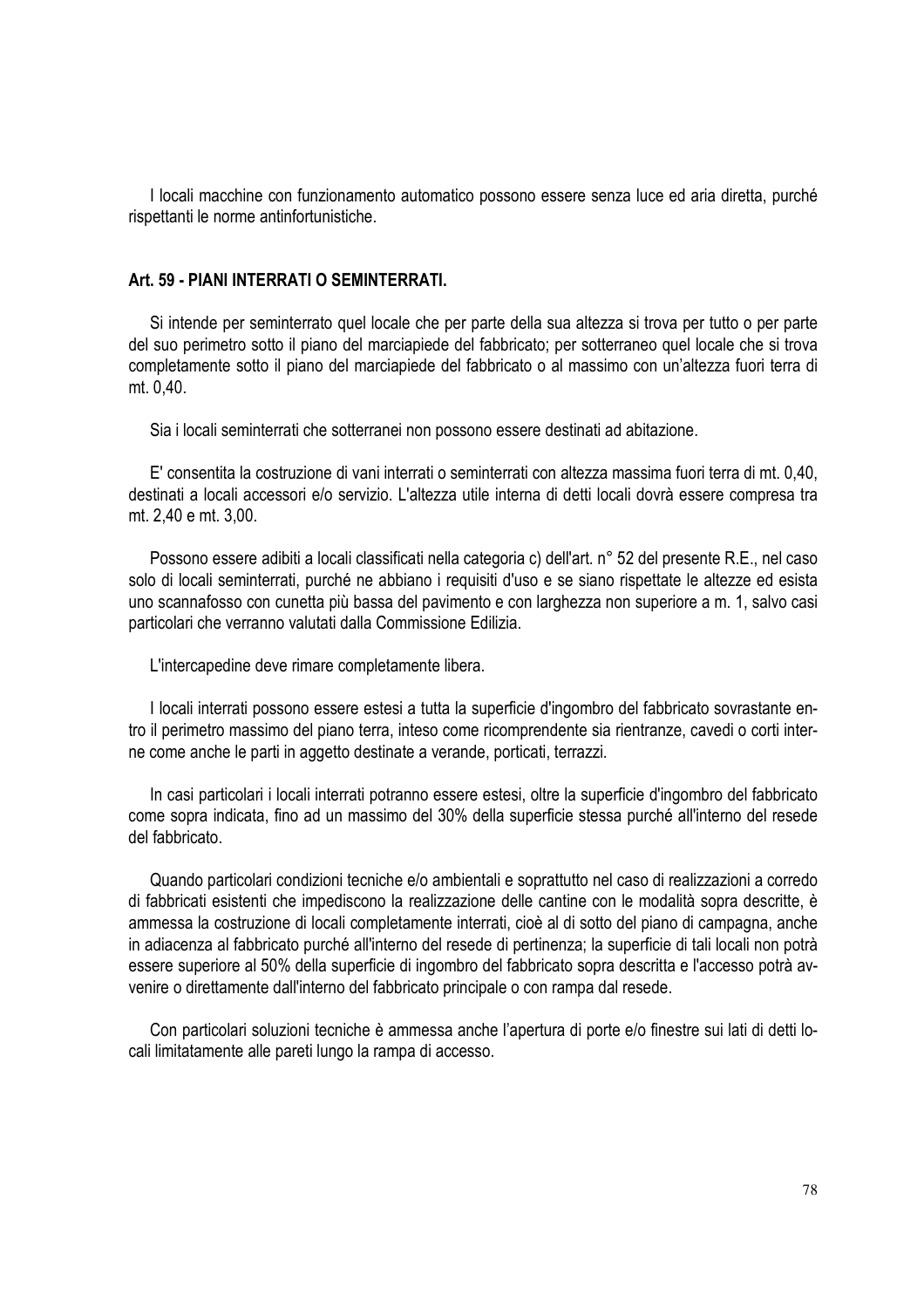#### **Art. 60 - SOTTOTETTI.**

I sottotetti possono essere destinati ad abitazione a condizione che l'altezza media di ogni vano abitabile sia uguale o superiore a ml. 2,70 con altezza libera in corrispondenza dell'imposta del tetto sul lato della gronda non inferiore a ml. 2,00 e che comunque rispondano ai requisiti di cui al Decreto Ministeriale del 5 luglio 1975.

In caso diverso, gli ambienti sottotetto possono essere destinati soltanto all'uso di cui alla categoria f) e cioè a locali accessori o di servizio all'abitazione.

I locali di abitazione posti sotto i tetti o terrazze devono avere una camera d'aria di almeno cm. 30 interposta tra il soffitto e la copertura.

Può essere consentita la messa in opera nella copertura di strati di conveniente spessore di materiale avente speciali proprietà coibenti tali da assicurare condizioni equivalenti a quelle stabiliti nel precedente comma.

E' ammessa un'abitazione totalmente sottotetto purché siano rispettati i requisiti di abitabilità previsti.

## **Art. 61 - CHIOSTRINE E CAVEDI.**

La costruzione di chiostrine e cavedi interni ai fabbricati è consentita allo scopo di dare aria e luce esclusivamente a scale o ai locali di servizio.

Non ne è consentita la copertura e la superficie minima in pianta non dovrà essere inferiore a mq. 9 con lato minimo di m. 3, in ogni caso la superficie della chiostrina non potrà essere inferiore ad 1/20 della somma delle superfici delle pareti che lo recingono.

Nei pozzi di luce e nelle chiostrine non sono permesse rientranze nei muri perimetrali, nonché l'apertura di finestre corrispondenti a vani abitabili.

I pozzi di luce e le chiostrine devono essere facilmente accessibili per la pulizia, pavimentati e dotati di tubazioni per lo scarico di acque meteoriche.

## **Art. 62 - REQUISITI EDILIZI ED IMPIANTISTICI PER L'ACCESSIBILITA'.**

Nella progettazione di strutture pubbliche o comunque collettive, con particolare riguardo a quelle di tipo collettivo-sociale, sia per nuove costruzioni come per quelle da ristrutturare dovranno essere rispettate le prescrizioni di cui alla Legge n° 118 del 30.03.1971 (Norme sull'abbattimento delle barriere architettoniche), al relativo Regolamento per l'attuazione della legge stessa approvato con D.P.R. n. 384 del 27.04.1978, alla Circolare del Ministero dei lavori Pubblici n. 4809 del 1968, alla Legge n. 13 del 09.01.1989 modificata con Legge n. 62 del 27.01.1989 e successive integrazioni e modificazioni.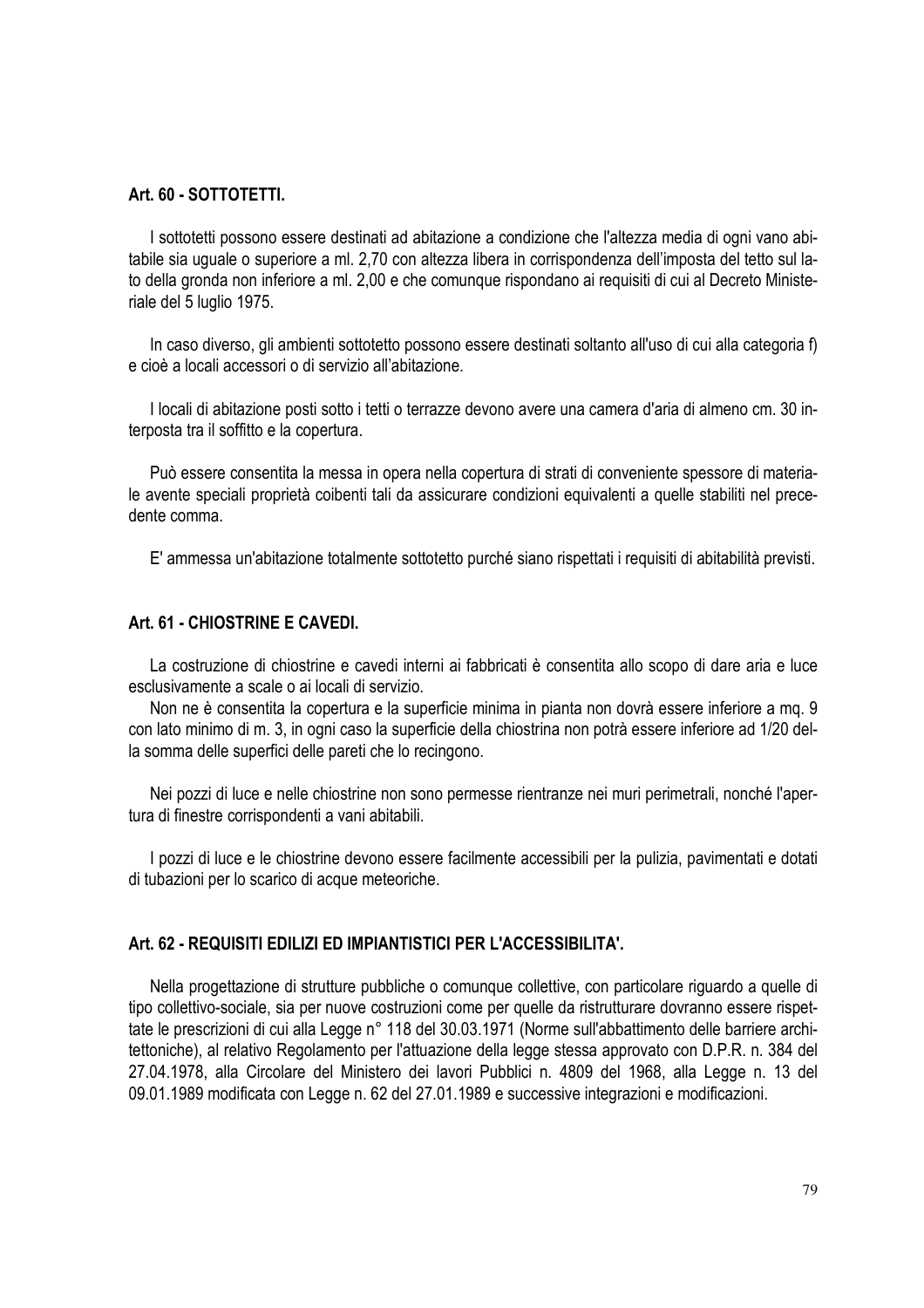I requisiti edilizi ed impiantistici sono quelli indicati dalle prescrizioni tecniche di cui al DM LL. PP. 14.06.89 n° 236, in attuazione del disposto dell'art. 1 della L. 9.11.89 n° 13.

I luoghi da rendere accessibili nelle costruzioni alle persone fisicamente impedite nelle loro capacità motorie, visive ed uditive, ad integrazione di quelli elencati dalla L. 30.03.71 n° 118 e dal D.P.R. n° 384 del 27/04/78, sono:

- 1) gli edifici di nuova costruzione residenziale e non, ivi compresi quelli di edilizia residenziale convenzionata;
- 2) almeno il 5% degli alloggi previsti, con un minimo di una unità immobiliare per intervento, negli edifici di edilizia residenziale pubblica sovvenzionata ed agevolata di nuova costruzione;
- 3) la ristrutturazione degli edifici così come definita dall'art. 31 lettera "d" della Legge n°457/78 di cui ai punti 1 e 2 anche se preesistenti alla data di entrata in vigore del presente regolamento;
- 4) gli spazi di pertinenza degli edifici di cui ai punti precedenti.

Tali edifici dovranno recare in posizione visibile il simbolo di accessibilità.

Gli elaborati dei progetti devono evidenziare le soluzioni tecniche adottate per garantire la conformità delle opere alla normativa vigente in materia di eliminazione e superamento delle barriere architettoniche, in particolare per quanto concerne il raggiungimento dei requisiti di accessibilità e adattabilità dei locali così come definiti dal D. M. 14 giugno 1989, n°236.

Gli stessi elaborati devono essere accompagnati da una relazione contenente la descrizione degli accorgimenti previsti per l'eliminazione delle barriere architettoniche con la specificazione delle opere degli impianti, dei materiali impiegati e, in fase di adeguamento dell'edificio, del grado di accessibilità raggiunto.

È fatto obbligo di allegare al progetto dichiarazione, del professionista abilitato, di conformità degli elaborati alle disposizioni di cui alla normativa vigente in materia di superamento delle barriere architettoniche così come previsto dall'art. n° 1, comma 4, della Legge 9 Gennaio 1989, n° 13.

Nel caso di opere pubbliche l'accertamento di conformità spetta all'amministrazione, che ne da atto in sede di approvazione del progetto.

La stessa dichiarazione deve accompagnare i progetti relativi alla richiesta di modifica di destinazione d'uso di edifici in luoghi pubblici o aperti al pubblico.

Per gli edifici pubblici o privati aperti al pubblico soggetti ai vincoli di cui il Decreto Legislativo, Legge 29 Ottobre 1999 n°490, nonché per gli immobili tutelati da leggi o regolamenti aventi le stesse finalità (ad es. gli immobili sottoposti a tutela del vigente ( PRG) quando l'adeguamento alle norme vigenti in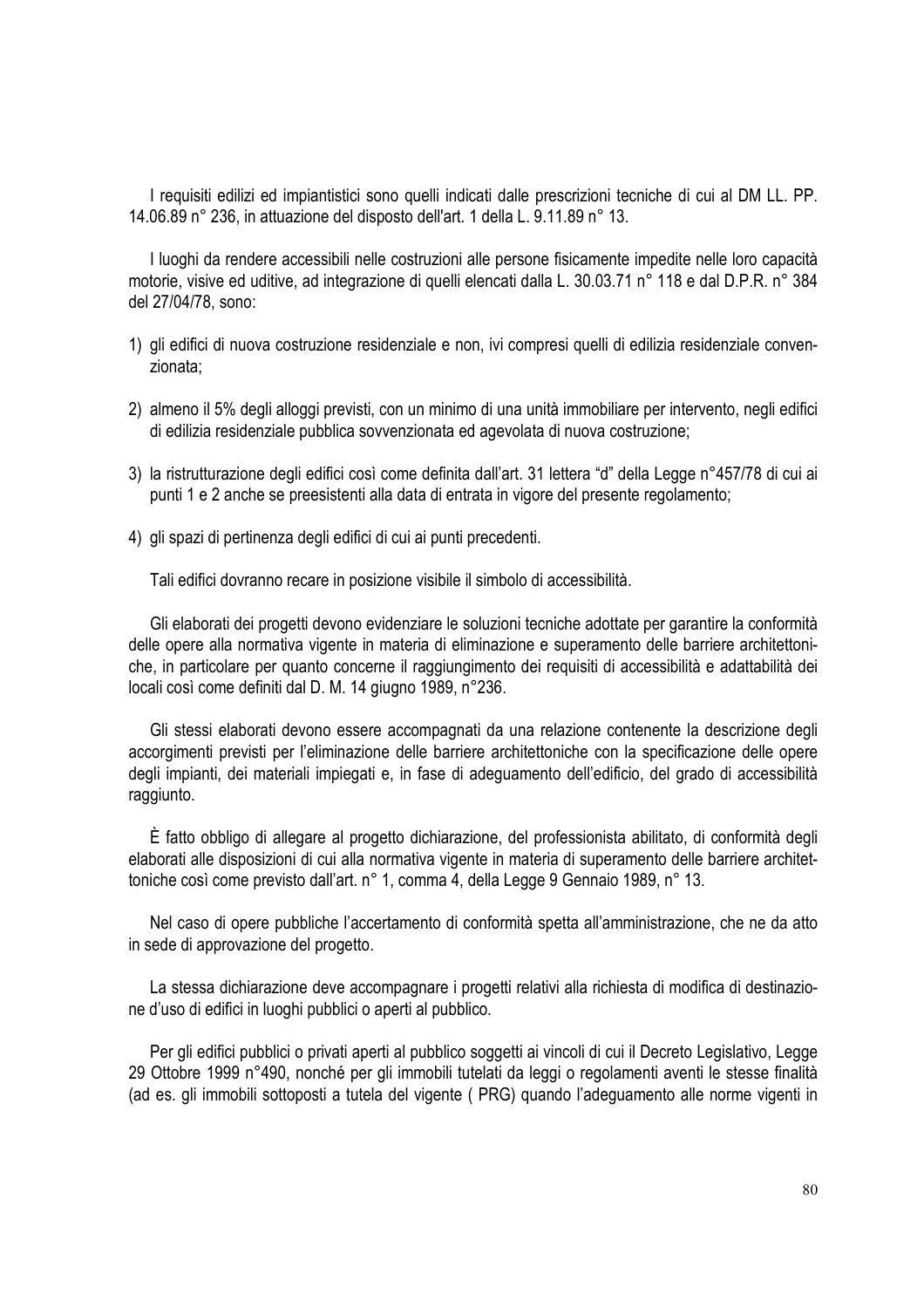materia di accessibilità e superamento delle barriere architettoniche, non sia possibile realizzare le opere senza serio pregiudizio del bene tutelato, la conformità alle norme di cui sopra può essere realizzato con opere provvisionali, nei limiti della compatibilità suggerita dai vincoli stessi, non ancorate alle strutture edilizie.

Le prescrizioni delle norme suddette sono derogabili soltanto per edifici o parti di essi che, nel rispetto di normative tecniche specifiche non possono essere realizzate senza dar luogo a barriere architettoniche, ovvero per singoli locali tecnici il cui accesso è riservato ai soli addetti specializzati. Negli edifici esistenti sono ammesse deroghe, in caso di dimostrata impossibilità tecnica connessa agli elementi strutturali e/o impiantistici, fermo restando le prescrizioni di cui all'art. n° 1, comma 3, della Legge 9 Gennaio 1989, n°13 e sempreché si tratti di interventi non assimilabili alla ristrutturazione urbanistica.

Negli interventi di recupero gli eventuali volumi aggiuntivi relativi agli impianti tecnici di sollevamento non sono computabili ai fini della volumetria utile.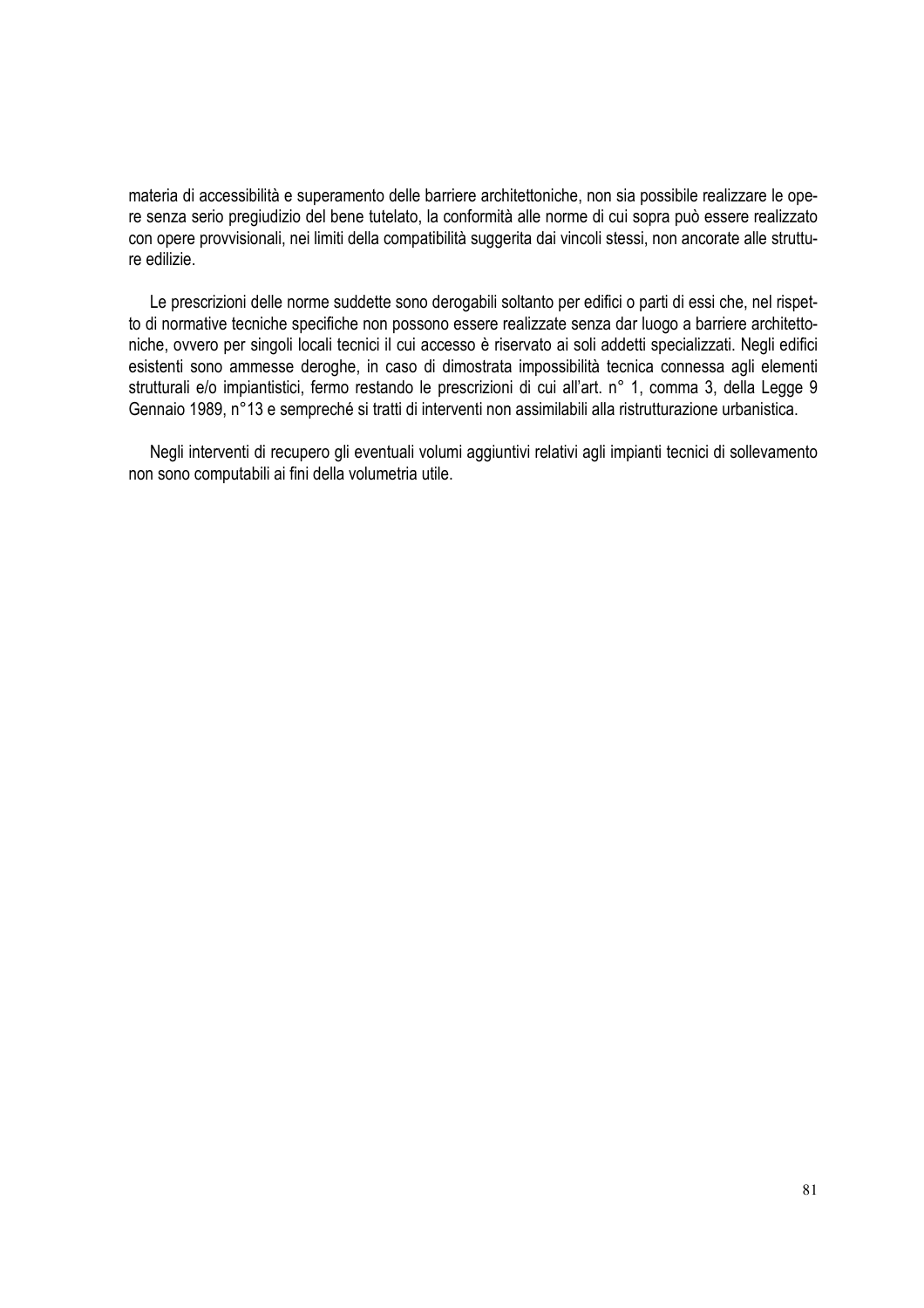**C a p o I I I** 

# **DEFINIZIONI URBANISTICHE ED EDILIZIE**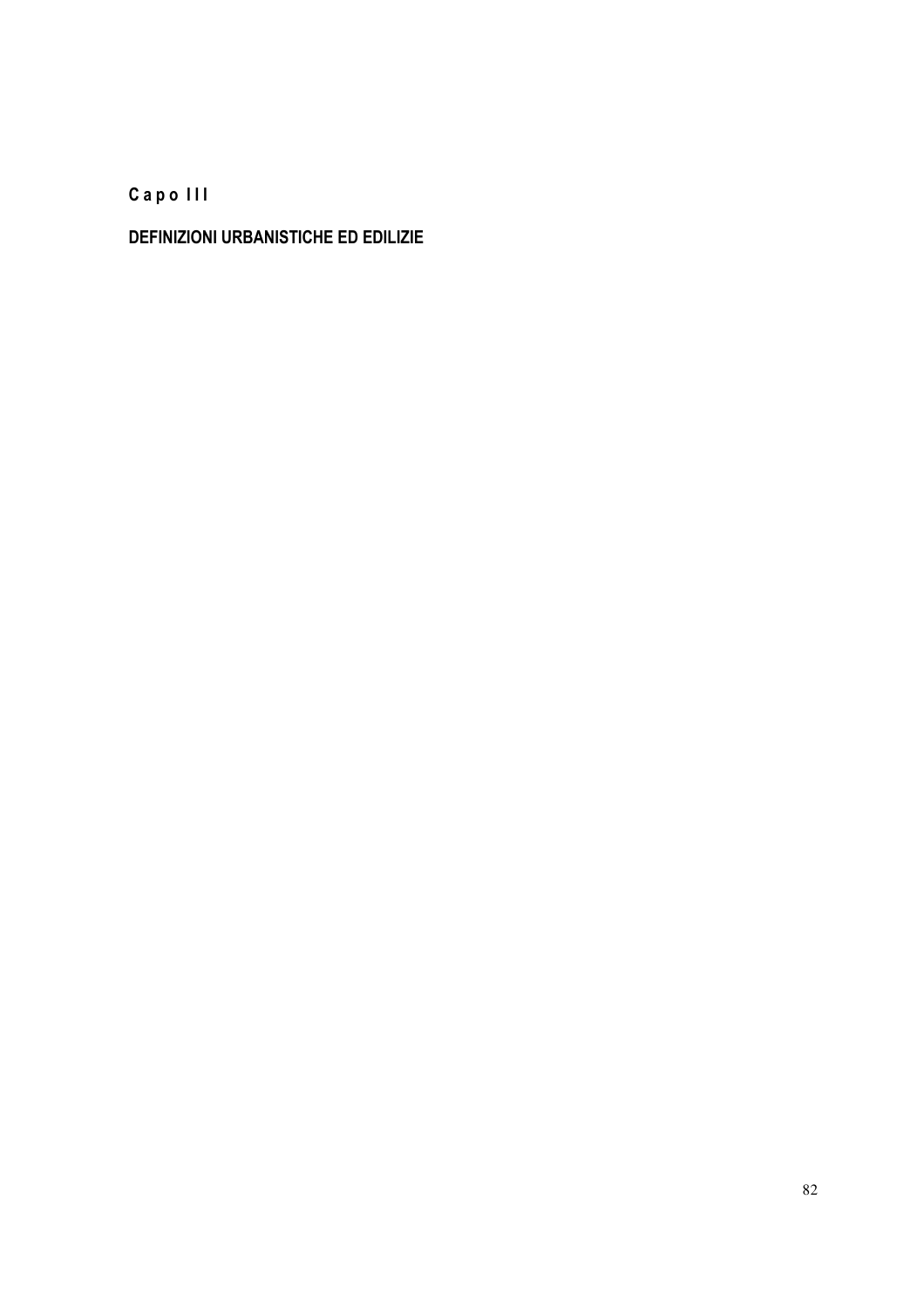#### **Art. 63 - MANUTENZIONE ORDINARIA (M.O.)**

Gli interventi di manutenzione ordinaria sono definiti all'Art. 31 lett. "a" della L. n° 457 del 05 Agosto 1978 ed alla lett. "a" del comma 2, dell'art. 4 della L.R. 52/99.

Tali interventi si configurano come operazioni necessarie al mantenimento in efficienza funzionale del patrimonio edilizio e devono risultare compatibili con interventi di ogni altra categoria, che possono precedere o seguire senza vincoli di numero o frequenza.

Tra gli interventi di M.O., che non possono comunque comportare modifiche od alterazioni agli elementi architettonici e decorativi degli edifici, rientrano:

- a) le opere di riparazione, rinnovamento o sostituzione delle finiture esterne degli edifici e delle relative aree di pertinenza (quali intonaci, infissi, manti di copertura, rivestimenti, tinteggiature, elementi di facciata, inferriate, gronde, pluviali, pavimenti, recinzioni, cancelli e simili);
- b) le opere di riparazione, rinnovamento e sostituzione delle finiture interne degli edifici, quali intonaci, pavimenti, rivestimenti, tinteggiature, infissi e simili;
- c) le opere di riparazione ed adeguamento di impianti tecnologici e servizi igienico-sanitari che non comportino la sostituzione degli impianti di trattamento dei liquami o la realizzazione ex novo dei medesimi;
- d) le opere di rinnovo, rifacimento o installazione di dispositivi isolanti o impermeabilizzanti che non comportano alterazioni dell'aspetto esterno dell'edificio.

Per gli edifici facenti parte degli Elenchi A, B, C, il rinnovamento e la sostituzione delle finiture degli edifici previste nei sopra detti interventi devono essere realizzate secondo quanto previsto negli Allegati n. 1/A e 1/B al presente R.E. che prescrivono tecniche, materiali e coloriture da impiegarsi negli interventi sull'edilizia storica.

Per gli edifici industriali costituiscono inoltre interventi di manutenzione ordinaria quelli definiti come tali dalla Circolare Ministeriale n. 1918 del 16.11.1977.

La documentazione da allegare alla domanda di Autorizzazione o alla D.I.A. dovrà essere corredata della documentazione prevista agli art. n. 10 o 11 del presente R.E..

#### **Art. 64 - MANUTENZIONE STRAORDINARIA (M.S.)**

Gli interventi di manutenzione straordinaria sono definiti all'Art. 31 lett. "b" della L. n° 457 del 05 Agosto 1978 ed alla lett. "b" del comma 2,dell'art.4 della L.R.52/99.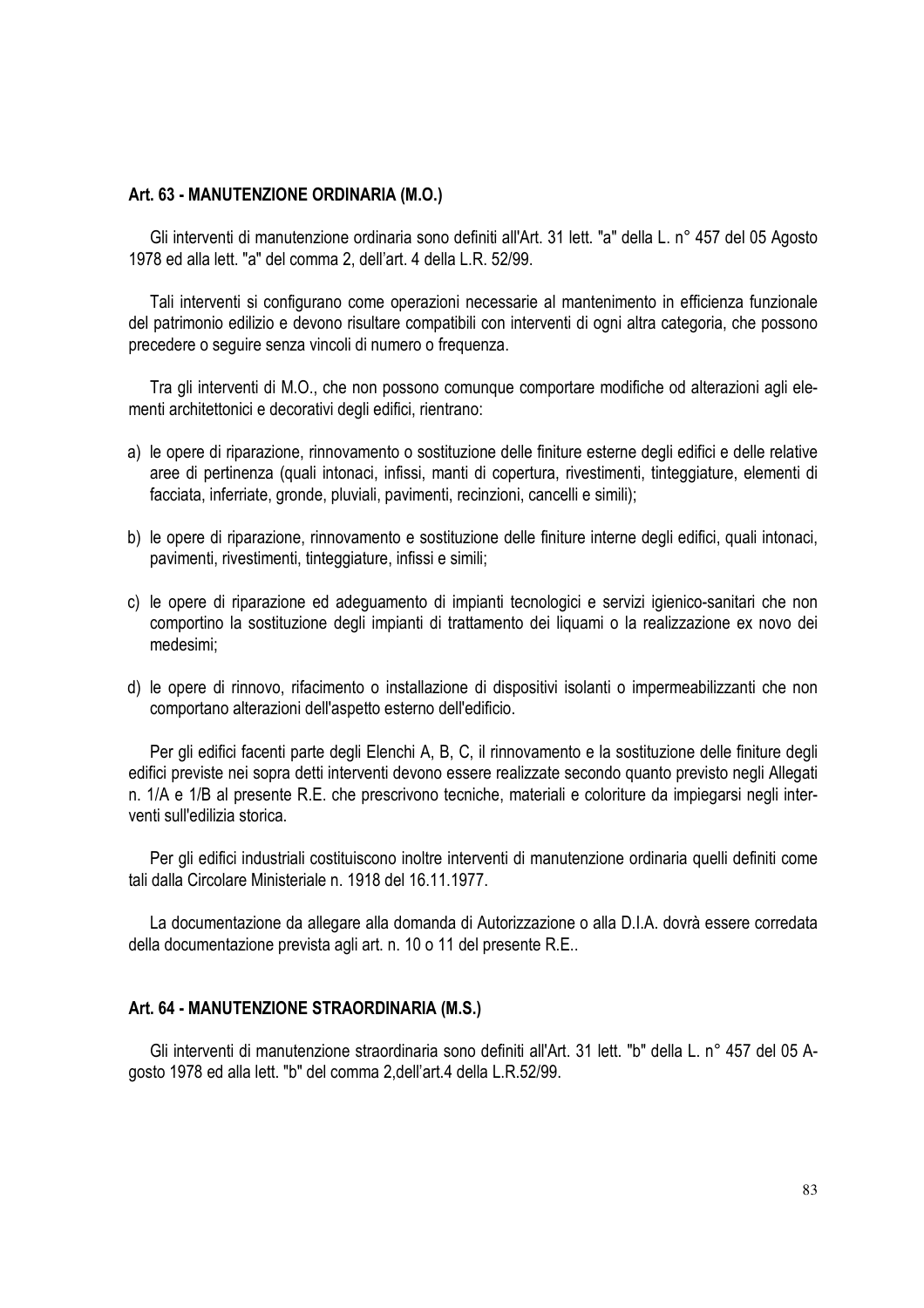Tali interventi si configurano come operazioni necessarie al mantenimento in efficienza funzionale del patrimonio edilizio e risultano compatibili con interventi di ogni altra categoria. Essi sono costituiti dalle opere e dalle modifiche necessarie per rinnovare e sostituire parti anche strutturali degli edifici, nonché per realizzare ed integrare i servizi igienico - sanitari e tecnologici, sempre che non alterino i volumi e le superfici delle singole unità immobiliari; detti interventi non possono comportare modifiche della destinazione d'uso

Tra gli interventi di M.S., che non potranno comunque comportare alterazioni al carattere architettonico e decorativo dell'edificio, rientrano:

- a) il rifacimento totale degli intonaci, di infissi, di recinzioni, di manto di copertura, di rivestimenti, zoccolature, pavimentazioni esterne, anche con modificazione dei tipi dei materiali esistenti e delle coloriture, nonché il rifacimento di locali da destinare a servizi igienici e impianti tecnologici;
- b) le opere edilizie per la realizzazione, la modifica o il rifacimento di volumi tecnici;
- c) la realizzazione, la modifica od il rifacimento di impianti igienico sanitari o tecnologici, quando ciò comporti opere di cui alla successiva lettere "d";
- d) la realizzazione di chiusure, aperture ed altre modifiche alle tramezzature interne all'unità immobiliare;
- e) gli interventi di consolidamento strutturale, sia in fondazione che in elevazione;
- f) la realizzazione di vespai, scannafossi e simili;
- g) le piccole modifiche dei prospetti, anche con aperture o chiusure di porte, finestre od altri vani, nell'ambito delle singole unità immobiliari esistenti;
- h) le piccole modifiche alle coperture, alfine di consentire la formazione o la modifica di volumi tecnici;
- i) le opere già indicate come di manutenzione ordinaria quando non rispettino i limiti indicati all'articolo precedente per detto tipo di intervento.

Negli edifici facenti parte degli Elenchi A, B, C, non è consentita la "modificazione o sostituzione dei tipi dei materiali esistenti e delle coloriture" originali di cui al punto a) né gli interventi di cui al punto g); su questi edifici gli interventi sopraddetti devono essere realizzati secondo quanto previsto negli Allegati n. 1/A e 1/B al presente R.E. che prescrivono tecniche, materiali e coloriture da impiegarsi negli interventi sull'edilizia storica.

Per gli edifici di recente formazione può essere consentita anche la sostituzione di elementi strutturali.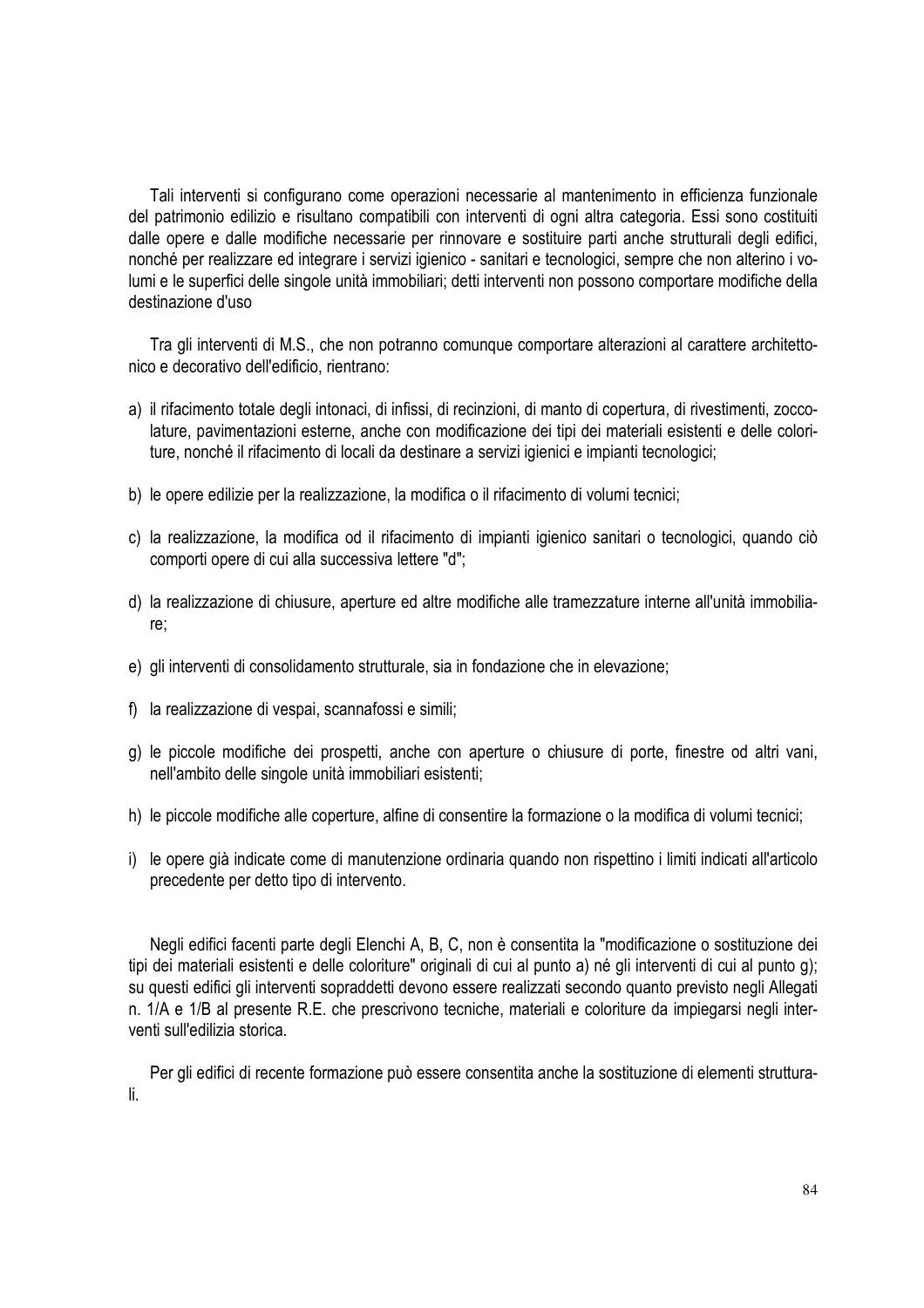Per gli edifici industriali ed artigianali costituiscono interventi di manutenzione straordinaria anche le opere e le modifiche necessarie al rinnovamento degli impianti e quelle finalizzate all'adeguamento tecnologico senza aumento della superficie utile lorda e senza variazione della destinazione d'uso.

La documentazione da allegare alla domanda di Autorizzazione o alla D.I.A. dovrà essere corredata dalla documentazione prevista agli art. n. 10 o 11 del presente R.E..

#### **Art. 65 - RESTAURO (R.)**

Gli interventi di Restauro sono quelli definiti all'art. 31 lett. "c" della Legge n. 457 del 05 Agosto 1978 ed alla lett. "c**"** del comma 2, dell'art.4 della L.R.52/99.

Si definisce come intervento di restauro l'insieme sistematico di opere riguardanti edifici di valore storico-architettonico e ambientale che, sulla base di una appropriata analisi storico-critico-stilistica e nel rispetto degli elementi tipologici, formali e strutturali dell'organismo edilizio, ne consentono la conservazione, valorizzandone i caratteri di pregio e rendendone possibile un uso compatibile con le intrinseche caratteristiche.

Detta analisi sarà costituita da:

- a) notizie storiche sull'edificio, con gli eventuali riferimenti bibliografici, se del caso integrati dalle opportune indagini tipologico-stilistiche;
- b) evoluzione architettonica ed edilizia della costruzione nonché del suo uso, con individuazione delle principali fasi di crescita o di modificazione dell'immobile, corredata, qualora occorra, da idonei schemi esplicativi;
- c) descrizione dello stato attuale con puntuale individuazione:
	- della natura degli elementi costitutivi dell'edificio e del loro valore storico- artistico, tipologicodocumentario o architettonico-ambientale, con particolare riferimento alla categoria di intervento prevista dalla presente norma;
	- degli elementi di particolare pregio storico-artistico, anche quando di carattere non strettamente edilizio;
	- degli eventuali ampliamenti non storicizzati nonché delle alterazioni e modifiche estranee all'impianto originario e non coerenti con l'organismo edilizio originario;
- d) esposizione delle motivazioni e del fine ultimo dell'intervento progettato, con illustrazione dei criteri di intervento e dimostrazione della sua coerenza rispetto alle risultanze dell'analisi svolta;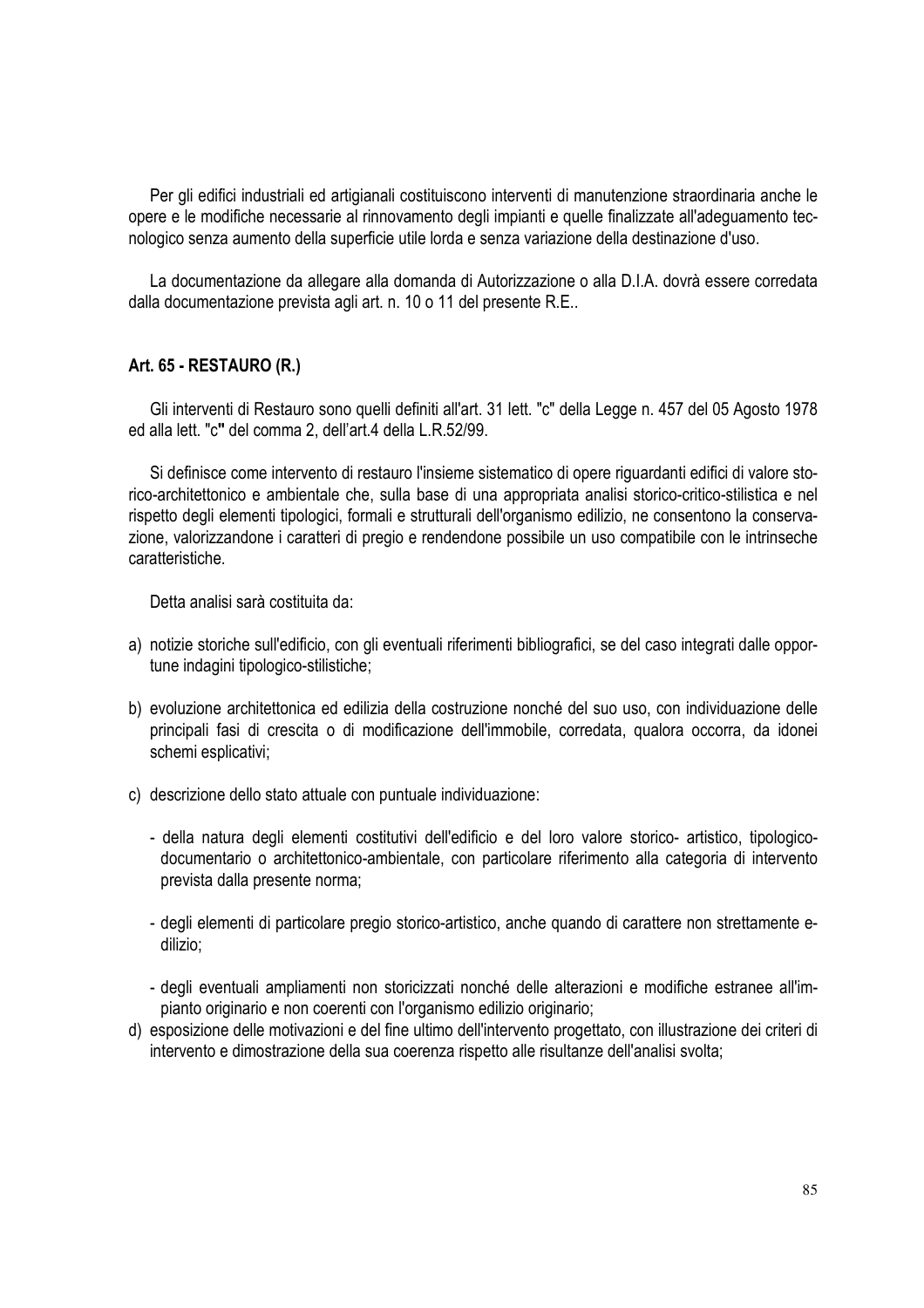e) esposizione dettagliata degli accorgimenti progettuali e/o tecnico-costruttivi adottati per conservare e valorizzare gli elementi di pregio o comunque da tutelare.

Oltre alle opere già indicate come di manutenzione straordinaria, il tipo di intervento comprende tra l'altro:

- a) la conservazione e/o il ripristino degli aspetti architettonici e decorativi;
- b) la ricostruzione filologica di parti dell'edificio crollate o demolite (limitatamente agli edifici di valore storico, architettonico o tipologico individuati come tali dallo strumento urbanistico o da altre norme vigenti);
- c) la ricostruzione od il recupero di parti dell'edificio trasformate o comunque alterate rispetto all'impianto originario;
- d) la conservazione o il ripristino dell'impianto architettonico, distributivo o organizzativo storicizzato;
- e) la conservazione ed il ripristino degli spazi aperti di diretta pertinenza;
- f) il consolidamento e la conservazione degli elementi strutturali originari, ammettendosi la loro sostituzione solo nel caso in cui sia dimostrata, attraverso l'analisi storico-critico-stilistica l'effettiva impossibilità di recuperarli;
- g) la eliminazione delle superfetazioni riconosciute, attraverso la richiamata analisi storico-criticostilistica, come parti incongrue rispetto all'impianto originario ed agli ampliamenti organici del medesimo.

Quando ne sia adeguatamente dimostrata la compatibilità con i caratteri storici, morfologici, tipologici ed architettonici dell'edificio, rientrano nel tipo di intervento anche:

- h) l'inserimento degli elementi accessori e degli impianti necessari alle esigenze dell'uso (a tal fine si considerano accessori gli elementi che non comportino incremento della S.U.L. e dei quali sia dimostrata la necessità alle esigenze dell'uso);
- i) il mutamento di destinazione d'uso;
- l) le opere comportanti variazioni del numero delle unità immobiliari ove non risultino alterati l'impianto tipologico e le caratteristiche architettoniche dell'edificio.

L'intervento di restauro non può comportare incremento della S.U.L ad eccezione dei casi di cui alle lettere "b" e "c" precedenti. E' inoltre fatta eccezione per le opere di cui alla lettera "h", limitatamente ai casi di effettiva e documentata indispensabilità, con specifico riferimento all'adeguamento a norme vigenti.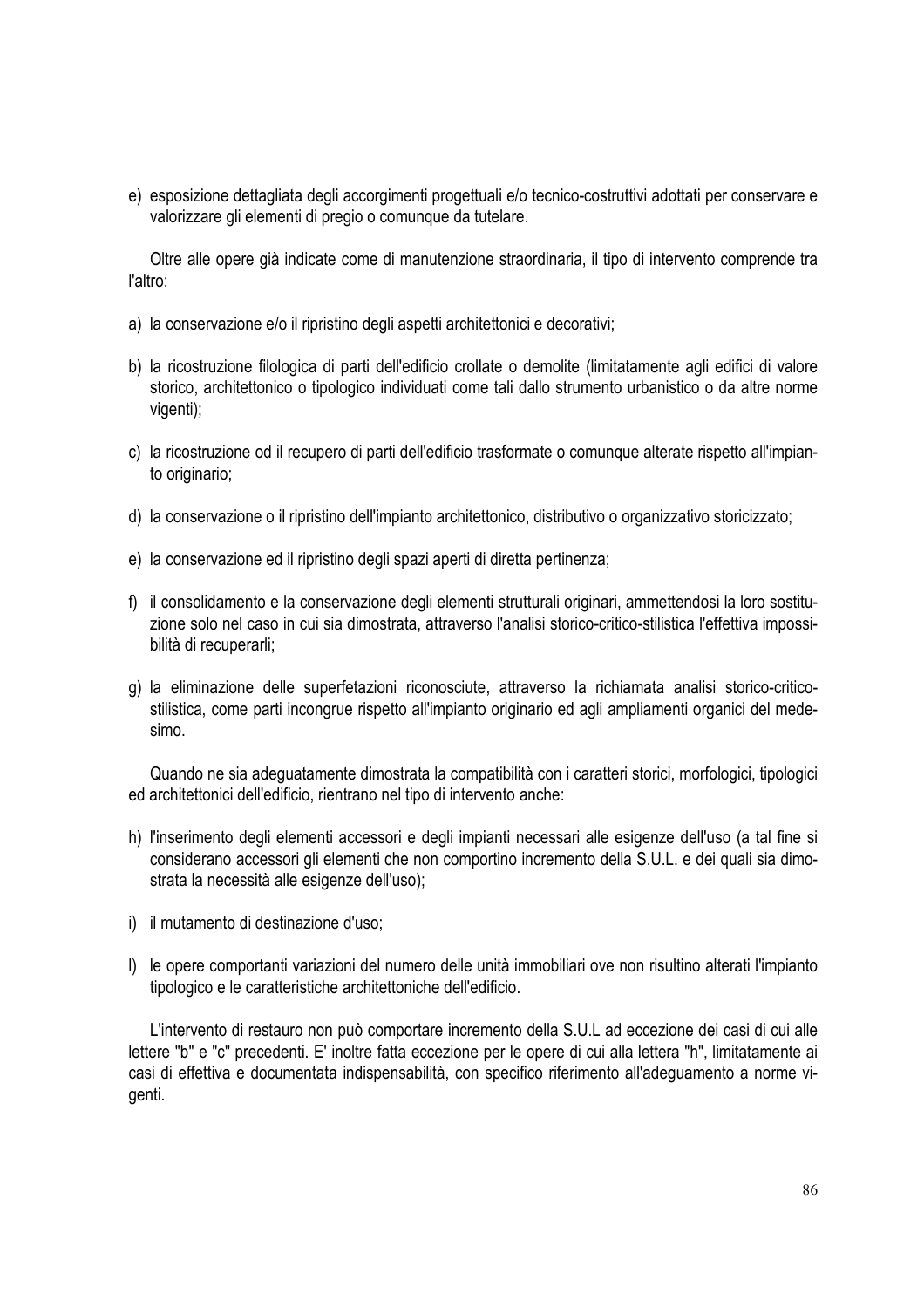I progetti di restauro dovranno essere corredati degli elaborati tecnici di cui all'art. n° 11 del presente R.E. ed essere accompagnati dalla analisi storico-critico-stilistica di cui al terzo comma che dimostri la compatibilità dell'intervento con i caratteri storico-architettonici dell'edificio. Nel caso delle opere di cui al punto "h" precedente, la stessa relazione dovrà dimostrare come le medesime derivino da effettive esigenze d'uso.

Tali opere non potranno comunque alterare le caratteristiche architettoniche e l'impianto tipologico. Sono ammesse deroghe al regolamento igienico-sanitario alfine di consentire il mantenimento di funzioni in atto, ancorché compatibili con le caratteristiche dell'edificio e della funzione residenziale in genere.

L'intervento di restauro è riferito alle unità edilizie delimitate nelle planimetrie del Piano. Sono ammessi interventi che riguardino solo una parte dell'unità edilizia a condizione che l'analisi storico-critico-stilistica di cui al secondo comma dimostri la compatibilità dell'intervento con i caratteri storicoarchitettonici dell'edificio ed il conseguimento del fine ultimo della sua conservazione e valorizzazione.

In ogni caso tali opere devono essere realizzate secondo quanto previsto negli Allegati n. 1/A e 1/B al presente R.E. che prescrivono tecniche, materiali e coloriture da impiegarsi negli interventi sull'edilizia storica.

La documentazione da allegare alla domanda di Concessione, di Autorizzazione o D.I.A. dovrà essere corredata dalla documentazione prevista agli Art. n. 10 o 11 del presente R.E..

#### **Art. 66 - RISANAMENTO CONSERVATIVO (R.C.)**

Gli interventi di Risanamento Conservativo sono quelli definiti all'art. 31 lett. "c" della L. n. 457 del 5 Agosto 1978 ed alla lettera "c" del comma 2 dell'art.4 della L.R.52/99.

Si definisce "di risanamento conservativo" l'intervento rivolto a conservare l'organismo edilizio e ad assicurare la funzionalità mediante un insieme sistematico di opere che, nel rispetto degli elementi tipologici, formali e strutturali dell'organismo stesso, ne consentano destinazioni d'uso con essa compatibili; tali interventi comprendono il rinnovo degli elementi costitutivi dell'edificio, l'inserimento degli elementi accessori e degli impianti richiesti dalle esigenze dell'uso, l'eliminazione degli elementi estranei a l'organismo edilizio; tali interventi comprendono altresì gli interventi sistematici, eseguiti mantenendo gli elementi tipologici formali e strutturali dell'organismo edilizio, volti a conseguire l'adeguamento funzionale degli edifici, ancorché recenti;

Oltre alle opere già indicate come di Manutenzione Straordinaria o di Restauro, il tipo di intervento comprende tra l'altro:

- a) la conservazione degli aspetti architettonici e decorativi;
- b) la ricostituzione ed il ripristino di parti dell'edificio alterate, trasformate o rimaste inagibili;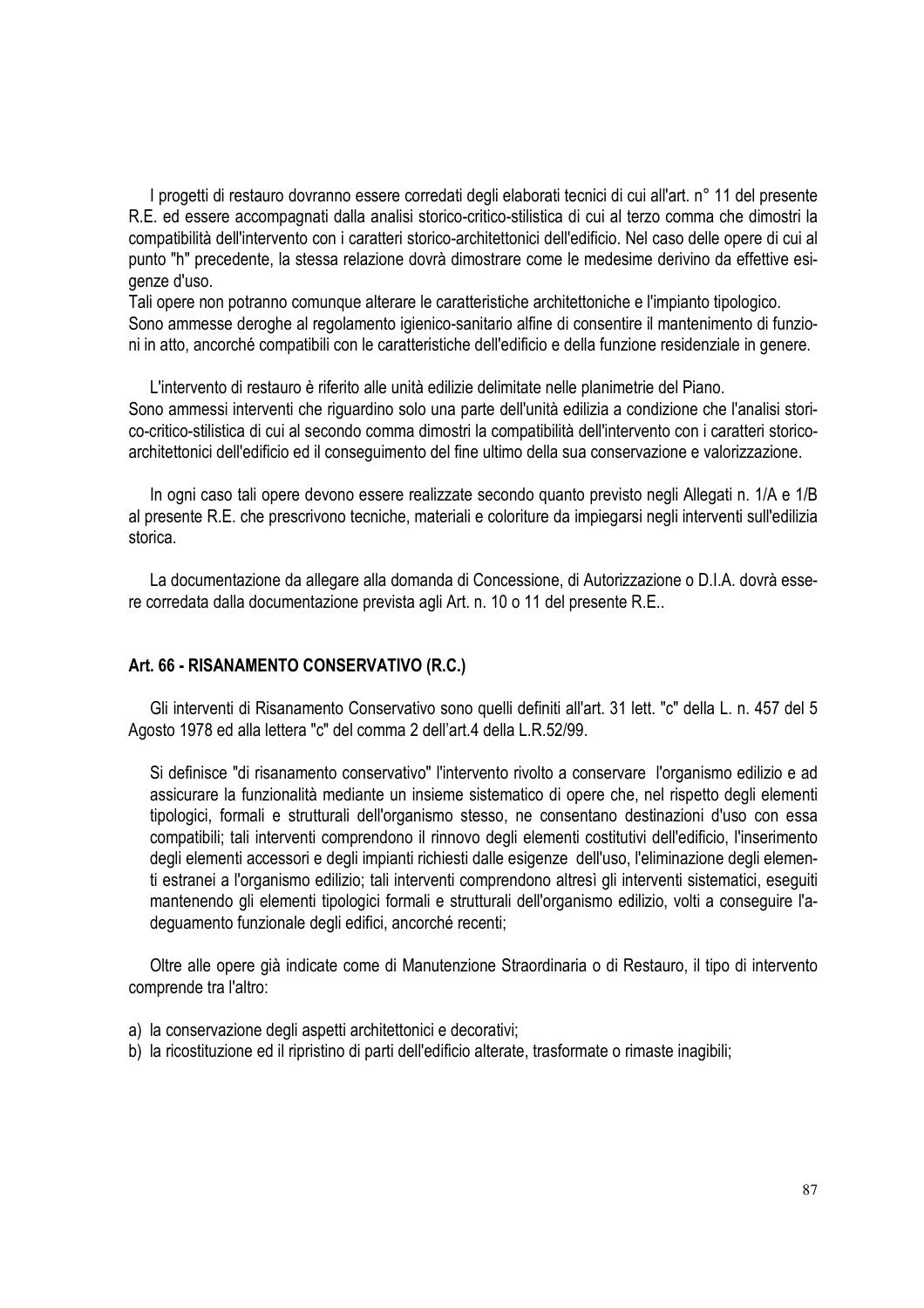- c) la conservazione o il ripristino dell'impianto architettonico, consentendo limitate modifiche distributive dell'organismo edilizio;
- d) il consolidamento, la conservazione e l'eventuale sostituzione degli elementi strutturali degradati;
- e) la eliminazione degli elementi non coerenti all'organismo edilizio.

Quando ne sia adeguatamente dimostrata la compatibilità con i caratteri storici architettonici dell'edificio, rientrano inoltre nel tipo di intervento:

- f) la nuova costruzione di soppalchi, in locali con scarsa caratterizzazione architettonica e decorativa e con altezza superiore a mt. 4,80 al fine di aumentare la superficie utile non abitabile. Per la realizzazione di tale opera dovrà essere posta particolare attenzione nell'uso dei materiali e delle forme, in modo tale che l'intervento risulti databile e leggibile ed attenersi a quanto prescritto al precedente art. 38 del presente R.E.
- g) la costruzione di nuove scale interne per accedere alle superfici di cui alla lettera precedente, purché di dimensioni ridotte e costruite con materiali o forme chiaramente databili, in locali non significativi e con scarsa caratterizzazione architettonica e decorativa;
- h) l'inserimento degli elementi accessori e degli impianti necessari alle esigenze dell'uso (a tal fine si considerano accessori gli elementi il cui inserimento non comporta incremento della S.U.L. e dei quali sia dimostrata la necessità alle esigenze d'uso);
- i) il mutamento di destinazione d'uso;
- l) la utilizzazione di spazi sottotetto esistenti, anche con consolidamento e/o sostituzione delle strutture orizzontali, con tecnologie conformi alle caratteristiche storico-architettoniche dell'organismo edilizio, ferma restando la quota di imposta delle medesime;
- m) le opere che comportano la variazione del numero delle unità immobiliari, compatibili con l'organismo edilizio.

L'intervento di Risanamento Conservativo non può comportare incremento della superficie utile, ad eccezione del caso di cui alle lettere "b", "f" e "h" precedenti. E' inoltre fatta eccezione per le opere di cui alla lettera "h", limitatamente ai casi di effettiva e documentata indispensabilità, con specifico riferimento ai casi di adeguamento a norme vigenti in materia.

In ogni caso tali opere devono essere realizzate secondo quanto previsto negli Allegati n. 1/A e 1/B al presente R.E. che prescrivono tecniche, materiali e coloriture da impiegarsi negli interventi sull'edilizia storica.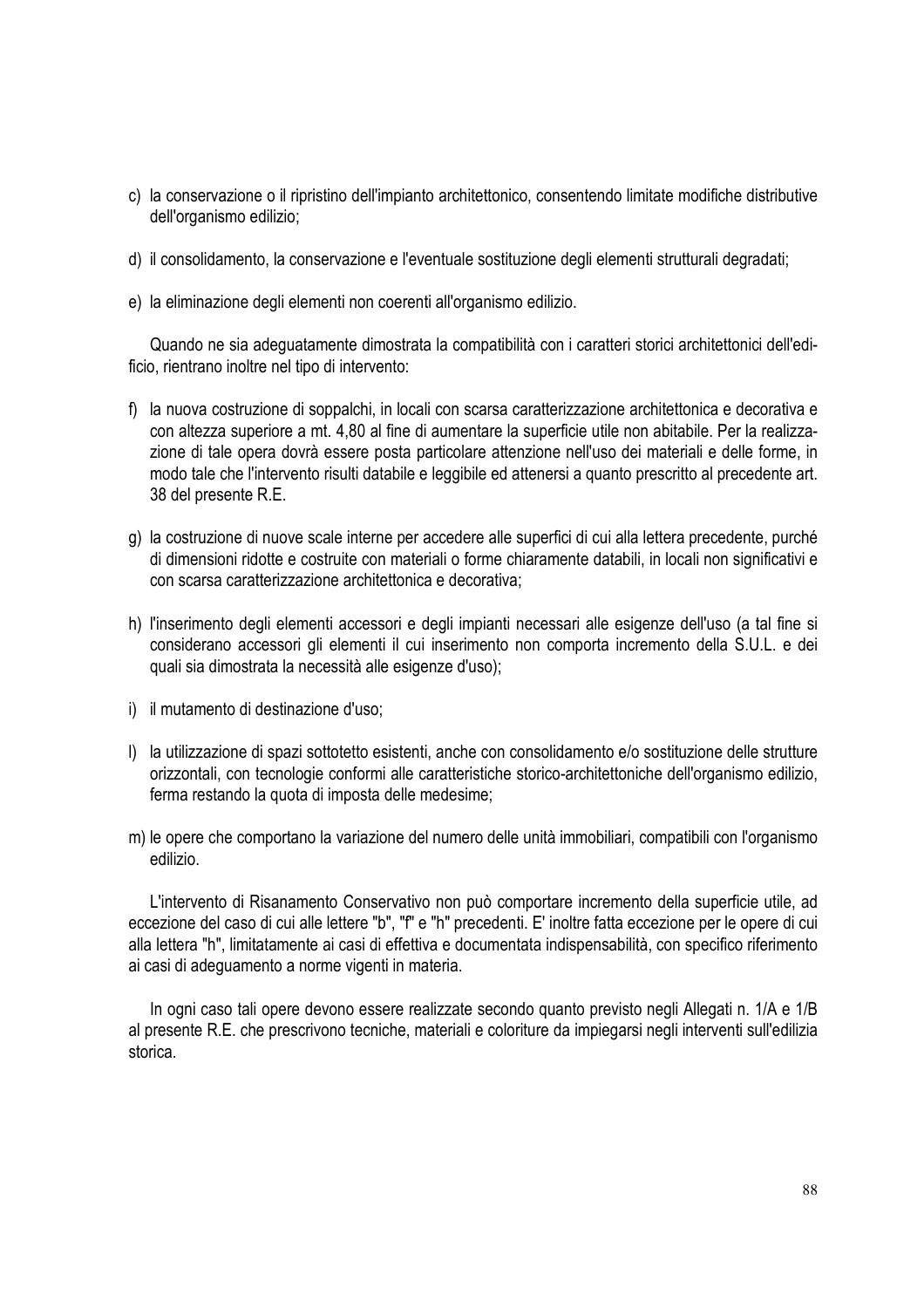La documentazione da allegare alla domanda di Concessione, di Autorizzazione o D.I.A. dovrà essere corredata dalla documentazione prevista agli Art. n. 10 o 11 del presente R.E..

## **Art. 67 - RISTRUTTURAZIONE EDILIZIA.**

Gli interventi di Ristrutturazione Edilizia sono definiti all'Art. 31 lettera "d" della L. n. 457 del 05 Agosto 1978 ed alla lettera "d", dell'art.4 della L.R.52/99.

Detti interventi sono pertanto rivolti a trasformare gli organismi edilizi mediante un insieme sistematico di opere che possono portare ad una unità edilizia in tutto o in parte diversa dalla precedente. Tali interventi comprendono il ripristino o la sostituzione di alcuni elementi costitutivi dell'edificio, la eliminazione, la modifica e l'inserimento di nuovi elementi ed impianti.

Tali interventi comprendono altresì:

- 1) le demolizioni con fedele ricostruzione degli edifici, intendendo per fedele ricostruzione quella realizzata con identici materiali e con lo stesso ingombro planivolumetrico, fatte salve esclusivamente le innovazioni necessarie per l'adeguamento alla normativa antisismica;
- 4) la demolizione di volumi secondari e la loro ricostruzione in diversa collocazione sul lotto di pertinenza;
- 5) le addizioni, anche in deroga agli indici di fabbricabilità per realizzare i servizi igienici, i volumi tecnici e le autorimesse pertinenziali, il rialzamento del sottotetto, ove ciò non sia escluso dagli strumenti urbanistici, al fine di renderlo abitabile senza che si costituiscano nuove unita' immobiliari;

Ai fini delle presenti norme le opere di Ristrutturazione Edilizia si suddividono nelle seguenti categorie:

- Ristrutturazione Edilizia R1;
- Ristrutturazione Edilizia R2;
- Ristrutturazione Edilizia R3.

## **1 - Ristrutturazione edilizia R1**

Gli interventi di Ristrutturazione Edilizia R1, oltre alle opere delle categorie precedenti comprendono le opere che comportano la riorganizzazione funzionale interna delle singole unità immobiliari con modifiche agli elementi verticali strutturali e non strutturali, fermi restando i caratteri architettonici e decorativi originari, nonché gli elementi costituenti arredo urbano. Tali opere dovranno, comunque, essere realizzate senza alterare l'impianto distributivo principale.

In particolare l'intervento consente: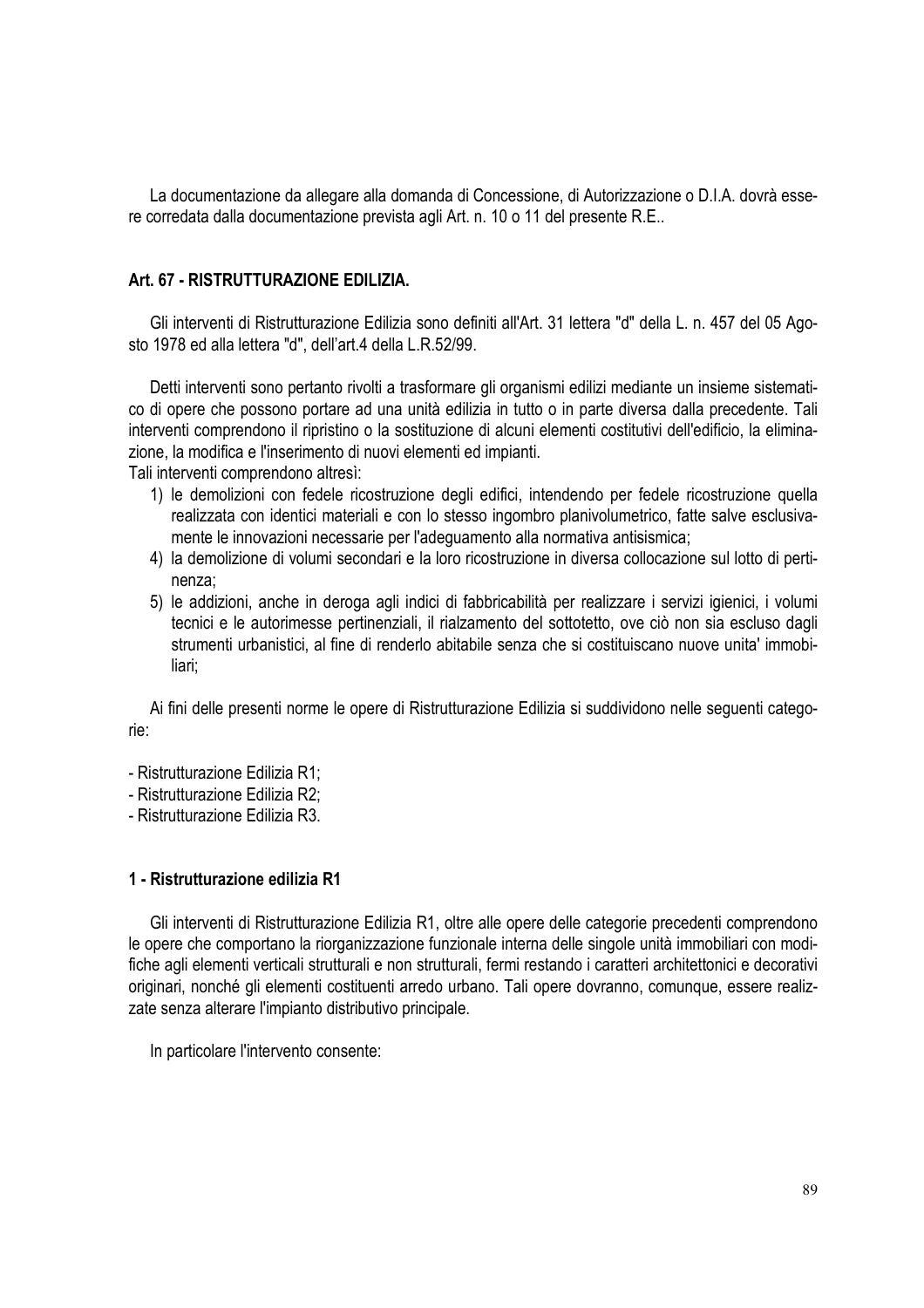- a) lo spostamento, la costruzione o la demolizione all'interno dell'organismo edilizio di tramezzature non strutturali al fine della riorganizzazione dell'impianto distributivo interno;
- b) l'ampliamento, lo spostamento o l'apertura di vani porta interni al fabbricato anche su elementi verticali strutturali, al fine di razionalizzare l'impianto distributivo; così come di aperture sui fronti secondari o interni prospicienti corti quando tali interventi si rapportano alle aperture esistenti riorganizzando e migliorando le partiture dei fronti stessi;
- c) l'utilizzo di attuali soffitte o vani seminterrati annessi alle unità immobiliari, attualmente destinati ad altri usi, per ricavarne ulteriormente vani abitabili se risultano conformi alle norme igienico-sanitarie o vani accessori se non conformi;
- d) la sostituzione, previa documentazione dello stato di degrado, delle parti strutturali non recuperabili, quali murature, solai, volte, scale e tetti;
- e) la demolizione di parti della unità edilizia incongrue all'impianto originario ed agli ampliamenti organici di esso, nonché la eliminazione di elementi decorativi, di rivestimento e simili, incompatibili;
- f) la ricostruzione di parti dell'edificio crollate o demolite, purché ne sia adeguatamente documentata l'originaria consistenza e dimensione.

## **2 - Ristrutturazione Edilizia R2**

Gli interventi di Ristrutturazione Edilizia R2, oltre alle opere delle categorie precedenti, comprendono:

- a) le opere che, in deroga agli artt. 7, 8 e 9 del D.M. 2/04/1968 n. 1444, comportino la riorganizzazione funzionale degli edifici anche mediante:
	- la costruzione di servizi igienici in ampliamento volumetrico, solo nel caso di accertata impossibilità di risoluzione distributiva interna e, in ogni caso, attraverso aggiunte architettoniche coerenti. Tale ampliamento dovrà comunque essere inferiore a mq. 9 per ogni unità abitativa;
	- il rialzamento della copertura dell'ultimo piano, nel caso che questo risulti abitato; il rialzamento è consentito fino ad una quota massima di cm. 30 rispetto all'esistente e senza che si costituiscano nuove unità immobiliari;
- b) le opere di trasformazione incidenti sugli elementi verticali strutturali dell'edificio, anche con variazione della posizione dei medesimi;
- c) le opere di trasformazione delle coperture che comportino incremento volumetrico, di altezza o di S.U.L.;
- d) le opere di trasformazione di edifici esistenti che comportino in qualsiasi parte del medesimo, ivi compresi i sottotetti od il sottosuolo, la formazione di nuova S.U.L.;
- e) le opere di Ristrutturazione finalizzate al mutamento di destinazioni d'uso.

## **3 - Ristrutturazione Edilizia R3**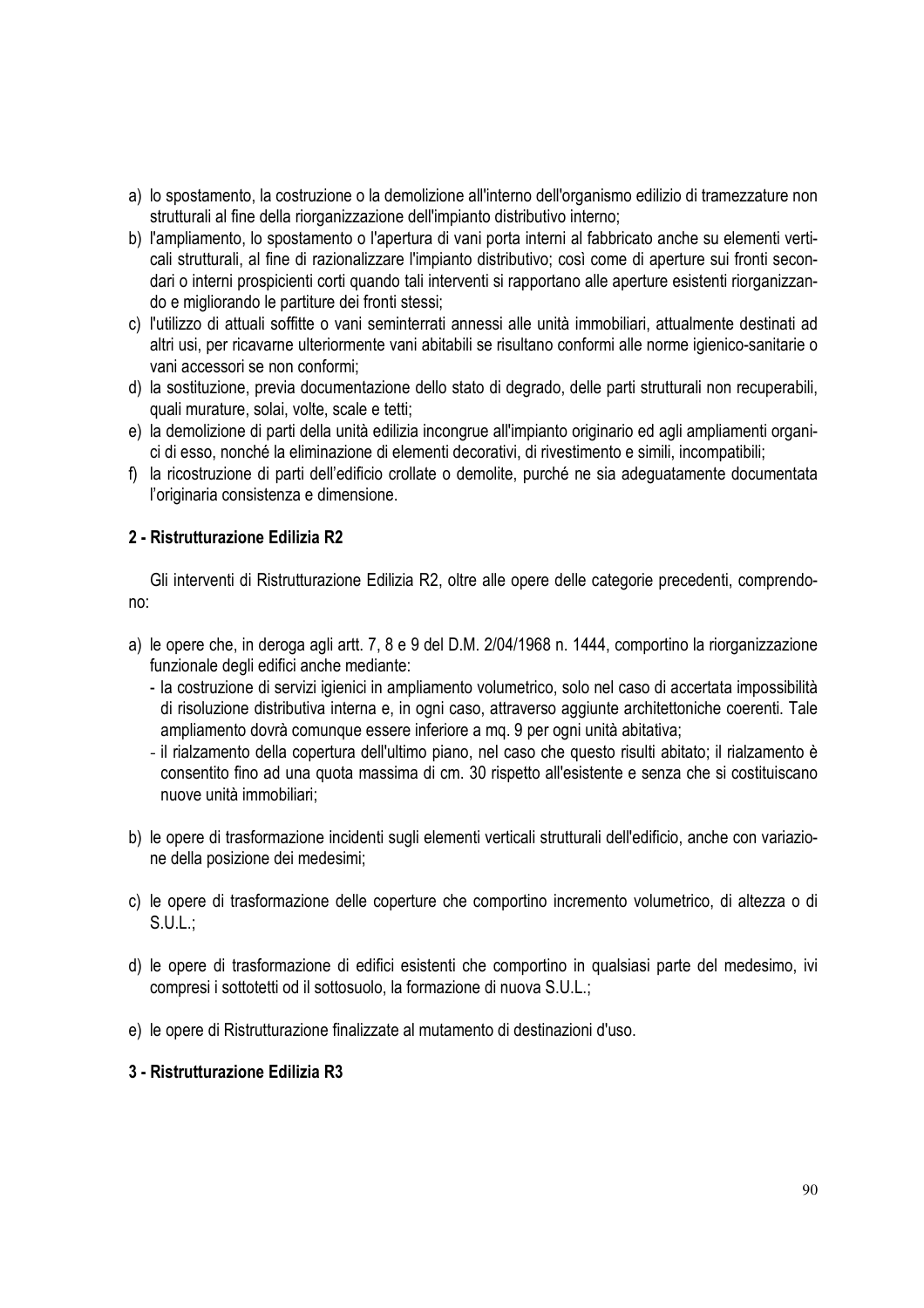Gli interventi di Ristrutturazione Edilizia R3, oltre alle opere delle categorie precedenti, comprendono:

- a) le opere che comportino la ristrutturazione e la modifica di elementi strutturali fino allo svuotamento dell'involucro edilizio;
- b) l'abbattimento e ricostruzione del fabbricato con sedime, materiali e caratteri tipologici uguali ai preesistenti.

Gli edifici classificati in Elenco "C" dovranno limitarsi negli interventi di Ristrutturazione Edilizia R3 al solo punto a).

In ogni caso gli interventi di Ristrutturazione Edilizia R1, R2 e R3, qualora interessino edifici classificati in Elenco "C", devono essere realizzati secondo quanto previsto negli Allegati n. 1/A e 1/B al presente R.E. che prescrivono tecniche, materiali e coloriture da impiegarsi negli interventi sull'edilizia storica.

La documentazione da allegare alla domanda di Concessione, di Autorizzazione o D.I.A. dovrà essere corredata dalla documentazione prevista agli Art. n. 10 o 11 del presente R.E..

#### **Art. 68 - RISTRUTTURAZIONE URBANISTICA**

Gli interventi di Ristrutturazione Urbanistica sono quelli definiti all'Art. 31 lett. "e" della L. n. 457 del 05 Agosto 1978 e successive modifiche ed integrazioni ed alla lettera "e" dell'Allegato alla L.R. n. 59 del 21 Maggio 1980 e successive modifiche ed integrazioni.

Ai fini delle presenti norme gli interventi di Ristrutturazione Urbanistica si suddividono nelle seguenti categorie:

- Ristrutturazione Urbanistica RU1;

- Ristrutturazione Urbanistica RU2.

#### **1 - Ristrutturazione Urbanistica RU1**

L'intervento di Ristrutturazione Urbanistica RU1 comprende le opere che eccedono i limiti indicati per la Ristrutturazione Edilizia R3 e che possono portare, attraverso la totale demolizione e ricostruzione dell'immobile originario, alla complessiva riorganizzazione planivolumetrica di uno o più edifici, anche con diversa collocazione sul lotto dei medesimi, fermi restando i preesistenti parametri urbanistici.

Gli interventi di Ristrutturazione Urbanistica RU1 sono consentiti tramite l'intervento edilizio diretto con l'obbligo di un progetto complessivo di sistemazione delle aree scoperte esteso all'intera pertinenza.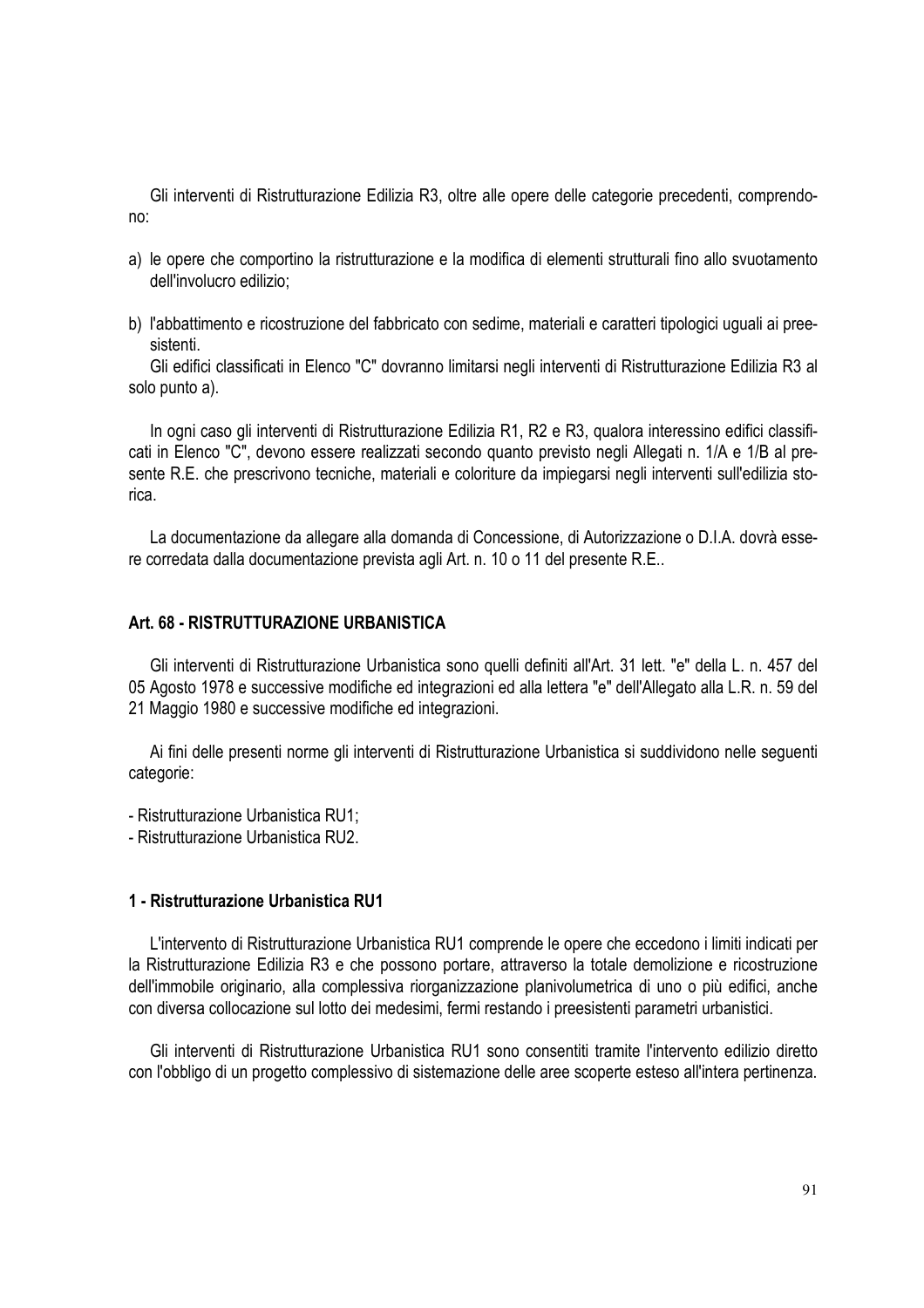#### **2 - Ristrutturazione Urbanistica RU2**

L'intervento di Ristrutturazione Urbanistica RU2 comprende le opere complessive rivolte alla sostituzione e alla modifica del tessuto edilizio e urbanistico esistente mediante un insieme sistematico di interventi edilizi che possono comportare anche la modificazione del disegno dei lotti, degli isolati e della rete stradale.

Salvi i casi in cui le presenti norme dettino specifici parametri per l'edificabilità, gli interventi di cui al presente articolo sono ammissibili nei limiti imposti dalle norme di zona.

Negli interventi di Ristrutturazione Urbanistica RU2, compatibilmente con le soluzioni tecniche possibili, dovrà essere attentamente studiata la viabilità carrabile e pedociclabile.

Per tutti gli interventi di Ristrutturazione Urbanistica, sia pubblici che privati, è obbligatoria la presentazione di un progetto complessivo di sistemazione delle aree scoperte esteso all'intero ambito.

Gli interventi di Ristrutturazione Urbanistica RU2 si attuano previa approvazione di strumento urbanistico attuativo.

In ogni caso gli interventi di Ristrutturazione Urbanistica RU1 e RU2 devono essere realizzati secondo quanto previsto negli Allegati n. 2/A e 2/B al presente R.E. che precisano le prescrizioni di massima sulle tecniche costruttive, sui materiali e colori da impiegare per la realizzazione di nuovi insediamenti.

La documentazione da allegare alla domanda di Concessione dovrà essere corredata dalla documentazione prevista all'Art. n. 10 del presente R.E..

#### **Art. 69 - VOLUME.**

Per volume (V) di un fabbricato esistente o di progetto, ai fini urbanistici, si intende il volume di esso, misurato vuoto per pieno, risultante dal prodotto della superficie coperta per l'altezza del fabbricato come più oltre definita, salvo le indicazioni seguenti:

- 1) Qualora il fabbricato abbia superficie diversa ai vari livelli e sia composto di corpi di fabbrica aventi altezze diverse, verrà diviso in parti omogenee ed il volume totale sarà computato come sommatoria del prodotto delle singole superfici per le rispettive altezze lorde, adattando di norma il metodo dell'altezza media ponderale, ossia l'altezza derivante dal rapporto tra la somma delle superfici di ogni prospetto e il perimetro dell'edificio. Nel caso di prospetti inclinati, o comunque diversamente conformati, si adotteranno idonei metodi di calcolo del volume reale;
- 2) Non si considera volume ai fini urbanistici la parte di volume completamente interrato sottostante il perimetro dell'edificio fino ad una profondità sotto il livello del terreno originario di ml. 3,00. Non si considera altresì volume ai fini urbanistici la parte di volume dei vani interrati o seminterrati con altezza massima fuori terra di ml. 0,40 destinata a locali accessori o di servizio. Per volume interrato si intende anche un piano completamente interrato su tre lati e libero sul lato a valle.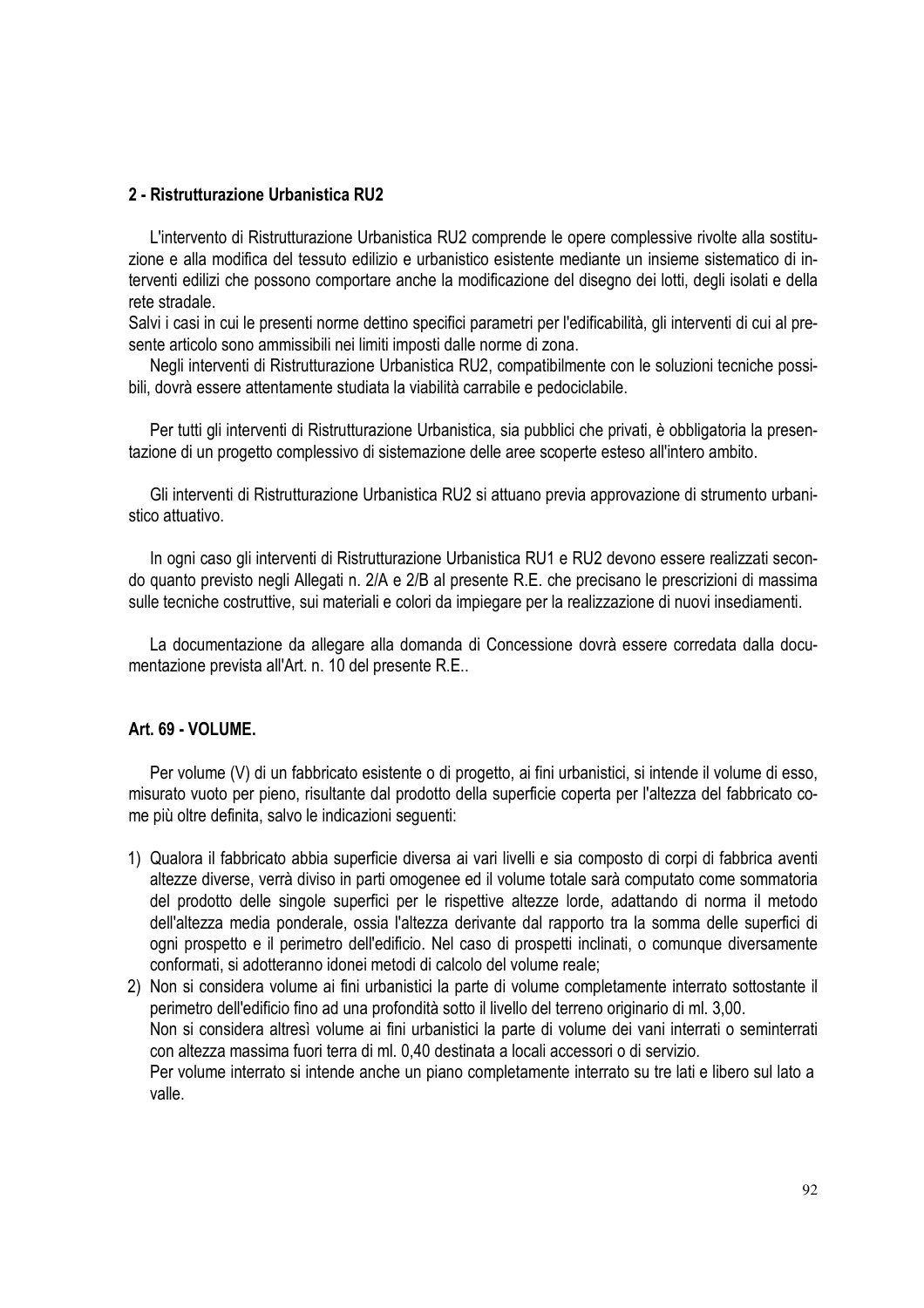Per perimetro o ingombro del fabbricato si intende la sagoma dei muri esterni comprensiva sia di eventuali rientranze, cavedi o corti interne, che ricomprendente anche parti in aggetto destinate a verande, porticati, terrazzi.

 egli edifici esistenti una quota pari al 50% del sopra detto volume interrato potrà essere posizionata anche al di fuori del perimetro (ingombro) dell'edificio, in adiacenza o comunque all'interno del resede di pertinenza e sempre che detto volume sia adibito a diretta pertinenza della residenza. La quota di volume fuori della sagoma o comunque nel resede di pertinenza può essere realizzata anche ad una profondità sotto il livello del terreno originario superiore a ml. 3,00, purché l'altezza interna del volume interrato non sia superiore a ml. 2,70.

Quest'ultima deroga può essere ammessa anche in edifici nuovi limitatamente alla realizzazione di autorimesse, che secondo le disposizioni del successivo art. 81, potranno essere localizzate separatamente dalle unità abitative se pur nel resede di pertinenza;

- 3) Nel computo del volume non vengono compresi i volumi tecnici. Nel caso di zone con portici, gallerie e "pilotis" destinati ad uso pubblico questi restano esclusi dal calcolo del volume; nel caso di zone a portici ad uso condominiale, il volume corrispondente viene computato al cinquanta per cento; in entrambi i casi i volumi che interrompono la continuità di queste zone sono computati integralmente nel calcolo del volume e l'altezza del portico dal piano di calpestio all'intradosso delle travature non potrà essere inferiore a m. 2,40;
- 4) Nel computo del volume non vengono comprese terrazze o balconi; le logge delimitate su tre o due lati da strutture o tamponamenti di qualsiasi tipo e genere non vengono computate nel volume per una profondità non superiore a m. 2,20.

Nel caso di logge di profondità superiore a m. 2,20 nel computo del volume viene considerata la quota parte eccedente il suddetto limite.

5) I vani sotto le falde dei tetti inclinati vanno computati nel volume totale allorché detti vani abbiano i requisiti per essere abitabili. Qualora detti vani siano solamente agibili questi saranno computati nel volume qualora superino il 30% del volume totale. Qualora detti vani siano per una parte abitabili e per la restante parte agibili dovranno comunque essere computati secondo quanto precedentemente previsto.

Per abitabili o agibili si intendono i locali aventi i requisiti igienico-sanitari di cui all'art. 52 del presente  $R.E.:$ 

- 6) Vespai, intercapedini sotto pavimento e intercapedini perimetrali completamente interrate (scannafossi) non più larghe di cm. 100 utili, non sono computati ai fini del calcolo del volume;
- 7) Nel computo dei volumi non vengono compresi quelli relativi al la costruzione di forni e legnaie (consentiti in tutte le zone di PRG ad esclusione delle zone A), purché i manufatti relativi coprano una superficie inferiore ai mq. 8,00 con una altezza in gronda non superiore a mt. 2,20. La costruzione di detto volume dovrà avvenire esclusivamente sull'area di pertinenza del fabbricato adibito a civile abitazione e dovrà altresì rispettare le norme vigenti sulle distanze dai confini.

Della superficie consentita, una parte potrà essere destinata a legnaia; la tamponatura di quest'ultima dovrà essere limitata a soli tre lati. La costruzione di tali volumi dovrà armonizzarsi con il contesto edificato circostante ed escludere in modo perentorio materiale di recupero in ferro, legno o plastica comunque non omogeneo né idoneo per natura, dimensioni e manutenzione.

8) In tutte le zone di PRG è consentita la costruzione di garage quale pertinenza del fabbricato di civile abitazione ai sensi della Legge n° 122/1989.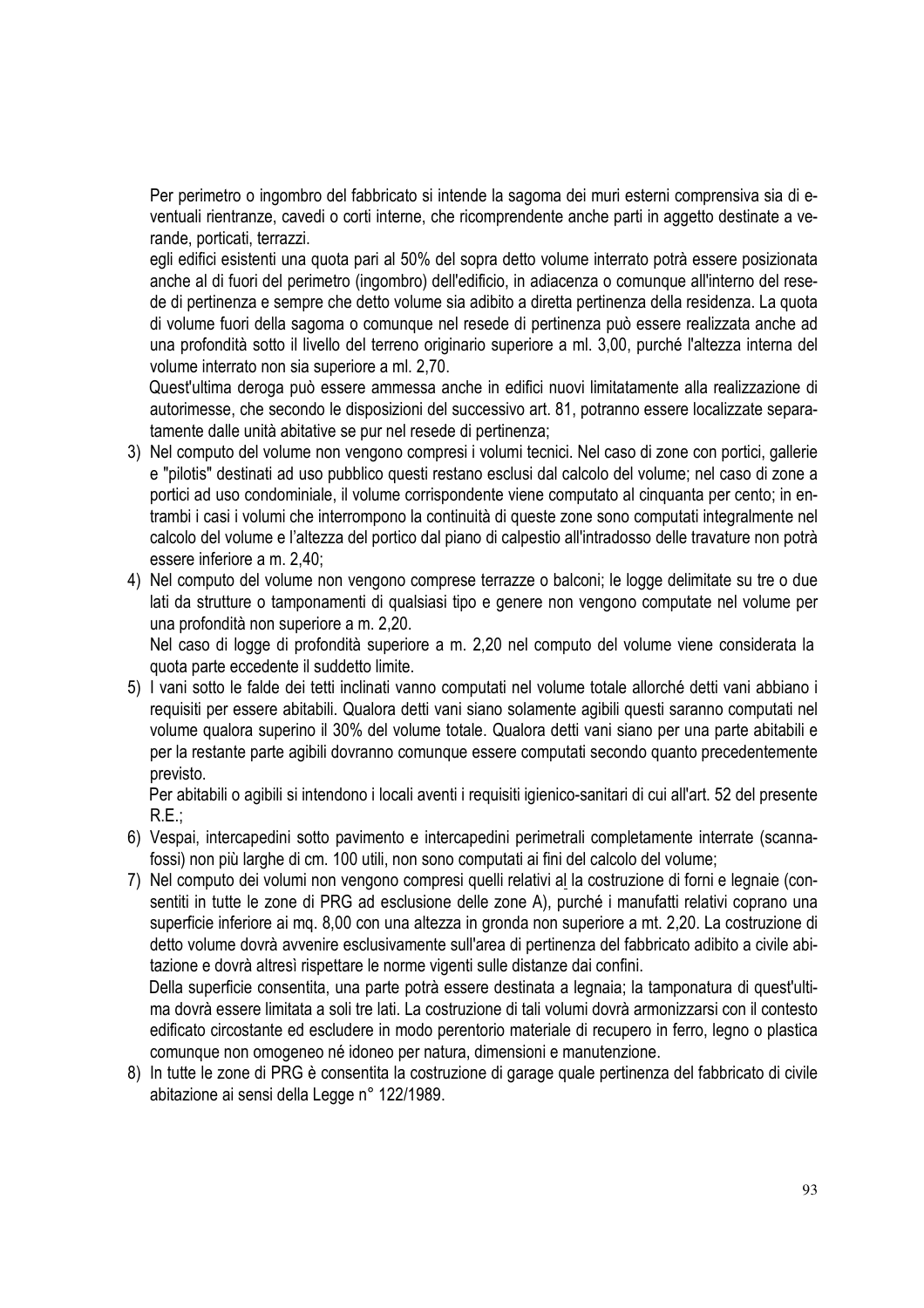Tale volume si intende non computato ai fini del calcolo della volumetria totale qualora venga collocato a piano terra degli edifici o nell'interrato degli edifici e dei relativi resedi pertinenziali. Potranno altresì essere realizzati nuovi volumi fuori terra ad uso di parcheggi pertinenziali qualora risulti da apposita documentazione l'inesistenza, sull'area di proprietà e di resede del fabbricato principale, di altre volumetrie non previste e disciplinate dal presente regolamento. L'esistenza del garage completamente interrato esclude la costruzione dello stesso fuori terra e viceversa. Contestuale alla richiesta di Autorizzazione Edilizia o D.I.A. per la costruzione di tale volume, dovrà essere richiesta Autorizzazione Edilizia o D.I.A. per la eventuale demolizione di pertinenze esistenti.

Tale demolizione dovrà avvenire comunque prima del rilascio dell'Autorizzazione Edilizia alla costruzione del nuovo volume e dovrà risultare da idonea documentazione fotografica o sopralluogo dell'Ufficio urbanistica.

La superficie di tali volumi non dovrà eccedere i mq. 15 ed avere un'altezza in gronda non superiore a mt. 2,50.

La copertura dovrà essere a capanna o padiglione con pendenza massima del 30% o di tipo piano.

Sono esclusi i materiali tipo "prefabbricato", sia per la copertura che per le strutture perimetrali e le finiture esterne.

La nuova costruzione dovrà rispettare le distanze dai confini previste dalle Leggi e Regolamenti vigenti. Dove possibile, dovrà essere in aderenza al fabbricato principale e/o comunque collegata funzionalmente.

Tali volumi sono soggetti ad Autorizzazione Edilizia. Nelle zone soggette al D. Leg. n°490/99 (vedi art.139) la costruzione di garage quale pertinenza del fabbricato è consentita solo se completamente interrata.

# **Art. 70 - VOLUMI TECNICI.**

Sono considerati volumi tecnici i depositi dell'acqua le coline elettriche, gli extracorsa degli ascensori, gli impianti per il riscaldamento per il condizionamento e/o la refrigerazione (compresi gli impianti che utilizzano fonti energetiche alternative) e i relativi locali.

Nelle zone a destinazione produttiva (E-D-F) per l'individuazione dei volumi tecnici si fa riferimento alla Circolare del Ministero LL.PP. 16-11-77 n. 1918 e successive modifiche e integrazioni.

Per le costruzioni già esistenti in particolare nelle zone "A" e "B" sarà la Commissione Edilizia a stabilire la congruità delle eventuali aggiunte di volumi tecnici che potranno essere realizzati e comunque nelle dimensioni minime tecnicamente accettabili, raggiungendo una soluzione unitaria ed armonica con il resto del manufatto e con gli ambienti circostanti.

#### **Art. 71 - SUPERFICIE FONDIARIA DI PERTINENZA (Sf).**

Per una superficie fondiaria di pertinenza di un edificio o di un gruppo di edifici si intende, ai fini dell'applicazione e della valutazione degli indici urbanistici e al fine della titolarità della Concessione di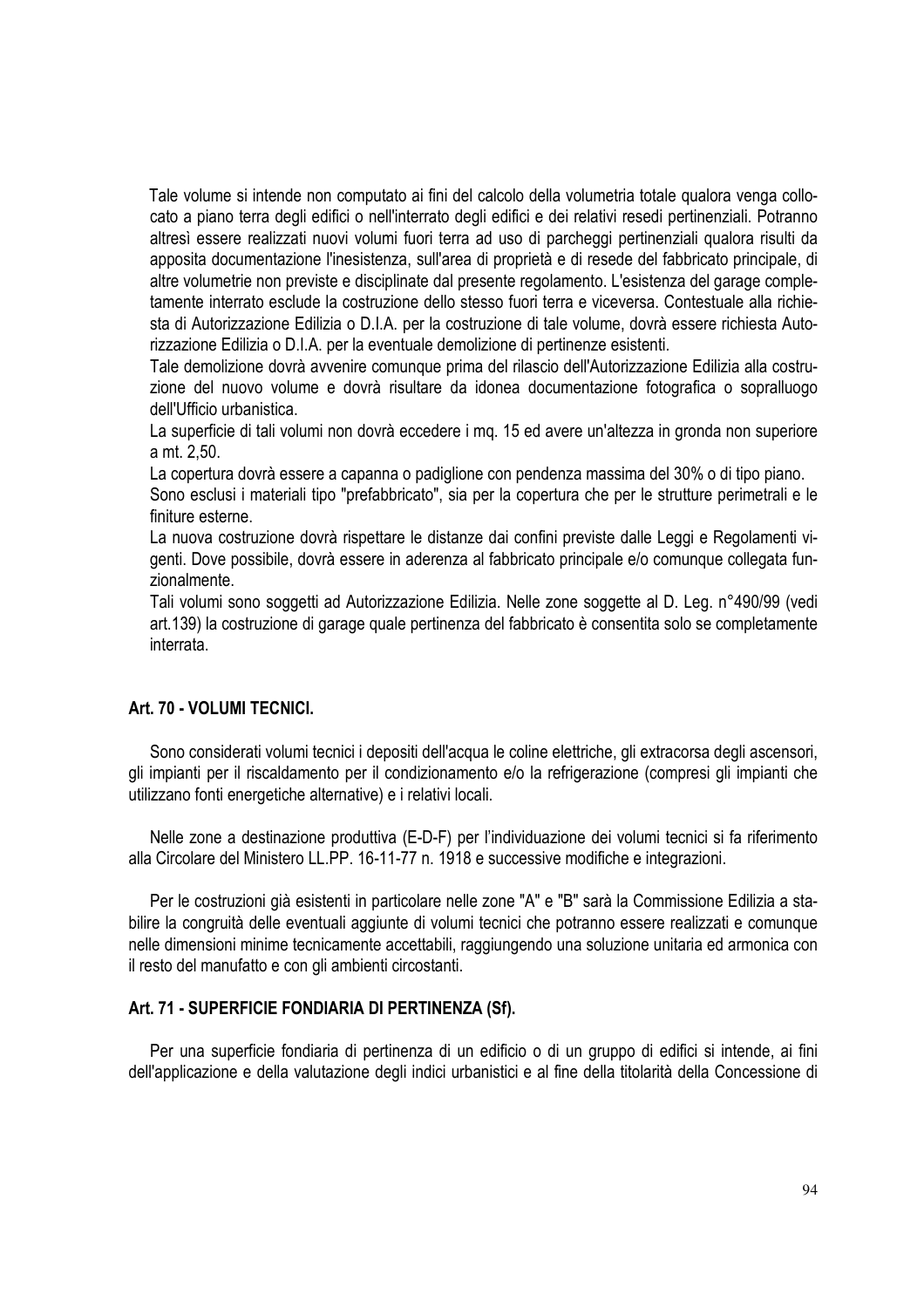cui all'art. 13, la superficie di terreno disponibile per l'edificazione. Tale superficie deve essere chiaramente individuata nei progetti di costruzione.

Qualsiasi superficie che alla data d'adozione delle presenti norme sia già di pertinenza a costruzioni esistenti, Concessionate o Autorizzate, non potrà essere computata per altre costruzioni, qualora la sua sottrazione venga ad alterare - per i fabbricati esistenti - gli indici e le prescrizioni di zona.

La superficie fondiaria di pertinenza dovrà essere contigua alle costruzioni e non frazionata né a cavallo di spazi o diaree pubbliche e/o di uso collettivo, risultando comunque inammissibile il trasferimento di indici di fabbricabilità di aree non facenti parte del lotto individuato dalla costruzione esistente o prevista.

Per le zone omogenee E valgono le norme previste dalla L.R. sulle zone agricole e dalle norme di attuazione del R.U..

#### **Art. 72 - SUPERFICIE COPERTA (Sc).**

La superficie coperta (Sc) si intende la proiezione sul piano orizzontale di tutte le parti edificate fuori terra e sotto terra comprese le eventuali costruzioni annesse all'edificio medesimo, ivi comprese anche le logge coperte.

I balconi aperti non costituenti volume, le gronde, le pensiline non accessibili e gli aggetti ornamentali non rientrano nel computo dell'area coperta del fabbricato in progetto o di quello da ampliare.

In edifici esistenti la superficie delle costruzioni interamente interrate, destinate a diretta pertinenza della residenza per funzioni di servizio (rimesse, cantine, locali per impianti tecnici e simili) può eccedere la superficie coperta del fabbricato fuori terra fino al 50% di tale superficie, fermo restando il limite volumetrico massimo ammissibile per le parti interrate così come definito dall'art. 59 del presente R.E..

#### **Art. 73 - RAPPORTO DI COPERTURA (Rc).**

Per rapporto di copertura (Rc) si intende, espresso in percentuale, il quoziente tra la superficie coperta (Sc) dei fabbricati esistenti e di quelli da costituire e la superficie fondiaria pertinente (Sf) : Rc = Sc/Sf.

## **Art. 74 - INDICE DI FABBRICABILITA' FONDIARIA.**

Per indice di fabbricabilità fondiaria si intende il numero di metri cubi che sono costruiti o da costruirsi su ogni metro quadrato di superficie fondiaria pertinente (If = V/Sf).

Al calcolo dell'indice deve essere allegato anche il certificato urbanistico dell'area alla data dell'approvazione del Regolamento Urbanistico Vigente decorrente dal 30/11/2006.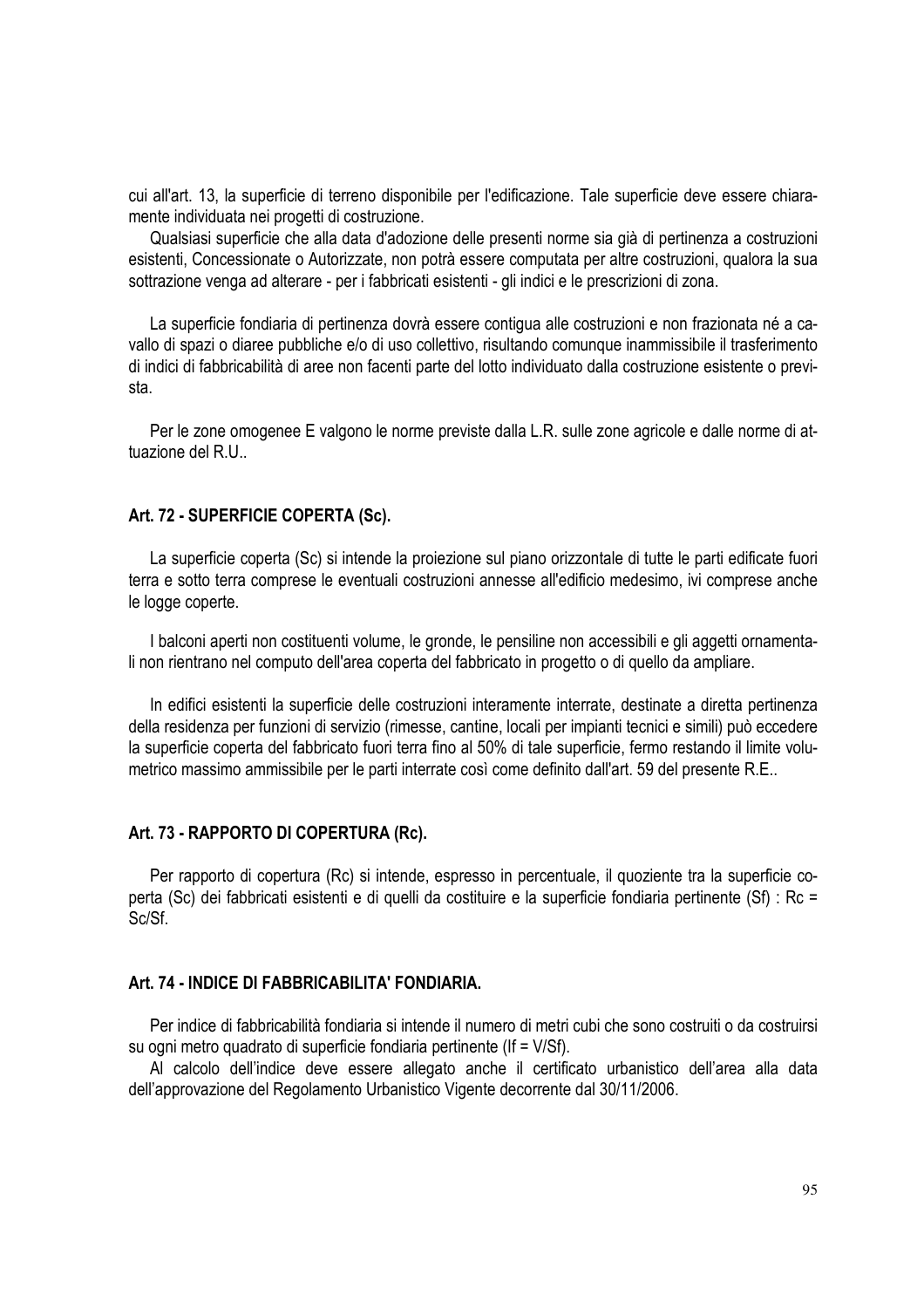#### **Art. 75 - INDICE DI DENSITA' TERRITORIALE.**

L'indice di densità territoriale si usa per il calcolo del volume massimo costruibile su una parte del territorio sottoposta ad intervento urbanistico preventivo; esso esprime, per ciascuna zona omogenea fissata dallo strumento urbanistico di base, il numero dei metri cubi che possono costruirsi per ogni unità di superficie territoriale.

## **Art. 76 - ALTEZZA DEGLI EDIFICI (H).**

Per altezza (Hf) di ogni fronte o porzione di fronte degli edifici si intende la distanza verticale corrente fra il riferimento in sommità e quello alla base dell'edificio.

Si assume come riferimento alla sommità l'incontro dell'estradosso (linea superiore) della copertura piana con il piano di facciata oppure l'incontro dell'intradosso (linea inferiore) della copertura inclinata con il piano di facciata.

Si assume come riferimento alla base l'incontro della costruzione con il piano del terreno a sistemazione avvenuta, purché non sovrasti il terreno naturale originario di campagna di oltre cm. 50; qualora il piano a sistemazione avvenuta sovrasti tale quota, la quota di riferimento è costituita dall'originario piano naturale di campagna. Nel caso di terreni con pendenza superiore al 12% il limite di cm. 50 potrà essere portato a cm. 100.

L'edificio non potrà superare l'altezza massima (Hmax) ammessa, per la zona nella quale insiste, dalle prescrizioni dello strumento urbanistico.

Nel caso di terreni comunque inclinati, il riferimento in sommità dovrà essere contenuto entro la superficie parallela al piano di base determinato come precedentemente indicato; tale criterio si adotta anche se l'edificio viene eseguito a gradoni o sezioni di diversa altezza.

Per la determinazione dell'altezza valgono altresì le seguenti norme:

- a) nella valutazione dell'altezza massima del fabbricato si comprenderà anche l'eventuale parapetto pieno della copertura quando esso occupi più di un terzo della lunghezza del corrispondente fronte, mentre non verranno compresi gli elementi posti sopra la copertura e destinati a volumi tecnici e a canna fumaria;
- b) nella misura dell'altezza del fabbricato non si comprenderà la parte di fronte al di sotto del piano naturale di campagna resa visibile per la realizzazione di rampe o scale di accesso all'interrato stesso.
- c) nel caso di tetti con pendenza superiore al 35% (trentacinque per cento) si assumerà come riferimento in sommità la media fra la quota minima e massima della copertura o porzione di copertura in questione, indipendentemente dalla agibilità degli spazi sottostanti la copertura.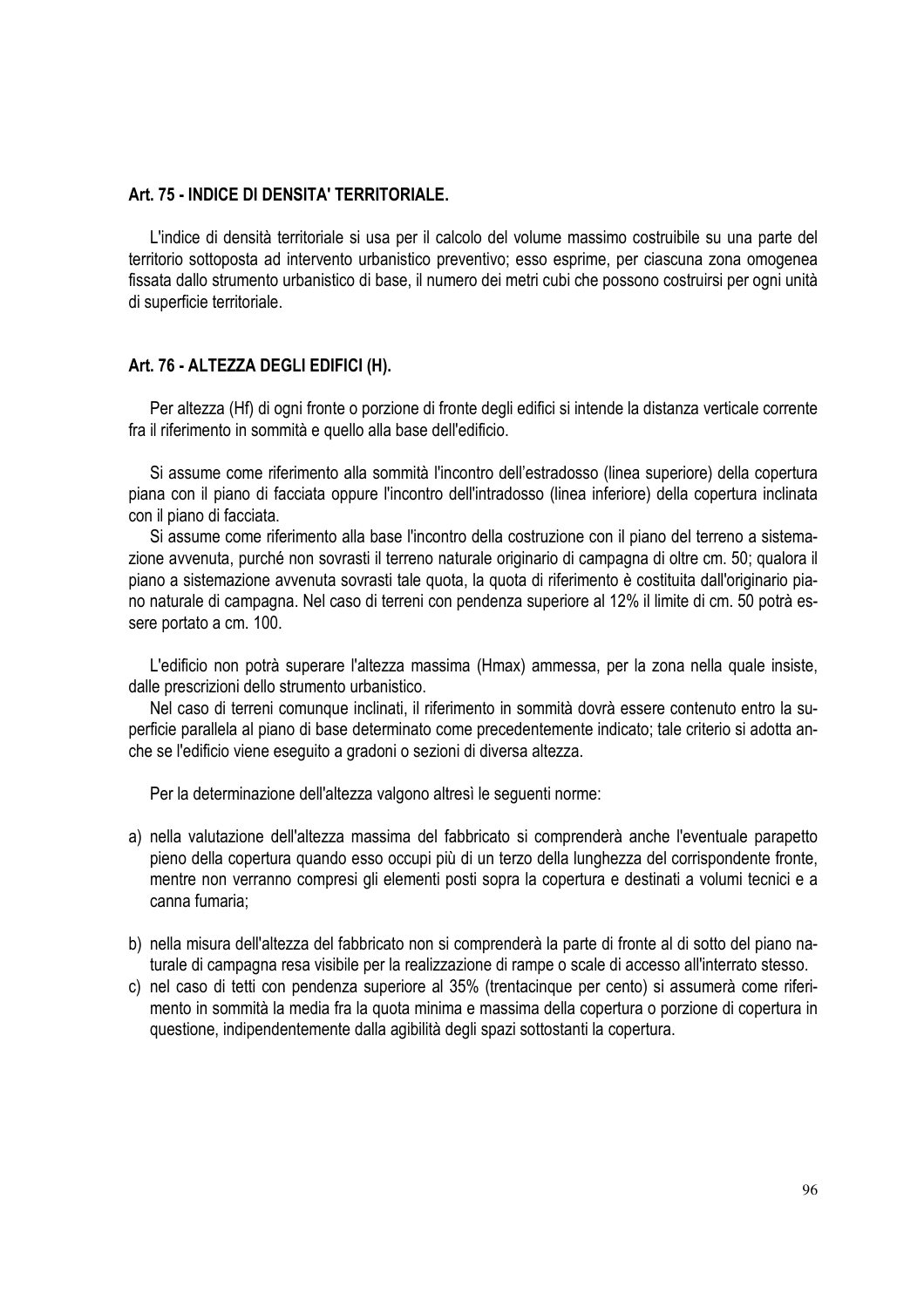d) ai fini del calcolo volumetrico per altezza di ogni fronte si assume l'altezza media del fronte stesso, con esclusione delle zone di sottotetto nei casi di pendenza della copertura inferiore o uguale al 35% (trentacinque per cento).

## **Art. 77 - DISTANZA DALLE STRADE.**

Per distanza dalla strada si intende la lunghezza del segmento minimo congiungente il corpo più avanzato del fabbricato o di parti di esso (esclusi gli aggetti di copertura e gli elementi decorativi di sporgenza minori a ml. 1,50), le terrazze aperte su tre lati ed il ciglio della strada, come definito all'art. 2 del D.M. 1404 del 01.04.68 (G.U. 13.04.68 n. 69) e dal nuovo codice della strada.

La sede stradale va considerata non nella sua attuale consistenza, ma in quella prevista nelle tavole dei vigenti strumenti urbanistici.

Sono ammesse distanze inferiori a quelle indicate nel precedente comma nel caso che ciò sia espressamente consentito negli elaborati degli strumenti urbanistici in vigore od a condizione che si tratti di opere da realizzarsi attraverso interventi urbanistici preventivi.

#### **Art. 78 - DISTANZA TRA I FABBRICATI.**

Per distanza tra fabbricati si intende la lunghezza del segmento minimo congiungente il corpo più sporgente del fabbricato (esclusi gli aggetti delle coperture e degli elementi decorativi) e l'edificio prospiciente.

Le distanze tra i fabbricati sono stabilite secondo quanto prescritto dal D.M. 2 Aprile 1968 n. 1444; in particolare si precisa che:

- 1) per i nuovi edifici è prescritta in tutti i casi la distanza minima assoluta di m. 10 tra pareti finestrate e pareti di edifici antistanti anche non finestrate. L'obbligo del rispetto della distanza opera tra costruzioni che si fronteggiano anche solo in parte: non opera, invece, quando le costruzioni, pur trovandosi da bande opposte alla linea di confine non abbiano alcun tratto reciprocamente antistante; non sono da considerare, al fine delle anzidette distanze, le modeste costruzioni esistenti destinate ad usi accessori, purché di altezza massima non superiore a m. 2,50 e sprovviste di finestre sul fronte interessato;
- 2) sono fatte salve le disposizioni più restrittive se esplicitamente richiamate nelle norme degli strumenti urbanistici in vigore o da norme e regolamenti specifici e relativi alle opere da realizzare;
- 3) è ammessa la costruzione in aderenza a pareti non finestrate di edifici esistenti;
- 4) per gli interventi sul patrimonio edilizio esistente sono ammesse distanze inferiori a quelle indicate al punto 1)del presente articolo od alle disposizioni del D.M. 1444 quando ricadano all'interno di strumenti urbanistici particolareggiati previsti dalla legislazione nazionale o regionale in materia;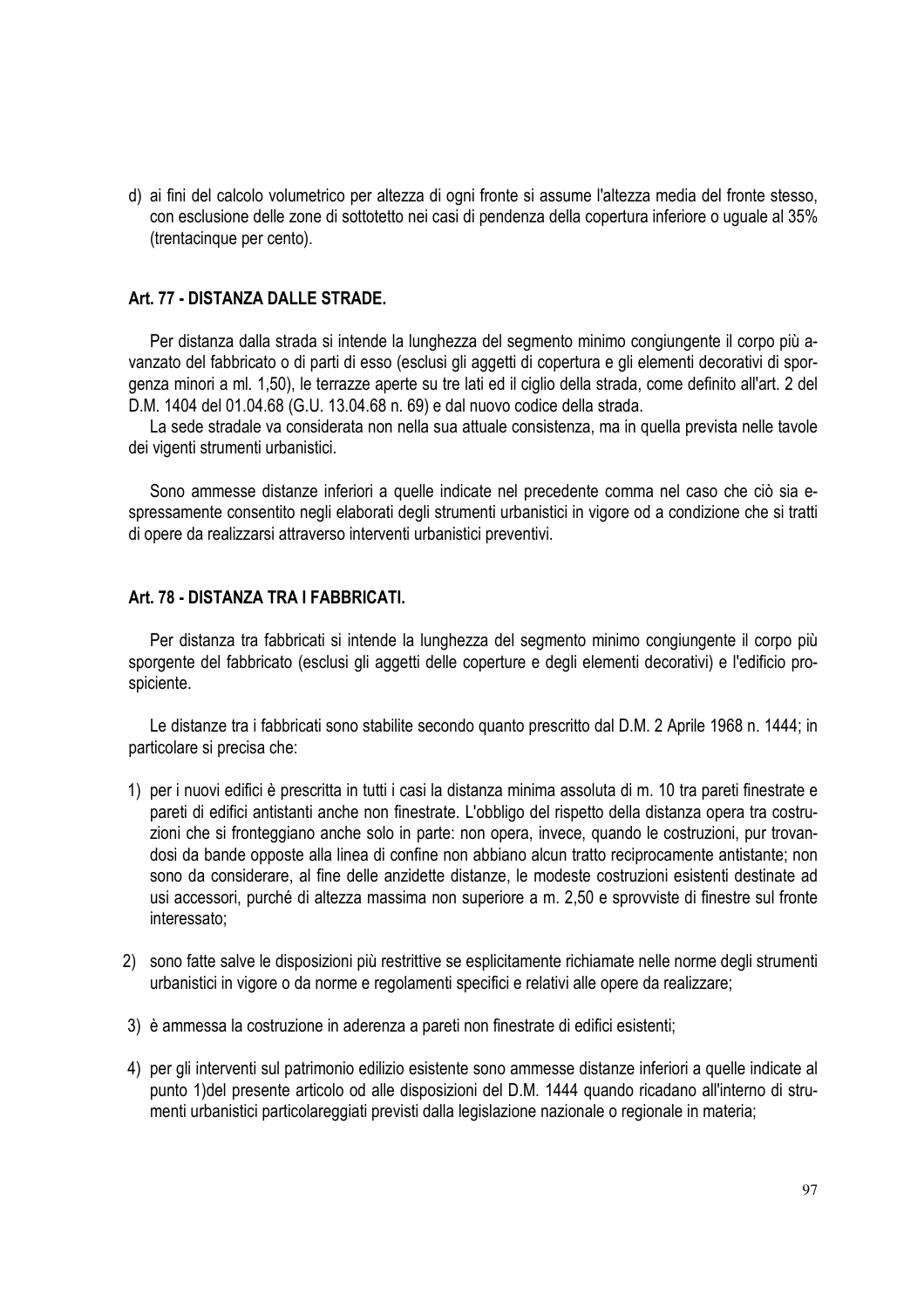5) sono assimilati ai fabbricati non finestrati i muri di altezza superiore a m. 3 dal piano di campagna, a sistemazione avvenuta.

#### **Art. 79 - DISTANZA MINIMA DAI CONFINI.**

Per distanza minima dai confini si intende la lunghezza del segmento minimo congiungente il corpo più sporgente del fabbricato (esclusi gli aggetti delle coperture e degli elementi decorativi) ed il confine prospiciente.

Di norma la distanza minima degli edifici dai confini dovrà essere pari alla metà della distanza prevista tra edifici, dalle prescrizioni di zona e potrà essere variata solamente nel caso in cui tra i confinanti si stabilisca una convenzione, per atto pubblico, in base alla quale venga assicurato il rispetto della distanza prescritta tra gli edifici fronteggiantisi.

La medesima minima distanza di cui al comma precedente dovrà essere mantenuta anche rispetto alla delimitazione di aree destinate dallo strumento urbanistico ad attrezzature pubbliche.

E comunque consentibile la costruzione sul confine, in aderenza a edifici contigui.

## **Art. 80 - CORTILI E CHIOSTRINE.**

Fatte salve le distanze di cui al precedente art. 78, le pareti prospicienti su cortile, definito come spazio interno circondato da edifici per almeno tre lati o porzioni di lato, dovranno distare in ogni loro punto di almeno m. 6,00 dalla parete opposta; a tal fine si considerano pareti anche i limiti esterni dei balconi con aggetto superiore a m. 0,80; si prescinde altresì dall'eventuale diversa proprietà delle varie pareti.

L'altezza massima di ciascun muro prospiciente sui cortili non deve essere superiore ad una volta e mezzo la distanza tra il muro e la parete opposta.

Le rientranze nei perimetri dei cortili sono ammesse quando la profondità non oltrepassi la metà del lato di esse aperto sul cortile.

Negli altri casi di profondità maggiore, le rientranze sono equiparate alle chiostrine e devono perciò, agli effetti degli ambienti e delle dimensioni, rispondere alle norme fissate per le chiostrine medesime vedi art. n° 61 del presente R.E..

Per i muri di fabbrica in arretrato, rispetto ad uno o più lati del cortile è consentita una maggiore altezza pari alla profondità dell'arretramento.

Nei cortili è vietato aprire finestre o bocche d'aria di locali nei quali vengono esercitate attività che possono essere causa di insalubrità o di disturbo.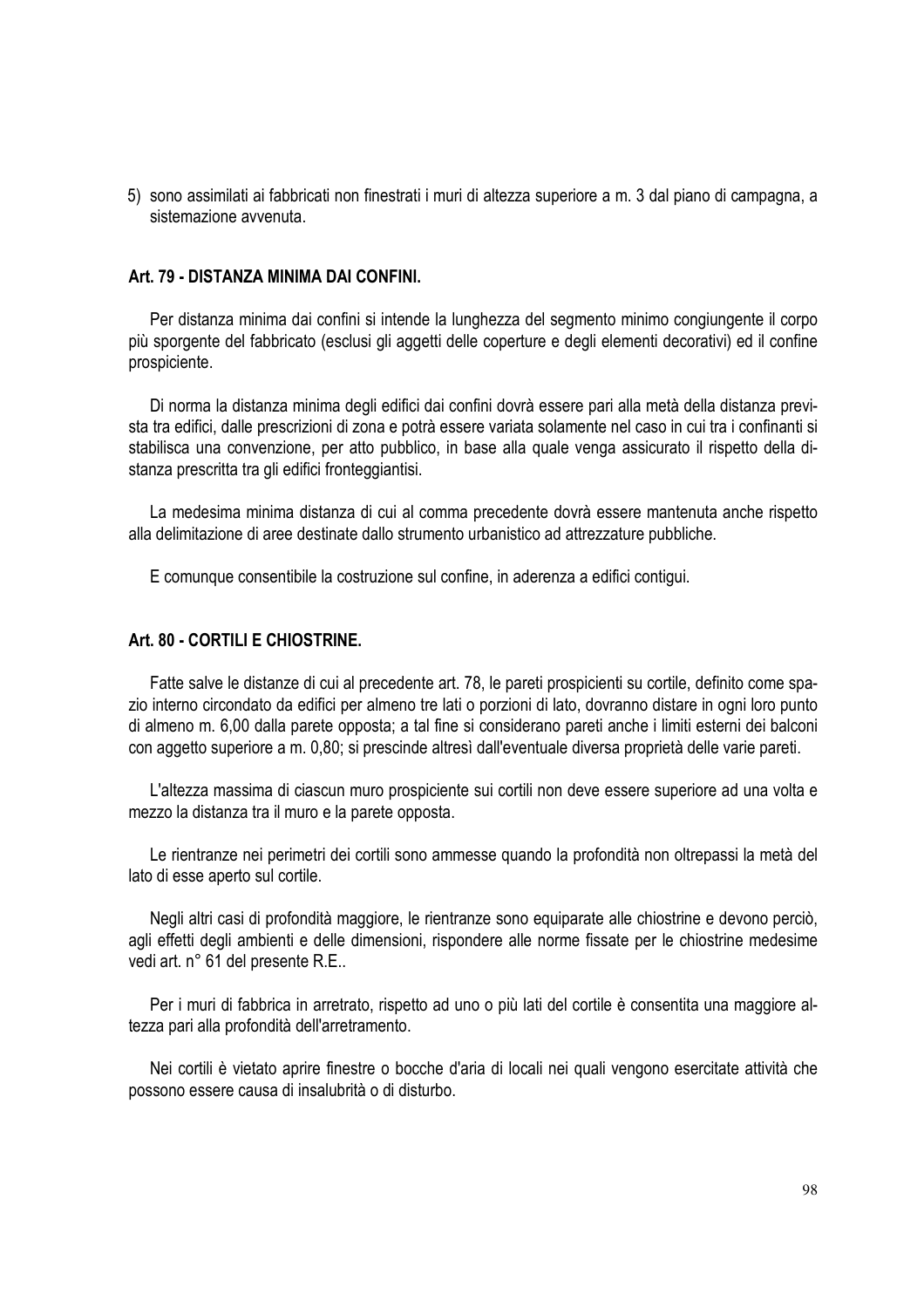I cortili di superficie inferiore ai limiti precedentemente stabiliti, ma in ogni caso con lato minimo di m. 3,00, si definiscono chiostrine o cavedi vedi art. n° 61 del presente R.E..

## **Art. 81 - PARCHEGGI.**

Nelle nuove costruzioni ogni qualvolta si realizzino interventi di ristrutturazione urbanistica (RU), e nelle aree di pertinenza delle costruzioni stesse, debbono essere riservati appositi spazi coperti o scoperti da destinare a parcheggio o autorimessa a carattere privato in misura non inferiore a 1,00 mq. per ogni 10 mc. di volume, così come definito all'art. n° 69 del presente R.E., di costruzione destinata alla residenza e di 1 posto macchina ogni 50 mq. di superficie, o frazioni di essa, destinata ad attività commerciali o direzionali, fatti salvi i casi in cui normative specifiche prescrivano superfici maggiori.

In aggiunta alle superfici destinate a parcheggio di cui al comma precedente, in sede di lottizzazione convenzionata deve essere reperita un'area pari a 2,5 mq. ogni 100 mc. di costruzione da destinare a parcheggi pubblici per l'edificazione a scopo residenziale e di 1 posto macchina ogni 100 mq. per le destinazioni diverse dalla residenza. Nelle zone produttive, quando contengono anche attività commerciali o direzionali, le aree di parcheggio pubblico e di uso pubblico devono complessivamente raggiungere il 40% della superficie utile complessiva (SUC).

Nelle zone esclusivamente industriali la superficie da destinare a parcheggio pubblico non deve essere inferiore a mg. 10 ogni 100 mg. della superficie dei lotti.

La realizzazione delle autorimesse per il raggiungimento degli standards suddetti è ammessa nel rispetto delle disposizioni degli strumenti urbanistici vigenti, di quanto specificato agli articoli 69 e 72 del presente R.E., e secondo quanto ammesso dalla Legge n. 122/89.

Inoltre le autorimesse dovranno essere realizzate rispettando le seguenti prescrizioni:

- 1) siano realizzate possibilmente al di sotto dell'attuale piano di campagna in terreni pianeggianti, obbligatoriamente al di sotto dell'attuale piano di campagna in terreni a dislivello, in modo da risultare completamente interrate su tutti i lati tranne quello di accesso;
- 2) l'altezza massima interna di tali locali, salvo casi particolari e contingibili dovuti allo stato dei luoghi, è stabilita in mt. 2,70;
- 3) è ammessa la realizzazione di autorimesse staccate dalle unità abitative, possibilmente interrate ed accorpate sempre nel resede del fabbricato ed in chiaro rapporto di pertinenza con le unità residenziali;
- 4) prima del rilascio della relativa Concessione Edilizia dovrà essere sottoscritto un apposito atto d'obbligo unilaterale con il quale il concessionario si impegni a non alienare l'autorimessa separatamente dall'immobile principale sulla cui consistenza è stata determinata la superficie della stessa autorimessa.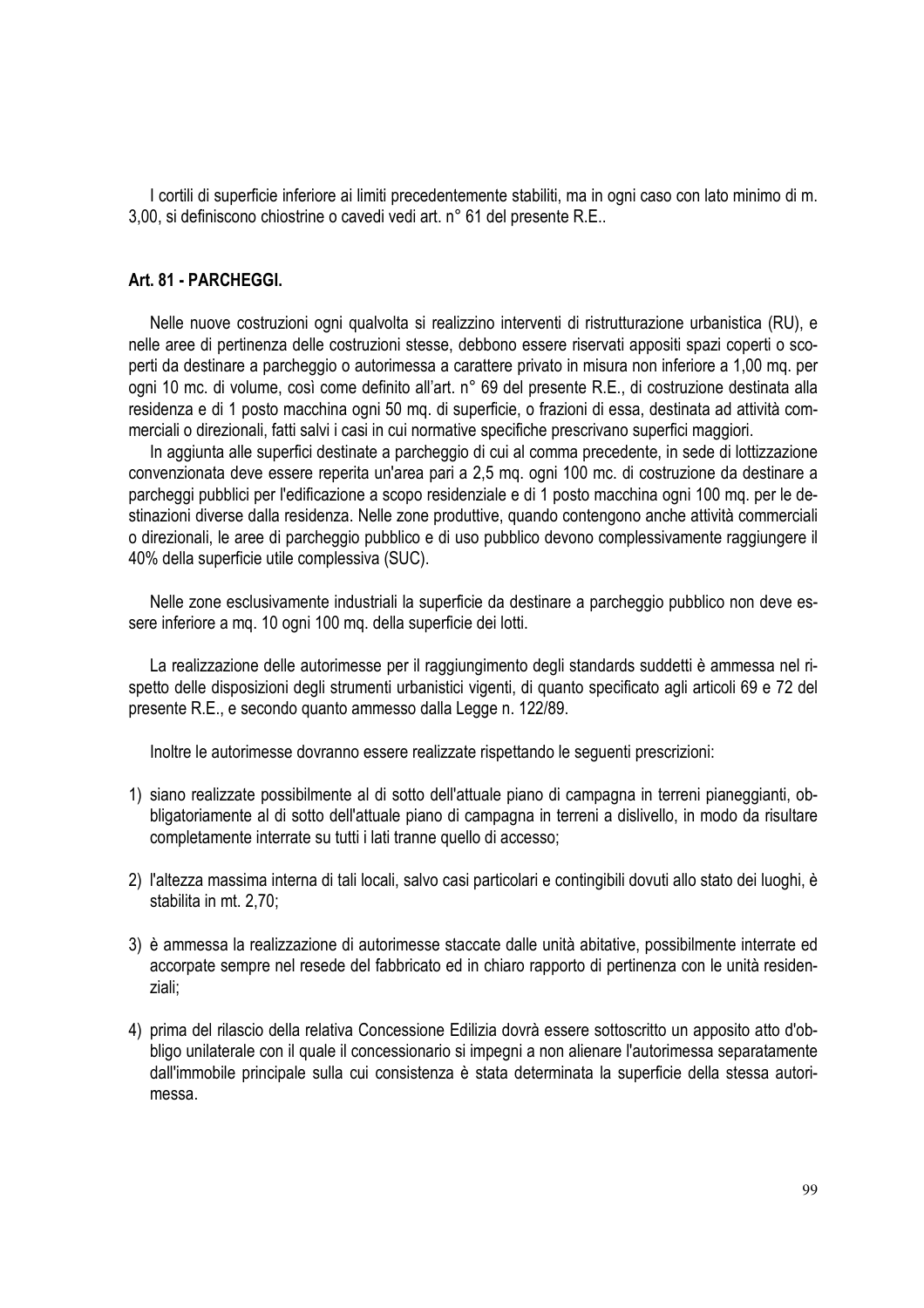Nelle costruzioni esistenti sono ammessi interventi di adeguamento ai nuovi standards previsti dalla Legge n° 122/89, in merito alla dotazione di spazi o locali destinati ad autorimessa privata, secondo le disposizioni dei vigenti strumenti urbanistici comunali, secondo quanto specificato agli articoli 69 e 72 del presente R.E., e secondo quanto ammesso dalla stessa Legge n. 122/89, purché siano rispettate le seguenti prescrizioni:

- 1) i locali con destinazione di autorimessa privata dovranno essere realizzati al di sotto dell'attuale piano di campagna, in modo da risultare completamente interrati su tutti i lati tranne quello di accesso. Non sono ammessi in alcun caso costruzioni che dovessero risultare fuori dal piano naturale di campagna, anche solo in piccola parte, come non sono consentiti movimenti di terra per alterare il piano naturale di campagna;
- 2) la superficie utile massima ammessa per tali locali è stabilita in mq. 1,00 per ogni 10 mc. di volume urbanistico della costruzione a cui sarà posta a servizio e pertinenza, dedotta la superficie di eventuali autorimesse private già esistenti nell'edificio o comunque a servizio dello stesso;
- 3) l'altezza massima interna di tali locali, salvo casi particolari e contingibili dovuti allo stato dei luoghi, è stabilita in mt. 2,70;
- 4) la nuova costruzione interrata dovrà essere localizzata su area in chiaro rapporto di pertinenza con l'immobile residenziale e comunque a distanza non superiore a mt. 20,00 da quest'ultima, salvo casi particolari da valutarsi dalla Commissione Edilizia e salvo il caso in cui l'area dell'edificio principale sia classificata come Area Speciale di pertinenza di edificio di particolare valore storico, culturale e architettonico, dove saranno ammesse distanze maggiori per permetterne la localizzazione eventualmente al di fuori di tale area;
- 5) dovrà mantenere il miglior rapporto con l'intorno ambientale e con la struttura geomorfologica del terreno, rispettando gli allineamenti del tessuto agrario o urbano, con particolare riferimento agli eventuali muri a retta, alberature, e sistemazioni esistenti;
- 6) prima del rilascio della relativa Concessione Edilizia dovrà essere sottoscritto un apposito atto d'obbligo unilaterale con il quale il concessionario si impegni a non alienare l'autorimessa separatamente dall'immobile principale sulla cui consistenza è stata determinata la superficie della stessa autorimessa.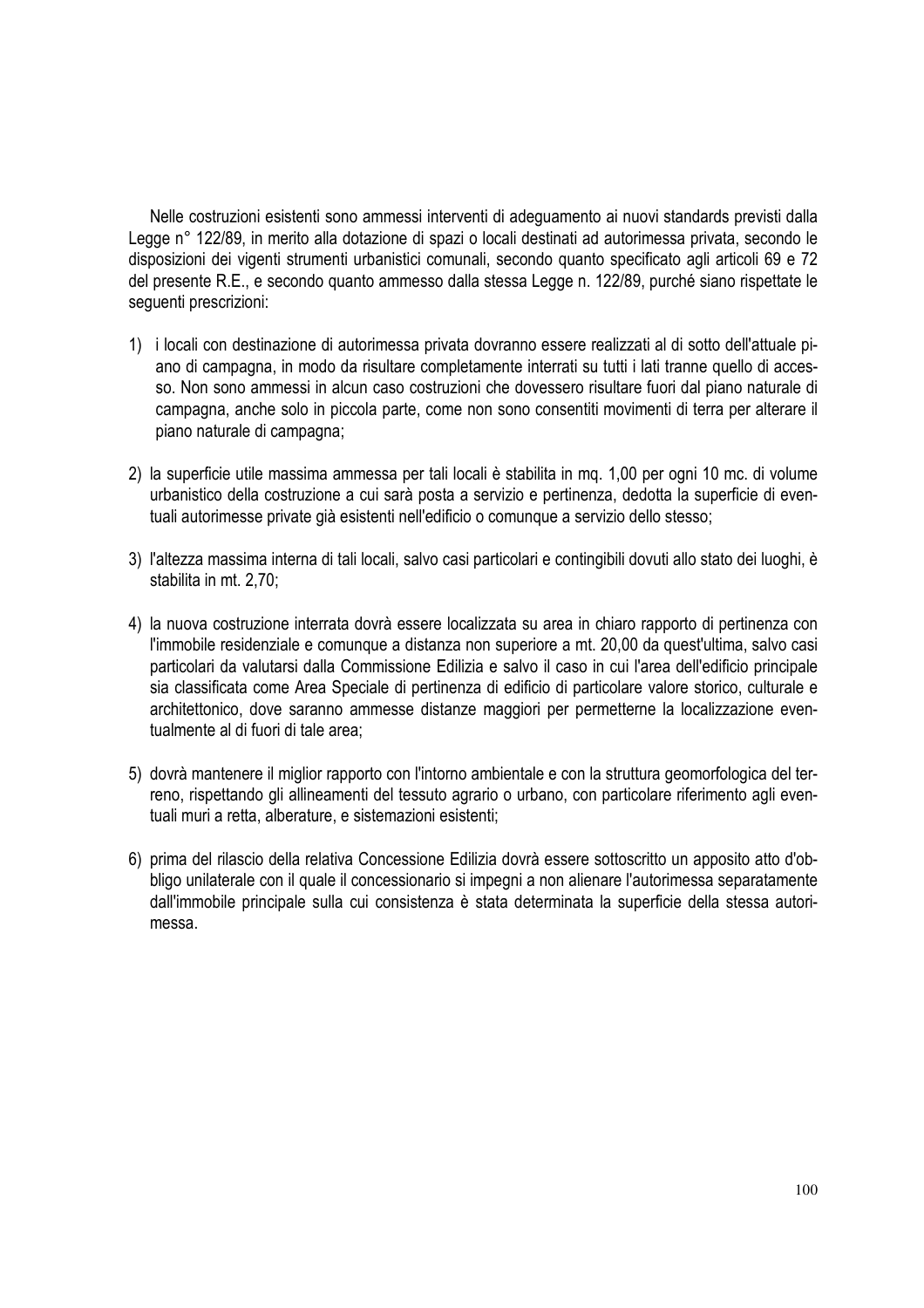**C a p o I V** 

# **STRUMENTI URBANISTICI DI INIZIATIVA PUBBLICA E PRIVATA**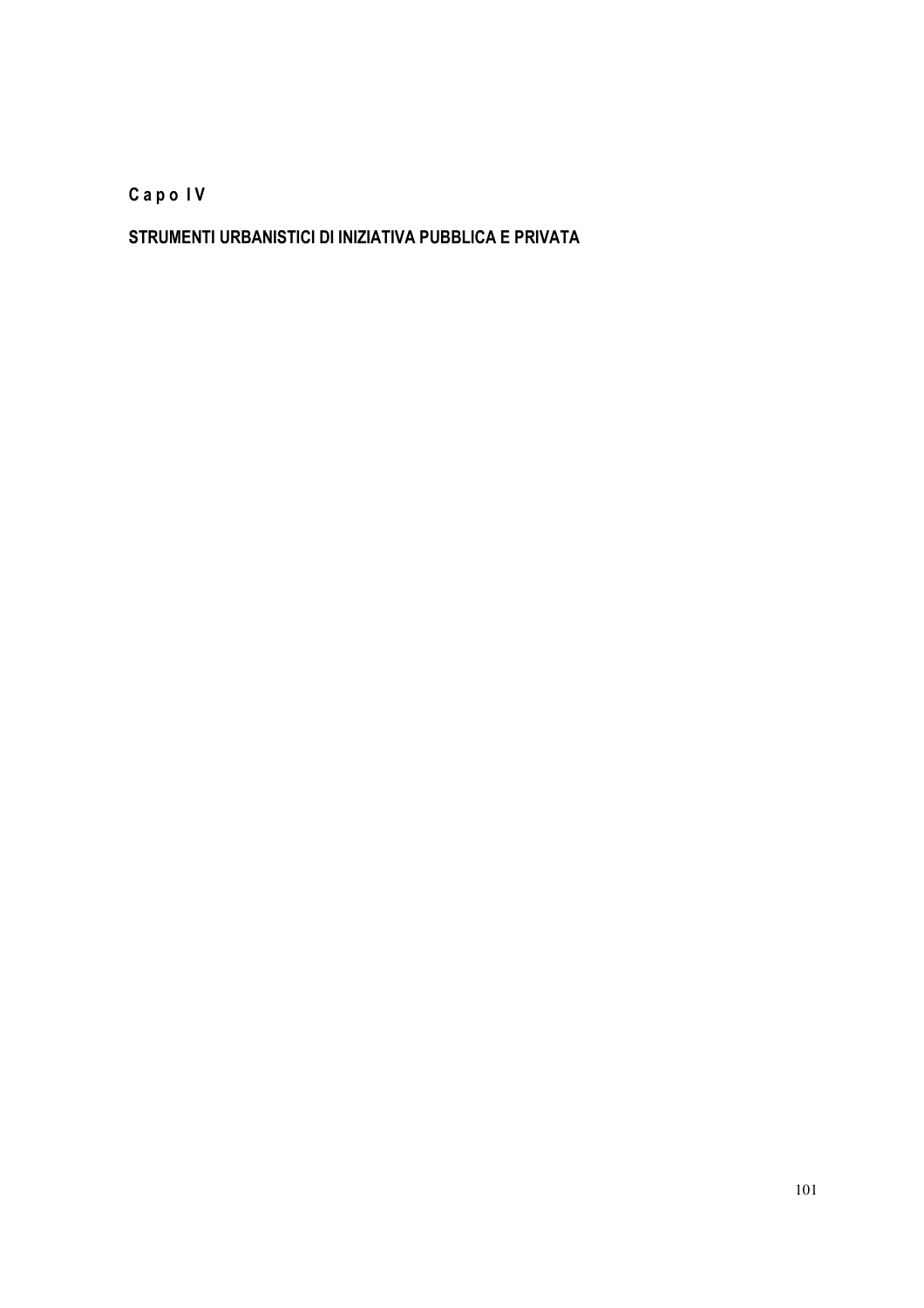# **Art. 82 - INTERVENTI SOGGETTI A PIANO PARTICOLAREGGIATO, P.E.E.P., P.I.P, PIANI DI LOTTIZZAZIONE.**

Il rilascio della Concessione Edilizia è subordinato, in alcune zone individuate dagli strumenti urbanistici vigenti, alla preventiva approvazione di un Piano Particolareggiato, anche di iniziativa privata (lottizzazione).

E' facoltà dell'Amministrazione di richiedere la lottizzazione per interventi di particolari dimensioni, per particolari situazioni urbane o per le caratteristiche ambientali anche al di fuori delle aree di espansione. In questi casi, peraltro, la lottizzazione può essere sostituita dall'approvazione da parte del Consiglio Comunale di un piano di intervento rappresentato da un progetto planivolumetrico avente le stesse caratteristiche tecniche del Piano di Lottizzazione.

I Piani di Lottizzazione devono rispettare le destinazioni di zona indicate nelle tavole dello strumento urbanistico generale, gli indici urbanistici ed edilizi relativi alla zona, le prescrizioni contenute nel presente  $R<sub>F</sub>$ 

#### **Art. 83 - LOTTIZZAZIONI OBBLIGATORIE E D'UFFICIO.**

Il Sindaco ha la facoltà di invitare i proprietari delle aree fabbricabili, esistenti nelle singole zone, a presentare entro un congruo termine un progetto di Lottizzazione delle aree stesse.

Se i proprietari non aderiscono all'invito, il Sindaco prende l'iniziativa per la compilazione di ufficio, ai sensi dell'ultimo comma dell'art. 8 della Legge 6 agosto 1967 n. 765.

In caso di mancato accordo l'Amministrazione Comunale potrà provvedere alla compilazione d'ufficio del Piano di Lottizzazione.

Il Piano di Lottizzazione compilato d'ufficio, una volta approvato, è notificato in via amministrativa ai proprietari delle aree comprese nel piano con invito a dichiarare, entro 30 giorni dalla notifica l'accettazione e la volontà di attuarlo.

Le spese di progettazione per le lottizzazioni compilate di ufficio sono a carico dei proprietari.

Nel caso che i proprietari non dichiarino di accettare ed attuare il Piano di Lottizzazione, il Comune ha facoltà di procedere all'espropriazione delle aree.

Le disposizioni di cui ai precedenti commi sono applicabili anche nei casi in cui i proprietari, pur avendo dichiarato di aderire, non presentino il Piano di Lottizzazione nel termine assegnato o lo presentino incompleto, oppure lo presentino con prescrizioni difformi rispetto alle norme del presente Regolamento.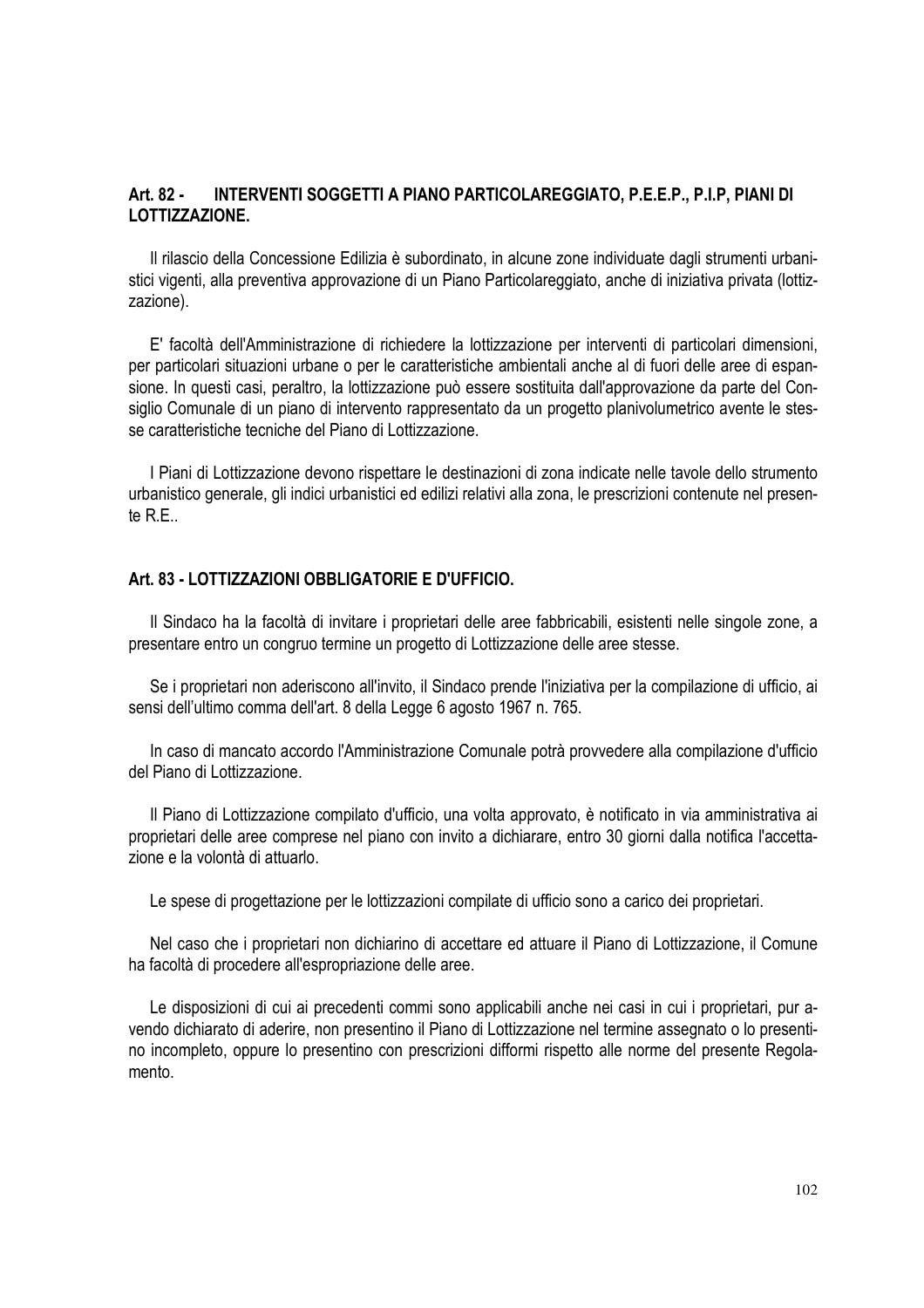# **Art. 84 - CONTENUTI DEL PIANOPARTICOLAREGGIATO:P.E.E.P.- P.I.P. - PIANI DI LOTTIZZA-ZIONE.**

I Piani Particolareggiati di iniziativa pubblica come i Piani di Lottizzazione privata dovranno essere presentati in numero di tre copie, salvo ulteriori copie per i necessari atti amministrativi, e dovranno contenere i seguenti documenti firmati dal progettista e dai proprietari:

- a) stralcio dello strumento urbanistico in vigore relativo alla zona da lottizzare ed a quelle circostanti, con le norme di attuazione ed i vincoli relativi alla zona;
	- documentazione fotografica esaustiva dell'area;
	- morfologia e destinazione d'uso del suolo con indicazione delle alberature;
	- strutture agricole, fossi, strade poderali, murature, ecc..
	- indagine geologica, geomorfologica e idrogeologica secondo quanto previsto nel D.M. del 11 Novembre 1988, con possibili indicazioni sugli eventuali interventi di "bonifica" da apportare al terreno. Per la redazione degli elaborati geologici si rimanda a quanto previsto nell'Allegato n. 3 e alle relative tabelle in esso contenute del presente R.E..
- b) documenti attestanti la proprietà;
- c) estratto originale di mappa catastale delle particelle per le quali viene richiesta l'autorizzazione a lottizzare con certificato catastale;
- d) progetto planivolumetrico consistente in una planimetria della area da lottizzare e delle zone circostanti fino ad un massimo di 100 metri; in scala non inferiore a 1:200, a curve di livello con equidistanza non inferiore a metri 1,00 ed aggiornata delle strade e fabbricati esistenti e contenente:
	- l'orientamento;
	- la delimitazione dell'area da lottizzare;
	- i nomi dei proprietari confinanti con l'area da lottizzare;
	- i tracciati stradali di progetto con l'indicazione dell'accesso ai vari lotti;
	- gli spazi destinati a parcheggi pubblici;
	- le eventuali aree, in dettaglio, gravate di uso pubblico destinate ad attrezzature pubbliche (scuole, asili, chiese, centri scolastici, ecc.) a verde pubblico o centri sportivi;
	- forma e dimensione dei lotti con l'indicazione della distanza reciproca fra i vari edifici dello stesso lotto;
- e) eventuali profili regolatori prospicienti le strade e schemi tipologici;
- f) schemi planivolumetrici dei tipi edilizi;
- g) tabella comprendente:
	- 1. la superficie totale dell'area da lottizzare;
	- 2. la superficie dell'area destinata alla viabilità ed ai parcheggi;
	- 3. la superficie dell'area destinata a spazi pubblici;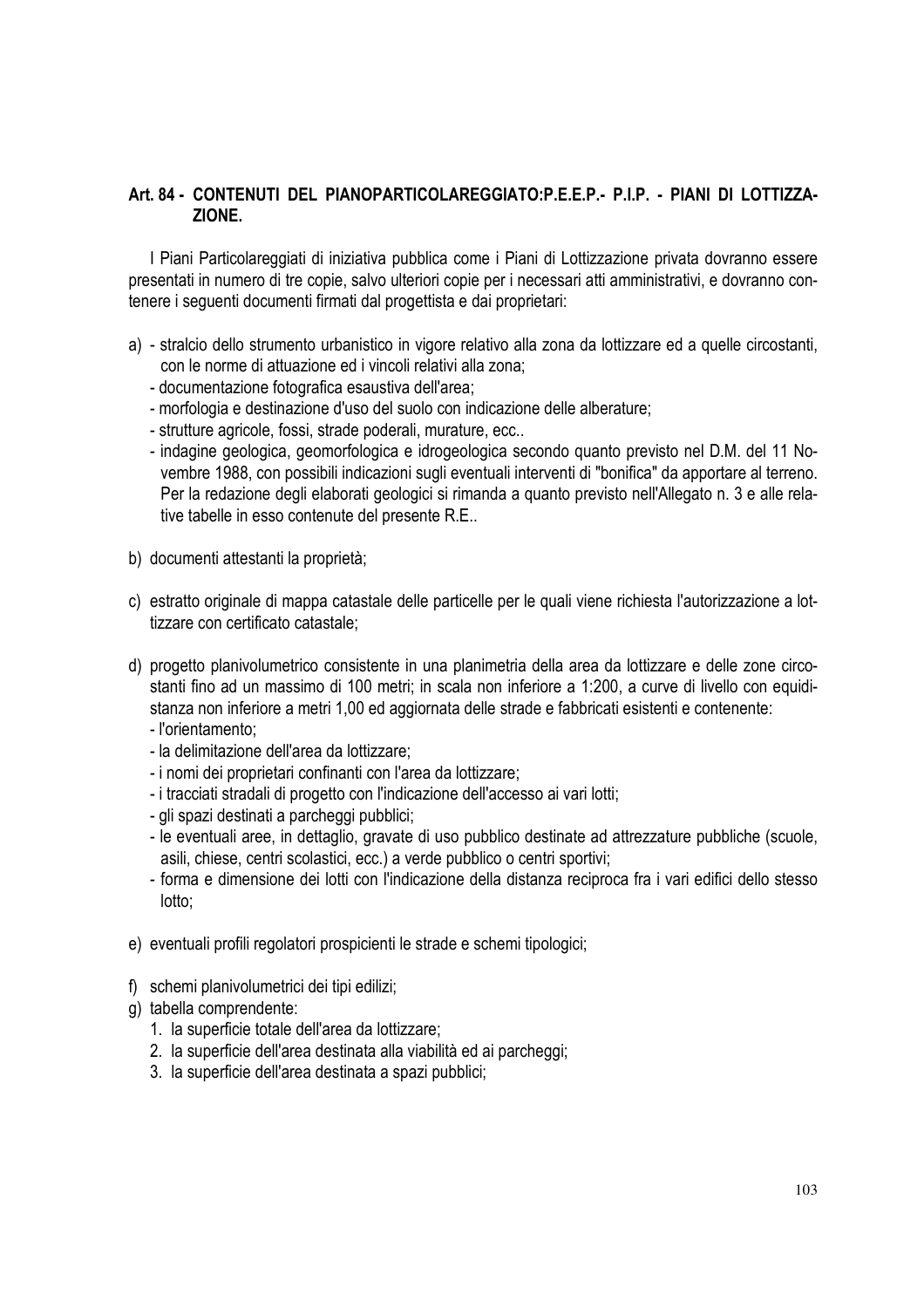- 4. la superficie di ciascun lotto, con relativi indici urbanistici, volume, superficie coperta, altezza, distanza dai confini e dai fabbricati, ecc. ed i relativi dati del complesso dei lotti;
- h) norme tecniche di attuazione della lottizzazione;
- i) elaborati illustranti le opere di urbanizzazione primaria:
	- 1. planimetria e profilo longitudinale delle strade con la indicazione degli impianti di fognatura, di illuminazione pubblica, di acquedotto, per il gas, telefono, rete elettrica e quant'altro previsto nel programma, quali opere di urbanizzazione primaria, in relazione ai disposti dell'art. 8 della Legge 6.8.1967 n. 765;
	- 2. particolari costruttivi relativi alla viabilità (eventuali muri di sostegno, marciapiedi, zanelle, ecc.) ed agli impianti di progetto;
- l) relazione illustrativa del progetto contenente in allegato i calcoli dimensionali degli impianti ed una elencazione dettagliata delle caratteristiche tecniche dei materiali da usare, con riferimento ai disciplinari tipo approvati dal Comune;
- m) computo metrico estimativo relativo ai lavori per la esecuzione di tutte le opere di urbanizzazione primaria occorrenti;
- n) schema della convenzione dei rapporti fra Amministrazione e lottizzanti comprendente gli oneri di cui ai punti 1, 2, 3 e 4 del V° Comma dell'art. 8 della Legge 6.8.1967 n. 765.

## **Art. 85 - PENALITA' PER INADEMPIENZE E SVINCOLO DELLE CAUZIONI.**

Qualora, scaduto il termine di validità dell'Autorizzazione a lottizzare, le opere di urbanizzazione complessivamente eseguite risultino inferiori dell'80% di quelle complessivamente previste, il proprietario perde il diritto alla restituzione della cauzione.

Lo svincolo parziale della cauzione può avvenire su autorizzazione del Sindaco e nella misura del 50% solo dopo il favorevole collaudo di almeno l'80% del totale delle opere di urbanizzazione convenzionate, collaudo da effettuarsi a cura e spese del Comune.

Il restante 50% della cauzione viene svincolato, sempre su autorizzazione del Sindaco, a totale ultimazione e favorevole collaudo di tutte le opere previste.

### **Art. 86 - PROCEDURA DI APPROVAZIONE.**

I Piani di Lottizzazione sono approvati con deliberazione consiliare sottoposta ai controlli stabiliti dalla legge, con le procedure di cui all'art. 31 della L.R. 5/95.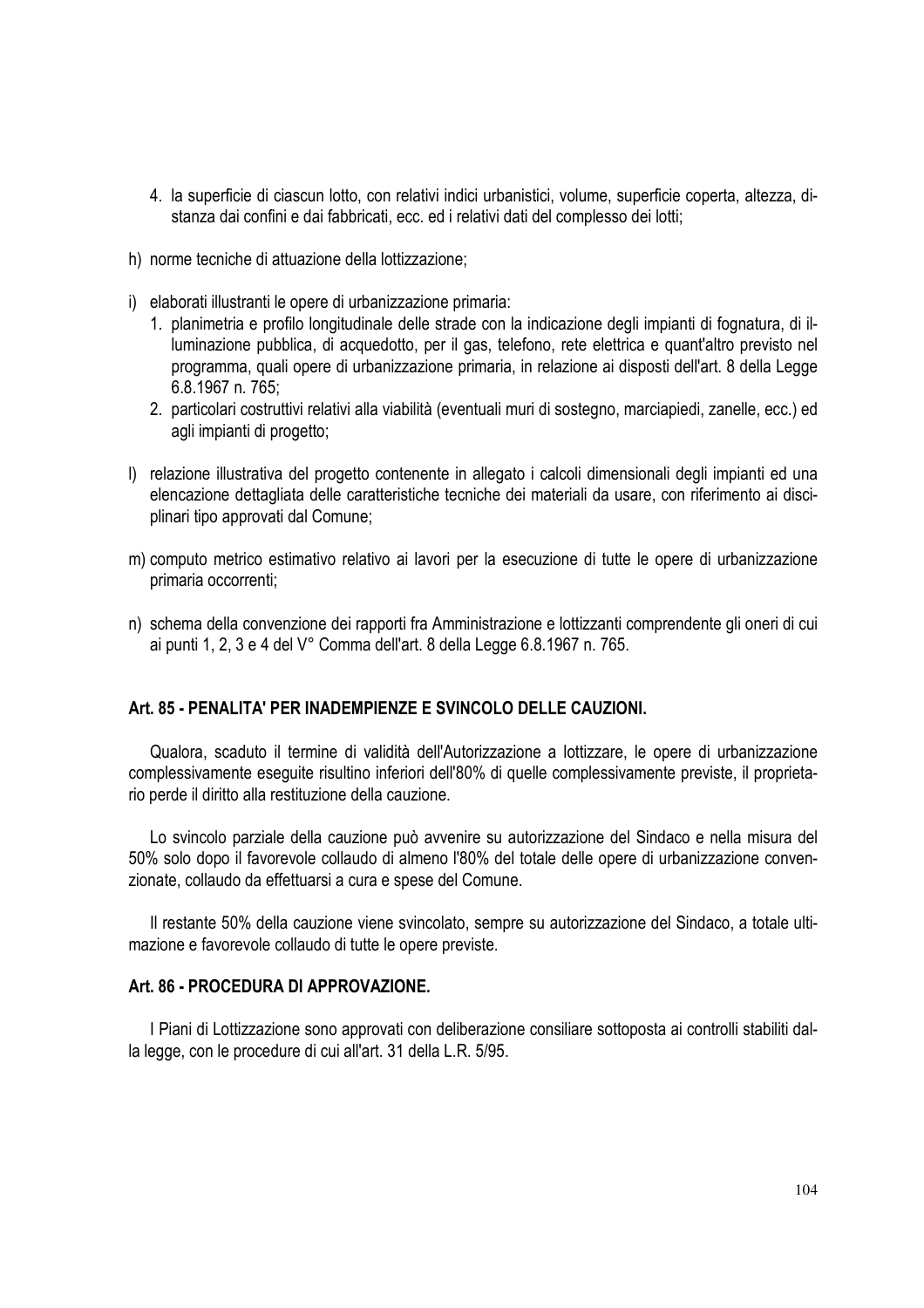A tal fine il Sindaco, sentiti i pareri dell'Ufficio Tecnico (settori urbanistica e lavori pubblici) e della Commissione Edilizia Comunale, quando la proposta di lottizzazione presenti difformità rispetto alle norme previste per la zona dal P.R.G. o da eventuale Piano Particolareggiato o il giudizio di merito dei predetti organismi sia negativo, respinge la domanda dandone comunicazione all'interessato; quando, invece, la Lottizzazione risulti conforme alle norme e meritevole di approvazione, sottopone al Consiglio Comunale il Progetto di Lottizzazione e lo schema di Convenzione per la loro approvazione.

Una volta approvata la deliberazione comunale, si procede alla stipula della Convenzione che viene registrata e trascritta a cura e spese del lottizzante.

Il Sindaco rilascia quindi l'Autorizzazione alla Lottizzazione corredata di una copia dei documenti di progetto, notificandola in via amministrativa al proprietario.

### **Art. 87 - CONVENZIONE URBANISTICA.**

La Concessione Edilizia, nei casi prescritti dalle presenti norme, ed in ogni caso il Piano Attuativo di iniziativa privata, saranno subordinati alla preventiva stipula di una convenzione, contenente fra l'altro l'assunzione, da parte dei soggetti attuatori, dei seguenti obblighi:

- a) nel solo caso di Piano Attuativo, prevedere le opere di urbanizzazione primaria e secondaria, nel rispetto degli standards urbanistici prescritti dal D.M. 1444/68, ivi compresi gli allacciamenti ai pubblici servizi: nel caso di Piani di Recupero relativi al patrimonio edilizio esistente non sarà necessario garantire la dotazione minima del D.M. 1444 citato, ove si dimostri l'impossibilità materiale di farlo; dovranno comunque essere rispettate le previsioni di servizi pubblici eventualmente prescritte dagli elaborati del P.R.G.; non sarà necessario garantire la dotazione minima del D.M. 1444 citato neppure nel caso di programmi di miglioramento agricolo - ambientale;
- b) progettare in modo unitario le aree e le strutture pubbliche (strade, piazze, parcheggi, verde, servizi ecc..) all'interno dei comparti unitari negli elaborati del P.R.G. o comunque necessarie per il soddisfacimento degli standards di cui al punto precedente;
- c) cedere gratuitamente al Comune, entro termini stabiliti, le aree di cui ai punti precedenti;
- d) realizzare tutte le opere di urbanizzazione primaria e, nei limiti degli oneri di urbanizzazione previsti dalla legge, secondaria;
- e) assumere gli eventuali impegni di manutenzione ambientale;
- f) per i tempi eventualmente concordati con l'A.C.;
- g) indicare i tempi e le fasi di realizzazione degli interventi: prima del rilascio delle Concessioni Edilizie relative ai singoli lotti le opere di urbanizzazione primaria e secondaria dovranno essere realizzate complessivamente per l'80% del totale;
- h) il termine, non superiore a dieci anni, entro il quale deve essere ultimata l'esecuzione completa delle opere di urbanizzazione primaria e secondaria della lottizzazione;
- i) l'impegno di effettuare, a titolo di cauzione, un deposito in denaro presso la Tesoreria Comunale o mediante polizza fide jussoria vincolata a favore del Comune, per un valore pari al costo presunto delle opere di urbanizzazione e non inferiore all'ammontare presunto degli oneri di urbanizzazione;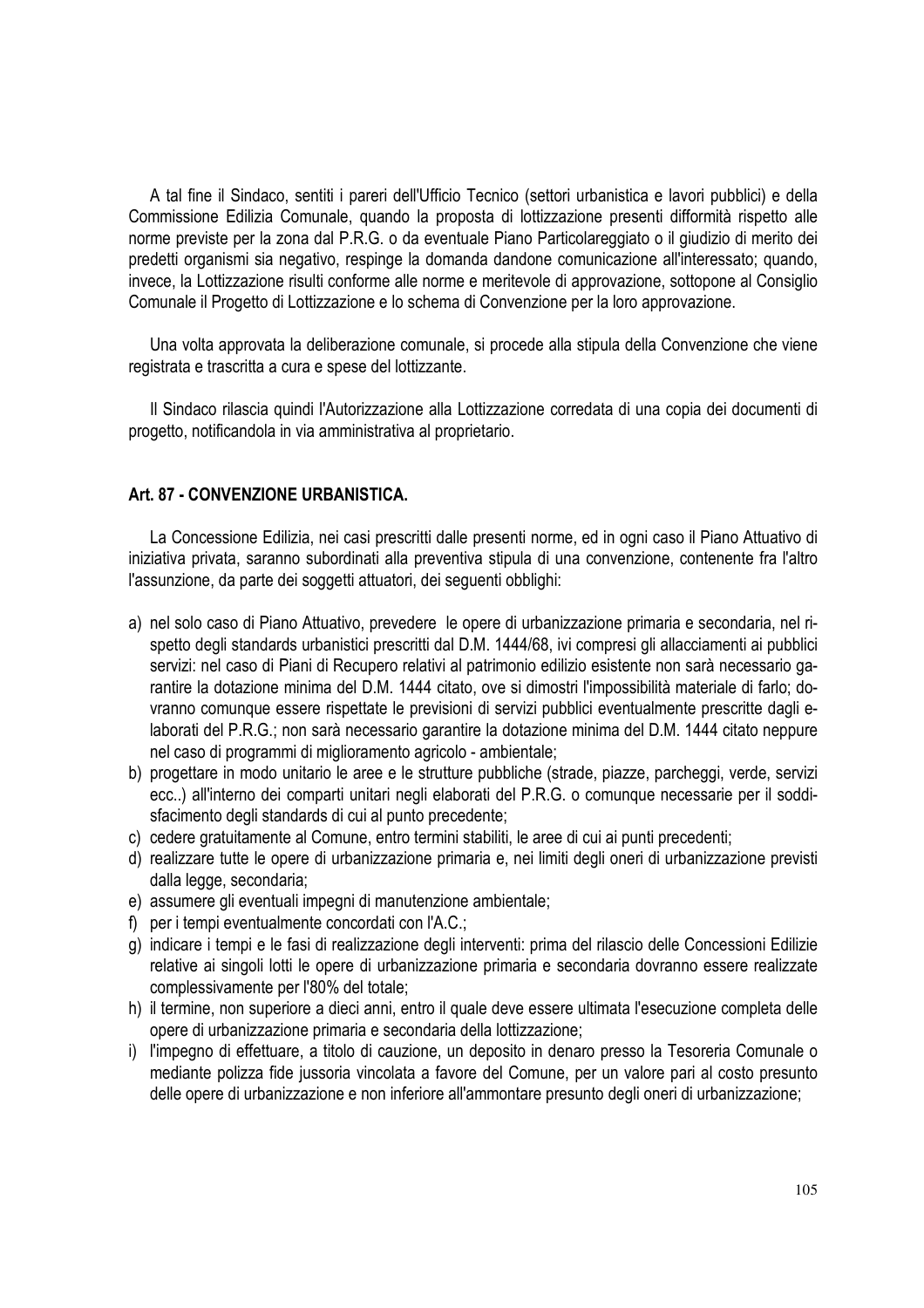l) l'eventuale rimborso delle spese di progettazione per la Lottizzazione compilata d'ufficio.

Il Comune può convenire che, in luogo della cessione di aree per l'urbanizzazione secondaria, il proprietario versi una somma corrispondente al valore della quota a suo carico delle aree stesse, in tutti quei casi in cui l'area oggetto di intervento non comprenda spazi destinati ad opere di urbanizzazione secondaria.

Il valore delle aree da cedere sarà calcolato ai sensi della vigente normativa di espropriazione.

## **Art. 88 - PIANO DI RECUPERO DI INIZIATIVA PRIVATA: COMPETENZE A REDIGERLO. EFFETTO.**

Il Piano di Recupero viene redatto nel rispetto delle prescrizioni fissate dalla normativa vigente in materia.

La competenza a redigere progetti di Piani di Recupero, in quanto piani comprendenti edifici di notevole valore storico, architettonico ed ambientale ed improntati alla tutela e valorizzazione degli stessi, è limitata ai soli architetti.

I proprietari di immobili compresi nelle zone di recupero delimitate ai sensi dell'art. 27 della Legge 457/1978 possono presentare proposte di Piani di Recupero relativi ad una porzione o alla totalità di dette zone, purché rappresentino, in base all'imponibile catastale, almeno i tre quarti del valore complessivo degli immobili interessati.

Il limite minimo non può essere inferiore alla particella catastale o all'unità tipologica base.

# **Art. 89 - ELEMENTI COSTITUTIVI DEL PROGETTO DI PIANO DI RECUPERO DEL PATRIMONIO EDILIZIO ESISTENTE.**

Gli elaborati tecnici che costituiscono il progetto di Piano di Recupero debbono essere presentati in tre copie riprodotte eliograficamente e piegate secondo il formato 21 x 29,7 e debbono contenere, in ciascuna tavola od elaborato, l'oggetto dell'intervento, le generalità e la firma del richiedente, la firma del progettista ed il timbro con il numero di iscrizione all'Albo Professionale del medesimo.

Il progetto di Piano di Recupero deve essere costituito dagli elaborati di cui all'art. 10 della L.R. Toscana n. 59/80 e successive modificazioni.

E' fatta salva una più precisa definizione del Consiglio Comunale e la richiesta di ulteriori copie del piano stesso o parti di esso per i necessari atti amministrativi.

In via generale tali elaborati sono così definiti: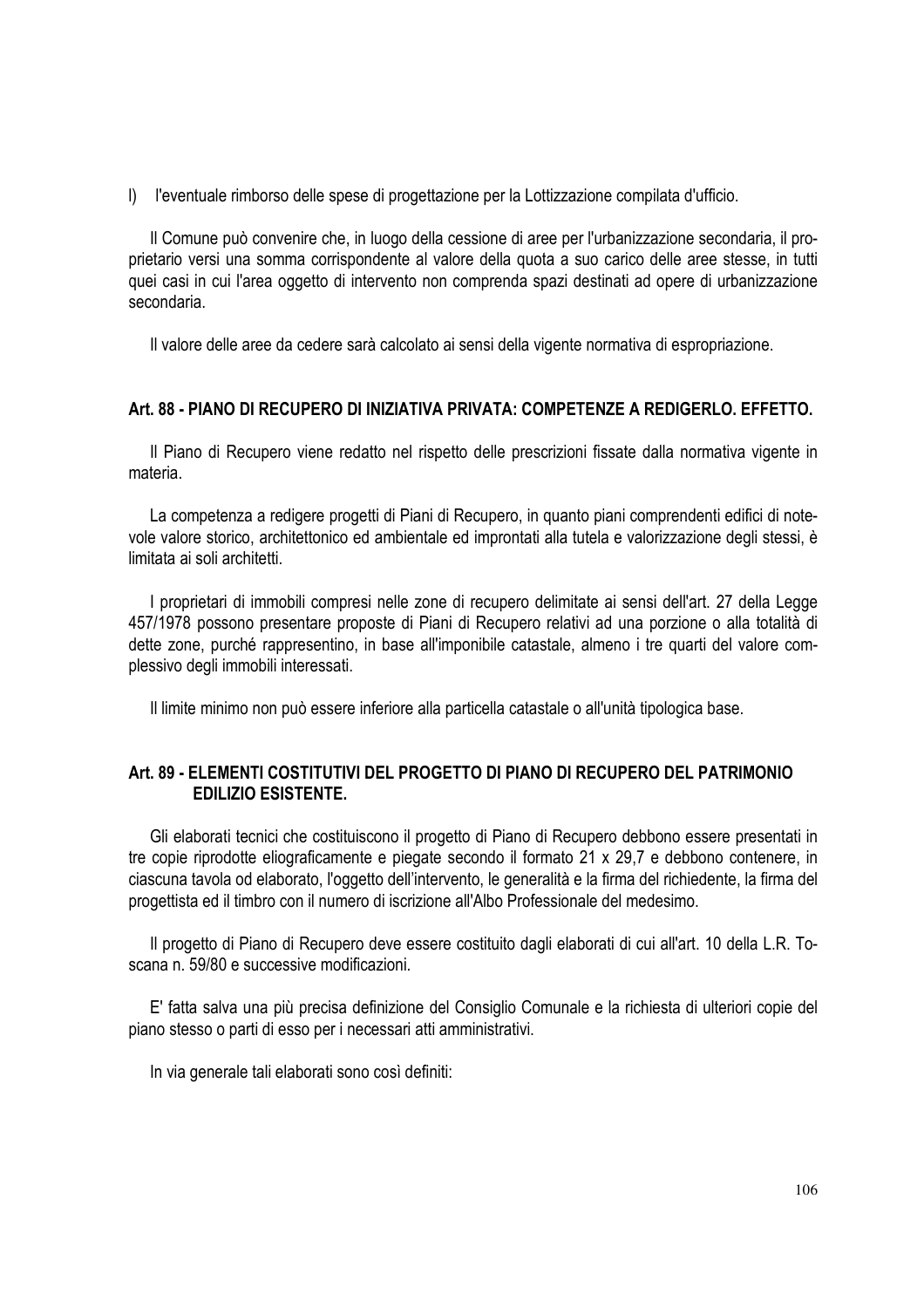# Relativamente al punto "a" dell'art. 10 della citata L.R. 59/80:

- 1) analisi delle trasformazioni storiche del tessuto urbanistico della zona interessata all'intervento (ricavata da idonea documentazione), analisi dei livelli di degrado definiti dallo art. 8 della Legge 59/80;
- 2) relazione corredata da eventuali grafici e/o planimetrie contenente:
	- i punti di linea e di quota delle strade e delle fognature: servitù derivanti dalla presenza di manufatti relativi ad opere di urbanizzazione (acquedotti, fognature, elettrodotti, metanodotti, ecc.);
	- vincoli che eventualmente interessano anche ambiti più vasti dell'intera area di intervento (zona sismica, zona A o B, vincolo idrogeologico e forestale, ecc.);
	- vincoli che riguardano più specificatamente la zona soggetta al Piano di Recupero (vincolo archeologico, ambientale o monumentale, vincolo militare);
- 3) descrizione di ciascun fabbricato esistente con:
	- rilievo di tutti i piani dell'edificio e dei principali prospetti ed almeno una sezione in scala 1:100;
	- destinazione d'uso dei locali (specificando anche quali non risultano occupati);
	- forma di godimento degli attuali occupanti (proprietà, affitto, ecc.);
	- struttura e tipo di proprietà (privata, di enti o istituti, comunale, ecc.);
	- caratteristiche costruttive del fabbricato;
	- presumibile epoca di costruzione (compresa l'epoca delle principali modificazioni subite dal medesimo fabbricato);
	- eventuale identificazione e descrizione di particolari carenze di carattere strutturale, igienico, sanitario e tecnologico;
- 4) estratti del vigente strumento urbanistico generale (limitatamente alle mappe ed alle norme che interessano direttamente lo intervento). Tutti gli estratti debbono recare gli estremi di adozione e quelli di approvazione e debbono evidenziare, mediante perimetro in colore rosso, l'area oggetto di intervento; nelle tavole dello strumento urbanistico di base devono essere indicate le zone di recupero adottate ai sensi dell'articolo 27, tit. IV della Legge 457/78;
- 5) estratto di mappa catastale relativa alle particelle edilizie coperte e scoperte direttamente interessate all'intervento nonché alle particelle circostanti, per una profondità di al- meno metri 50 di confini. Dati catastali relativi alle sole unità immobiliari interessate all'intervento;
- 6) planimetria dello stato di fatto alla scala almeno 1:200, nella quale risultino indicati:
	- orientamento;
	- viabilità esistente, con indicazione della denominazione e del tipo di pavimentazione;
	- tracciato delle opere di urbanizzazione esistenti;
	- vegetazione eventualmente esistente, con tutti gli elementi atti a caratterizzarla;
	- elementi di arredo degli spazi coperti;
	- quote altimetriche e planimetriche del terreno e dei fabbricati;
- 7) rilevazione fotografica dei fronti degli edifici prospettanti lungo i principali percorsi sia veicolari che pedonali;
- 8) eventuale documentazione fotografica integrativa della documentazione prodotta, incluse foto di carattere storico.

Relativamente ai punti "b" e "d" dell'art. 10: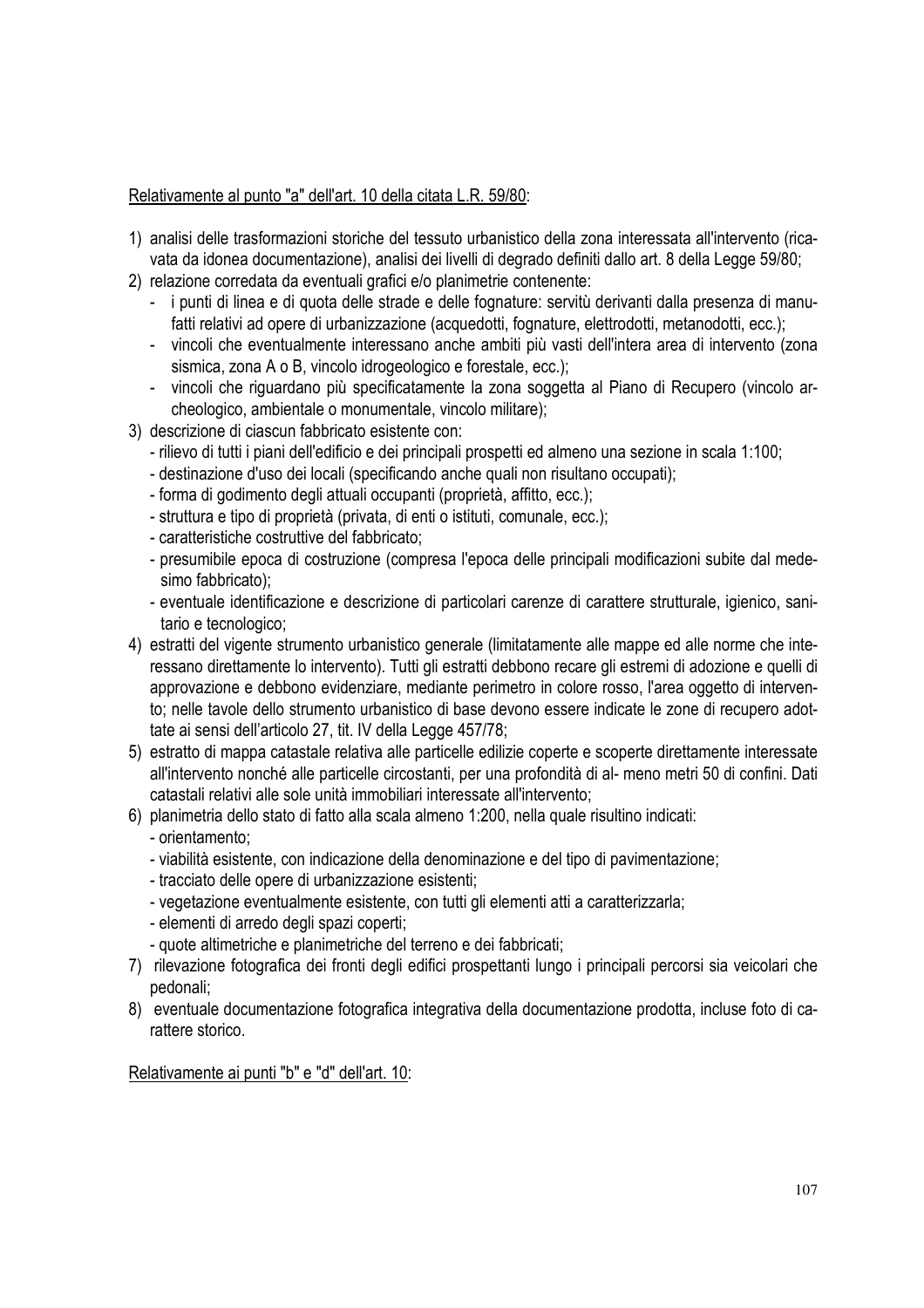- 9) relazione tecnica illustrativa degli obbiettivi del piano di recupero e particolarmente:
	- schema della circolazione veicolare e pedonale, tipi di intervento individuati, destinazioni d'uso;
	- inserimento formale e funzionale del progetto nel contesto urbano;
	- programma di attuazione (metodologie di intervento, tecniche da impiegarsi, tempi di esecuzione in rapporto anche al P.P.A. Comunale, criteri di riassegnazione degli alloggi recuperati, soggetti attuatori).

Alla relazione illustrativa devono essere allegati:

- relazione di spesa per eventuali acquisizioni di aree o di immobili o porzioni di essi per finalità pubbliche;
- computo metrico estimativo delle opere di urbanizzazione primaria mancanti e relativa previsione di spesa;
- computo metrico estimativo delle opere eventuali di urbanizzazione secondaria da realizzarsi a totale carico dei privati o in modo coordinato con l'Amministrazione Comunale secondo gli obblighi stabiliti nella Convenzione;
- modalità di intervento e destinazioni d'uso ammesse per ciascuna "unità minima di intervento";
- allineamenti planimetrici ed altimetrici da rispettarsi nell'edificazione;
- standards di parcheggio da recuperare in rapporto a ciascuna destinazione d'uso, con riferimento all'art. 18della Legge 765/1968;
- sistemazione ed arredo degli spazi scoperti, con indicazione dei materiali da impiegarsi, del tipo di vegetazione eventualmente da collocare e del tipo di recinzioni eventuali da adottare;
- materiali da impiegarsi negli interventi sul patrimonio edilizio esistenti, colori da rispettare, ecc.;
- 10) planimetria di progetto in scala noninferiorea1:200 orientata e contenente:
	- ubicazione e dimensione di strade, piazze, parcheggi (distinti in base ad apposita simbologia in parcheggi privati inerenti alle costruzioni e parcheggi pubblici);
	- individuazione e numerazione delle "unità minime di intervento", della tipologia di intervento e della destinazione d'uso annessa. Nel caso di interventi di ristrutturazione edilizia o urbanistica deve essere indicata la posizione degli edifici in progetto (contraddistinti da apposita simbologia) e la relativa altezza;
	- ubicazione e dimensione degli spazi destinati al verde, con indicazione delle essenze eventualmente messe a dimora. Questi spazi, in base ad apposita simbologia, vanno distinti in verde privato, verde condominiale, verde pubblico di urbanizzazione primaria, verde di urbanizzazione secondaria;
	- ubicazione e dimensione degli edifici e degli spazi destinati a servizi pubblici di urbanizzazione secondaria o ad attrezzature generali, differenziati a seconda dell'uso in base ad apposita simbologia;
	- sistemazione degli spazi scoperti di uso pubblico e di uso privato;
- 11) rappresentazione, nella scala di 1:100, dei fronti degli edifici così come risultano modificati in seguito all'intervento e con l'eventuale inserimento dei nuovi elementi (ristrutturazioni urbanistiche ed edilizie); le parti aggiunte debbono essere contraddistinte da apposita simbologia;
- 12) planimetria quotata in scala non inferiore di 1:200, con lo schema degli impianti tecnici, rete di distribuzione e relativi accessori quali acquedotto, fognature, rete di distribuzione dell'energia elettri-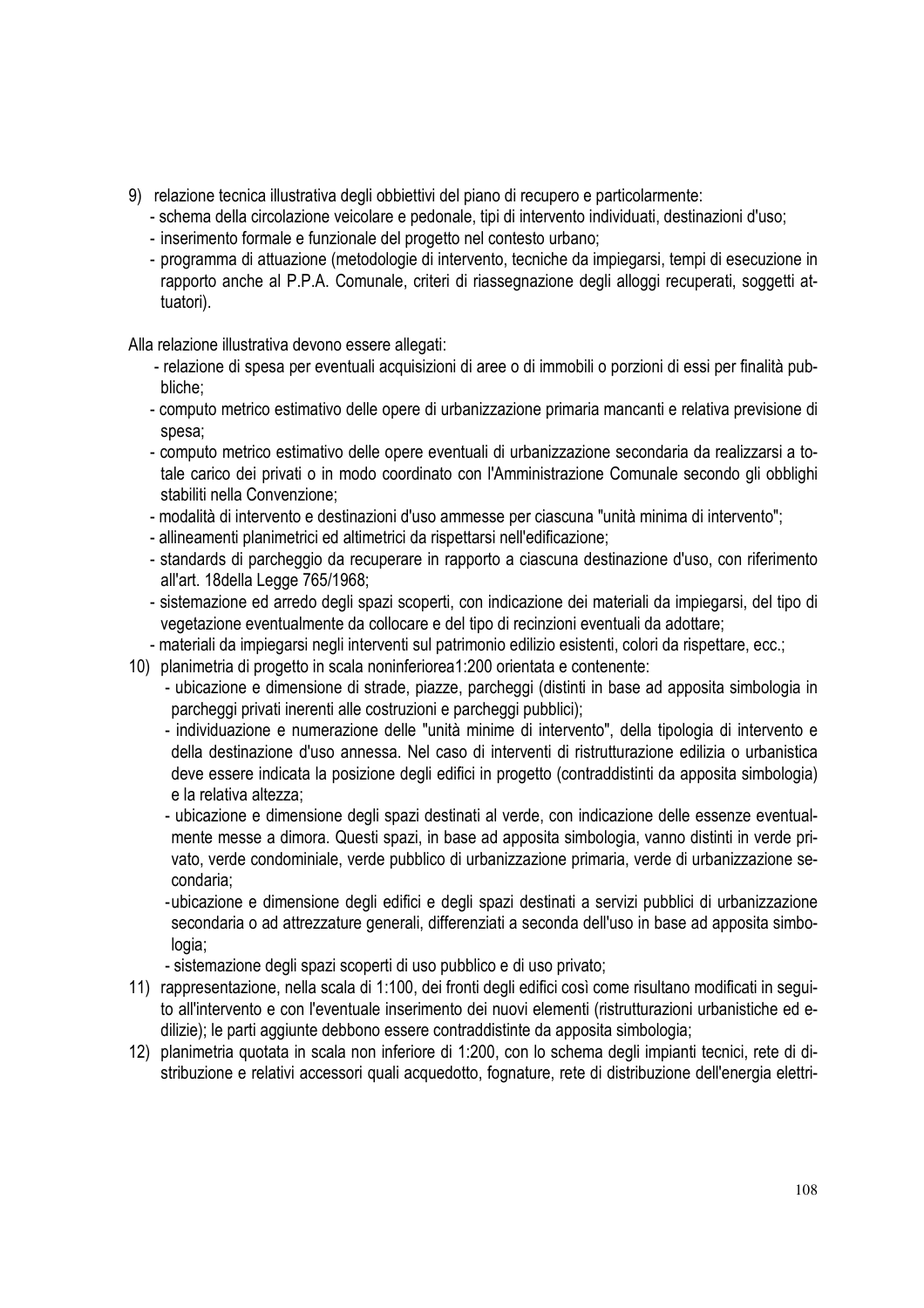ca, rete dei cavi telefonici, condotte del gas metano, ecc., distinti in base ad apposita simbologia in impianti esistenti da mantenere ed impianti di nuova realizzazione;

- 13) tabella contenente il dimensionamento degli elementi urbanistici ed edilizi caratterizzanti il progetto, e cioè:
	- superficie di intervento;
	- superficie di ciascuna particella edilizia coperta e scoperta catastalmente individuata;
	- abitanti insediati;
	- superficie di ciascuna "unità minima di intervento", riportata secondo la numerazione contenuta nella tavola di progetto;
	- superficie utile e/o volume totali esistenti nel comparto di intervento (somma delle Su e dei V di cui al punto precedente);
	- superficie utile e/o volume di progetto su ciascuna "unità minima di intervento" e relativo indice di fabbricabilità fondiaria;
	- superficie utile e/o volume totale realizzabili secondo il progetto all'interno della zona di intervento (somma dei volumi di cui al punto precedente);
	- superficie destinata alle opere di urbanizzazione primaria, distinta in superficie per strade, superficie per parcheggi, superficie per verde, superficie eventualmente necessaria per i servizi a rete. Per ciascuna di tali superfici dovrà anche essere indicata la quota esistente e quella da reperire in progetto;
	- superficie destinata alle opere di urbanizzazione secondaria ed alle attrezzature generali, distinta a seconda della destinazione d'uso e distinta anche in superficie già esistente e superficie in progetto;
	- totale della superficie utile residenziale in progetto ed abitanti insediabili teoricamente;
	- totale della superficie utile a destinazione non residenziale prevista in progetto e ripartizione della stessa nelle varie "unità minime di intervento";
	- superficie destinata a verde privato;
	- superficie destinata a verde condominiale;
	- superficie destinata ai parcheggi privati (art. 18 Legge 765/1968).

### Relativamente al punto "c" dell'art. 10:

14) Convenzione redatta in base ai contenuti descritti dalla convenzione tipo approvata con deliberazione del Consiglio Comunale.

### Relativamente al punto "e" dell'art. 10:

15) oltre al programma di attuazione e di coordinamento degli atti e degli interventi necessari per realizzare il Piano deve essere presentata una relazione di fattibilità geo-morfologica degli interventi ai sensi del D.M. 11/11/1988per quanto occorra.

In particolare, in caso di degrado geo-fisico per la presenza di fenomeni di dissesto idrogeologico, la relazione sarà corredata da perizia tecnica a firma di geologo abilitato e dal progetto di massima degli interventi di consolidamento.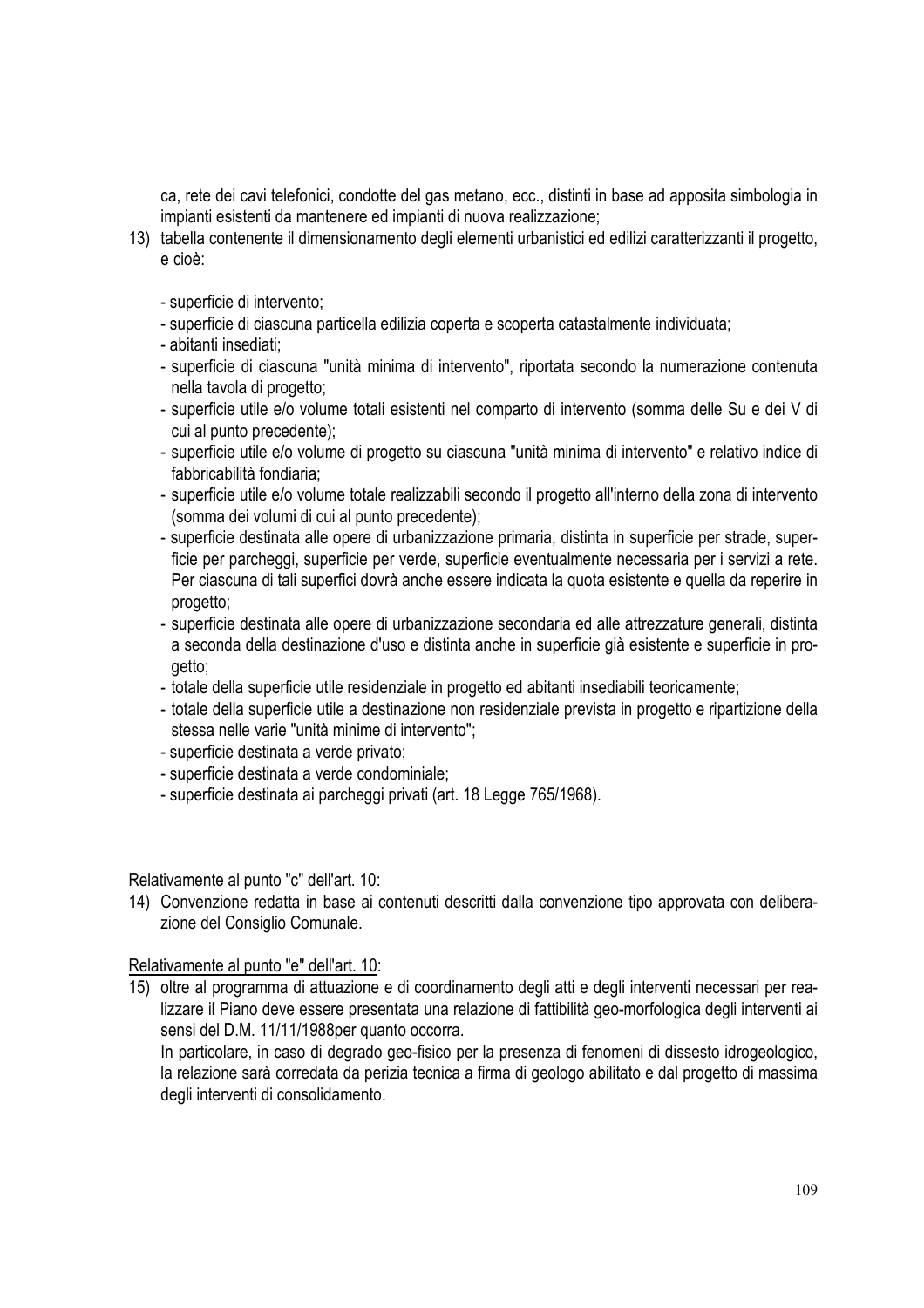Per la redazione degli elaborati geologici si rimanda a quanto previsto nell'Allegato n. 3 e alle relative tabelle in esso contenute del presente R.E..

# **Art. 90 - DOMANDA DI APPROVAZIOME DEL PIANO DI RECUPERO DI INIZIATIVA PRIVATA: AT-TESTATI E RICHIESTE DA PRODURRE A CORREDO.**

La domanda di approvazione della proposta di Piano di Recupero di iniziativa privata, redatta su carta bollata, deve essere indirizzata al Sindaco e deve contenere le generalità, la firma ed il codice fiscale del richiedente (o dei richiedenti) e del progettista. Di quest'ultimo, la domanda deve recare anche il timbro con il numero di iscrizione all'Albo Professionale.

Alla domanda vanno allegati i documenti attestanti il titolo dei richiedenti. Alla domanda vanno inoltre allegati:

- 1) nel solo caso in cui il Piano di Recupero interessi immobili vincolati ai sensi del Decreto Legislativo del 29 Ottobre 1999 n. 490 Titolo I°, copia della richiesta di nulla osta inviata, insieme a tre copie del progetto, alla Soprintendenza ai beni ambientali ed architettonici, ai sensi dell'art. 11 dell'ex Legge n. 1089/1939;
- 2) nel caso in cui la proposta di Piano di Recupero interessi aree soggette al vincolo per la tutela delle bellezze naturali ai sensi del Decreto Legislativo del 29 Ottobre 1999 n. 490 Titolo II° e della L.R. 26/1978, unitamente alla domanda di approvazione della proposta di Piano di recupero, deve essere presentata la domanda di autorizzazione ai sensi dell'art. 7 dell'ex Legge n. 1497/1939. Per le parti sottoposte al vincolo stesso, le forme di presentazione del Piano di recupero sono quelle stabilite dal 3° comma dell'art. 3 della L.R. Toscana 2.11.1979 n. 52.

### **Art. 91 - ISTRUTTORIA, PUBBLICAZIONE ED APPROVAZIONE DEL PIANO DI RECUPERO.**

Il Piano di Recupero viene adottato, pubblicato ed approvato secondo le disposizioni di legge e secondo quanto specificato dalle norme della L.R. Toscana n. 59 del 21.5.1980 e successive modificazioni ed integrazioni.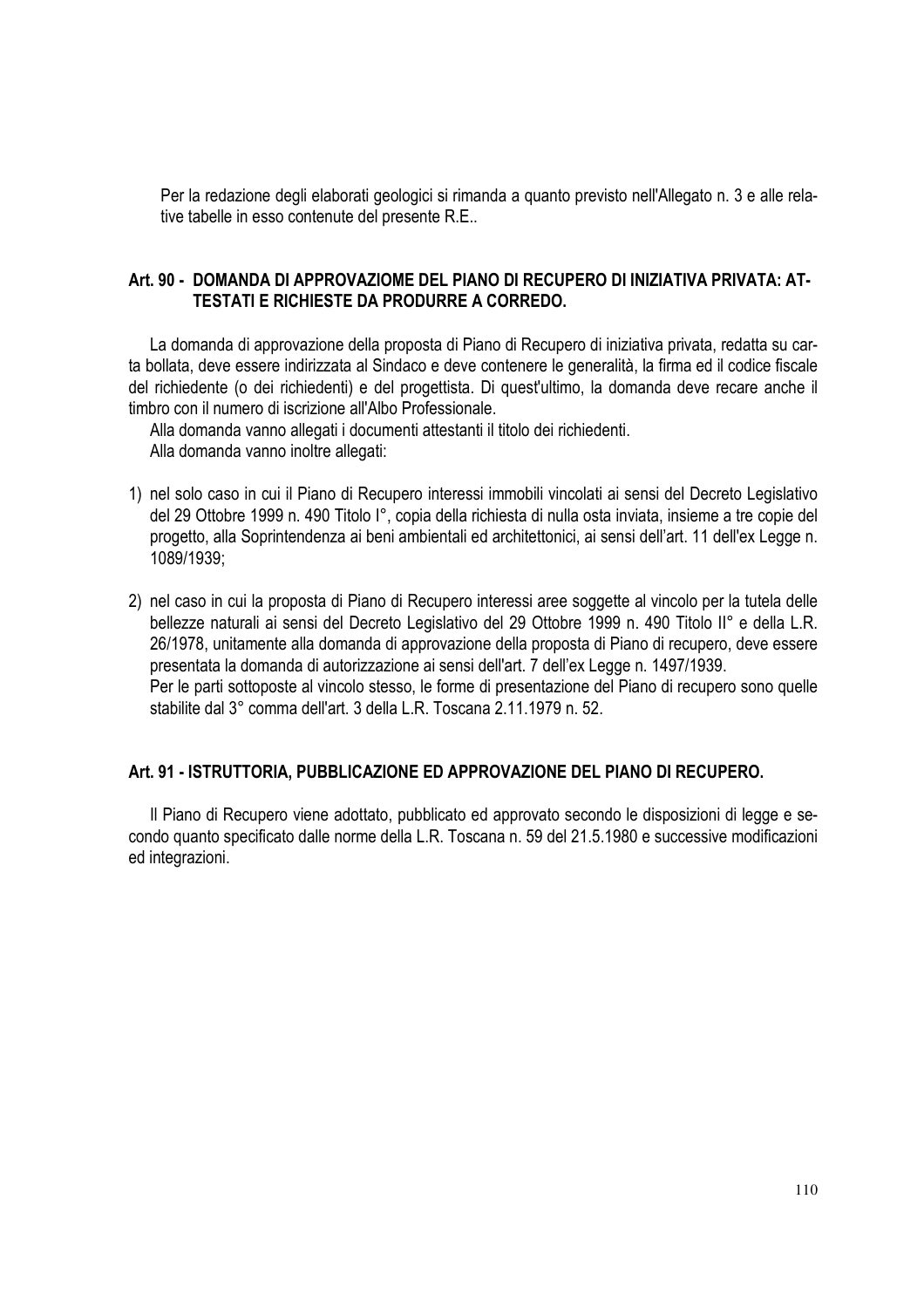**C a p o V** 

**DISPOSIZIONI VARIE**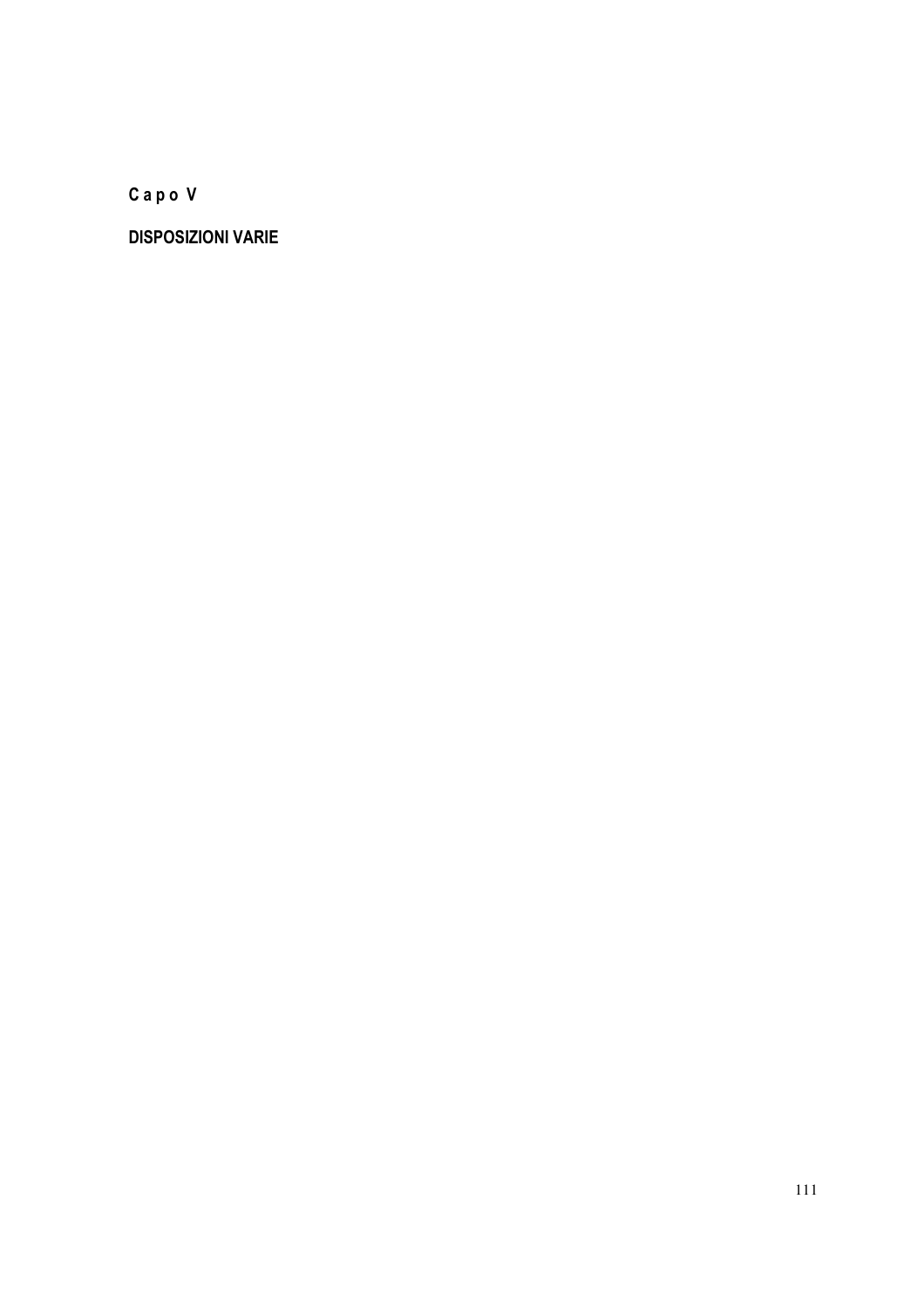#### **Art. 92 - OBBLIGO DI MANUTENZIONE.**

I proprietari hanno l'obbligo di mantenere gli edifici, sia nel loro insieme, che in ogni parte, in buone condizioni di efficienza, stabilità e decoro.

Essi dovranno tempestivamente provvedere al normale mantenimento ogni volta che se ne manifesti la necessità.

In particolare, sono obbligati a mantenere in buono stato i prospetti visibili da vie o spazi pubblici, muri di cinta o recinzioni in genere, con particolare riguardo agli intonaci, infissi, tinteggiature e verniciature.

Sono obbligati a togliere tempestivamente qualunque iscrizione o imbrattamento arbitrariamente fatto, anche da terzi.

I proprietari hanno l'obbligo altresì di mantenere, sia le aree di pertinenza degli edifici esistenti, sia quelle destinate all'edificazione, sia quelle abbandonate in condizioni tali da assicurare il decoro, l'igiene e la sicurezza pubblica.

### **Art. 93 - PROTEZIONE AMBIENTALE ED ARCHITETTONICA.**

La Concessione o Autorizzazione per costruzioni, impianti tecnici, segnaletica, recinzioni, impianto di verde ed ogni trasformazione in genere, a completamento di edifici esistenti, viene rilasciata se lo intervento costituisce valida soluzione architettonica e paesaggistica nell'insieme.

Anche in mancanza di vincoli regolarmente costituiti, per la tutela dell'ambiente, del paesaggio e dei beni culturali in genere, al fine di non sconvolgere il tradizionale assetto dell'ambiente costruito e di quello naturale, l'Amministrazione Comunale, su parere della Commissione Edilizia, può adottare tutte le possibili cautele per valutare ogni proposta di inserimento o di trasformazione nei suoi principali e secondari aspetti di massa, linea, colori, materiali e opere a verde.

Gli interventi di qualsiasi natura, anche se a carattere semi permanente o provvisorio, l'arredo urbano ed i dettagli costruttivi, le applicazioni di carattere commerciale reclamistico, le indicazioni stradali turistiche e le attrezzature tecniche quali i sostegni ed i cavi per energia elettrica e telefonici, di apparecchi di illuminazione stradale, le antenne radio e TV devono essere previsti e realizzati in modo da rispondere a requisiti di ordine e di decoro, e tali da non costituire disturbo o confusione visiva. In particolare per quanto riguarda le antenne paraboliche si applica quanto previsto dall'Art. 3 comma 13 della L. 248/97 e successivi regolamenti di attuazione.

Tutto ciò che costituisce o completa la decorazione di valore architettonico degli edifici costruiti antecedentemente al 1945, tanto all'esterno quanto all'interno come colonne, pilastri (anche se non necessari alla statica), mostre di porte o finestre, cancelli, edicole, camini, rivestimenti marmorei, pitture murali, graffiti, sculture di alto e basso rilievo, nonché statue, busti, vasi, urne od altro, facenti parte integrante del'architettura dell'edificio, si intende far parte integrante dell'edificio stesso e non può essere aspor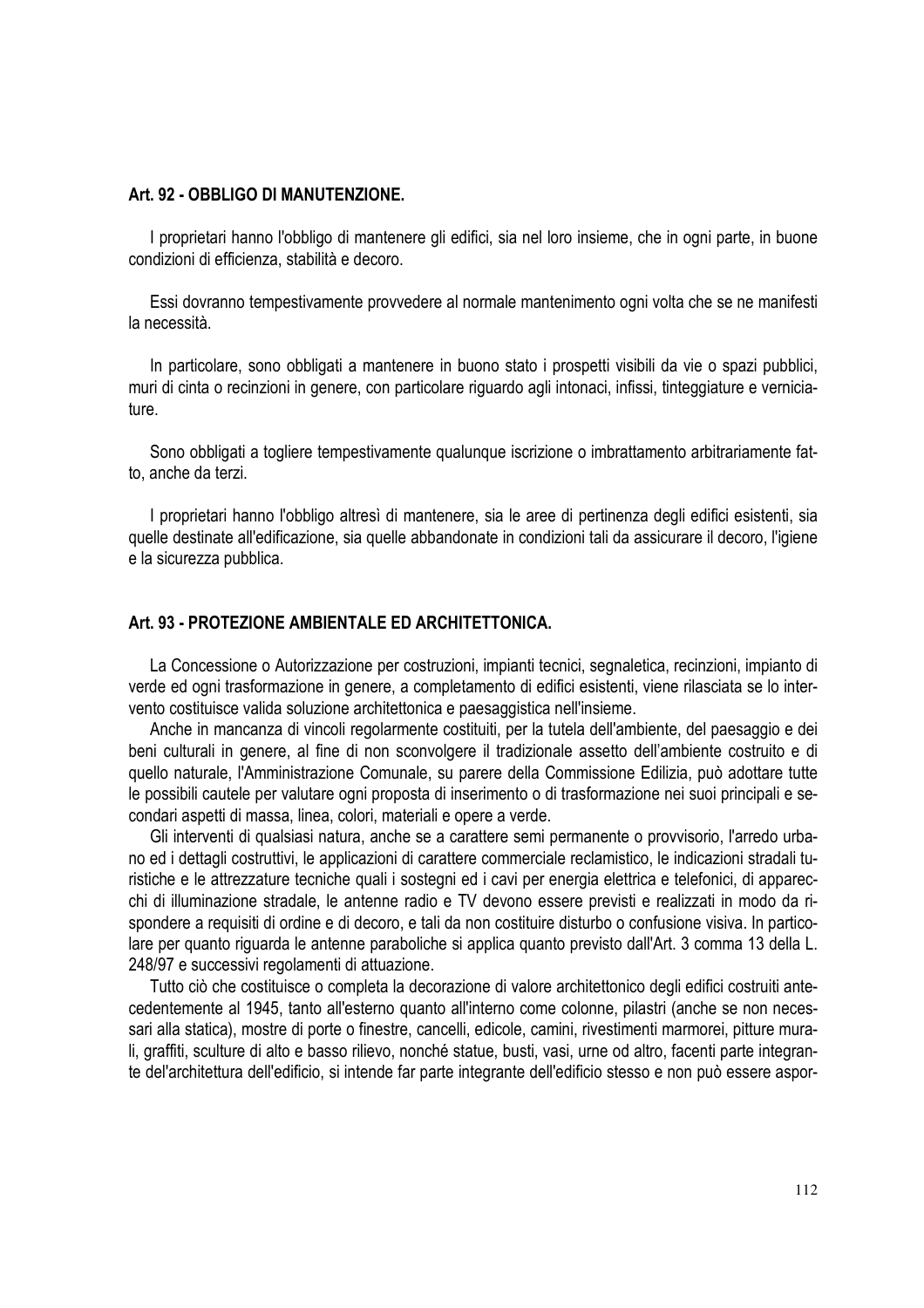tato o, in qualsiasi parte, modificato senza preventiva Autorizzazione dell'Amministrazione Comunale e di eventuali altri organi competenti.

A tale vincolo sono soggetti anche i frammenti antichi, le lapidi, gli stemmi, le mostre, i graffiti ed altra qualsiasi opera di carattere monumentale o storico o che abbia altrimenti forma di bellezza, esposta da tempo alla vista del pubblico.

Nel permettere le demolizioni o trasformazioni di immobili, che abbiano qualche pregio artistico o storico, il Sindaco può imporre speciali condizioni, vigilare sulla esecuzione delle opere ed effettuare tutti i rilievi e calchi che riterrà opportuni nell'interesse della storia e dell'arte, fatti salvi nulla osta e prescrizioni di altre eventuali autorità competenti.

#### **Art. 94 - CHIOSCHI, EDICOLE E MATERIALI PUBBLICITARI.**

I chioschi di ogni tipo e, o materiale, da collocarsi su suolo pubblico e/o privato possono essere consentiti solo ove non intralcino o rechino difficoltà alla circolazione e non contrasti no con l'ambiente e col suo decoro; in ogni caso devono ottenere la regolare Concessione o Autorizzazione, nei modi e con le procedure di legge e regolamenti.

La collocazione di chioschi sul suolo pubblico è sempre a titolo precario e temporaneo, e può essere revocata in ogni momento dal Sindaco, sentiti gli Uffici Comunali competenti, qualora ne sia stata riscontrata l'opportunità.

E' vietato collocare alla pubblica vista cartelloni, affissi, oggetti pubblicitari, e simili, senza la preventiva Autorizzazione comunale, da richiedere secondo quanto previsto dal presente R.E., dimostrando le caratteristiche dell'opera e il suo rapporto con l'ambiente.

E' vietato apporre scritte, cartelli pubblicitari, oggetti luminosi, pitture e simili, sui muri degli edifici pubblici, di quelli di culto, e di quelli dichiarati d'interesse storico-artistico.

Lungo le strade statali e provinciali la pubblicità è regolata da apposite norme, e i relativi permessi sono rilasciati dagli Uffici competenti; la pubblicità è vietata lungo le strade comunali e vicinali del territorio soggetto al presente R.E..

#### **Art. 95 - CABINE, PENSILINE E INDICATORI.**

Cabine telefoniche, pensiline, e quanto altro, anche se a carattere precario, devono corrispondere a criteri di decoro ambientale, ed essere conformi ai disposti di cui al D.P.R. 384/1978.

In particolare le cabine telefoniche devono avere dimensioni minime di 0,90 x 1,30, la porta apribile verso l'esterno di larghezza minima di m. 0,85 e il pavimento sopraelevato rispetto all'esterno con dislivello non superiore a cm. 2,5 (come quello del le pensiline sopracitate).

Salvo che per gli impianti collocati direttamente dall'Amministrazione Comunale, gli elementi di cui al presente articolo e quelli di arredo ad essi assimilabili sono soggetti all'Autorizzazione Comunale secondo i disposti del presente R.E..

Il Comune, gli Enti istituzionalmente competenti alla gestione della viabilità, possono installare indicatori ed impianti relativi a servizi pubblici e alla segnaletica stradale.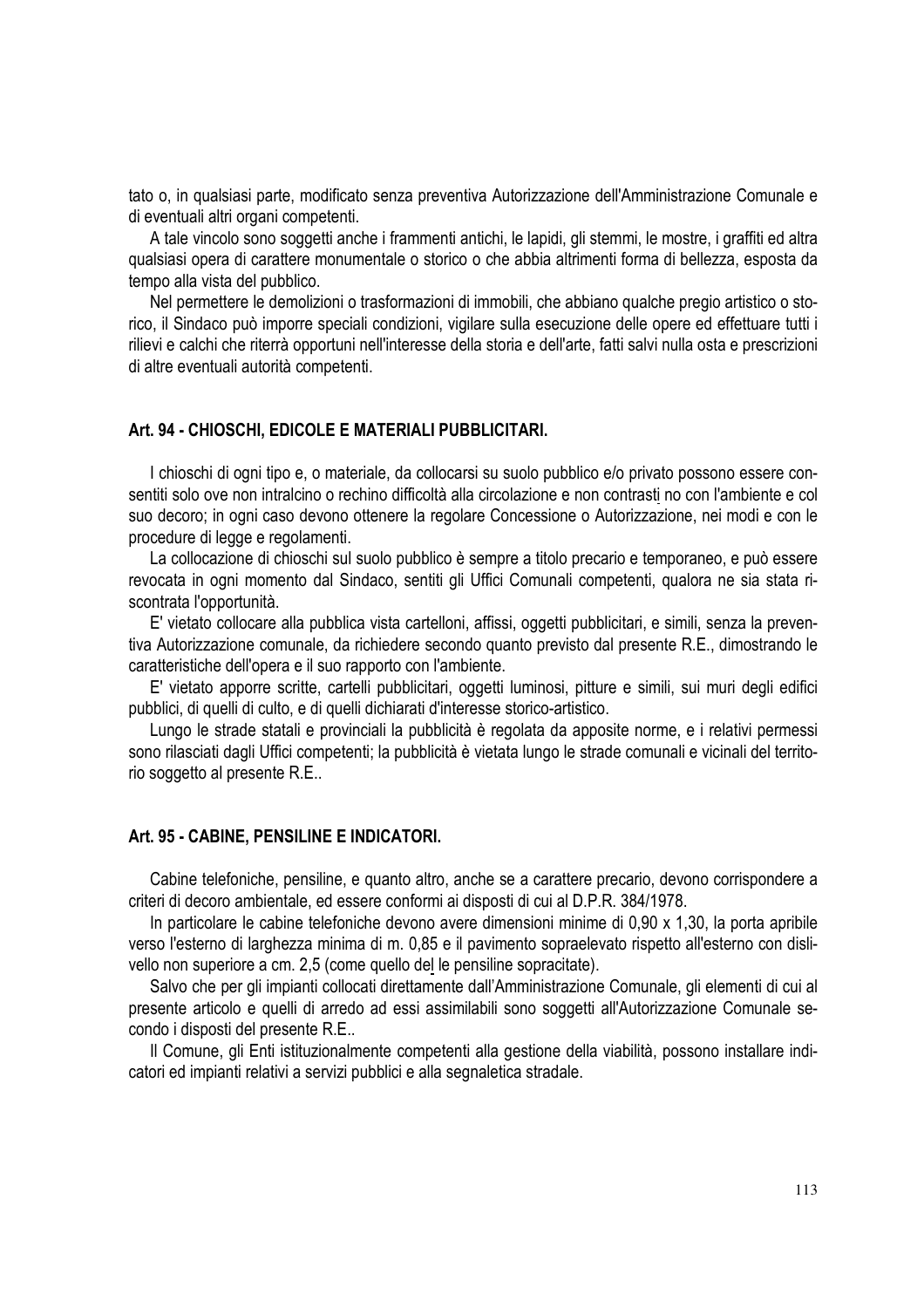Per tali opere non è necessaria l'Autorizzazione, ma la collocazione deve avvenire previo avviso scritto al proprietario del l'immobile eventualmente interessato, che non vi si può opporre qualora tale collocazione non rechi danni all'immobile stesso.

I proprietari hanno l'obbligo di non rimuovere gli indicatori, apparecchi o impianti, né li possono occultare neppure con vegetazione; hanno l'obbligo di ripristinarli a loro cura e spese nel caso che essi venissero distrutti o danneggiati per cause loro imputabili.

Per indicatori o insegne collocati da soggetti diversi da quelli ricordati al precedente paragrafo, è necessaria l'autorizzazione secondo i disposti del presente R.E.; il rilascio potrà avvenire ove ciò non contrasti col decoro ambientale né rechi danno o intralcio alla circolazione, e l'Amministrazione Comunale potrà richiedere l'unificazione in un'unica insegna di più indicatori da installare nel medesimo posto, oppure della unificazione tipologica e grafica di più insegne da apporre sullo stesso prospetto di edificio.

Il Comune colloca le tabelle con la toponomastica e la numerazione civica, di aspetto decoroso, di caratteristiche unificate, di materiali appropriati.

Tali tabelle possono essere apposte sui muri di proprietà privata o di Enti, senza che i proprietari possano opporsi; la collocazione deve avvenire senza danni per l'immobile e in modo tale da consentire ogni migliore lettura da parte degli utenti, e i proprietari hanno gli stessi obblighi di cui al precedente paragrafo del presente articolo.

I privati che siano portatori di diritti prediali e intendano renderli di pubblica notorietà possono installare, nelle proprietà attinenti, apposita segnaletica previa sempre l'Autorizzazione da conseguirsi nei modi previsti dal presente R.E. e a titolo gratuito; essa viene rilasciata previ i necessari accertamenti di corrispondenza agli stati di fatto e sempre fatti salvi i diritti di terzi.

#### **Art. 96 - ZOCCOLATURA, AGGETTI, INTERCAPEDINI, RECINZIONI.**

Le parti basamentali delle facciate degli edifici devono presentare caratteristiche di resistenza all'usura ed all'umidità.

Particolari ragioni ambientali possono consigliare in proposito circostanziate richieste da parte della Commissione Edilizia.

Se per ragioni di sicurezza sono prescritti infissi con apertura verso l'esterno, questi devono essere opportunamente arretrati dal filo del pubblico passaggio.

Balconi e pensiline sono consentiti al di sopra dell'altezza effettiva di m. 4,00 dal marciapiede, purché le parti aggettanti non sporgano su suolo pubblico oltre m.1,50e purché non superino la larghezza del marciapiede.

Nel caso di mancanza di marciapiede l'altezza minima di dette parti aggettanti deve essere di m. 4,50 con aggetto massimo di m. 1,20 e comunque con arretramento minimo di m. 0,50 rispetto alla carreggiata.

Il Comune può concedere porzioni di terreno pubblico per la creazione di intercapedini di larghezza utile non superiore a cm. 60 con riserva della facoltà di uso e per il passaggio di tubazioni, cavi od altro purché dette intercapedini siano lasciate completamente libere da ingombri e da alcuna utilizzazione.

Le griglie di aerazione eventualmente aperte sul marciapiede devono presentare resistenza alla ruota di automezzo e devono avere caratteristiche tali da non costituire pericolo per i pedoni.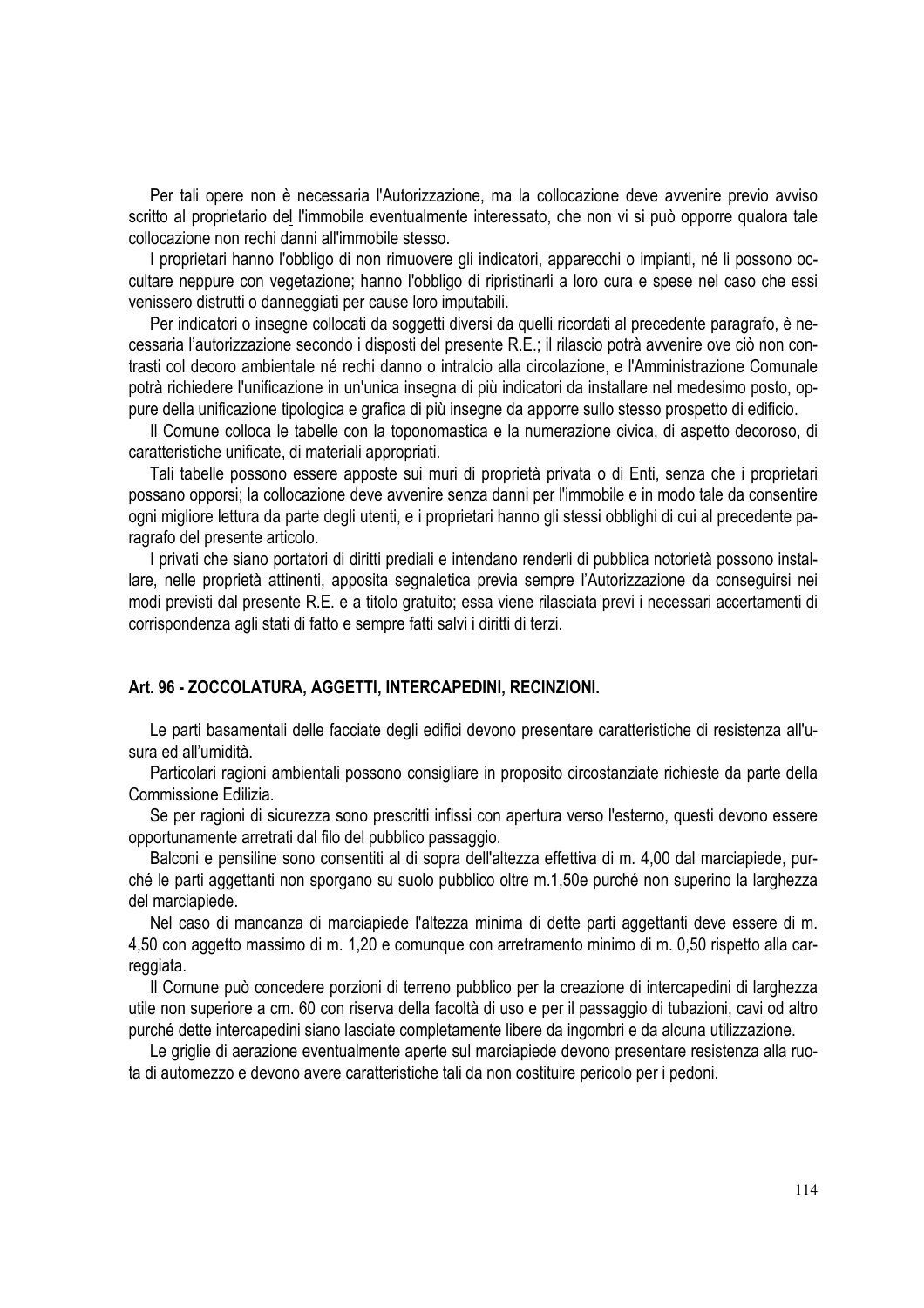Le aree private non edificate fronteggianti vie e piazze o aree pubbliche o aperte al pubblico passaggio, purché non soggette a servitù di pubblico transito devono essere delimitate o recintate.

Le recinzioni devono avere aspetto intonato all'ambiente, senza impedire o comunque disturbare la visibilità della circolazione.

### **Art. 97 - APPOSIZIONE DI CARTELLI ED OGGETTI DI PUBBLICITA'.**

E' vietato, senza Autorizzazione dell'Amministrazione Comunale, collocare strutture di qualsiasi genere fuori delle botteghe e degli edifici prospicienti le strade, anche a scopo di pubblicità.

Il rilascio del permesso ha luogo in base a domanda e su presentazione del tipo su disegno o fotografia, riscontrato confacente al decoro ed al carattere della località.

Per la pubblicità mediante cartelloni su pali entro terreno di proprietà private visibili dalle strade pubbliche o dalle linee ferroviarie, indipendentemente dalle Autorizzazioni riservate ad altri Enti o ai sensi della Legge 29.6.1939 n. 1497 per le zone vincolate, è necessaria l'Autorizzazione dell'Amministrazione Comunale, che sarà accordata quando risulti accertato in base a presentazione di disegni e fotografie, che l'aspetto ambientale della località non resti in alcun modo turbato.

#### **Art. 98 - VETRINE, INSEGNE, MARCIAPIEDI.**

Le mostre dei negozi, le vetrine, le insegne, le targhe, devono essere studiate in funzione dell'insieme dei prospetti degli edifici e devono inserirsi nell'assetto urbano con materiali, colori e forme in relazione al carattere dell'edificio e dell'ambiente.

La sostituzione di vetrine o insegne di particolare pregio storico o di notevole rilevanza ai fini della caratterizzazione dell'ambiente dovrà essere preceduta da apposita domanda al Comune, che rilascerà Autorizzazione sulla soluzione proposta per la sostituzione.

Gli aggetti massimi delle mostre, vetrine, ecc., non debbono oltrepassare, in via ordinaria, cm. 5 dall'allineamento stradale; le cornici superiori delle mostre e delle vetrine, poste almeno a tre metri dal piano stradale, potranno aggettare cm. 15 in più rispetto alla sporgenza ordinaria.

I marciapiedi, gli spazi di passaggio pubblico ed i portici eseguiti a cura dei privati devono essere lastricati o ripristinati con materiali scelti in accordo con i competenti uffici del Comune.

E' prescritta l'adozione di parapetti o comunque di opere di riparo, per cortili, altane, ballatoi, terrazze, ecc., comunque accessibili, che prospettino su terreni, rampe, parti di edifici poste ad una quota inferiore, con dislivello maggiore di cm. 50.

Tutti gli edifici di nuova costruzione dovranno essere dotati di marciapiede perimetrale di larghezza minima pari a cm. 90, oppure si possono costruire intercapedini aerate e drenate, realizzate all'esterno dei muri perimetrali fino al di sotto del piano di calpestio. Nel caso di impossibilità a tale esecuzione sarà consentito l'uso di idonea pavimentazione. Tale norma si applica anche ai cortili ed alle chiostrine. In ogni caso dovrà essere assicurato il rapido deflusso delle acque meteoriche ed evitata l'imbibizione del sottosuolo.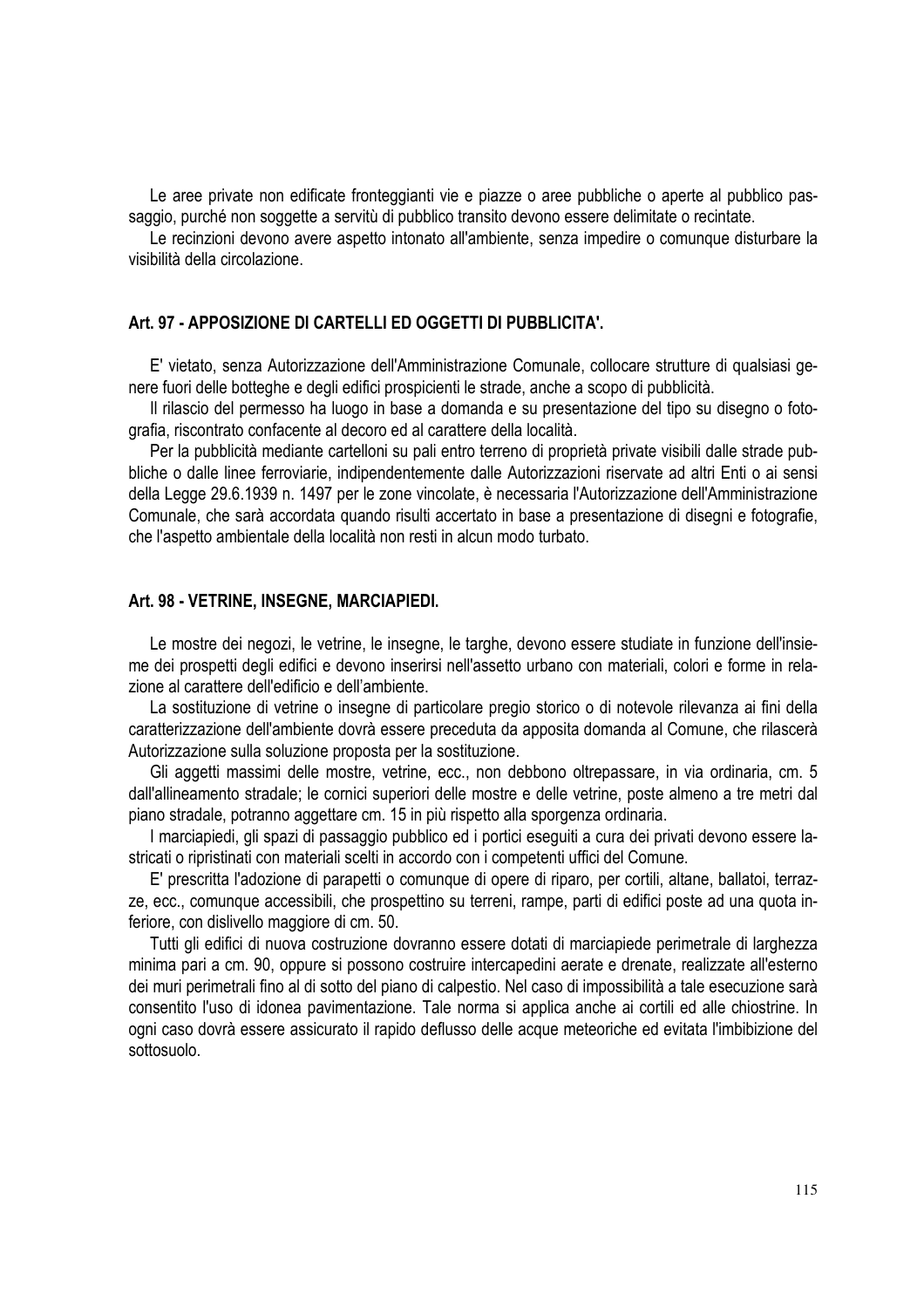### **Art. 99 - TABELLE STRADALI, NUMERI CIVICI, INDICATORI STRADALI, AUTORIMESSE.**

Le tabelle stradali ed i numeri civici sono collocati dal Comune sui muri esterni degli edifici senza che i proprietari possano fare opposizione.

I numeri civici vengono apposti a spese del proprietario; le eventuali variazioni della numerazione civica, previa notifica all'interessato, sono attuate a spese dello stesso.

I proprietari hanno l'obbligo di non rimuoverli, di non occultarli alla pubblica vista e di sostenere le spese di ripristino nel caso che vengano distrutti, danneggiati o rimossi per fatti loro imputabili.

In luogo del numero civico è ammessa, a cura e spese della proprietà, l'apposizione di indicatore in tutto conforme, ma luminoso nelle ore notturne.

Il Comune, per ragioni di pubblico interesse, ha il diritto di collocare e fare collocare, previo avviso agli interessati, sui muri esterni dei fabbricati o delle costruzioni di qualsiasi natura, le indicazioni e gli apparecchi relativi ai servizi pubblici.

I proprietari hanno l'obbligo di non rimuoverli e di sostenere le spese per il loro ripristino nel caso che venissero distrutti, danneggiati o rimossi per fatti loro imputabili.

Fra le uscite di autorimesse e le uscite pedonali dei locali ad uso collettivo (scuole, cinema, ecc.) deve intercorrere una distanza minima di almeno ml. 10, misurata fra gli stipiti più vicini.

In ogni caso deve essere assicurata buona visibilità al conducente, eventualmente anche a mezzo di specchi opportunamente disposti.

Se l'uscita dell'autorimessa è costituita da una rampa, tra l'inizio della livellatura inclinata ed il filo dello spazio di pubblico transito deve essere previsto un tratto piano, pari ad almeno m. 2,00 di lunghezza.

## **Art. 100 - RINVENIMENTI E SCOPERTE.**

Ferme restando le prescrizioni delle vigenti leggi sull'obbligo di denuncia alle autorità competenti da parte di chiunque compia scoperte di presumibile interesse storico-artistico o archeologico, il committente, il direttore e l'assuntore dei lavori sono tenuti a segnalare immediatamente al Sindaco i ritrovamenti che dovessero verificarsi nel corso dei lavori di qualsiasi genere; sono altresì obbligati ad osservare ed a fare osservare tutti quei provvedimenti che il Sindaco ritenesse opportuno disporre.

### **Art. 101 - RACCOLTA RIFIUTI DOMESTICI E NON**

E' vietato conservare nell'interno degli spazi sia di abitazione che di servizio che accessori e comunque interni, anche se in adatto contenitore, i rifiuti solidi putrescibili, per un termine superiore alle 24 ore, salvo speciali deroghe da concedersi dall'Amministrazione Comunale su parere dei competenti Servizi A.S.L..

Le immondizie domestiche ed in genere gli ordinari rifiuti dei fabbricati, comunque raccolti all'interno delle abitazioni, delle scale, dei corridoi, dei locali e degli annessi recintati, devono essere, a cura degli abitanti, raccolti in appositi contenitori (sacchetti) a ciò destinati senza alcuna dispersione e conferiti tempestivamente ai luoghi di raccolta all'uopo predisposti.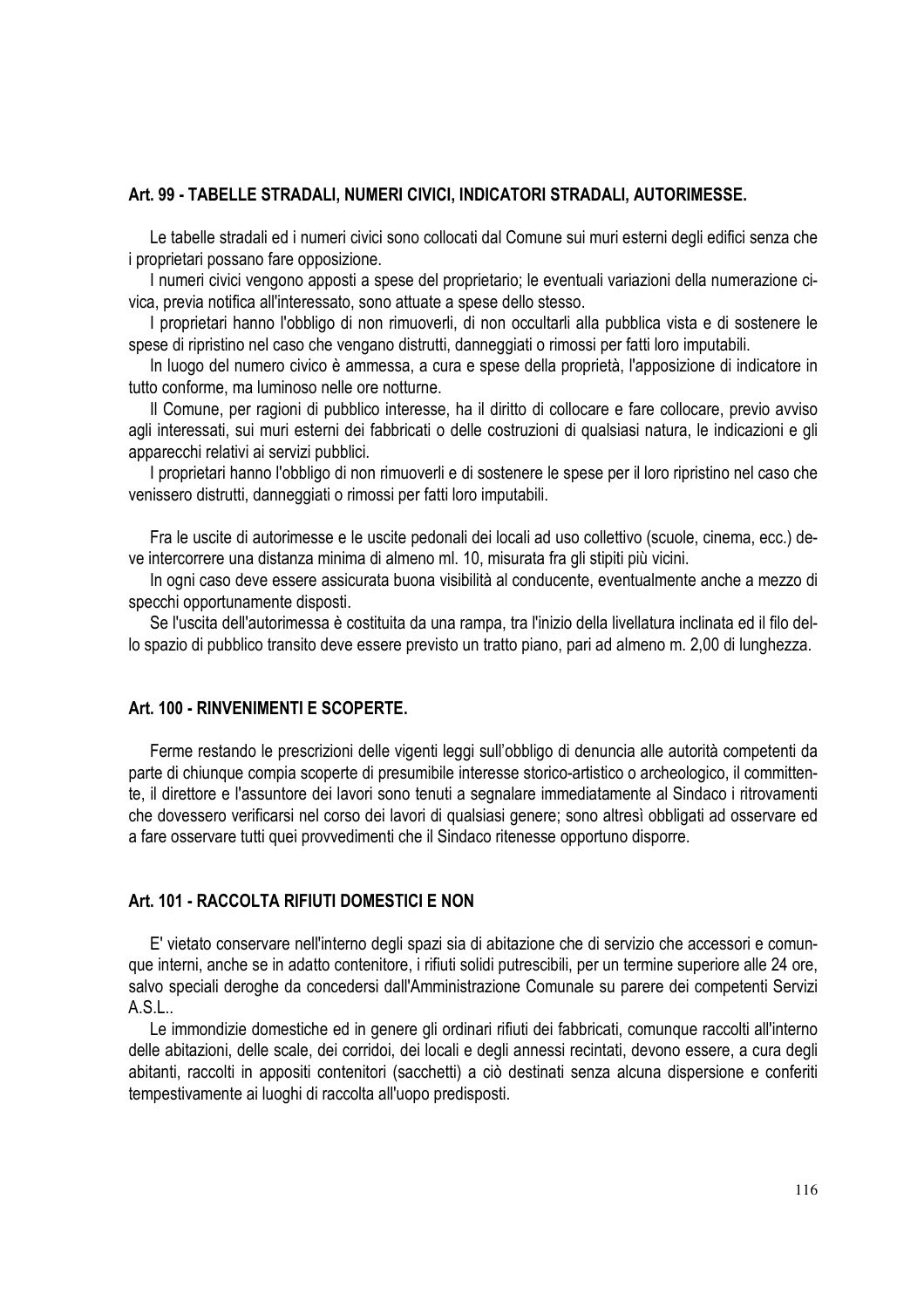E' fatto divieto di far sostare rifiuti, pur idoneamente raccolti, in aree ad uso collettivo.

Ove non vi sia disponibilità di cassonetti pubblici, i fabbricati devono disporre di un proprio cassone atto a contenere i recipienti (sacchetti) delle immondizie.

Questi dovranno essere dimensionati per poter contenere i rifiuti di tre giorni, calcolati in base al numero massimo di utenti previsti nell'edificio per lt. 1,5 per abitante come indice minimo.

Detti cassoni devono essere sempre agevolmente accessibili dai mezzi di raccolta del servizio pubblico.

I cassoni raccoglitori devono avere le seguenti caratteristiche:

- essere costruiti in materiale resistente, avere superficie liscia di facile pulizia, con raccordi interni arrotondati;
- avere dimensioni idonee, essere facilmente accessibili ed usabili da tutti gli utenti con particolare riguardi alle persone disabili;
- avere dispositivi di apertura;
- essere posizionati su platea impermeabile, distanti il massimo possibile dai locali abitati;
- ricevere solo rifiuti domestici chiusi in appositi sacchetti contenitori;
- essere predisposti al caricamento automatico; se mobili, dotati di idoneo impianto frenante manovrabile dai soli addetti; muniti di segnalazione catarifrangente se ubicati su spazi accessibili al traffico. Devono essere sottoposti a periodici lavaggi e disinfezioni.

Qualora sia stato dato inizio, da parte dell'Autorità Comunale o dell'Azienda preposta, ad una raccolta differenziata (materiale riciclabile, vetro, rifiuti urbani pericolosi, ecc.) essi dovranno essere conferiti ai cassoni appositamente predisposti.

Il Dirigente dell'Ufficio Tecnico, sentiti i competenti Servizi A.S.L., si riserva, in presenza di situazioni tecniche o dispositivi diversi da quelli indicati, di giudicare la loro conformità ai requisiti esposti negli articoli precedenti, ed ha la facoltà di chiedere a chi propone tali soluzioni la documentazione tecnica ed i chiarimenti necessari per esprimere un eventuale parere favorevole.

Per i rifiuti provenienti da edifici per attività produttive e depositi si richiama il D.P.R. 915/82.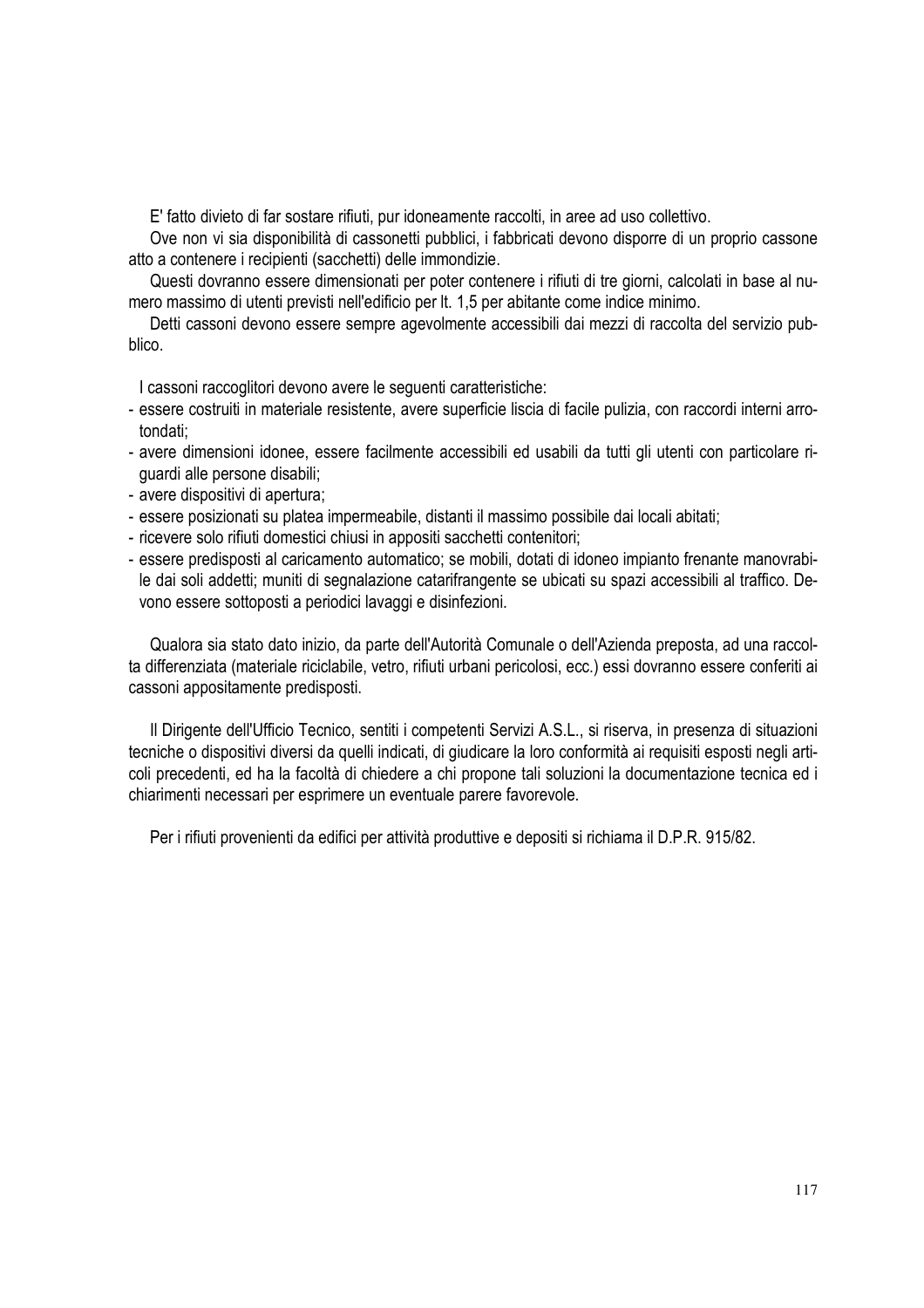**C a p o VI** 

**DIRITTI DI INFORMAZIONE, ACCESSO AGLI ATTI, CERTIFICAZIONI, SANZIONI, NORME TRANSITORIE E FINALI**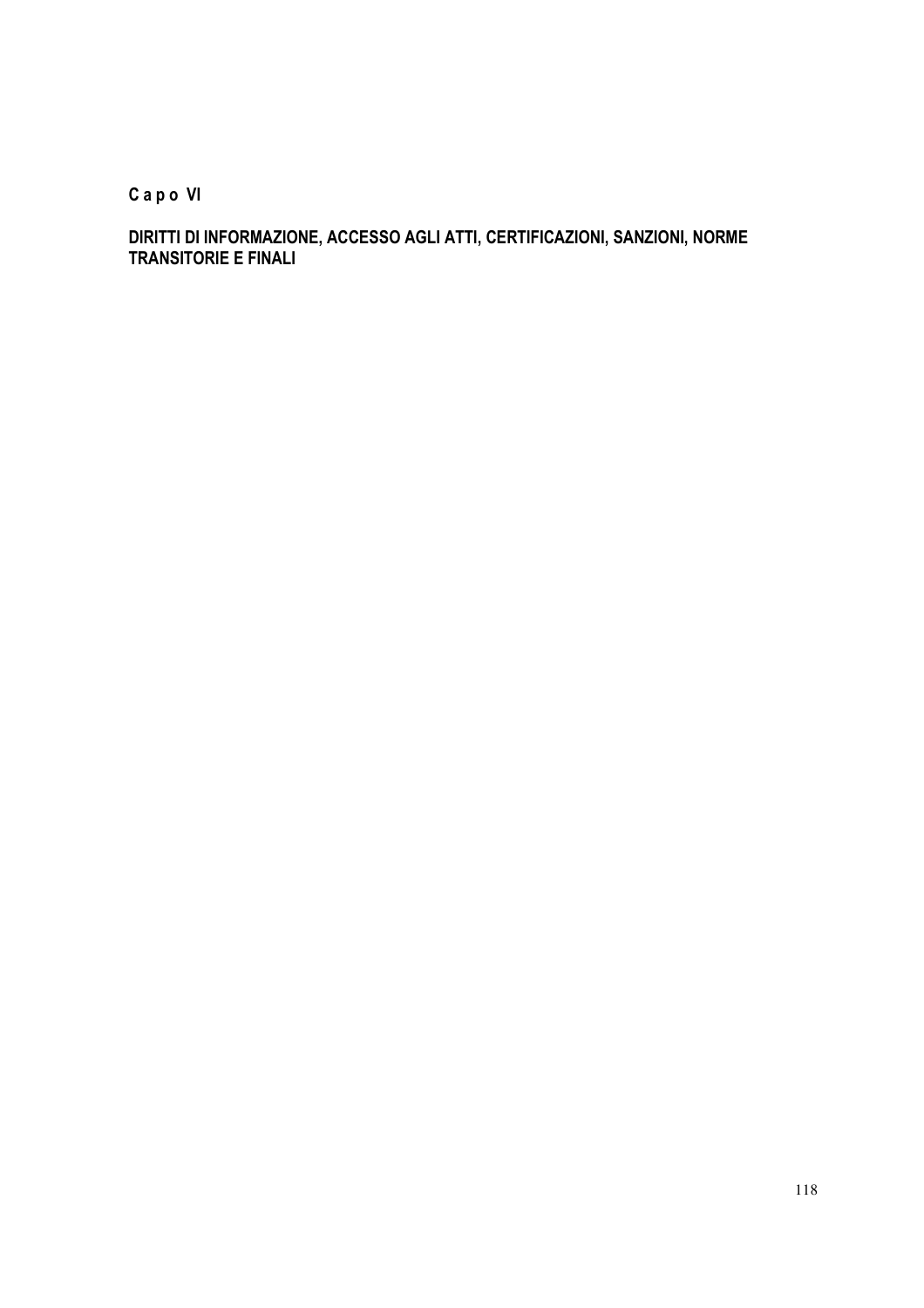### **Art. 102 - DIRITTI DI INFORMAZIONE, ACCESSO AGLI ATTI E CERTIFICAZIONI.**

Dell'avvenuto rilascio delle Concessioni e delle Autorizzazioni (Asseverazioni) viene data notizia al pubblico mediante affissione all'Albo Pretorio di apposito elenco, con la specificazione del numero di protocollo, del titolare e della località nel la quale la costruzione viene eseguita.

Chiunque può prendere visione e copia (presso gli uffici comunali a ciò abilitati) della Concessione, Autorizzazione, Asseverazione Edilizia o Nulla-Osta edilizio e dei relativi atti di progetto.

La visione degli atti di Concessione, Autorizzazione, Asseverazione, qualora richiesta con la citazione degli estremi identificativi al di cui al primo comma, dovrà essere resa dagli uffici entro il termine stabilito in via generale dal Sindaco con propria ordinanza.

In ogni altro caso gli atti di Concessione, Autorizzazione, Asseverazione saranno messi a disposizione del richiedente compatibilmente con le possibilità di ricerca degli uffici. In tal caso sarà applicato un corrispettivo per le spese di ricerca.

### **Art. 103 - DIRITTI DEL PROPRIETARIO O COMPROMISSARIO.**

Il proprietario o l'acquirente di un immobile o di parte di esso o il suo delegato, anche sulla base di contratto preliminare di vendita con sottoscrizioni autenticate, ha diritto di prendere visione di qualsiasi documento relativo all'immobile stesso e di ottenere ogni certificazione relativa.

L'eventuale rifiuto deve constare da atto scritto e potrà essere opposto solamente relativamente all'istruttoria interna ed agli altri elementi che rendono riconoscibile il nominativo del singolo funzionario che ha istruito la pratica.

L'esibizione ed il rilascio in copia del fascicolo nei termini di cui sopra sostituisce il rilascio delle certificazioni non espressamente previste dalla legge.

Gli adempimenti di cui sopra dovranno essere resi dagli uffici entro il termine stabilito in via generale dal Sindaco qualora siano richiesti con la esplicazione degli estremi identificativi citati al primo comma del precedente art. 102.

In tale ipotesi, qualora il fascicolo non risulti reperibile, dovrà essere rilasciata apposita dichiarazione con la citazione degli elementi comunque in possesso dell'Amministrazione comunale.

Tale dichiarazione specificherà quale documentazione - da acquisirsi eventualmente agli atti dell'Amministrazione a cura e spese dell'interessato - dovrà considerarsi validamente sostitutiva, a ogni effetto, della pratica irreperibile.

In ogni altro caso di richiesta di cui al primo comma, qualora effettuata senza la specificazione degli elementi identificativi, saranno effettuate le necessarie ricerche e si rilascerà, a richiesta, apposita di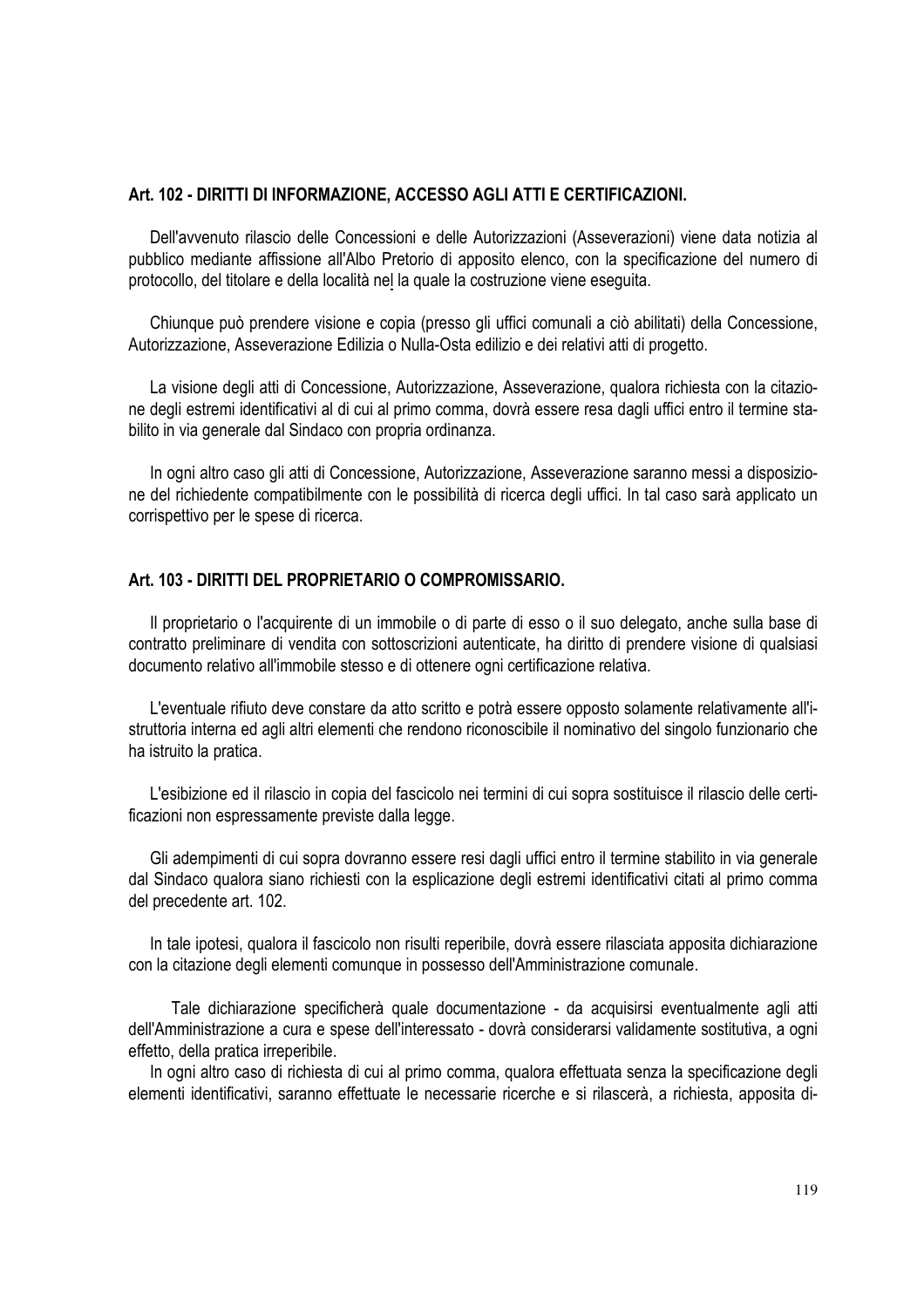chiarazione, che il Sindaco potrà rendere espressamente sostitutiva della pratica eventualmente irreperibile.

### **Art. 104 - DIRITTI DI COPIA E DI RICERCA.**

La copia semplice o conforme di ogni atto è assoggettata al pagamento di apposite somme a titolo di rimborso spese, da stabilirsi con delibera del consiglio comunale, così come il rilascio delle certificazioni per l'espletamento di ricerche per determinare gli estremi identificativi delle pratiche edilizie (numero di protocollo, titolare/richiedente, località di esecuzione delle opere).

### **Art. 105 - INTEGRAZIONI DELLE PRATICHE.**

E' facoltà dell'Amministrazione, in sede di rilascio di certificazioni richieste dalla legge, di integrare la pratica degli elementi mancanti, anche mediante la richiesta di Autodichiarazione a cura del proprietario o di tecnico abilitato.

#### **Art. 106 - SANZIONI.**

Il mancato rispetto degli obblighi specificamente previsti dal presente regolamento a carico dei soggetti interessati comporta l'applicazione delle sanzioni di cui all'art. 106 del TU 1934 della legge comunale e provinciale.

#### **Art. 107 - USO DI FAC-SIMILI.**

In tutti i casi in cui sia prescritto dal presente regolamento l'uso di moduli a stampa predisposti dall'Amministrazione comunale è consentito l'impiego di facsimili, purché riproducono fedelmente l'originale.

**Art. 108 -** (CASSATO)

### **Art. 109 - MANUFATTI OGGETTO DI CONDONO EDILIZIO.**

I manufatti abusivi sanati ai sensi della legislazione vigente potranno essere oggetto degli interventi ammessi dallo strumento urbanistico per la zona omogenea nella quale ricadono.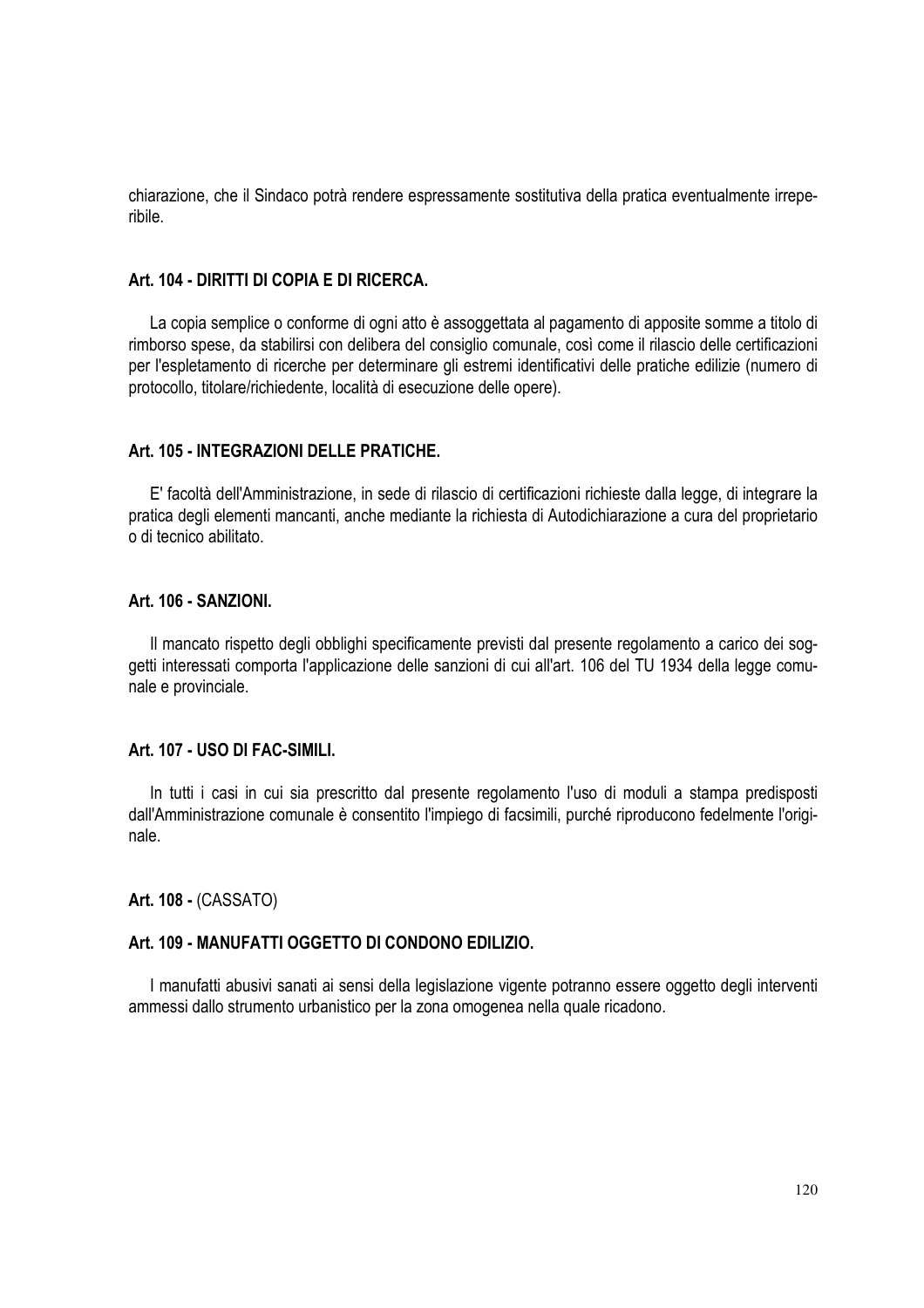# **Art. 110 - COSTRUZIONI TEMPORANEE.**

Potrà essere ammessa la realizzazione di costruzioni temporanee ad uso sportivo, di servizio o comunque di pubblico interesse, anche su terreno di proprietà comunale, previo rilascio di idoneo provvedimento autorizzativo da parte dell'Amministrazione Comunale che fisserà anche i termini di durata del permesso, le modalità per il suo eventuale rinnovo ed i materiali, i criteri da utilizzare nella costruzione e le modalità di ripristino dei luoghi alla scadenza del permesso stesso.

Per le costruzioni temporanee esistenti è fatto obbligo agli interessati di richiedere la Autorizzazione di cui al precedente comma entro 180 giorni dall'entrata in vigore del presente Regolamento.

Qualora la richiesta di Autorizzazione non venga avanzata entro i termini di cui sopra ovvero qualora l'autorizzazione venga negata perché le costruzioni contrastano con le esigenze di tutela ambientale o di corretto uso del territorio ovvero per altra motivata ragione, il Sindaco con idoneo provvedimento ne intimerà la demolizione.

L'autorizzazione per l'installazione di impianti per la telefonia mobile sarà rilasciata alle seguenti condizioni:

- i gestori che sono interessati all'installazione di impianti di trasmissione sul territorio comunale dovranno presentare entro il 31 gennaio di ogni anno all'Amministrazione Comunale un programma degli interventi da loro previsti
- con riferimento all'art. 3 comma 1° lettera a) della L.R. 6 aprile 2000 n.54, l'Amministrazione Comunale individuerà con apposita perimetrazione sullo strumento urbanistico generale le "aree sensibili" dove potrà essere vietata l'installazione di tali impianti; l'installazione è di norma vietata nei centri storici, nei centri urbani e su tutti gli immobili inseriti negli Elenchi degli edifici di valore ambientale o architettonico dal Regolamento Urbanistico comunale, salvo casi di interesse pubblico evidenziati in apposito atto dell' A.C.
- tali impianti dovranno comunque essere istallati su aree e/o edifici pubblici; in caso di materiale impossibilità o di indisponibilità di aree e/o edifici pubblici, si ammetteranno anche installazioni su aree e/o edifici privati
- al fine di garantire l'ordinato sviluppo e la corretta localizzazione degli impianti, anche in relazione alla tutela del paesaggio e dell'ambiente, gli impianti saranno accorpati su un unico traliccio
- le autorizzazioni relative agli interventi previsti nel programma di cui sopra saranno rilasciate per ciascun impianto, previa presentazione di apposita richiesta di Autorizzazione o Concessione Edilizia, corredata degli elaborati prescritti dal presente regolamento; il progetto dovrà acquisire il preventivo parere della Commissione Edilizia integrata e dell'ARPAT.

**Art. 111 -** (CASSATO)

# **Art. 112 - NORME TRANSITORIE.**

Il presente Regolamento, entra in vigore una volta divenuta esecutiva la delibera di approvazione.

Alla data di entrata in vigore del presente Regolamento si applicano in particolare le seguenti norme transitorie: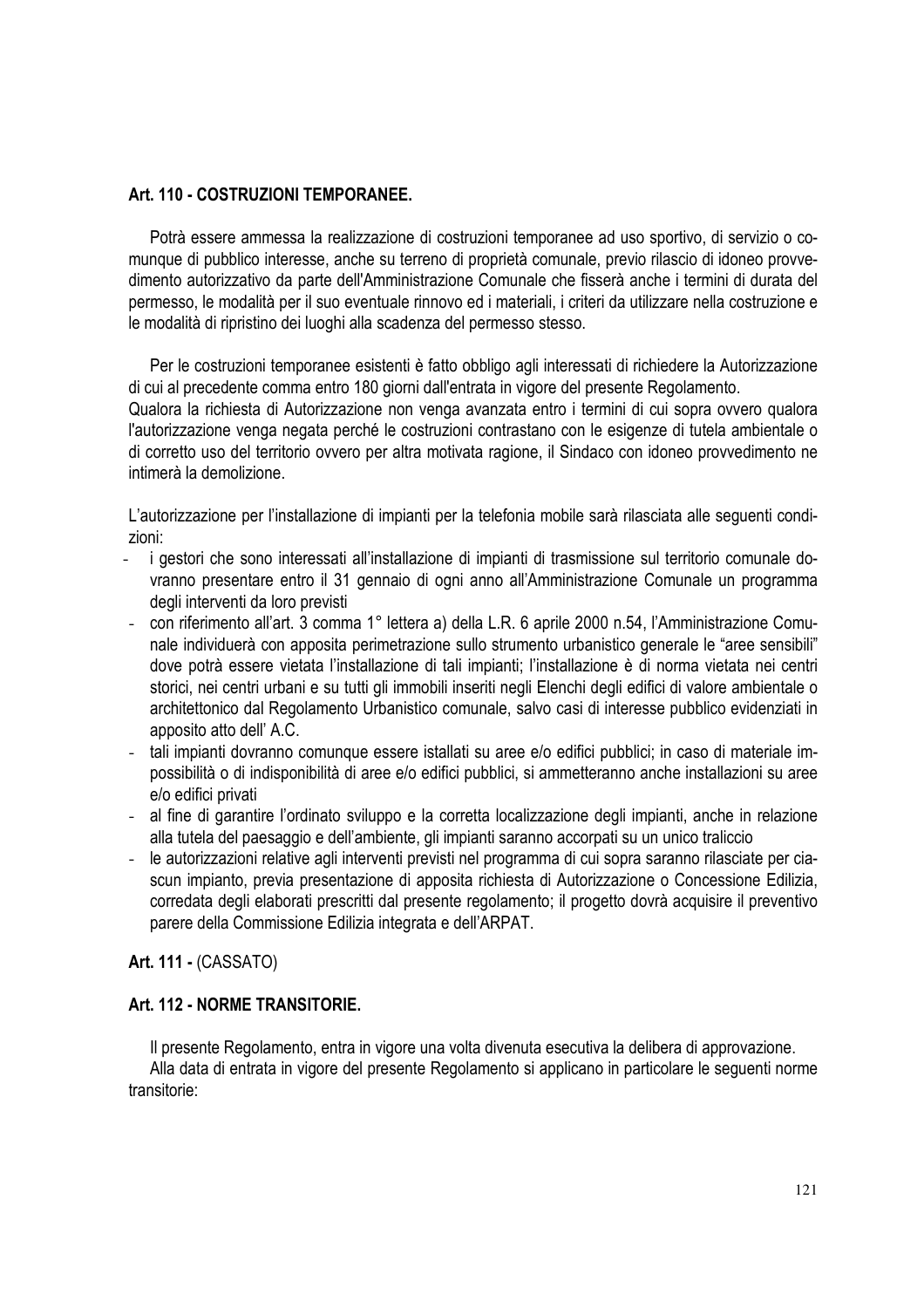"Per i Piani Attuativi già approvati, o il cui schema di Convenzione sia stato già approvato dal Consiglio Comunale, alla data di entrata in vigore del presente Regolamento, resta in vigore la disciplina stabilita dalle deliberazioni di approvazione e dalle Convenzioni, nonché quella in vigore al momento dell'approvazione, purché gli interventi siano attuati entro 10 anni dalla stipula della Convenzione e la medesima venga stipulata entro un anno dalla entrata in vigore del presente Regolamento Edilizio.

Le Concessioni e le Autorizzazioni Edilizie già rilasciate alla data di entrata in vigore del presente R.E. decadranno con la scadenza della Concessione o Autorizzazione stessa e queste non potranno

essere rinnovate e/o prorogate se non conformi al presente R.E..

Le eventuali varianti presentate prima della conclusione dei lavori potranno essere approvate anche in deroga alle presenti norme, una volta entrate in vigore purché rispettino i parametri relativi al volume, alla superficie, all'altezza, nonché le destinazioni d'uso del progetto originariamente approvato".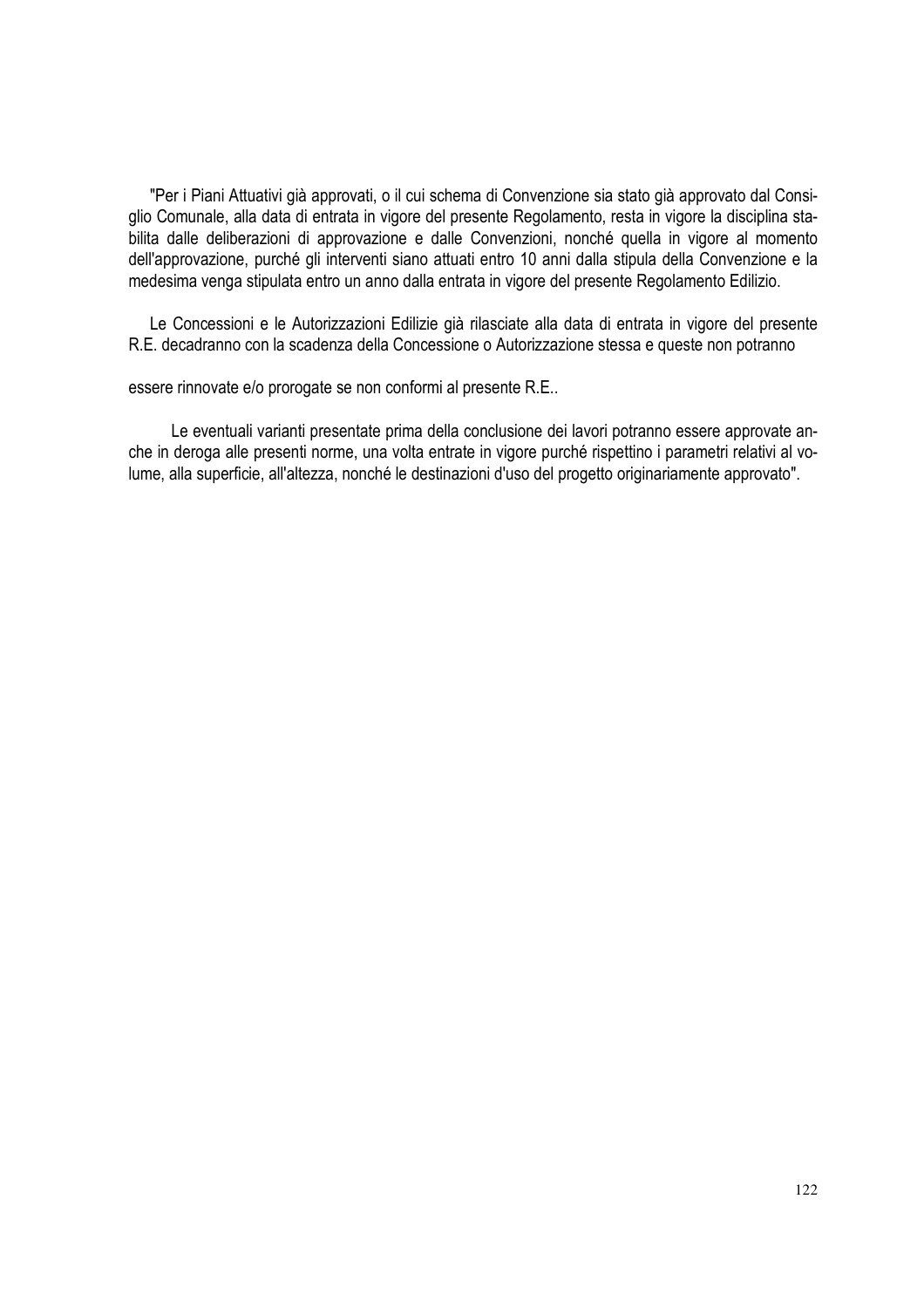# **RIFERIMENTI LEGISLATIVI E NORMATIVI DEL REGOLAMENTO EDILIZIO E DI IGIENE**

- R.D. **09/05/1929 n. 994**
- R.D. **27/07/1934 n. 1265**: "Approvazione del T.U. delle leggi sanitarie". Art. n. 106 del T.U. delle Leggi Comunali e Provinciali del 1934 L. **01/06/1939 n. 1089**: "Tutela delle cose di interesse artistico e storico". L. **29/06/1939 n. 1497**: "Protezione delle bellezze naturali". L. **17/08/1942 n. 1150**: "Legge Urbanistica". D.P.R. **08/02/1954 n. 320** L. **21/12/1955 n. 1537**: "Modifiche a disposizioni della Legge Urbanistica 17/08/1942 n. 1150 sui piani regolatori". D.P.R. **303/1956** L. **06/08/1967 n. 765**: "Modifiche ed integrazioni alla Legge Urbanistica 17/08/1942 n. 1150". L. **01/03/1968 n. 186** D.M. **01/04/1968 n. 1404**: "Distanze minime a protezione del nastro stradale da osservarsi nella edificazione fuori del perimetro dei centri abitati di cui all'art. 19 L. 6/8/67 n. 765". D.M. **02/04/1968 n. 1444**: "Limiti inderogabili di densità edilizia, di altezza, di distanza fra i fabbricati e rapporti massimi tra spazi destinati agli insediamenti residenziali e produttivi e spazi pubblici o riservati alle attività collettive, al verde pubblico o a parcheggi da osservare ai fini della formazione dei nuovi strumenti urbanistici o della revisione di quelli esistenti, ai sensi dell'art.

17 della Legge 6/8/67 n. 765".

Circolare Ministeriale Lavori Pubblici **4809/1968**

L **30/03/1971 n. 118**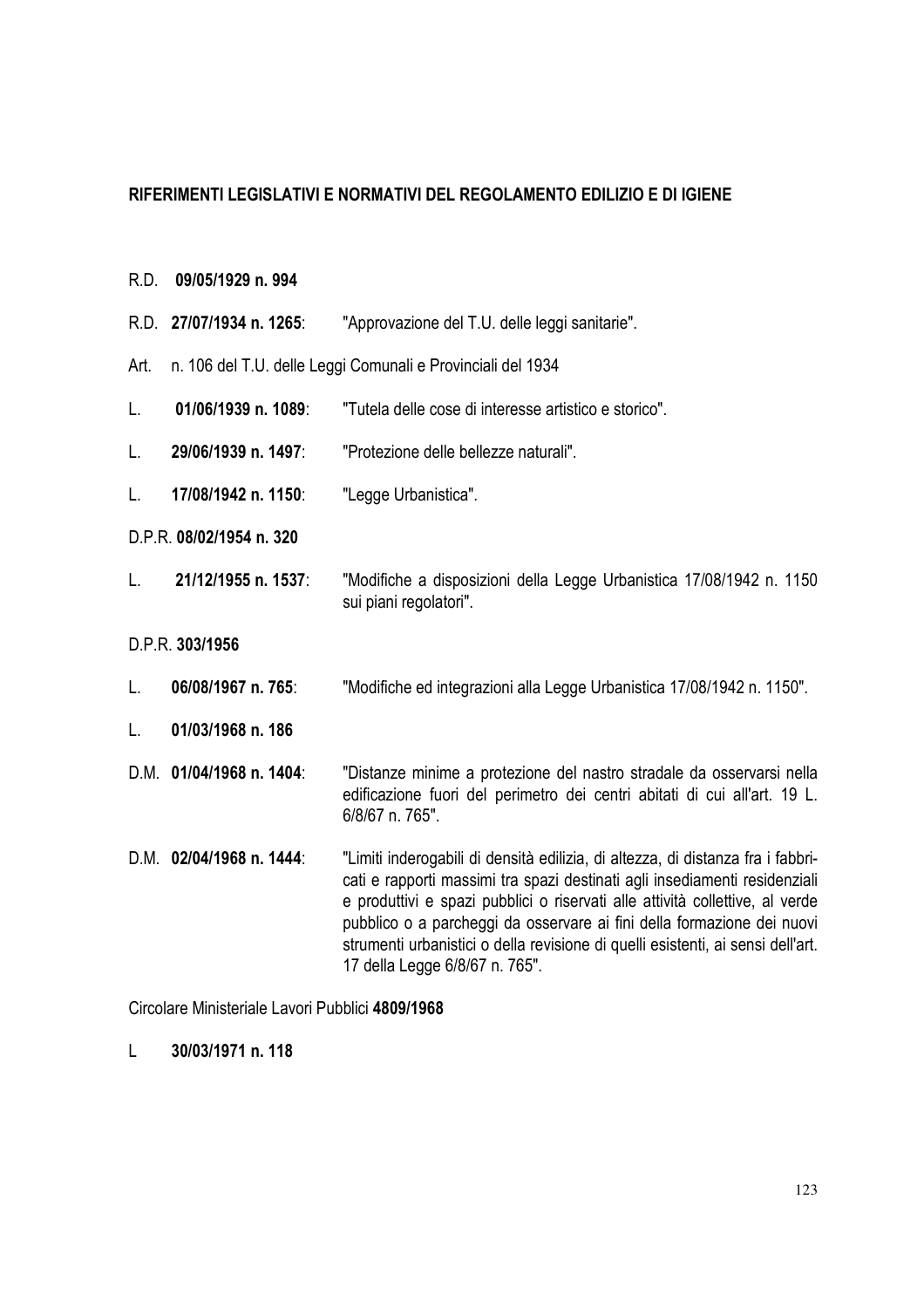| L.                                        | 05/11/1971 n. 1086 | "Norme per la disciplina delle opere di conglomerato cementizio arma-<br>to, normale e precompresso ed a struttura metallica".                                            |  |  |
|-------------------------------------------|--------------------|---------------------------------------------------------------------------------------------------------------------------------------------------------------------------|--|--|
| L.                                        | 02/02/1974 n. 64   | "Provvedimenti per le costruzioni con particolari prescrizioni per le zone<br>sismiche".                                                                                  |  |  |
|                                           | D.M. 05/07/1975:   | "Modificazioni alle istruzioni ministeriali 20/06/1896 relativamente all'al-<br>tezza minima ed ai requisiti igienico sanitari principali dei locali di abita-<br>zione". |  |  |
| L.                                        | 30/04/1976 n. 373: | "Norme per il contenimento del consumo energetico per usi termici ne-<br>gli edifici".                                                                                    |  |  |
| $\mathsf{L}$                              | 10/05/1976 n. 319  | "Norme per la tutela delle acque dall'inquinamento".                                                                                                                      |  |  |
| L.                                        | 08/10/1976 n. 690  |                                                                                                                                                                           |  |  |
| L.                                        | 28/01/1977 n. 10:  | "Norme per la edificabilità dei suoli".                                                                                                                                   |  |  |
| D.P.R. 28/06/1977 n. 1052:                |                    | "Regolamento di esecuzione alla L. 30/04/1976 n. 373 relativa al con-<br>sumo energetico per usi termici negli edifici (G.U. 6/2/1978)".                                  |  |  |
| Circolare Ministeriale 16/11/1977 n. 1918 |                    |                                                                                                                                                                           |  |  |
| D.P.R. 27/04/1978 n. 384                  |                    |                                                                                                                                                                           |  |  |

- L. **833/1978**
- L. **05/08/1978 n. 457**: "Norme per l'edilizia residenziale".
- L.R. **26/1978**
- L. **650/1979**
- L.R. **02/11/1979 n. 52**: "Sub-delega ai comuni delle funzioni amministrative riguardanti la protezione delle bellezze naturali".
- L.R. **21/05/1980 n. 59**: "Norme per gli interventi per il recupero del patrimonio edilizio esistente".
- D.M. **21/01/1981**: "Norme tecniche riguardanti le indagini sui terreni e sulle zone, la stabilità dei pendii ecc...".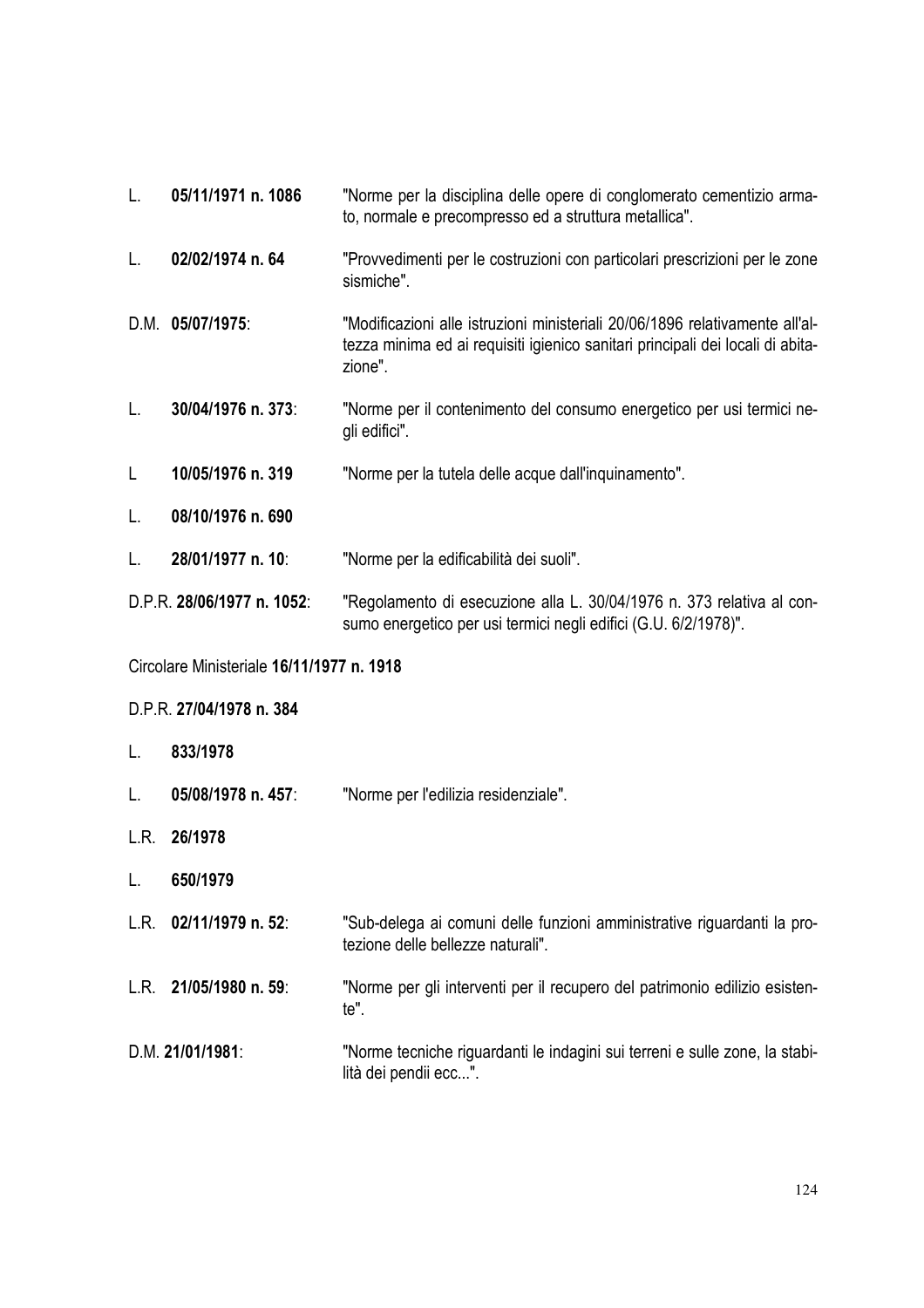## D.P.R. **915/1982**

| L. | 04/08/1984 n. 464 |  |  |
|----|-------------------|--|--|
|----|-------------------|--|--|

L. **28/02/1985 n. 47**: "Norme in materia di controllo della attività urbanistica-edilizia, sanzioni, recupero e sanatoria delle opere abusive".

### Circolare Ministeriale **30/07/1985 n. 3357/25**

| L.              | 08/08/1985 n. 431:      | "Conversione in legge, con modificazioni, del D.L. 27/06/19855 n. 312 -<br>recante disposizioni urgenti per la tutela delle zone di particolare inte-<br>resse ambientale".       |  |  |
|-----------------|-------------------------|-----------------------------------------------------------------------------------------------------------------------------------------------------------------------------------|--|--|
|                 | L.R. $23/01/1986$ n. 5: | "Disciplina regionale degli scarichi delle pubbliche fognature e degli in-<br>sediamenti civili (art. 14 L. 319/76)".                                                             |  |  |
| D.P.R. 236/1988 |                         |                                                                                                                                                                                   |  |  |
| L.              | 09/01/1989 n. 13:       | "Disposizioni per favorire il superamento e l'eliminazione delle barriere<br>architettoniche negli edifici privati".                                                              |  |  |
| L.              | 27/01/1989 n. 62        |                                                                                                                                                                                   |  |  |
| L.              | 24/03/1989 n. 122:      | "Disposizioni in materia di parcheggi, ecc".                                                                                                                                      |  |  |
| L.              | 03/05/1989 n. 169       |                                                                                                                                                                                   |  |  |
| L.              | 183/1989                |                                                                                                                                                                                   |  |  |
|                 | D.M. 14/06/1989 n. 236: | "Prescrizioni tecniche ai fini del superamento e dell'eliminazione delle<br>barriere architettoniche negli edifici privati (L. 09/01/1989 n. 13)".                                |  |  |
| L.              | 05/03/1990 n. 46        |                                                                                                                                                                                   |  |  |
| L.              | 07/08/1990 n. 241:      | "Norme in materia di procedimento amministrativo e di diritto di accesso<br>ai documenti amministrativi".                                                                         |  |  |
| L.              | 09/01/1991 n. 10:       | "Norme per l'attuazione del Piano energetico nazionale in materia di<br>uso nazionale dell'energia, di risparmio energetico e di sviluppo delle<br>fonti rinnovabili di energia". |  |  |
| L.R. 41/1991    |                         |                                                                                                                                                                                   |  |  |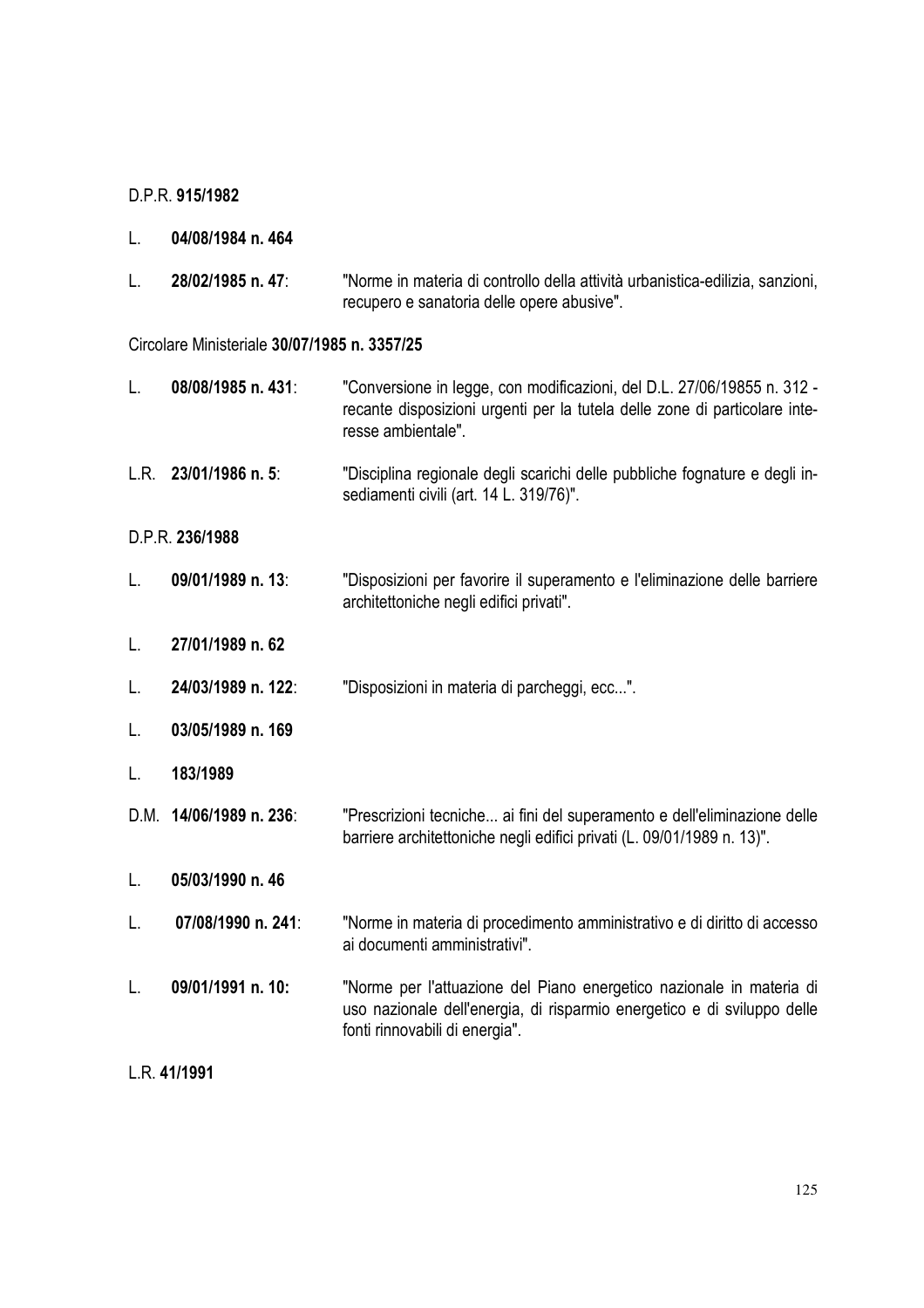Decreto Inteministeriale **9/05/1991 n. 184 e 185**

| L.              | 05/02/1992 n. 104:       | "Legge quadro per l'assistenza, l'integrazione sociale e i diritti delle<br>persone handicappate".                                                                                                                                                                                                                                                                                        |  |  |
|-----------------|--------------------------|-------------------------------------------------------------------------------------------------------------------------------------------------------------------------------------------------------------------------------------------------------------------------------------------------------------------------------------------------------------------------------------------|--|--|
| D.L.            | 116/1992                 |                                                                                                                                                                                                                                                                                                                                                                                           |  |  |
| L.R.            | 19/04/1993 n. 24:        | "Modifiche transitorie alla L.R. 02/11/1979 n. 52 - Sub-delega ai Comu-<br>ni delle funzioni amministrative riguardanti la protezione delle bellezze<br>naturali, in attesa della disciplina prevista dagli art. 3 e 14 della L.<br>08/06/1990 n. 142".                                                                                                                                   |  |  |
| L.              | 04/12/1993 n. 493:       | "Conversione in legge del D.L. 05/10/1993 n. 398 - Disposizione per<br>l'accelerazione degli investimenti ed il sostegno all'occupazione e per la<br>semplificazione dei procedimenti in materia di edilizia".                                                                                                                                                                            |  |  |
| L.R             | 23/05/1994 n. 39:        | "Disposizioni regionali per l'attuazione della L. 28/02/1985 n. 47 in ma-<br>teria di variazioni essenziali di mutamento di destinazione d'uso degli<br>immobili".                                                                                                                                                                                                                        |  |  |
|                 | D.P.R. 22/04/1994 n. 425 | "Regolamento recante disciplina dei procedimenti di autorizzazione<br>all'abitabilità, di collaudo statico e di iscrizione al catasto".                                                                                                                                                                                                                                                   |  |  |
| L.R.            | 16/01/1995 n. 5:         | "Norme per il governo del territorio".                                                                                                                                                                                                                                                                                                                                                    |  |  |
| L.              | 622/1996                 |                                                                                                                                                                                                                                                                                                                                                                                           |  |  |
| D.P.R. 503/1996 |                          |                                                                                                                                                                                                                                                                                                                                                                                           |  |  |
| D.L.            | 14/08/1996 n. 494        | "Norme generali per la prevenzione dagli infortuni".                                                                                                                                                                                                                                                                                                                                      |  |  |
| Art.            | 2135 C.C.                | "Imprenditore agricolo".                                                                                                                                                                                                                                                                                                                                                                  |  |  |
| L.              | 31/07/1997 n. 249        |                                                                                                                                                                                                                                                                                                                                                                                           |  |  |
| L.R.            | 17/05/1999 n. 28         | "Norme per la disciplina del Commercio in sede fissa in attuazione del<br>D.L. n. 114 del 31 Marzo 1998"                                                                                                                                                                                                                                                                                  |  |  |
| L.R.            | 14/10/1999 n. 52         | "Norme sulle concessioni, le Autorizzazioni e le Denuncie di Inizio delle<br>attività edilizie - disciplina dei controlli nelle zone soggette a rischio si-<br>smico – disciplina del contributo di concessione – sanzioni e vigilanza<br>sulla attività urbanistico – edilizia – modifica ed integrazione alla L.R. 23<br>maggio 1994 n. 39 e modifica della L.R. 17 Ottobre 1983 n. 69" |  |  |